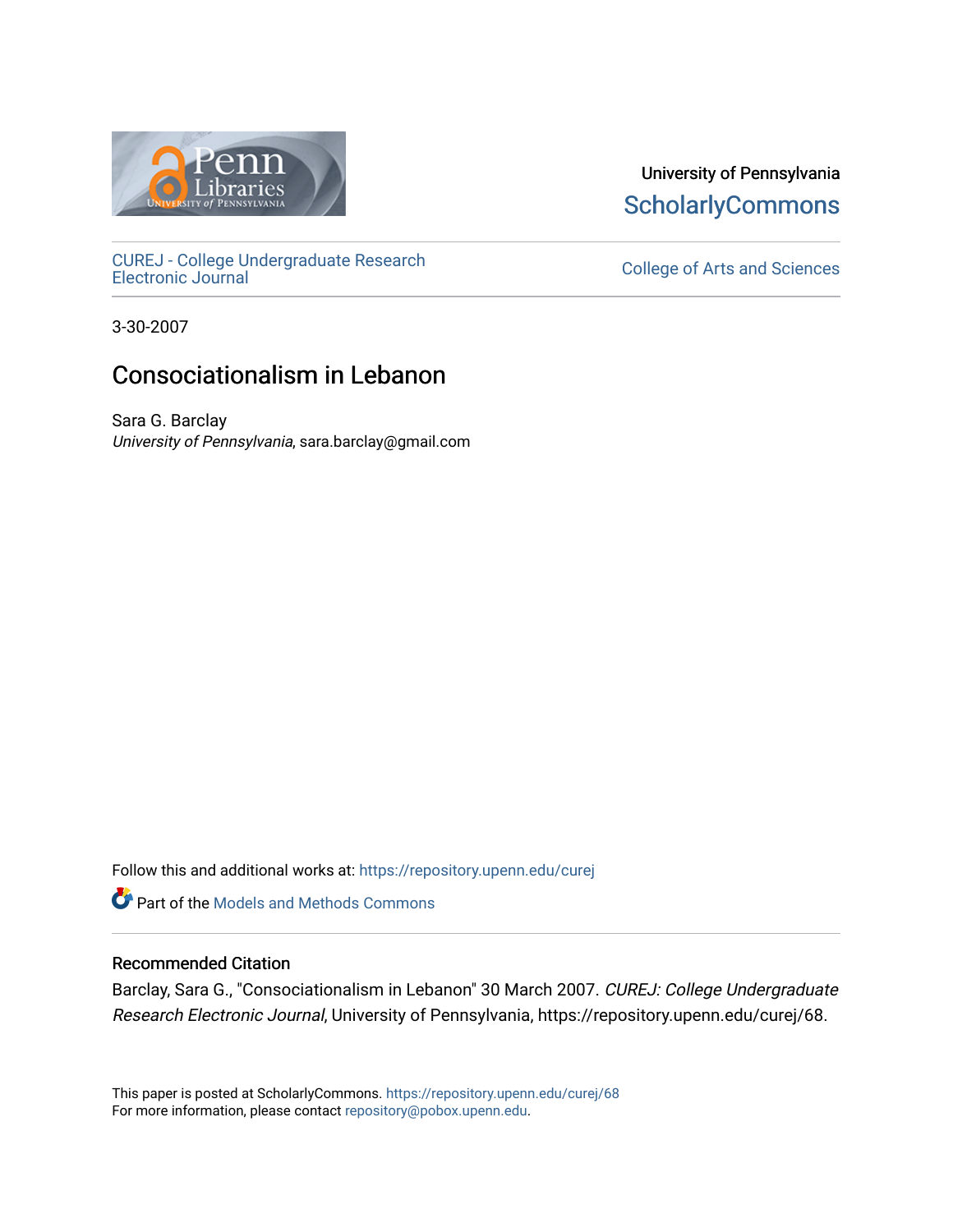## Consociationalism in Lebanon

#### **Abstract**

Should Lebanon abandon the consociational democratic system? This paper attempts to answer the question by examining the pathologies of the current system and then evaluating its strengths, weaknesses, and potential for reform. Theories of consociational democracy and of conflict regulation are used in this analysis. This paper concludes that there is potential for limited reforms that will make the Lebanese consociational system fairer and therefore more robust to international, regional, and internal disturbances.

#### Keywords

Lebanon, Consociationalism, Ta'if Accord, National Pact, Civil War, Political Science, Brendan O'Leary, O'Leary, Brendan, Social Sciences

#### **Disciplines**

Models and Methods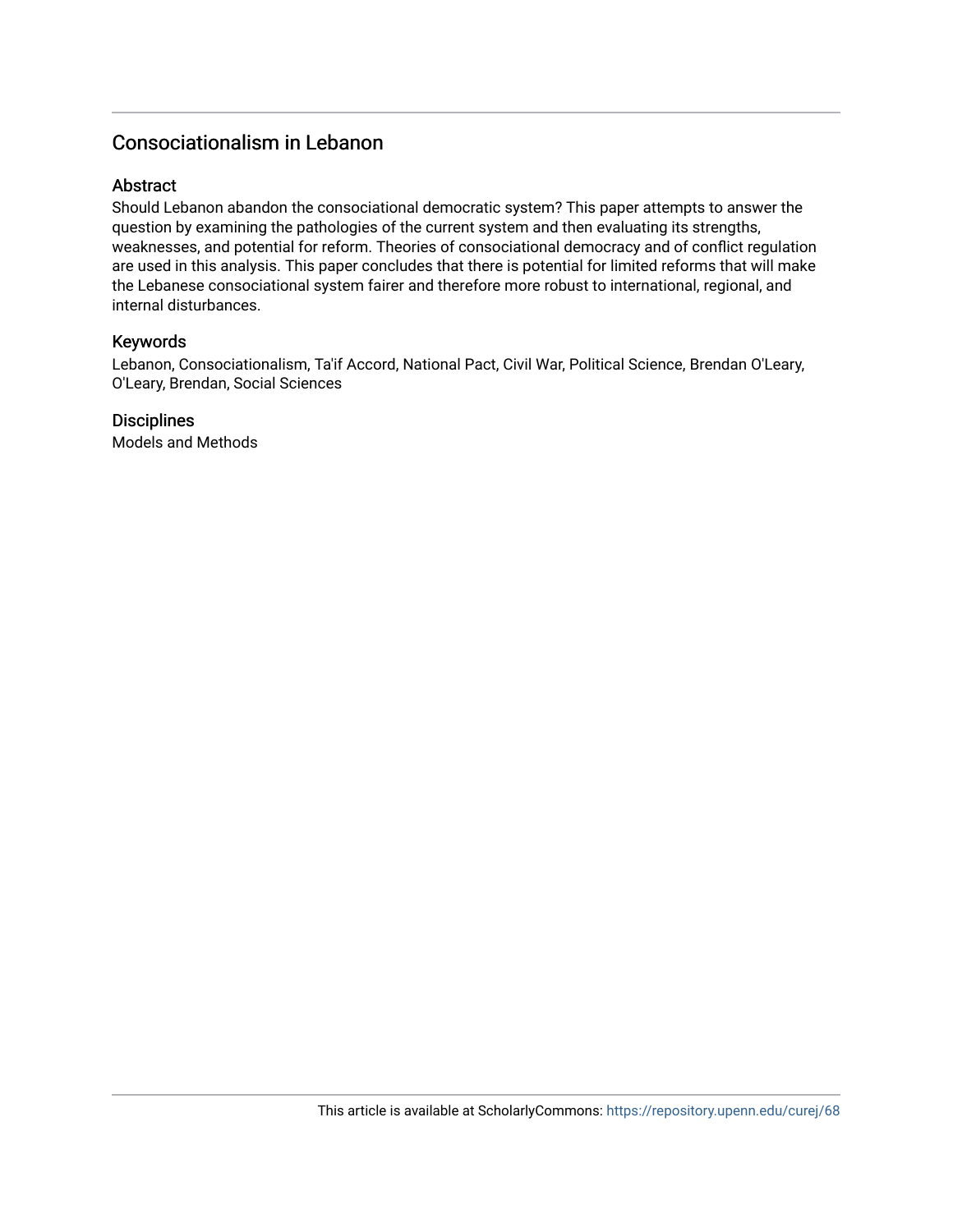Consociationalism in Lebanon

Sara Barclay

University of Pennsylvania

March 30, 2007

Advisor: Professor Brendan O'Leary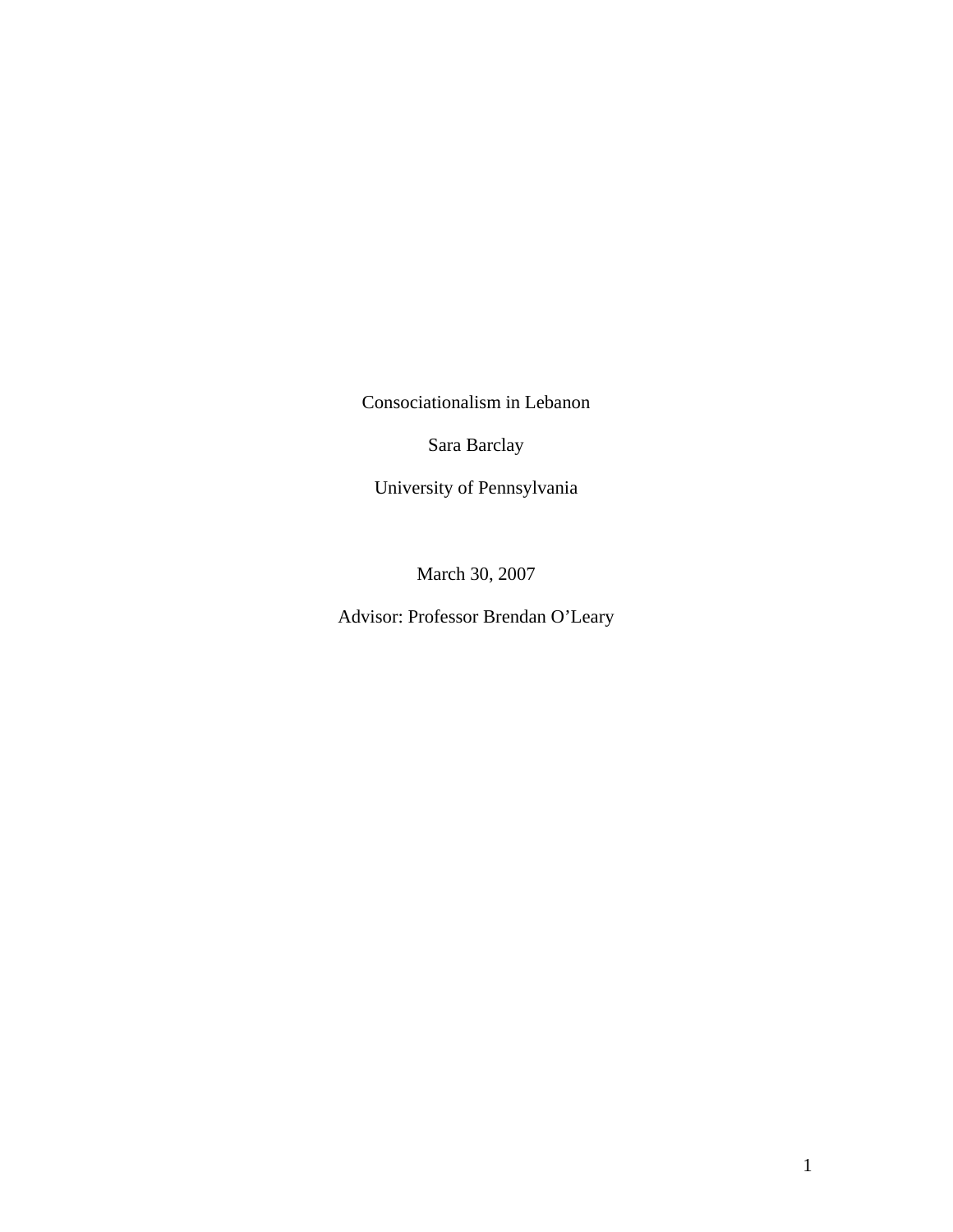### Table of Contents

#### Introduction

- I. What were the factors leading to the 1975 Civil War? What were its results?
- II. Conflict Regulation in Theory: What made a return to conflict regulation possible?
- III. How consociational was Ta'if?
- IV. How was Ta'if Applied? Was a better consociational system established?
- V. Should Lebanon abandon the sectarian system?

#### Conclusion

- Bibliography
- Appendix A: The Ta'if Accord
- Appendix B: The National Pact
- Appendix C: Electoral Law and 2000 Electoral Districts
- Appendix D: Map of Lebanon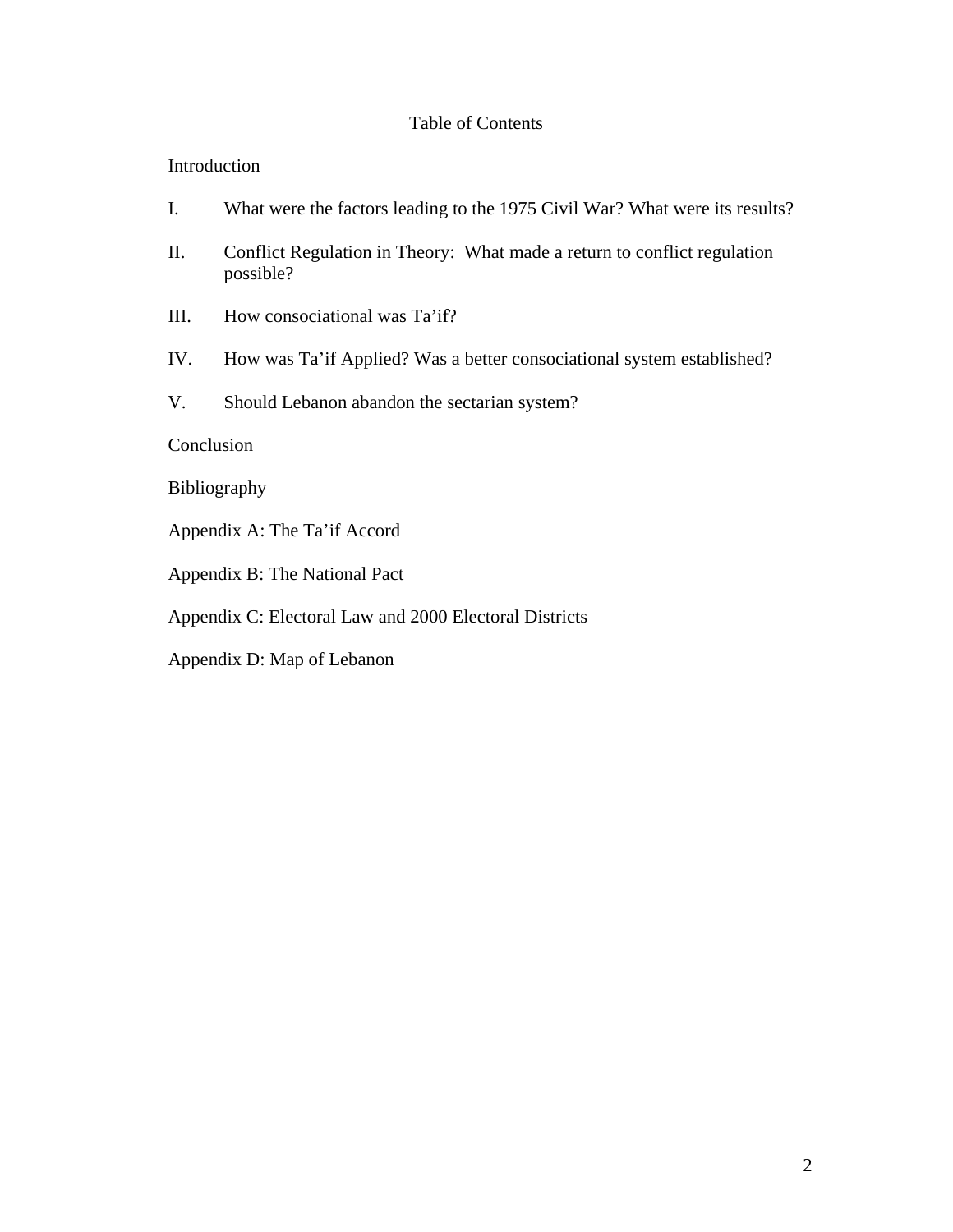In the Arab world, identity has always been based on more than the nation-state. Tribal, familial, geographical, and religious identities have historically been more powerful and relevant than national ones. The colonially imposed borders that define Arab nation-states today contribute to conflicts in many Arab countries, and Lebanon is no exception (Dekmejian 1978 263). However Lebanon's situation as home to a collection of minorities has led to the emergence of a power-sharing consociational governing system that is unique in the Arab world (Hudson 1997 106). This system has its roots in the 1943 agreement between then President Bishara al-Khoury and Prime Minister Riad al-Solh. Since then, it has faced a number of crises, the most serious and devastating of which was the fifteen year civil war that began in 1975. Today, a weakened Lebanese government is once again facing a crisis of legitimacy and power as the deadlock which began with the resignation of three opposition cabinet members in late 2006 continues.

In light of what is happening today, it is worth re-evaluating the Lebanese consociational system. This system is based on sectarian divisions, each sect gets a certain amount of representation in the Lebanese government. The share of power to which each sect is entitled is based on a power-sharing agreement reached between the leaders, or *zu'ama,* of the various sects. The first such agreement to be reached in Lebanon was the National Pact of 1943, the second and most recent was the Ta'if Accord, which ended the civil war. Would a secular system be more robust than the current confessional one? Is secularization possible in Lebanon? Will it ever be? To answer these questions it is necessary to examine the pathologies of the current system and evaluate its strengths, weaknesses, and potential for reform. I argue that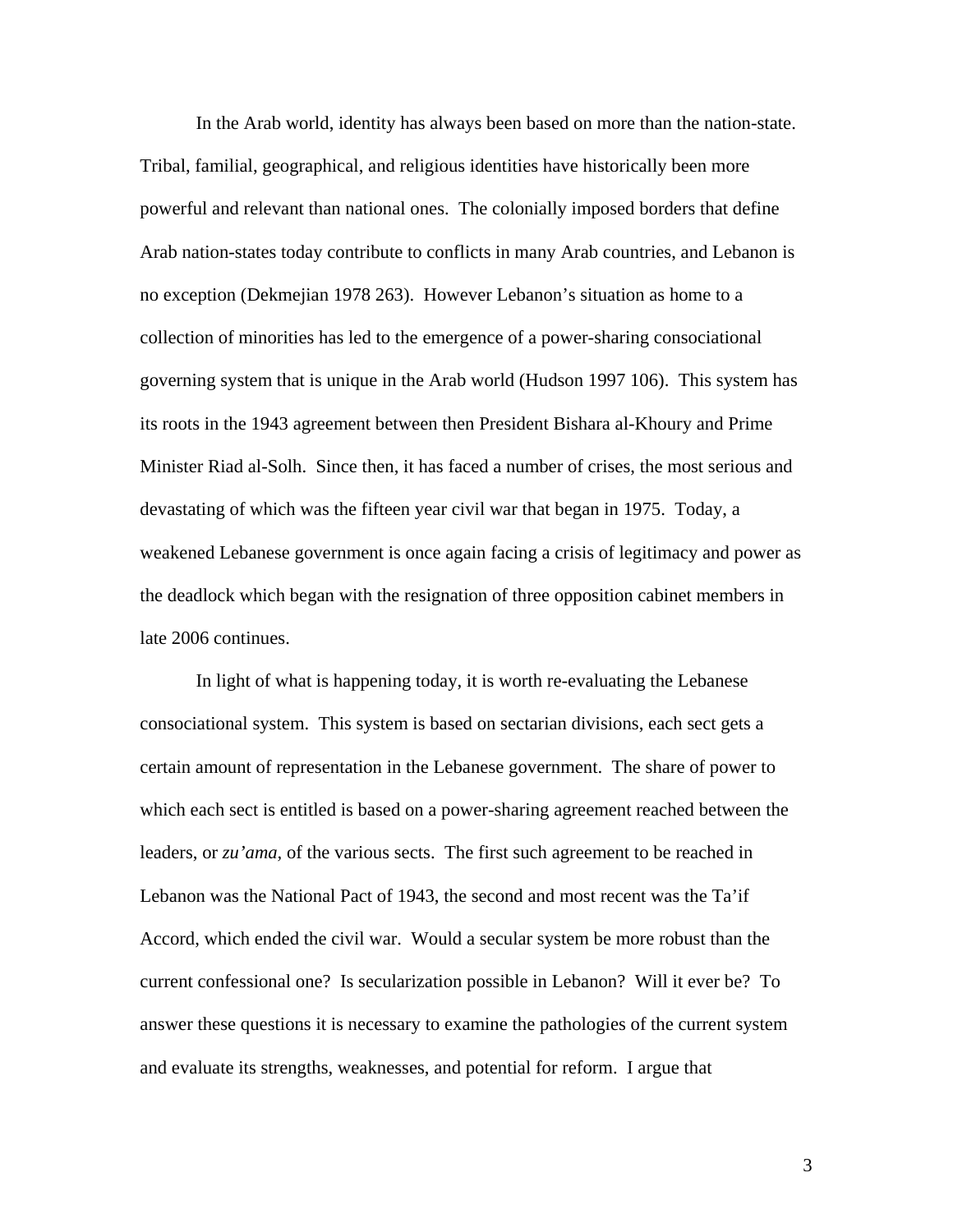secularization has never really been an option for Lebanon, rather, reforms to increase the fairness and equity of the present consociational system must be made if crises like ones that have plagued Lebanon in the past are to be avoided and Lebanon is to become a stable, consolidated democracy.

This paper argues that if Lebanon is to remain one state it can only function in a consociational manner. Therefore, I ask whether Lebanon can have a better consociational system than it has had in the past. I examine the constraints on achieving a better system by outlining some of the major obstacles it has faced in the past, especially the factors that caused the disintegration into civil war. Here I demonstrate that the civil war was caused by a number of internal and external factors, the internal factors formed an inflexible system and combined with external factors to place an unsupportable amount of pressure on Lebanon's consociational government. Thus, the civil war was a failure of consociationalism, not, as some have argued, a result of it. Many of the constraints that hampered effective functioning of the consociational system in 1975 are still problematic today.

 Next, I examine the outcomes of the civil war and the lead up to the Ta'if Agreement that ended the war. The war left most of Lebanon's underlying political and social problems unresolved and added new dimensions to the conflict. By 1989 the sectarian militias had replaced the state, which had become completely irrelevant, especially after the division of the army. Another major post war change was the removal of most of the armed Palestinian presence from Lebanon and the PLO's exile to Tunis in 1982. This, combined with the rise of the first Palestinian Intifada in December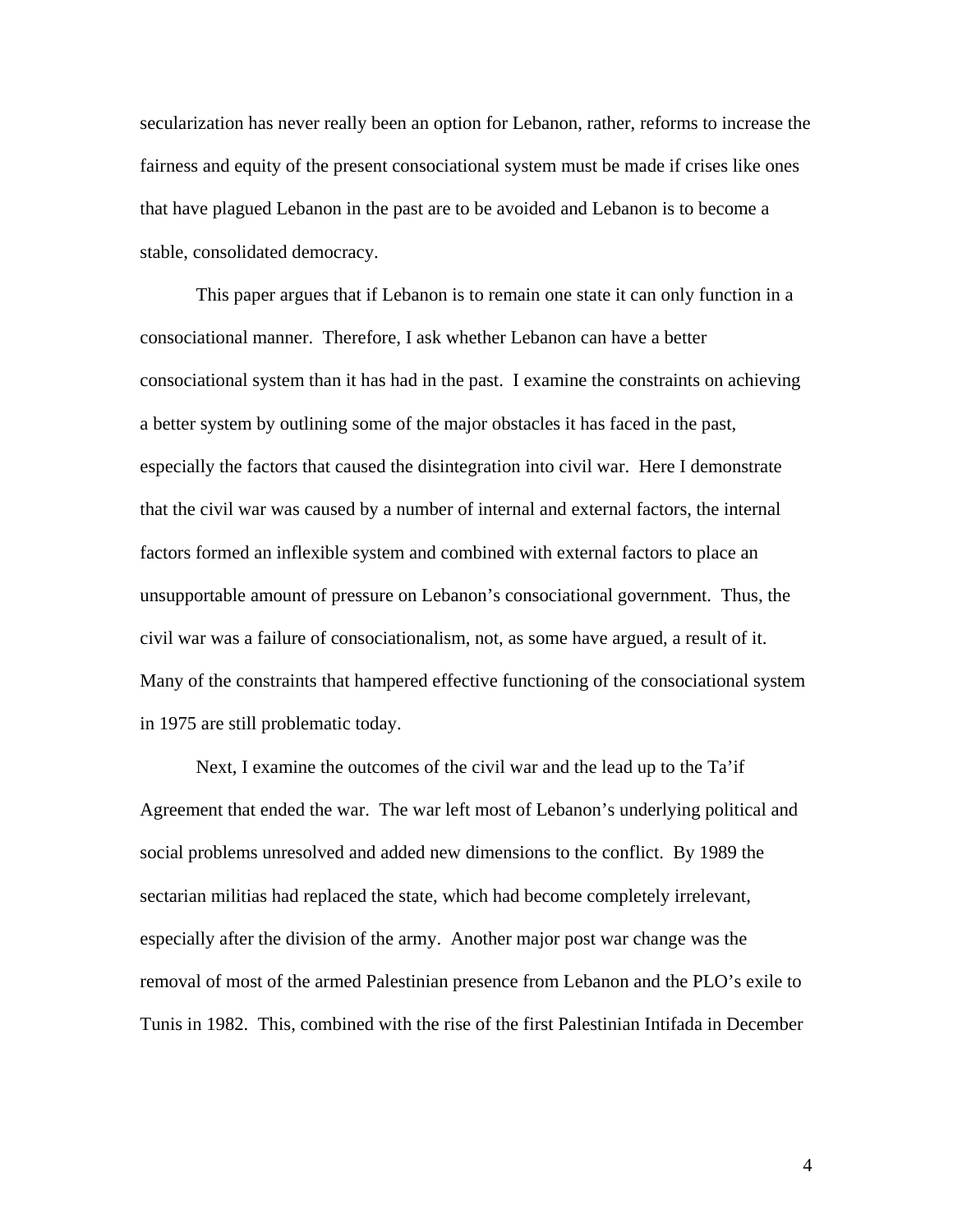1987, took considerable pressure off of Lebanon as it was no longer the forefront of Palestinian resistance (Krayem 1997 419).

Regional Arab politics also played a role in the timing of the agreement reached in Ta'if. Saudi Arabia was interested in strengthening its role in the region, in raising its international profile, and in capitalizing on its excellent relations with the US. Syria, having failed to establish full military control over Lebanon after its 1976 entry into the country, when Syrian troops took part in the Arab League's attempt to regulate the conflict militarily, was willing to bide its time and remain strategically aloof from any attempts at reconciliation. Later, when the international winds changed, Syria could highjack the national reconciliation apparatus to have its way with its ravaged neighbor. Furthermore, a rise in intra-sectarian fighting towards the end of the war, notably, devastating battles between General Aoun, then head of the army and provisional president of Lebanon and Samir Geagea, of the Lebanese Forces and between the Shi'a militias Amal and Hizballah in the south and Beqaa had worn down opponents on all sides and caused huge loss and suffering among the population (Krayem 1997 418). The level of absurdity of a war in which everybody lost but no one had the power to stop fighting was painfully evident. It was clear that there would be no winner in the conflict.

By 1989, the United States had also grown weary of the conflict and, with the collapse of the Soviet Union and the end of the Cold War, the US was re-evaluating its foreign policy objectives. A solution in Lebanon would help stabilize the region which would be good for attempts to regulate the Israeli-Palestinian conflict as well. All of these factors converged to make a national reconciliation possible. As conflict regulation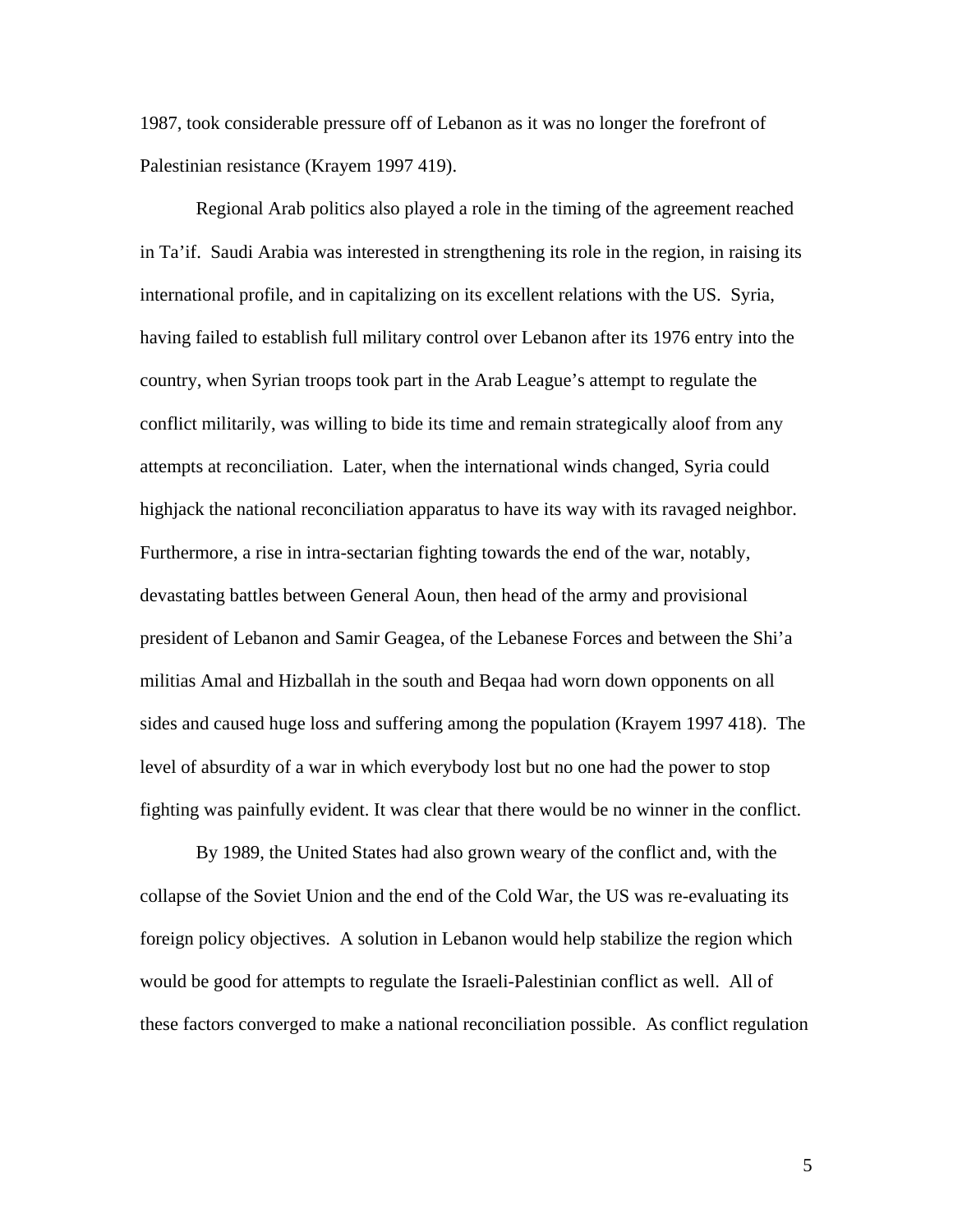efforts continued throughout the duration of the war, Ta'if was built on principles outlined in the Constitutional Document and the Tripartite Agreement.

 Ta'if did attempt to address many of the divisions and factors that had lead to war, but it did this by renewing and reaffirming the same, rigid system that had collapsed under internal and external pressure just fifteen years earlier. Ta'if was, in many respects, an institutionalization of the National Pact made in 1943 (Hudson 1997 106). Like Ta'if, the National Pact was an arrangement essentially dividing power between the same confessional groups that had first established the consociational democratic system, the Maronites and the Sunnis. Ta'if went beyond the National Pact by affirming the Arab character of Lebanon once and for all. Furthermore, it included specific guidelines concerning the economic nature of Lebanon and ensuring protection for citizens left behind by the capitalist economic system. The new power sharing formula ensured more equal representation of Christians and Muslims, but disproportionately more power was given to the Sunni than to the Shi'a. The restoration of sovereignty and independence in Lebanon was affirmed but no credible timetables were offered for the end of the Israeli and Syrian occupations. I conclude that Ta'if continued to address many of Lebanon's systemic problems in the same way, with a few important amendments. On some counts, Ta'if was an improved power sharing agreement, but on other is deviated considerably from the principles of fair power sharing.

Ta'if did, however leave two very important issues open to future discussion: first, the future of the Syrian and Israeli occupations of Lebanon, and second, the way administrative reforms leading eventually away from the sectarian system could be applied. This open-endedness is the key to establishing a more flexible and more robust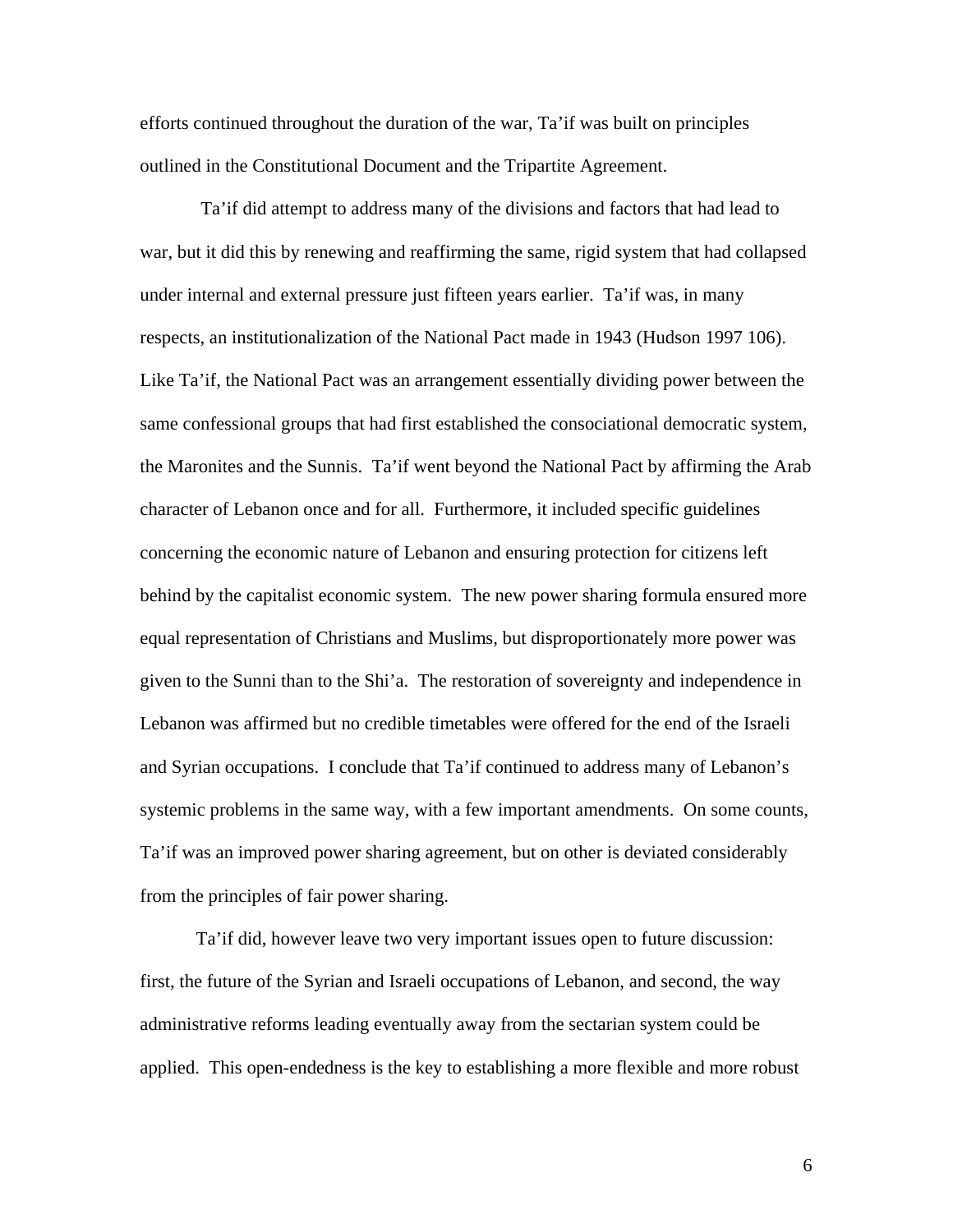consociational system in Lebanon, but it also created an opportunity for Syria to apply its own interpretation of Ta'if to post war Lebanon. Internal divisions among the Lebanese and the indifference of the United States and the majority of the international community to this Syrian takeover made it possible for Syria to control the country for the fifteen years following the civil war.

The Syrian application of Ta'if interpreted the agreement not as a path to a sovereign and stable Lebanon, but as a war-ending mechanism and a tool to facilitate Syrian hegemony. While the Syrian occupation of Lebanon continued, the avenues of political development opened in Ta'if could not be pursued. Syria cemented its grip on Lebanon through its selective disarmament of militias, its manipulation of electoral laws, and its veto over political developments in Lebanon. This undermined the power-sharing principle. Instead of a pact between Lebanese communities, Ta'if had become a tool to pursue Syrian interests in Lebanon.

The assassination of former Prime Minister Rafiq al-Hariri brought the Syrian issue to a head. It prompted the resignation of the pro-Syrian Karami government and formation of a new cabinet led by Prime Minister Fouad al-Sinora. Other public figures have been assassinated or attacked include LBC newscaster Mai Chidiaq, *An Nahar* journalist Samir Kassir, Gibran Tueini, member of parliament and editor of that same newspaper, Ministers Marwan Hmedi and Pierre Gemayel, among others. This has resulted in increased tension and anti-Syria sentiment. The ongoing UN investigation into these crimes in preparation for a Special Tribunal for Lebanon is another source of extreme tension. Relations between the two political camps, the government, dominated by the "March 14" forces, and the opposition or "March 8" forces were not improved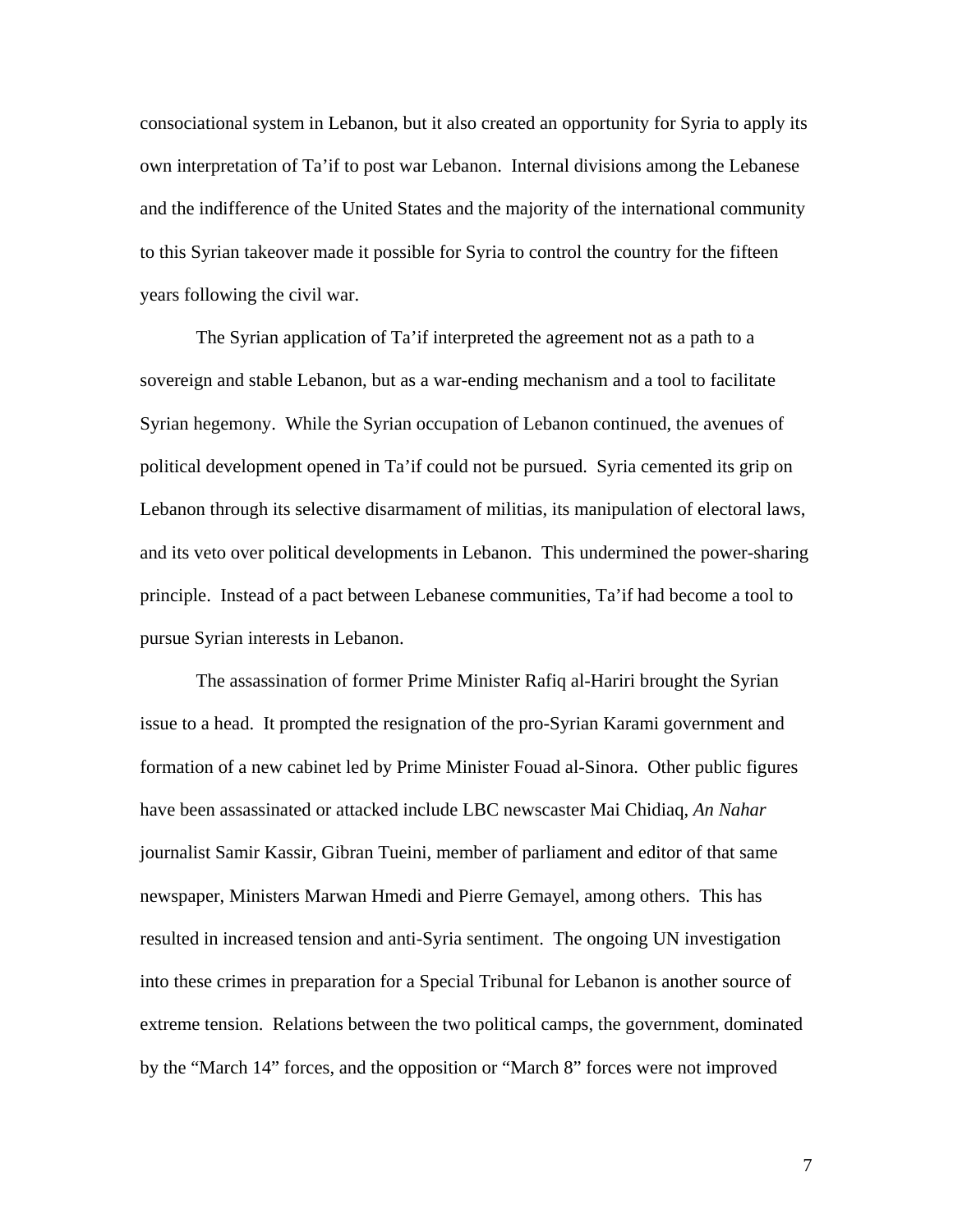despite several rounds of "National Dialogue" talks held in 2006 and 2007 and were exacerbation by the July 2007 war on Lebanon. Finally, there is now a real concern that outside forces may once again take advantage of the escalation of this intra-Lebanese conflict and the continued uncertainty it has created to pursue their own agendas. The feasibility of any attempt at political, electoral, security, or economic reform must be evaluated in light of these complex developments.

Some positive change is possible in Lebanon, in fact even limited reform in some key areas could have a salutary affect on the whole situation. Hassan Krayem argues that Ta'if ended the war at the price of Lebanese sovereignty (Krayem 1997 421). Now, "free" from both Israeli and Syrian occupation, Lebanon has the opportunity to grow. Ta'if did leave a platform, however narrow, for strengthening Lebanese government. The success of Lebanon's attempt to build a better consociational system will depend on how well the Lebanese use and develop this space. External factors will, of course, continue to be crucial in creating an environment conducive to reform. However the initiative to move towards a stronger and more just consociational system rests with the Lebanese. A strong consociational system will be one that moves towards greater equality, fairness, and flexibility. The government can take the first steps toward realizing this goal by undertaking the limited security, electoral, and economic reform that are possible even under the present circumstances.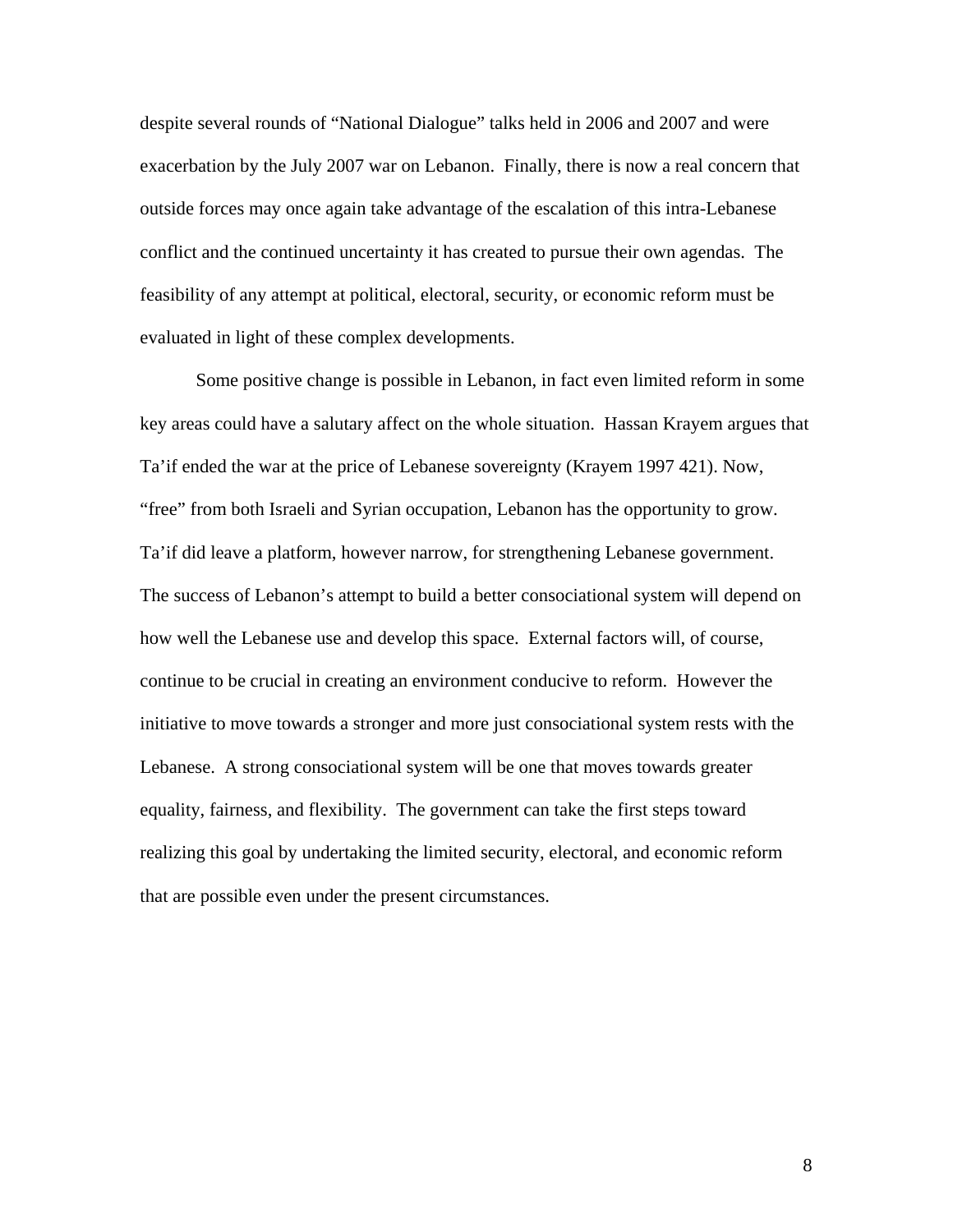#### **I. What were the factors that led to the 1975 Civil War? What were its results?**

Here I will describe the governing system as it is set up in the National Pact and examine its roots in order to isolate the causes of its rigidity. I will then describe the forces that clashed with this system, namely the emergence of counter-elites and increased mobilization among the Lebanese as well as a regional environment that could not tolerate the confused state of Lebanese foreign policy. Finally, I will describe the ways in which the war deepened divisions in Lebanese society and the specific obstacles that it created, making it more difficult to later assemble the pieces of Lebanon into a stable state. This section thus identifies the most salient weaknesses of the consociational system as well as the uniquely Lebanese factors which must be addressed if Lebanon is to graduate from its intermittent crises and become a stable state.

The post independence Lebanese consociational system, like all consociational democracies, was inherently rigid. This rigidity came from sectarian fear of domination by another sect (Crighton 1991 127). This rigid system could not accommodate the dynamic and interrelated domestic political realities emerging at the time. These included: rapid economic modernization, the emergence of counter elites, and rising sectarian mobilization. External factors, especially the presence of Palestinian refugees and their increasing mobilization exacerbated existing tensions.

After fifteen years of war, a rigid government system had been replaced by a group of Lebanese war-lords and their foreign backers and the government was completely marginalized. Sectarian divisions were further entrenched by the brutality of the war and the geographical segregation that it caused. New considerations including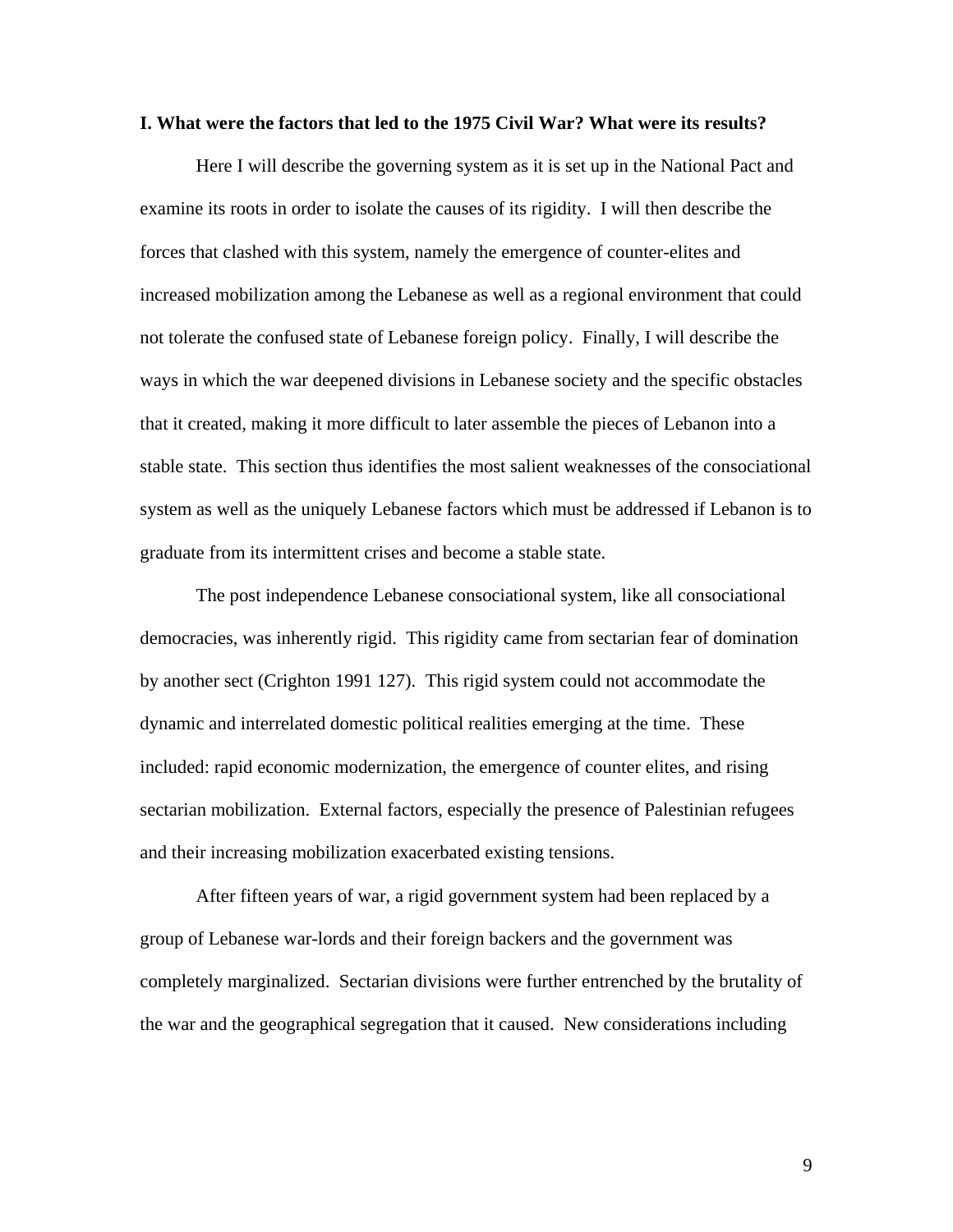the fate of sectarian militias and the ethnographic fragmentation of the state had to be confronted against the context of an emasculated state and a ruined economy.

Most scholars agree that Lebanon was a consociational democracy from 1943 until the outbreak of civil war in 1975. Consociational governments are governed by a power sharing formula devised by elites who represent and speak for their communities and are able to reach compromises amongst themselves. Thus a consociational state seeks to unite its citizens as members of the state without asking them to renounce their ethnic, or in the case of Lebanon, sectarian, loyalties. "Instead of promoting a monolithic national identity, the consociational state rests upon distinct ethnosectarian 'pillars' – a confederation of protected identity groups," (Hudson 1997 105). Political elite play a key role in making this system work. In 1943, Lebanon's system was described in an unwritten agreement called the National Pact. In the Pact, Maronite President, Bishara al-Khoury, and Sunni Prime Minister, Riad al-Soloh agreed that Lebanon's political system would be based on the pillars of Maronite, Sunni, and, to a lesser extent, Shi'a, Druze, and Greek Orthodox cooperation. Their motives were diverse but the strongest was to end French dominance of Lebanon. Indeed the 1920 Lebanese Constitution was remarkably similar to that of its colonizer. Thus the strongest ethnic communities in Lebanon united to overthrow French domination. This system, though imperfect, maintained stability in Lebanon with the exceptions of a brief civil war in 1958 (Petran 1987 50) and a failed coup in 1961(Beshara 2005 119).

 Was this explicit recognition, indeed affirmation of confessional divisions a wise choice? Some scholars argue that consociational arrangements make conflict regulation in divided societies more difficult because they re-affirm communal divisions (Reilly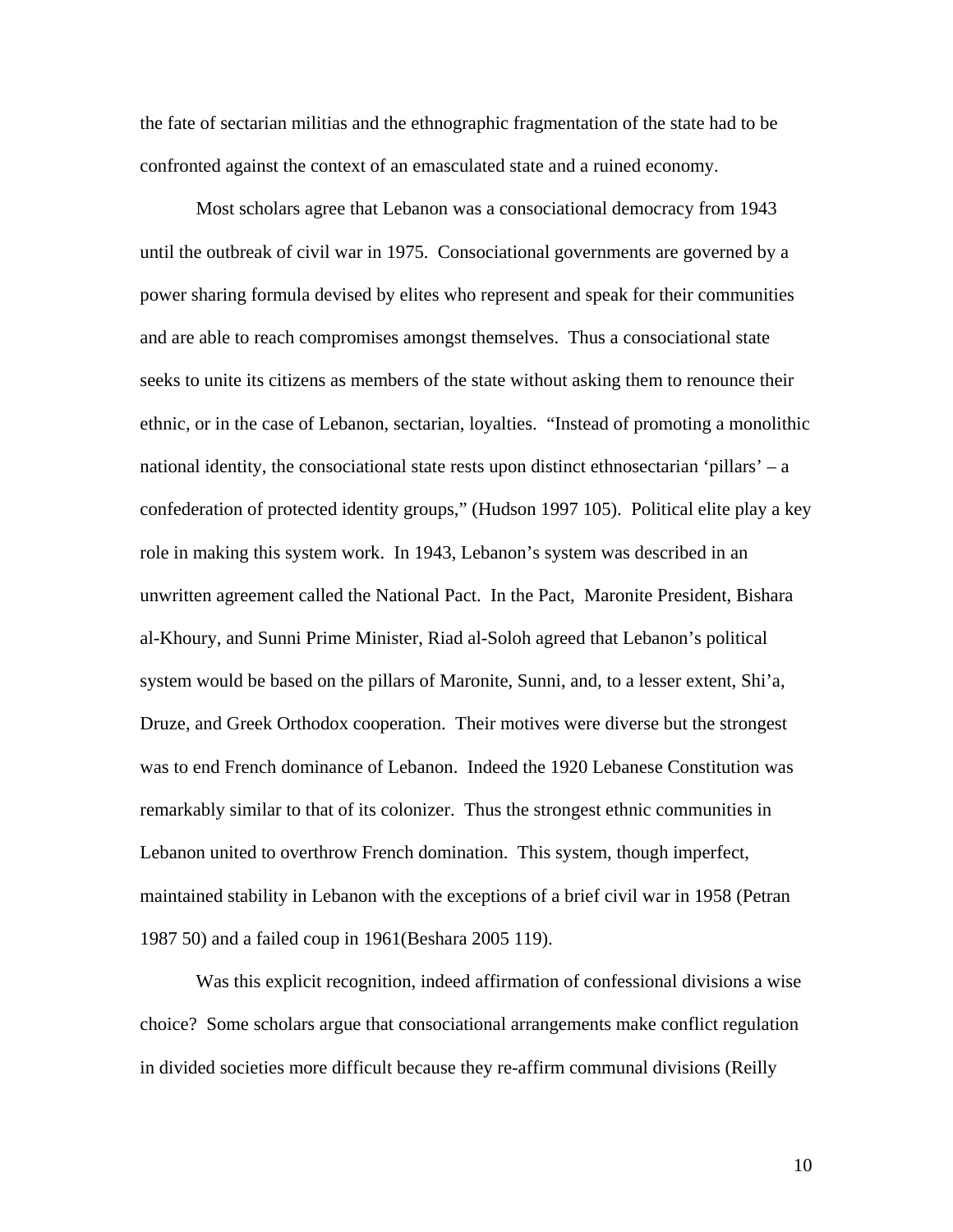1999 30). Indeed, the authors of the National Pact hoped that consociationalism was a temporary solution and looked foreword to a permanent arrangement based on a more united Lebanese identity. However, as one scholar observes, "Neither the political instincts of Islam nor the age-old defensiveness of Christians was ready for the radical secularity of the modern state – and only the possible is politic," (Cragg 1991 207). In any case, the National Pact was Lebanese law as practiced, if not necessarily as recorded. This was a classic example of the gap between Lebanese law in theory and practice

One important source of weakness in the consociational system is that its success depends on cooperation among all communities. Lijphart himself observed that "…decision making that entails accommodation among all subcultures is a difficult process, and consociational democracies are always threatened by a degree of immobilism…" (Lijphart 1969 218). In the case of Lebanon, this immobilism stemmed from the fact that maintaining Maronite and Sunni dominance meant freezing Lebanon in a state of political underdevelopment. Indeed, writing years before the outbreak of civil war, Lijphart noted that "The stability of Lebanon is partly due to its productive economy and the social equilibrium it has maintained so far, but it may not be able to continue its successful consociational politics when the burdens on the system increase," (Lijphart 1969 219). Unfortunately, his prophetic statement proved to be true, social and economic developments in the 1960s and 1970s compounded the propensity of all consociational democracies towards immobilism, resulting in a complete breakdown of the system. Furthermore, as events unfolded, the Lebanese consociational system began to seriously deviate from the model described by Lijphart. The carefully constructed and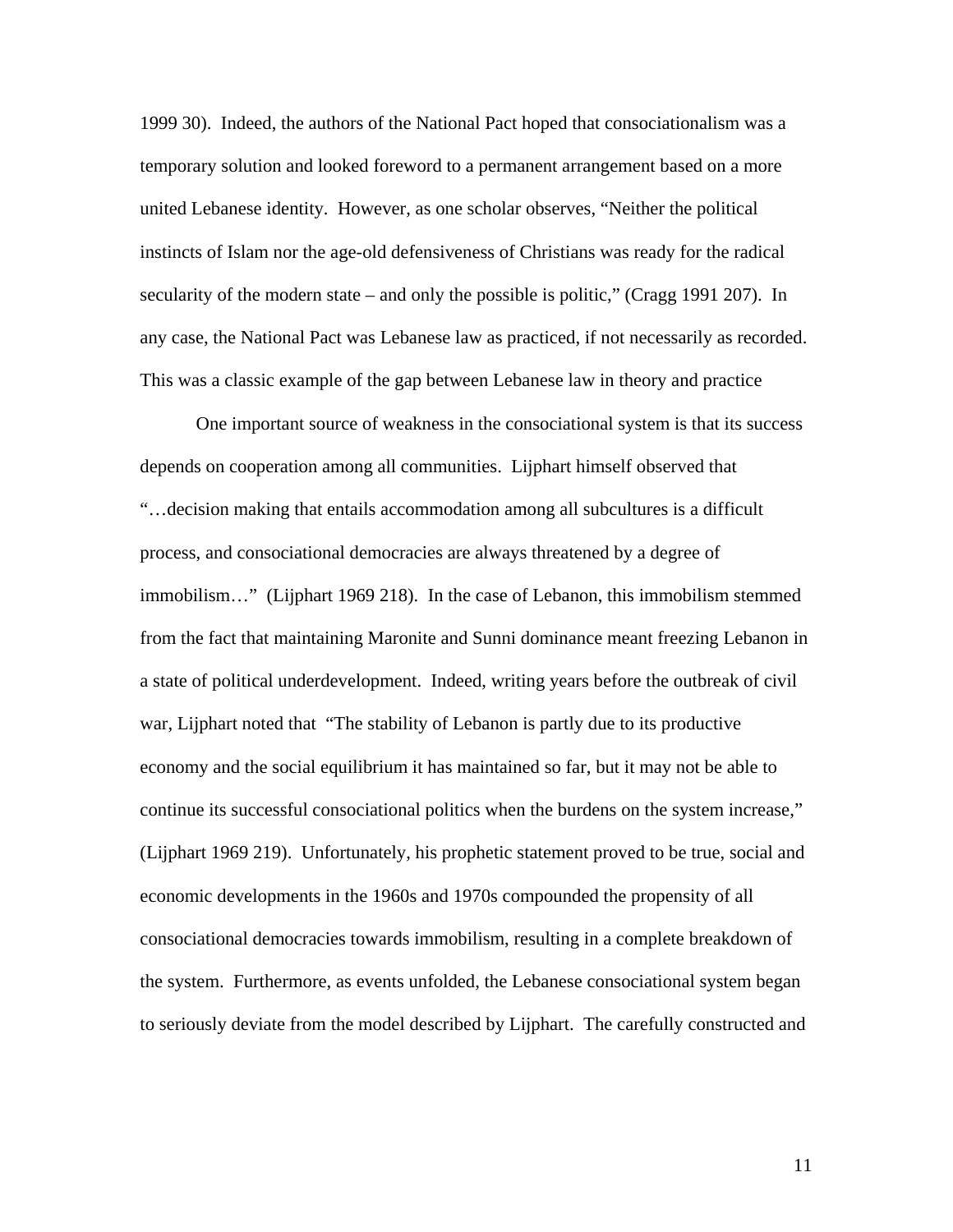balanced consociational government no longer reflected Lebanese society and it could not accommodate the rapidly changing political dynamics of the state and its neighbors.

The impact of these changes is best understood within the context of some historical background. The origins of the Lebanese state are largely tied to the Maronite community. Their experience as a minority in the Middle East has informed the Maronite approach to governing as well as Maronite attitudes about the state of Lebanon. Elizabeth Crighton explores Maronite politics as an example of "identity driven" protracted conflict that is the result of an underlying "fear of extinction." This fear is the product of a history of being a vulnerable ethnic group with a collective memory of persecution. Crighton argues that these fears result in the rise of an "inflexible and exclusive" regime dominated by one ethnic group, a regime that cannot deal effectively with the social and political mobilization incited by its installation (Crighton 1991 139). Thus domination is legitimized as self defense. The Maronite dominance of the Mutasarrifiyya (1861-1981) and later their privileged position in 1920 Grand Liban was institutionalized among the Lebanese twenty-three years later in the National Pact. Crighton argues that, in the case of Lebanon, identity related fears *cause* weak and rigid institutions which are built on an ideology of defensive politics (Crighton 1991 132). This institutional underdevelopment was compounded by changing political, social, and economic trends that overwhelmed the system.

 Many historians cite the effects of modernization as a key factor that lead to the 1975 civil war. The fast-growing Lebanese economy of the 1950s and 1960s was a service economy, that is, externally oriented. Lebanon's strategic location between east and west, its western cultural orientation, its strong banking sector and its bank secrecy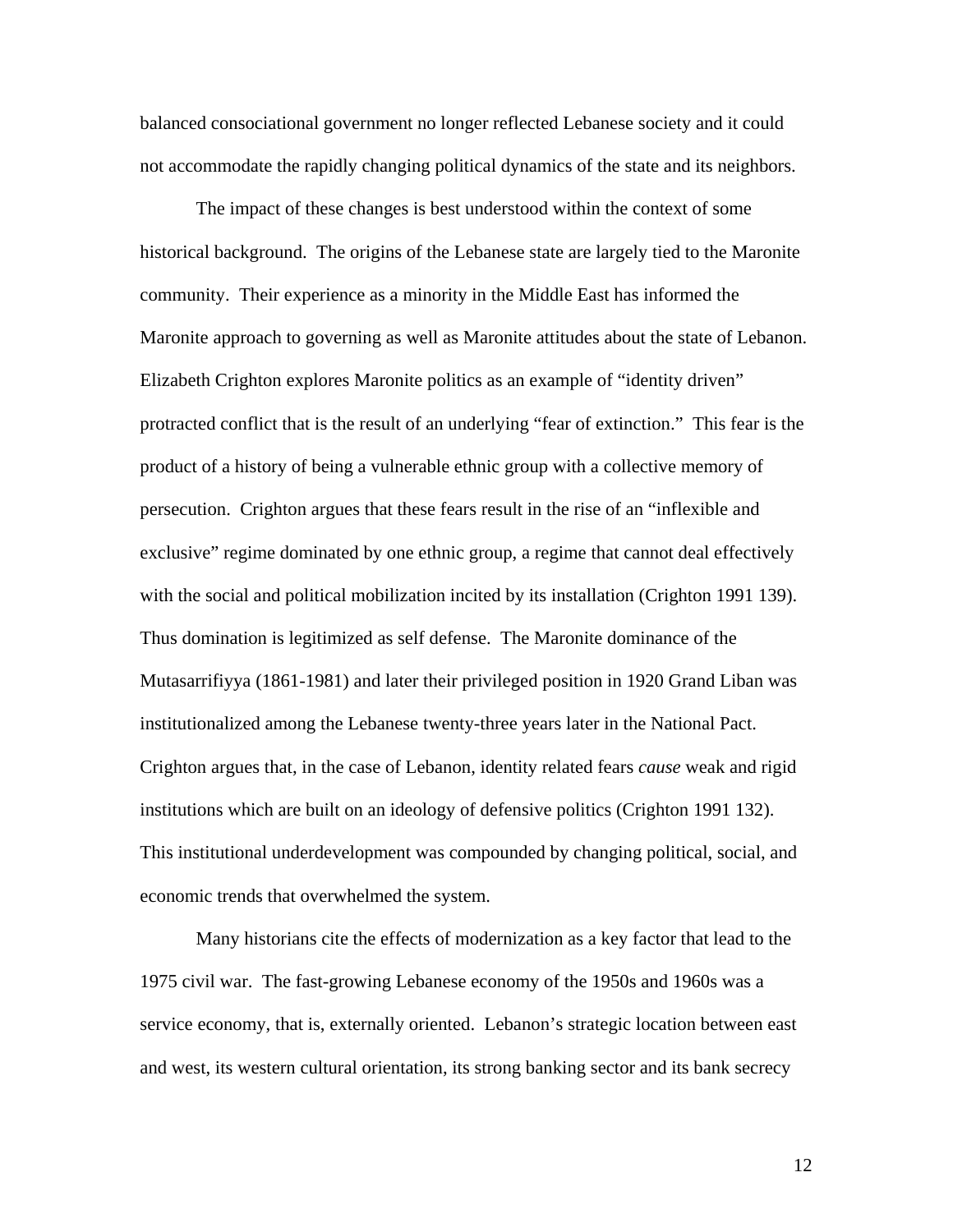laws were among the many characteristics that made Lebanon, and especially Beirut, a very attractive business environment. Krayem points out that uneven development is inherent in a service-based economy and that it often leads to increased social mobilization (Krayem 1997 414). Uneven growth and development reinforced sectarian divisions geographically, economically, socially, and culturally. This, in turn, altered key relationships on which successful consociationalism depended.

 Arend Lijphart identifies several relationships which he maintains are favorable to the establishment and persistence of consociational democracy, these are: the relationships between elites, between masses, and between elites and masses within one subculture (Lijphart 1969 216). All of these relationships began to change in the 1960s, rapid modernization was one reason.

Nordlinger's attempt to theorize the effects of modernization on conflict regulation in divided societies is useful in so far as it deconstructs the effects this modernization might have on non-elites and therefore on conflict regulation. Indeed, the last of the fourteen conclusions he comes to in his 1972 study "Conflict regulation" highlights the negative effects modernization can have on conflict regulation in a deeply divided and unstable society. He argues that rapid development is bad for conflict regulation because it encourages jealousies "…further intensifying such attitudes among individuals who already hold them and by placing individuals in situations which allow or encourage them to act out their antagonistic beliefs and feelings," (Nordlinger 1972 112). The fact that socio-economic divides often re-enforced confessional ones was a source of rising tensions in Lebanese society. A sense of relative deprivation, jealousy, and hostility, inevitably emerged as poor migrants searched for work in the capital, which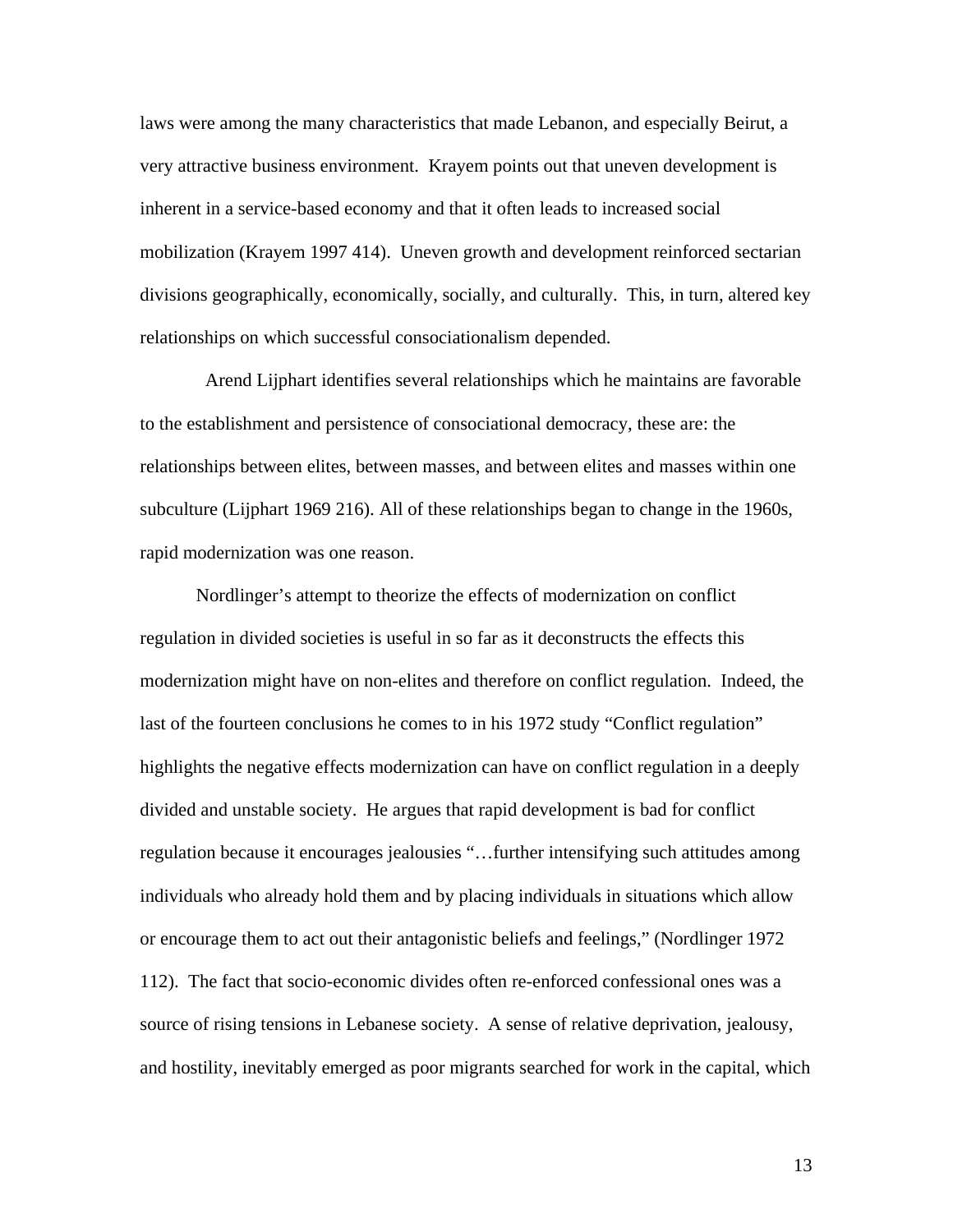was at that time considered the "Paris of the Middle East." Disillusioned groups questioned the merits of a system that allowed such pronounced inequality and mobilized to demand change.

Modernization also affected elite-mass relations as people began to look to successful members of their sect for help in getting a piece of the modernization pie. This happens in many developing divided societies (Nordlinger 1972 114), and Lebanon was no exception. Indeed the patron-client relationship within sects was not new to Lebanon, but the context and location was. Whereas traditional zu'ama were responsible for all of the political and economic favors in their domain, the mass migration to the cities brought members of different groups into direct competition with one another. Furthermore, the underdevelopment of this sort of patronage structure among the Shi'a, due to the initial lack of well-placed entrepreneurs in Beirut, was another source of resentment for the Shi'a of Lebanon and re-enforced their marginalization in the new modernizing economy (Sayigh 1994 162).

Another way that mobilization affected elite-mass relations was in through the rise of challengers to the traditional political elite. Counter-elites expressed the new frustrations and desires of the masses. According to Lijphart, two of the most important characteristics of elite-mass relations in a consociational democracy are that the elite speak for their people and that the people support their elite leadership (Lijphart 1969 216). Thus, it is not surprising that when this ceased to be the case, "…the mobilization and countermobilization that occurred in Lebanon, rooted in the process of modernization, contributed significantly to the breakdown of the regimes in the 1970s," (Crighton 1991 137).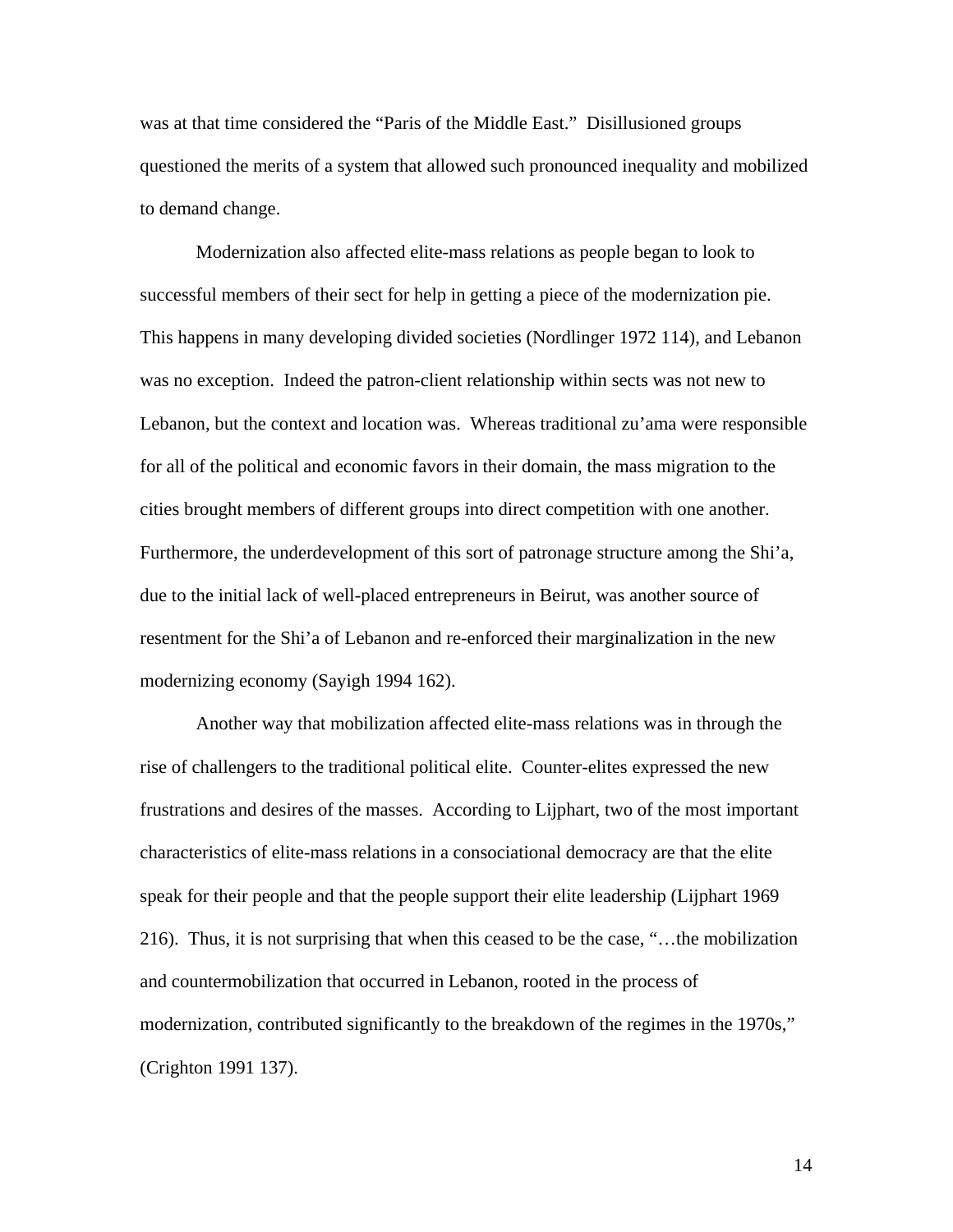The emergence of counterelites is a destabilizing phenomenon. In his theory of conflict regulation Nordlinger concludes that "The structured predominance of elites visà-vis nonelites within their own conflict groups is a necessary condition for conflictregulating outcomes" (Nordlinger 1972 119). The fact that the confessional elites no longer commanded the complete loyalty of their people contributed to the breakdown of the conflict-regulating consociational arrangement.

A prime example of this sort of mobilization and the rise of counterelites is the Movement of the Dispossessed, which later became Amal, and its founder Imam Mousa Sadr. Sadr is a prime example of the active and radicalized Shi'a intelligentsia emerging at the time. He offered an appealing alternative to the disengaged traditional Shi'a elite (Crighton 1991 133). Like other counter-elites, Sadr challenged the political establishment of his sect and gained popularity by being truly attentive to the needs of the people. Neglected by their "representatives" in the Lebanese political establishment, the Shi'a masses welcome the presence of someone who promised to help them realize their aspirations to political participation and economic security (Crighton 1994 134). What makes Sadr stand out among the counterelite at the time is his cross-sectarian appeal.

Unlike those who would lead Amal after his disappearance in 1978, Sadr always emphasized the inclusive nature of his Movement of the Dispossessed. And while The Movement was informed by a uniquely Shi'a Lebanese experience, Sadr insisted that the movement spoke for all those who were marginalized in Lebanese society (Sayigh 1994 175). This led, initially, to a very close sense of identification with the Palestinian refugees in Lebanon, something that would change, like many intra-Lebanese alliances, with the shifting balances of power during the civil war.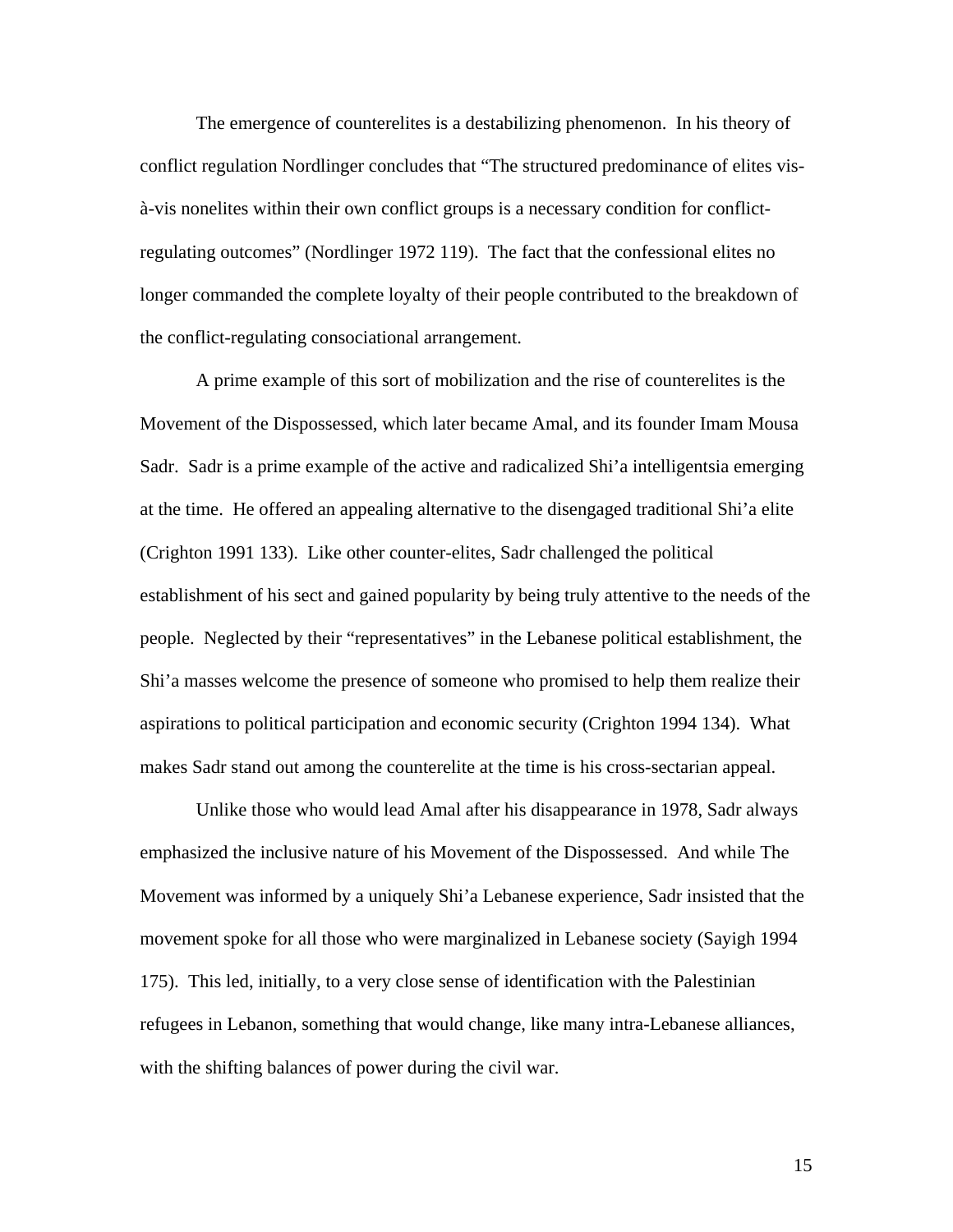The newly emerged Shi'a bourgeoisie, most of whom made their fortunes in Africa, also joined this call for political participation. With more money and more experience, they wanted more access and recognition of their emergence as an economic and demographic power in Lebanon. The Lebanese system could not accommodate these demands.

Lebanese counter-elites were often more radical than the traditional leaders or zu'ama they replaced. Thus, when the mobilization and emergence of radicalized counter-elite among the Shi'a re-kindled sectarian fears among the Maronites, they turned to their own new, more radicalized counter-elites for reassurance that their interests and their identities would be protected. Indeed, "…in the face of such threats from groups that seek completely to change the character of the regime, Maronite…intransigence with respect to political reform can be understood within the context of our model of protracted conflict." (Crighton 1991 137). Radical tendencies in one sect sparked fears and encouraged the espousal of radical tendencies in the others, adding fuel to the fire.

To many Maronites, the rise of the Palestinians was simply the age-old Islamic threat in a different guise. Some grounds for this fear may be found in the fact that the Palestinian cause was a point of unity for many Muslim and leftist organizations. The Arab-Israeli conflict and the large number of Palestinians in Lebanon exacerbated Christian-Muslim tensions (Hudson 1997 107). The Maronites felt threatened by both the increasingly Islamicized Shi'a and the predominantly Sunni Palestinian communities. Bashir Gemayel, son of Kataib party leader Pierre Gemayel, was one counter-elite who capitalized on this fear to build support for his party and militia, the Lebanese Forces. Unlike the Shi'a counter-elite, who called for change and reform, the hard line Maronites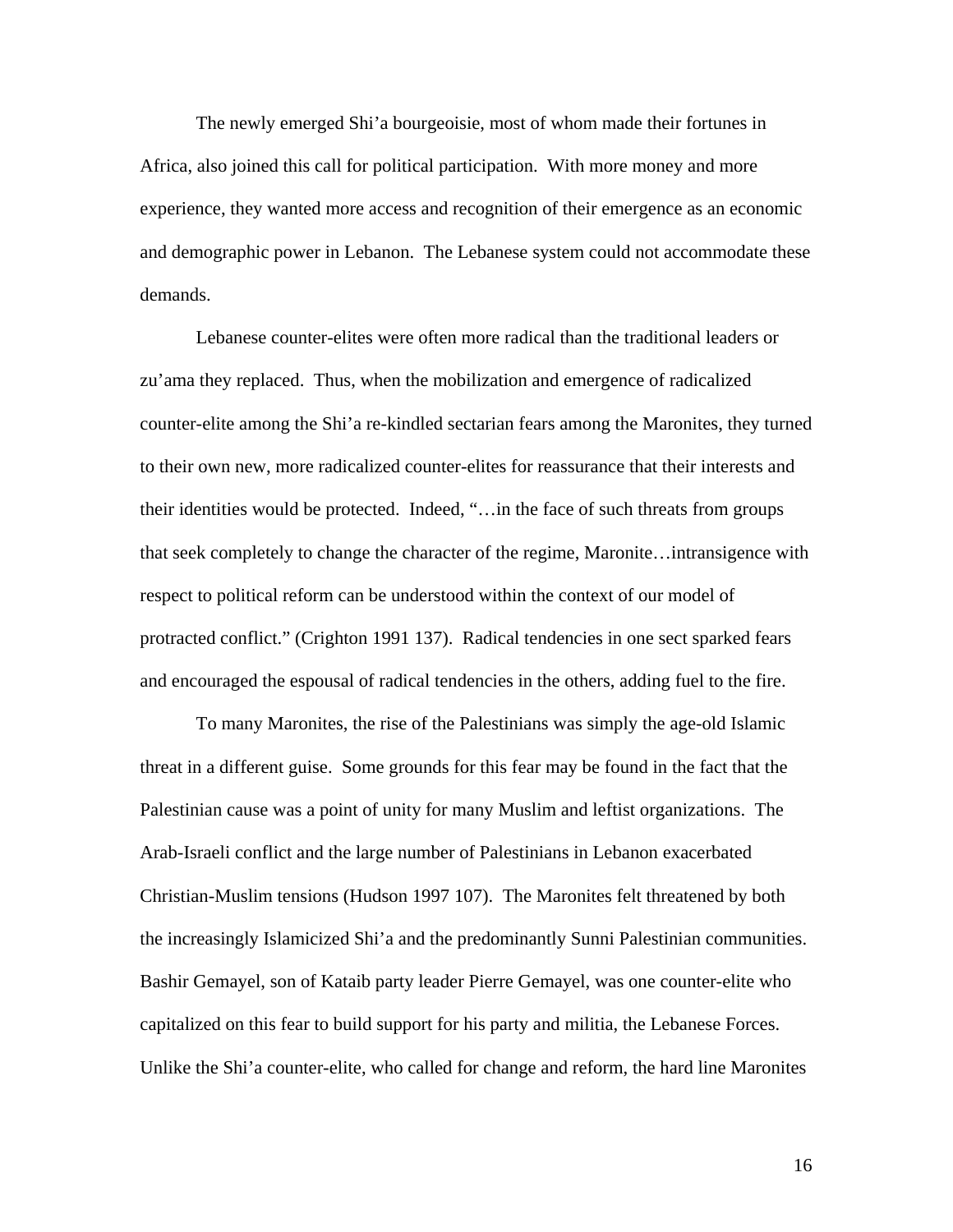mobilized in defense of traditional values. The system was caught between Shi'a demands for more power and the corresponding Maronite fear to even approach the subject, let alone take these demands seriously.

While Maronites may have seen a growing and more assertive Muslim presence as a threat, it is quite possible that the westernization that accompanied modernization was threatening to those with more Islamicized perceptions or hopes for Lebanon's character. "New experiences and the rapidity with which they unfolded heightened those anxieties, insecurities, and fears stemming from the modernization process itself, concomitantly increasing their impact on intersegmental conflict and violence," (Nordlinger 1972 113).

Inter-elite relations and the ability of the elite to compromise suffered in this radicalized political sphere. Challenged within their own communities by the young counter-elites, the ability of the zu'ama to bargain amongst themselves was significantly reduced (Nordlinger 1972 65). Elites could no longer perform the four functions that a consociational system required of them because their ability to accommodate one another was severely diminished as they risked being perceived as weak in comparison with the more radical counter-elites. Developments had put the elite on the defensive, and they withdrew into their own communities, unable to negotiate the systemic changes desperately needed to accommodate new voices and needs.

The force and strength of coutermobilization among these two communities illustrates the dilemma of the rigid Lebanese system. Since the 'pillars' of the system were really personalities with family and clan ties to their communities but with no real ideology independent of the preservation of sectarian identity, there was no room for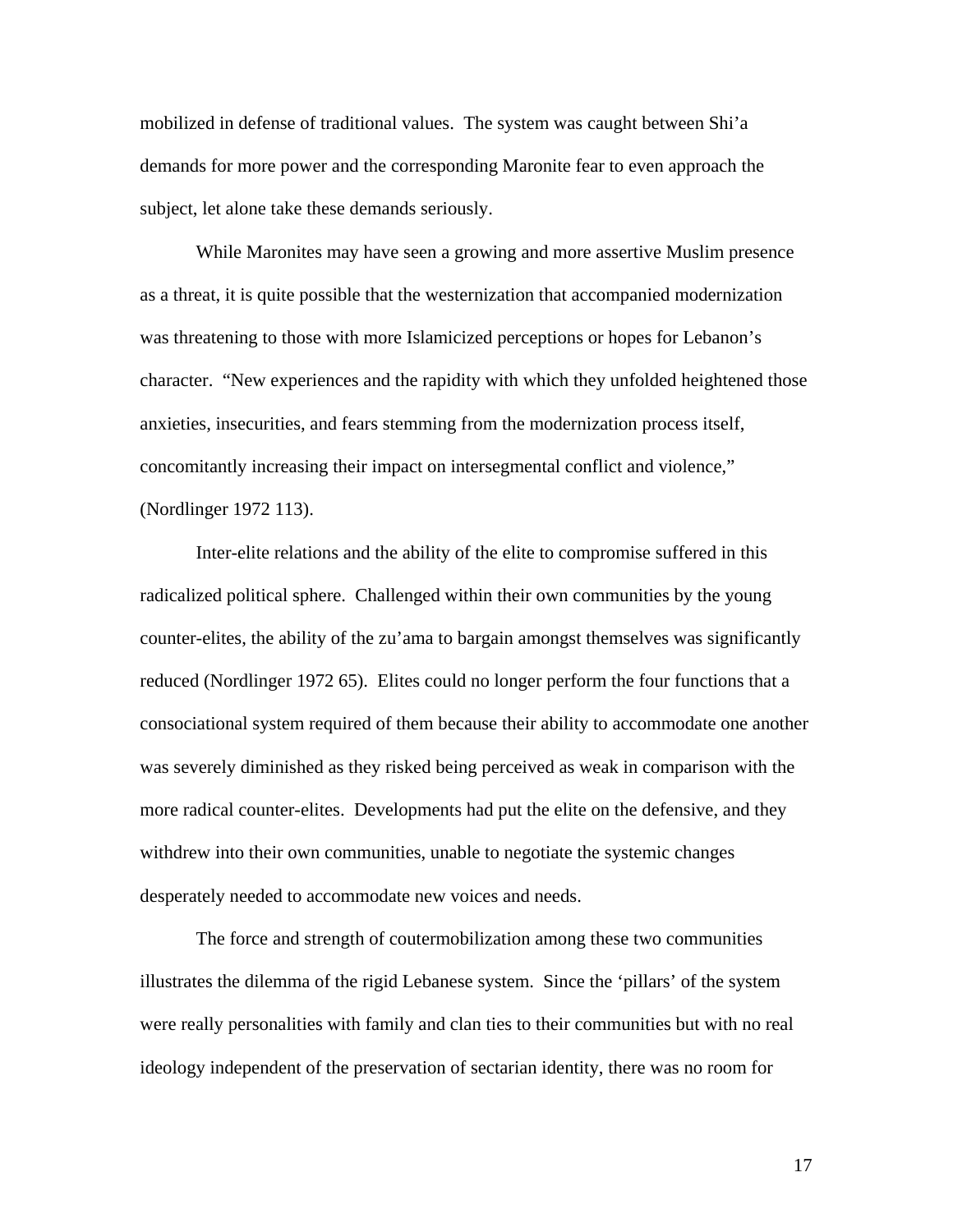evolution or change. Lijphart argues that elite accommodation of subcultures and commitment to maintaining cohesion and stability of the system, elite ability to work with elites from other subcultures to transcend social cleavages, and elite comprehension of the perils of political fragmentation are important to stable consociationalism (Lijphart 1969 216). Challenged within their own communities, elites were unable to perform these functions. They were also unwilling to step aside. This dilemma was exacerbated by outside factors. Counterelites form one connection between internal and external causes of the war can be drawn.

Urbanization, another development that comes hand in hand with modernization, exacerbated inter-confessional tensions. One reason for this may have been that urbanization brought with it increased exposure to modernity, media, and thus improved channels through which to organize and mobilize as a community (Crighton 1991 133). Another may be that speed at which urban centers grew.

Hudson identifies another reason modernization may have contributed to the unraveling of the consociational system. He points out that "Modernization seems to be at least partially responsible for this fragmentation of identities…The impact if Western political penetration – through mandates, protectorates, colonization, and spheres of influence- also seemed to exacerbate divisions…" (Hudson 1997 105). In any case, the Lebanon of the 1960s and 1970s fit the description one scholar gives of an instance in which modernization has a negative impact on conflict regulation, a "...contemporary nonwestern societies characterized by a combination of open regimes, intense communal conflicts, low levels of modernization, and the activism of the modernization process," (Nordlinger 1972 113). Lebanon in the 1960s and 1970s fit this description rather well.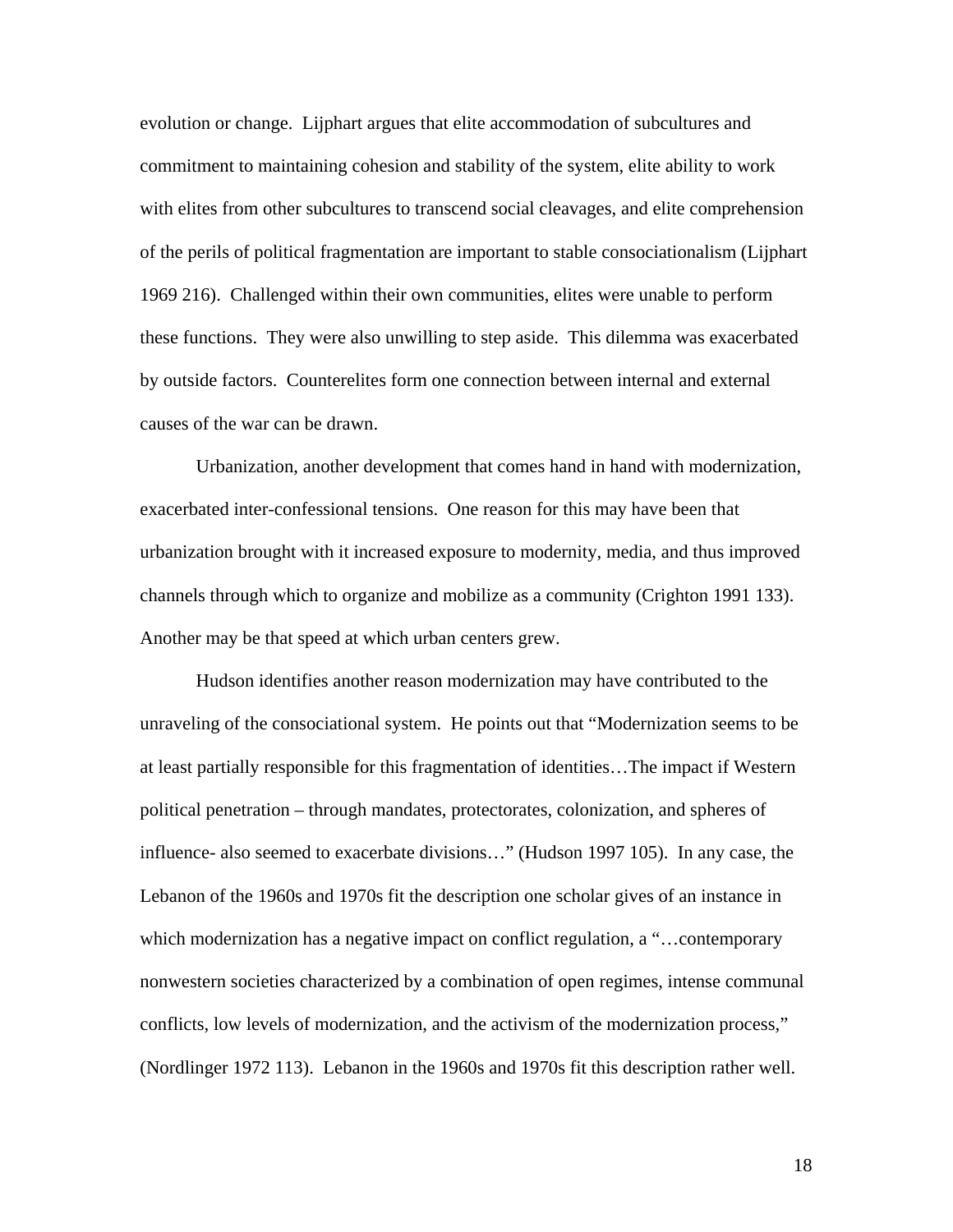Hudson argues that the civil war transformed Lebanon from its rigid, static state to a Waltzian, "self help" system which was essentially not a state at all. He concludes that, "…what these deviations actually show is that a conscious effort to apply consociationalism failed because changing socio-economic and political conditions and regional tensions would not support it," (Hudson 1997 232). Unfortunately many of these conditions are still present today, among them ancient divisions and insecurity about Lebanese and group identities, minority fear and group identification, power struggles within sects, lack of accountability in the system, social inequality, and group mobilization.

The civil war was caused by a breakdown of the delicately balances consociational system caused by a mix of internal and external political, social, and economic changes that influenced the relationship between Lebanese elites and members of their sects. The stress that these developments imposed on the state caused it to dissolve. When the inflexible system collided with external regional and internal actors, it lost control of the country. It was not because of consociationalism but because of a failure of consociationalism, that war broke out.

As a result of the civil war, the problematic rigidity of the system was replaced by a complete marginalization of the state. Economically, the cost of war was staggering, reconstruction of infrastructure, housing, and private institutions alone amounted to ten billion dollars and the estimated foreign debt reached 600 billion dollars (Picard 1996 141). The structure of the economy also changed dramatically as the role of the state diminished as its capacity to provide for the Lebanese people disappeared. An estimated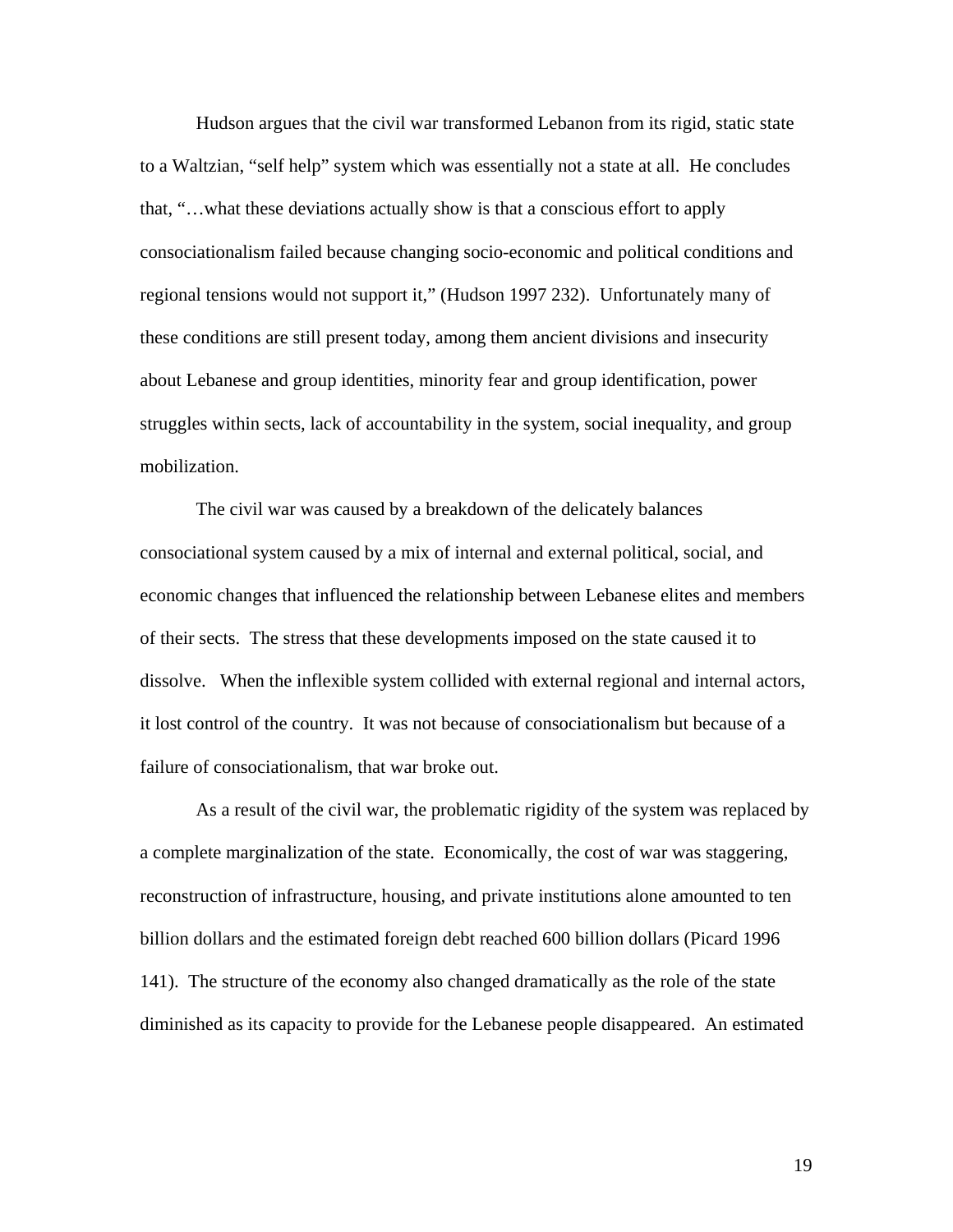forty percent of the work force was unemployed between 1984 and 1987 and in 1987 almost one fifth of the Lebanese population was living in poverty (Picard 1996 145).

The Lebanese social fabric had been completely destroyed. This was reflected in the psyche of the Lebanese people, in the new political logic that had emerged, and even in the changed geography of Beirut. Local city centers had sprung up to replace shopping and other facilities that were inaccessible due to the de facto partitioning of the city by different militias (Picard 1996 143) and haphazard and unregulated construction in the suburbs of Beirut and in the mountains changed the Lebanese landscape. One third of the population of Lebanon had been internally displaced (Picard 1996 147) as they fled their homes to escape the fighting in their neighborhoods or because of policies of expulsion. Those Lebanese who could afford to emigrate did, resulting in a crippling brain drain which, with the ever-depressed job market, continues to afflict Lebanon today. Economic ruin, the internally displaced, and the Lebanese Diaspora were new issue that would need to be addressed in any war-ending settlement.

Fighting was bitter throughout the country but the most intense fighting was in densely populated Beirut. According to Picard, one in every thirty Lebanese died and another one in every thirty Lebanese was wounded (145). In a small country with a population of four million this meant nearly everyone knew at least one person who was killed or injured in the war.

Hizballah emerged as the most important militia remnant from the war and was the only Lebanese militia not to disarm after the war because of its special status as the resistance army to Israel's occupation of Lebanon. Originally very Islamic in its orientation, Hizballah became the most consequential resistance to the Israeli occupation.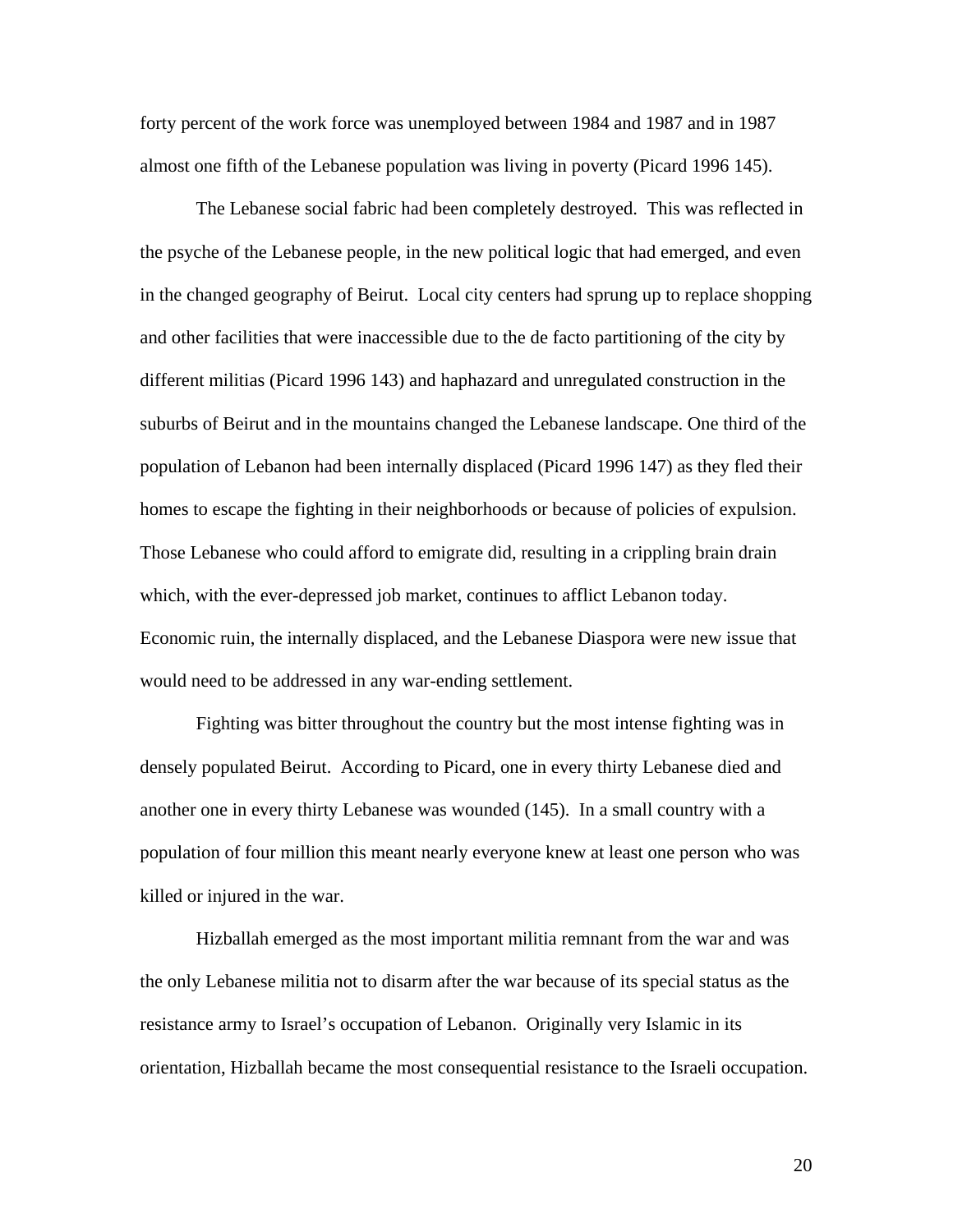They fought in the southern "security belt," the completely isolated southern part of the country.

Another legacy of the war was deepened sectarian resentment because of traitors in the war. Israeli checkpoints guarded the south from penetration by non-resident Lebanese, many Lebanese at these borders and within the occupied territory were subject to arrests and imprisonment in the Khiam prison, which still stands on a hill next to the southern village. Maintained by Hizballah, this site has become a monument to the atrocities committed against Lebanese citizens on their own soil. Near the entrance to the prison is a list of the "traitors" the "dogs of the slave drivers" the Lebanese who worked in this prison. Next to each man's full name is his native town, the overwhelming majority are Maronite. Indeed even in 1992 "One of the bitter harvests of the occupation is the damage to long-term relations between the Maronites and the Shiites, two communities once interwoven into a common fabric, now sundered by a powerful legacy of fear and hatred on both sides," (Beydoun 1992 50).

 Faced with the realities of a twelve year occupation, it was not just Maronites who took this path, indeed, while none of the commanders of Major Saad Haddad's South Lebanon Army (SLA), Israel's Lebanese proxy force in Lebanon, were Shi'ite, between forty and fifty percent of the lower level soldiers were (Beydoun 1992 47). SLA soldiers received wages of \$150 per month, and later, as enlistment fell, Israel added other benefits including permission for one family member of each SLA soldier to work in Israel for up to \$300 per month (Beydoun 1992 45). The fact that at that time, the salary of a Lebanese cabinet minister was \$300 per month highlights the enormous scale of the disparity between the resources and power available to the Lebanese state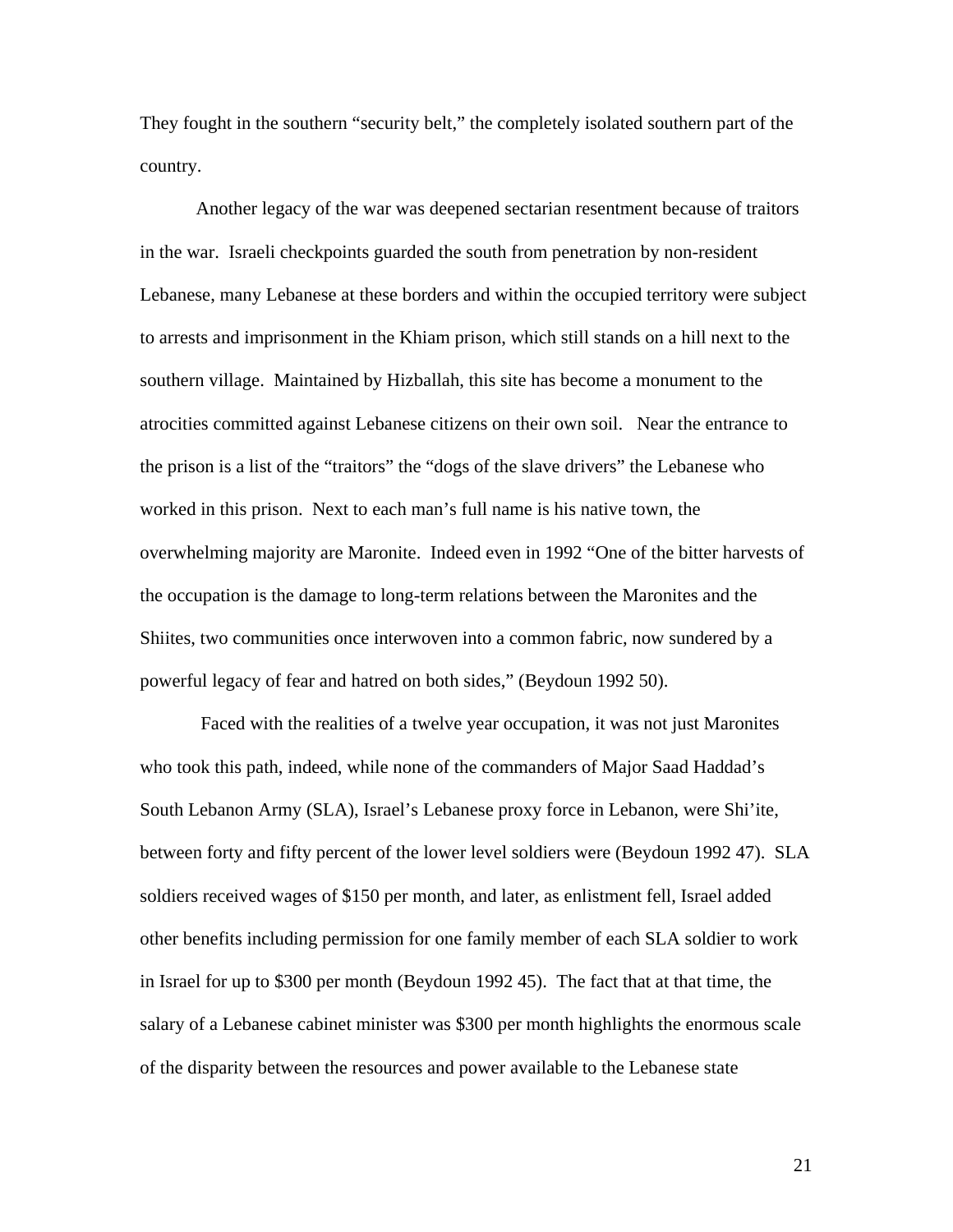compared with its occupiers. The complete economic isolations of the south from the rest of the country deprived the state of lucrative tobacco-crop as well as fruits and vegetable for the Lebanese market. Unable to compete with Israeli exports into the south, the southern economy was completely destroyed, adding to the impoverishment of this already war weary people. This alludes to another phenomenon of change from the war, the rise of Hizballah and a feeling of Lebanese-ness among the Shi'a, a development that, while not allowed to flourish under the current Syrian negation of Ta'if, could bode well for the future.

The extent to which the state had been marginalized politically and economically is reflected in the fact that by the end of the war as much as one third of the GDP of Lebanon was linked to militia activity (Picard 1996 143). "Parties without militias, interest groups, professional associations and unions, the intellectuals, public opinion and the press were all relegated to the sidelines, and the formal institutions of government, although present, appeared to float above the fray, irrelevant to it," (Hudson 1997 112). Lebanese civil society is still in the process of a vigorous recovery.

Finally, the position of political elites remained unchanged, save that former militia leaders had joined their ranks. With the end of the war some new types of elites emerged: Notables (Gemayel), heirs, and clergy (Mar Nasrallah Butros Sfeir and Mufti Hassan Khaled) were joined by former warlords (Jumblat, Berri) religious rebels (Musawi, Nasrallah), Syria's clients (Murr), Entrepreneurs (Hariri), Military personnel (Shihab, Lahoud), civil society activist, technocrats, and nationalist rebels (el-Husseini 2004 250). The war created a new channel through which to join the elite.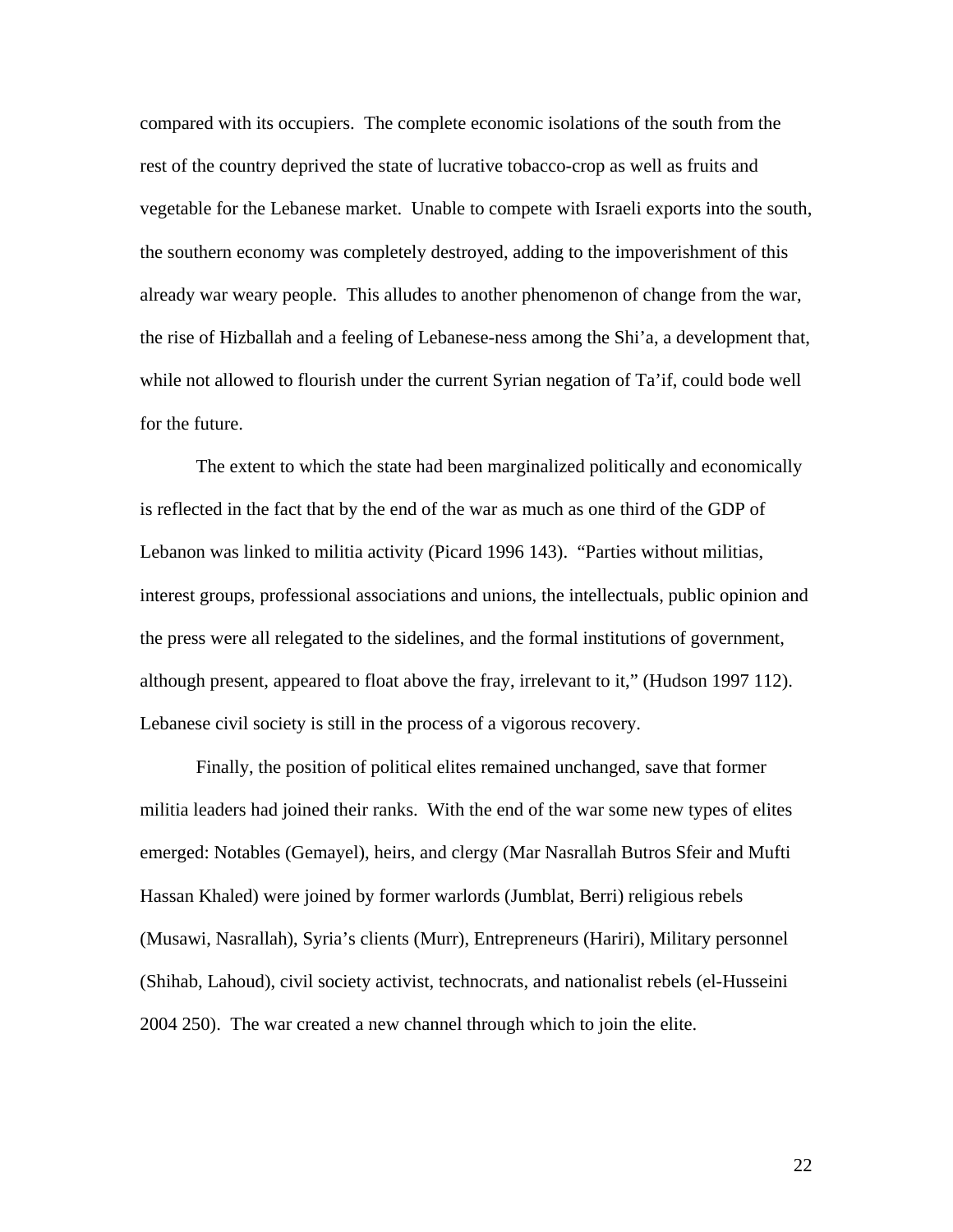To Summarize, systemic rigidity bred of fear, inflexible elites open to international influeces, weak party organization, poor economic infrastructure, and a precarious security situation are among the issues Lebanon will have to confront and overcome.

# **II. Conflict Regulation in Theory: What made a return to conflict regulation possible?**

After fifteen years of civil war, conflict regulation in Lebanon was made possible by a combination of external and internal efforts and by a permissive regional climate. Changes in the attitudes of the Lebanese elite certainly played a role as did a deep sense of exhaustion among the Lebanese people. More important, the outside partners of the elites finally had some incentives to force a regulation of the conflict.

During the war, the original Lebanese cleavages were exacerbated by the many regional rivalries between Syria, the PLO, Israel, Iran and Iraq. As Hudson points out, "By the 1980s Lebanon was less a sovereign entity with a constitutional government than a field of largely unregulated contestation between a dozen or so relatively autonomous actors," (Hudson 1997 112). Furthermore, what was taking place in Lebanon was not only a civil war in which identities and the future of Lebanon were at stake, but a reflection of the struggle between the superpowers acted through their regional proxies who in turn acted through their own Lebanese allies. Thus regional and international interests had a large stake in the outcome of the Lebanese conflict.

The Lebanese, for their part, were more than happy to adopt external patrons in the pursuit of military and political dominance. As Krayem observes, "…polarization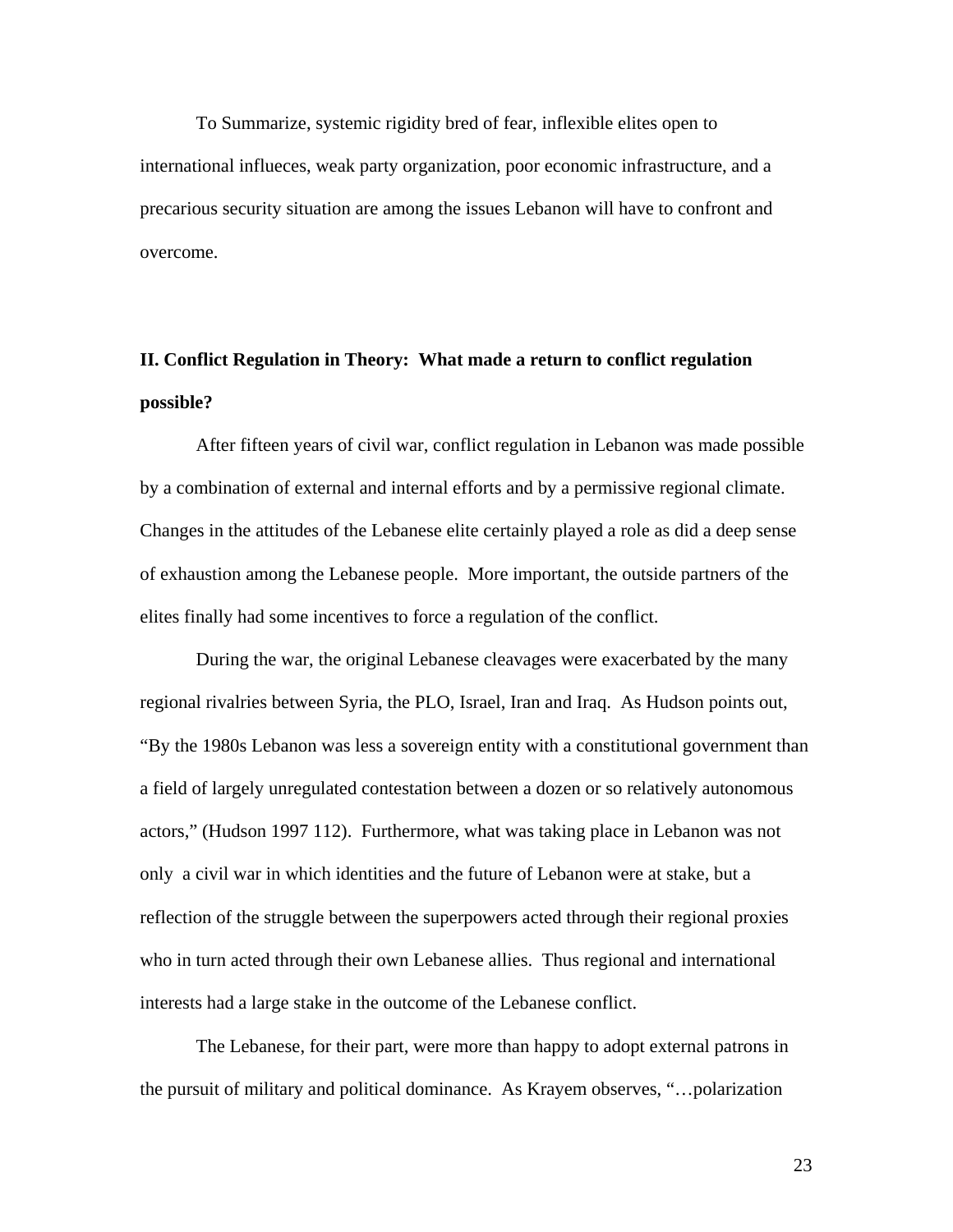among the Lebanese and their efforts to defend or promote their interests invited and facilitated external intervention," (Krayem 1997 419). Eric Nordlinger has argued that elites engage in conciliatory behavior to "fend off external demands" (Nordlinger 1972 118). This may indeed have been true in 1943 when the National Pact ended French rule of Lebanon, however elites responded quite differently during the civil war. In 1943, the Lebanese were untied against the French, in 1989 it took the united efforts of the international community to force the disparate Lebanese groups together. Krayem asserts "…if it was necessary to settle the internal dispute in order to decrease the role of external forces, it was also necessary to have their tacit acceptance or to minimize their capabilities to oppose a settlement in order for such a settlement to succeed," (Krayem 1997 418). This opinion supports O'Leary's views on the feasibility of conflict regulation in Lebanon and the necessity of external powers to facilitate internal compromise (O'Leary 2005 xxxi).

By 1989, Israel and the Palestinians were in less of a position to influence the outcome of a Lebanese settlement. Syria's position, on the other hand, was very strong and Syria's interest in seeing the conflict settled was stronger still. Assad understood the potential threat his chaotic neighbor could pose to his authoritarian regime. As Dekmejian observes, "The manifest unraveling of ethnic coexistence in neighboring Lebanon could well affect the intercommunal peace of the Syrian mosaic," (Dekmejian 1978 262). Syria had an interest in regulating the conflict to its advantage both for its own security interests and as a powerful bargaining chip to be used against Israel. As Kerr observes, "Any Arabisation of the solution to Lebanon's civil war was a direct threat to Syria's strategy to control Lebanon and the Palestinian movement in the regional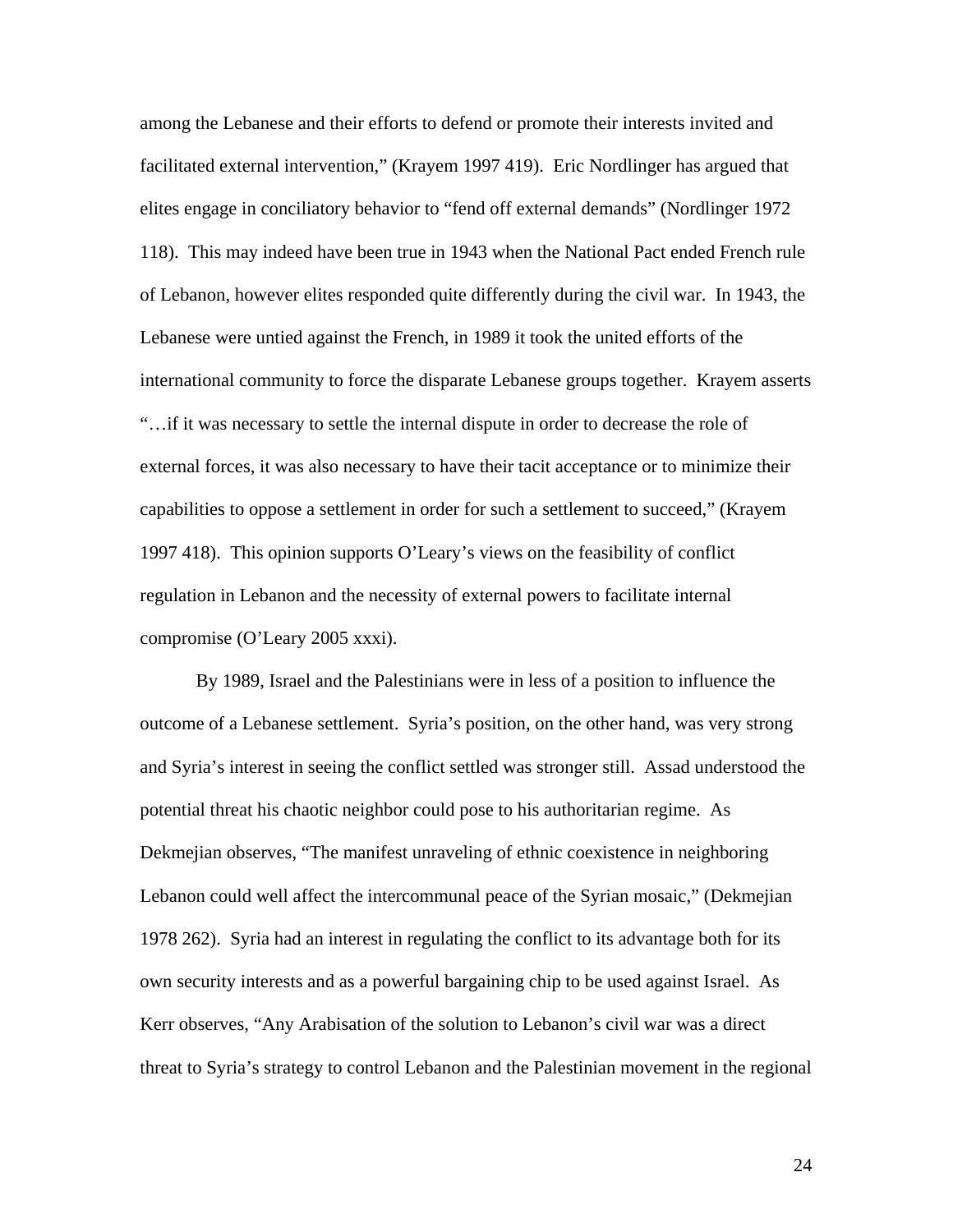conflict," this was especially true after Egypt's Sinai Agreement with Israeli in signed in 1975, an agreement that was viewed by Syria and others as a betrayal (Kerr 2005 146).

A settlement in Lebanon became desirable in the interest of regional security. Arab countries feared an Iraq-Syria confrontation in the wake of Iraq's 1980 invasion of Iran. However, the Arab initiative in the Lebanese conflict was motivated by more than fear of regional escalation. The Gulf States, especially Saudi Arabia, sought to counterbalance Syrian influence in Lebanon (Krayem 1997 420). In light of the Gulf crisis, the Intifada, and the end of the Cold War, the Unites States thought its interests best served by regulation of the Lebanese conflict.

The 1989 Intifada brought the focus of the Palestinian struggle back to Palestine, relieving some of the pressure on Lebanon as the most active front in the Palestinian struggle. By this time, the PLO's power in Lebanon, guaranteed in the Cairo Agreement and modified in the Marlkart Agreement, had been significantly diminished with the exile of the PLO leadership to Tunis and the disbanding of its heavy armed forces in Lebanon in 1982. The end of the Palestinian – Christian war also reduced tensions on this front. On the other hand, the intra-sectarian war between General Michelle Aoun and Samir Gaegae provided a propitious moment for anti-Christian or pro-Syrian forces to bargain for a new agreement against a divided and weakened opponent.

Aoun's "War of Liberation" in March of 1989 and then his war against the Lebanese Forces in the winter of 1990 put the Maronites in a very weak position, especially as it became more clear what an important role his Syrian enemies would play in reaching a settlement. "This inter-Maronite war was militarily indecisive, yet politically decisive because it eroded the two capacities of both forces, singly or together,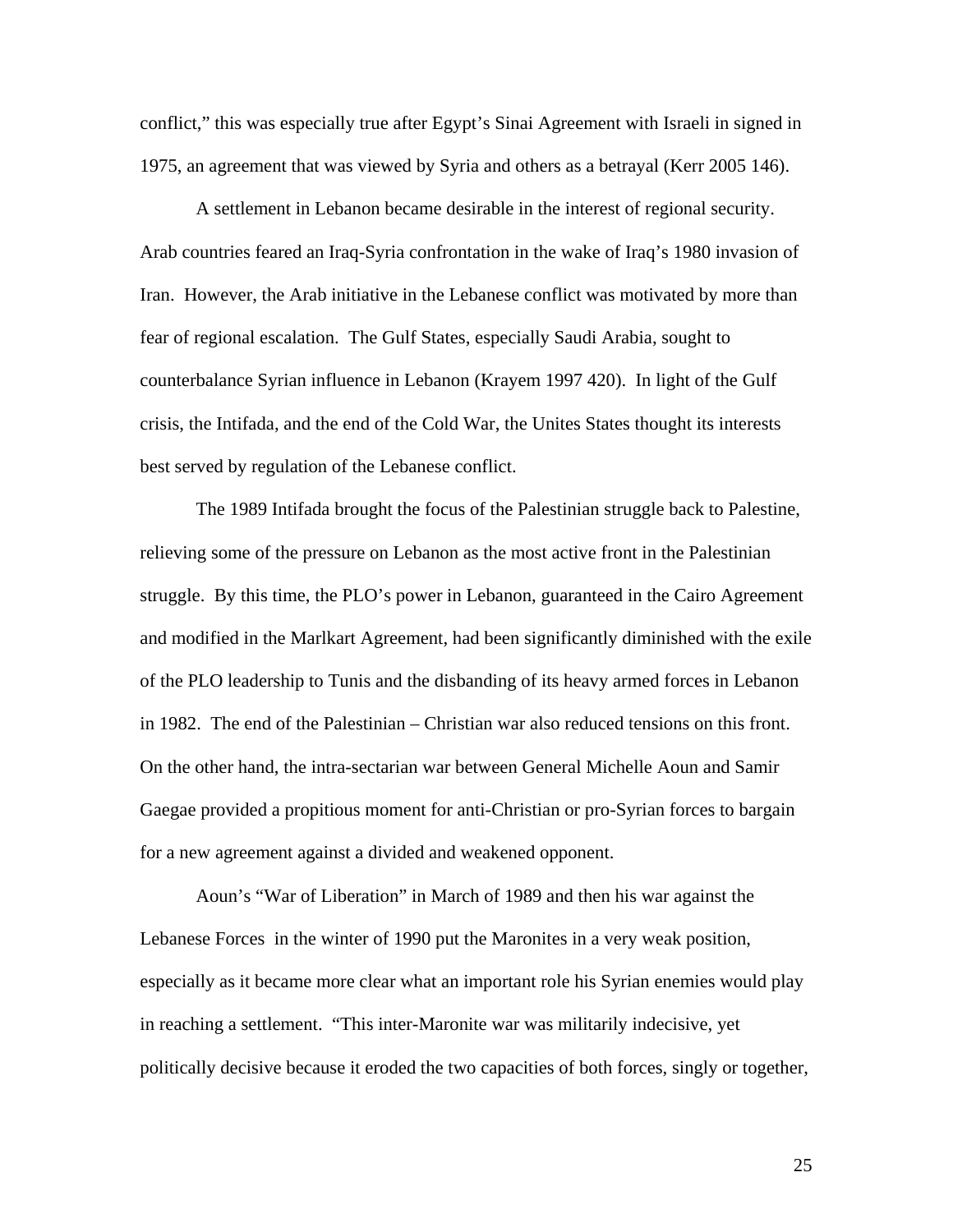to effectively reject or alter the political compromise, represented by the Ta'if Agreement…" (Krayem 1997 418). The two Shi'a groups, Amal and Hizballah were also engaged in an intra-sectarian battle during the lead up to Ta'if, fighting each other in the Bequaa and the south.

The Lebanese people were ready for a compromise, exhausted by war, it was clear to them that there would be no victor, indeed, according to Krayem, public intolerance for the civil war and opposition to the sectarian division of cities and the country were high and "The marginalization of the militias and the rebuilding of the Lebanese state was viewed as the only rational way out of the civil war system…" As with most consociational settlements, this one was reached because "…there was no alternative to a new compromise ensuring the continuity of Lebanon as an entity having a united central political system," (Krayem 1997 418). Picard affirms this sentiment noting that there was no consensus in Lebanon in the late 1980s, "Only the desire to preserve the country withstood all the rifts of war…" (149), this was eventually reflected in Ta'if.

Despite this regional climate and a strong desire to end the war among the Lebanese people, a conflict regulating agreement was not easy to reach. Ta'if built off of other Lebanese and regional attempts to regulate the conflict. Most notable among these were the Constitutional Document of 1976 and the Tripartite Agreement of 1985.

 Initiated by Syria with American support, the Constitutional Document, like the Document of National Accord, did not include any program for radical reform. Rather, it was a deal whereby the Christians would accept closer relations with Syria in exchange for the promise of a reduced Palestinian influence in Lebanon. Other features of the Constitutional Document that would re-emerge in Ta'if include institutionalizing the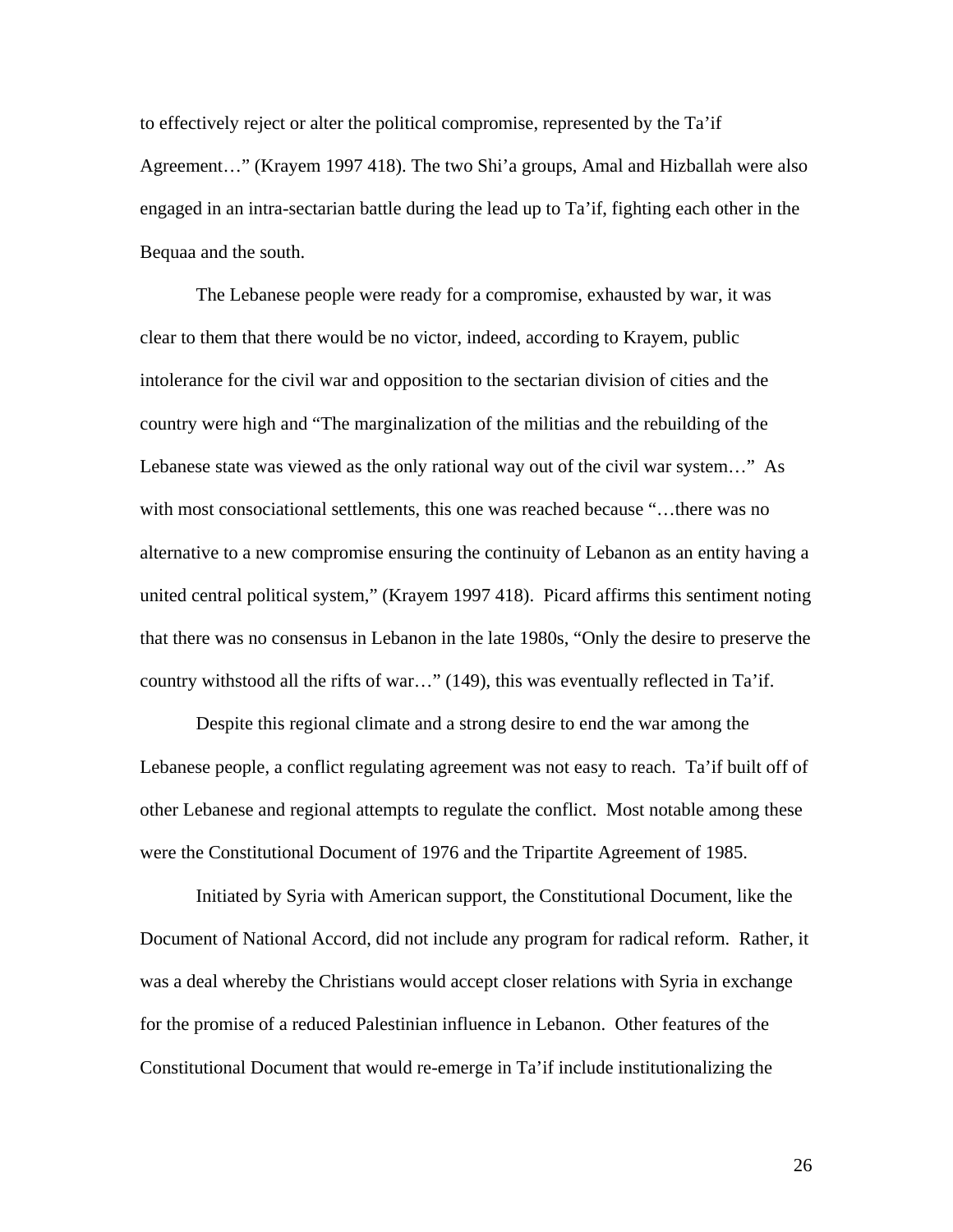division of the three executive offices between the Maronite, Sunni, and Shi'a sects. Of the limited reform that the Constitutional Document did propose, some were aimed at creating more equality between the Christians and Muslims. The number of parliamentary seats was to be expanded from ninety-nine to one-hundred and ten, with the newly created seats being evenly divided between Christians and Muslims. Proportionality in government jobs was to be abolished except at the highest level, and the prime minister was to be elected by a simple majority of parliamentarians, not appointed, a charge that would strengthened his position vis-à-vis the president (Kerr 2005 147).

 This agreement failed for two reasons (Kerr 2005 147). First, the Document maintained the political domination of the Maronites if not in practice at lest symbolically. The proposed reforms were not enough for more radical reformers like Jumblat, who still believed that a military settlement was possible. The fact that Ta'if, with its limited reform, was later accepted reflects the realization of the Lebanese leaders that no one would be able to impose his will on the rest. Second, the Constitutional Document failed because Syria was not yet in a position to control the PLO in Lebanon and therefore could not force all parties to accept this, its favored deal. This would change over ten years later at Ta'if, when the Palestinian influence had been effectively curbed and, with the blessing of America, Syria was able to reign in most of the Lebanese militias. This time, when the Christians objected, they were essentially excluded from the settlement process.

 Even though it was not ultimately the agreement that ended the conflict, another attempted deal, the Tripartite Agreement of 1985, was indicative of Syria's influence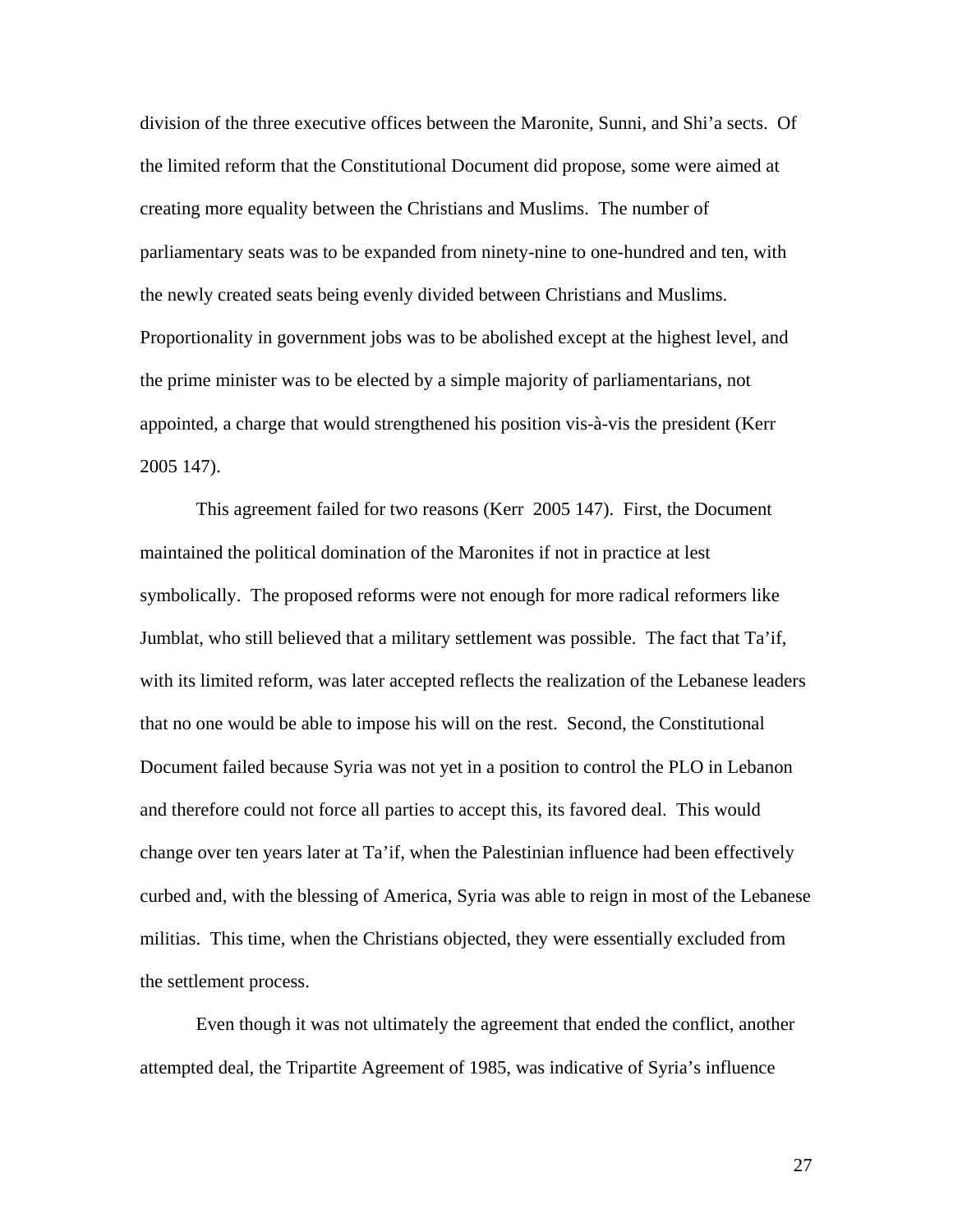among the Lebanese militias. It foreshadowed the importance of Syrian cooperation and the inclusion of militia leaders in Ta'if. This agreement was made between the leaders of the three strongest Lebanese militias, Elie Hobeika of the Lebanese Forces, Walid Jumblat of the PSP, and Nabih Berri of Amal and completely excluded the Sunnis, who had no Lebanese militia to speak of and had considered themselves represented by the PLO. This agreement offered more serious steps towards de-confessionalization, and emphasized the special relationship with Syria, a feature that would re-surface at Ta'if. The Lebanese President Gemayel was not summoned to Damascus to approve the agreement until after it had been finalized. American acceptance of strong Syrian influence reflected their hopes that granting Syria relative freedom in Lebanon would make Assad more willing to compromise in any settlement of the Israeli-Palestinian question.

It is not surprising that the Agreement did not hold, as it completely excluded the Lebanese government and a significant portion of its population. However, it did pave the way for the Ta'if accords in so far as it established some points of agreement under the close direction of Syria. By this time it had become clear that no settlement would be possible without Syrian support, and that Syria would not support any agreement that emphasized Lebanese sovereignty. In 1987 under Rashid Karami and Salim el-Hoss, the Lebanese and Syrian governments pursued talks to find an alternative to the Tripartite Agreement. They eventually agreed on the broad outlines of political reform, relations between Lebanon and Syria, and a position vis-à-vis the Israeli occupation of South Lebanon. Many of these points would later appear in the Ta'if Agreement (Krayem 1997 417).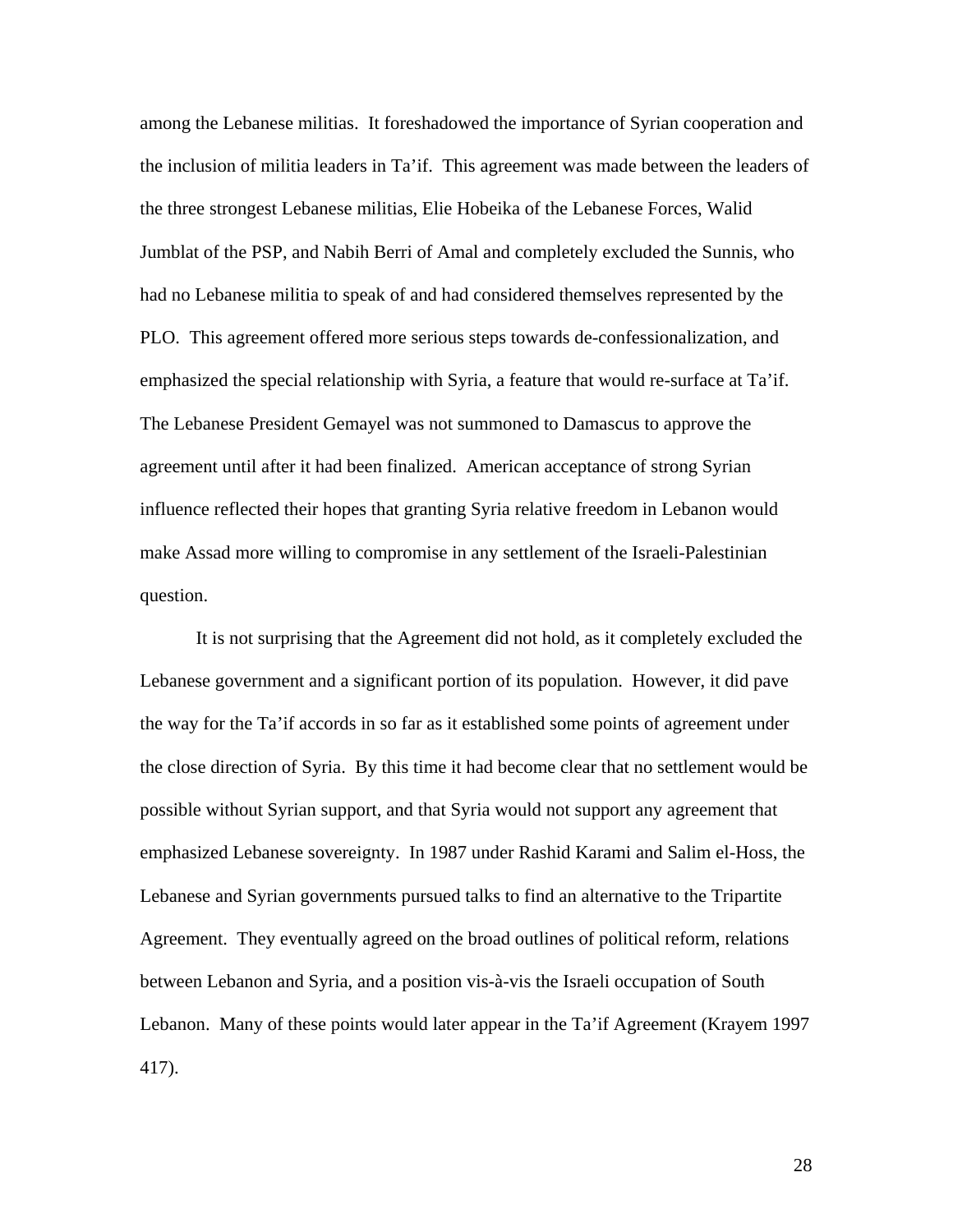The degree to which the final war-ending agreement, the Document of National Accord, reflects the lowest common denominator is evident in a telling observation made by Prince Saud al-Faisal who set a sobering tone for the meeting at Ta'if, "He reminded [the delegates] of the rejection of the United Nations plan for the partition of Palestine in 1947; the Palestinians were still searching for a bit of land. The Lebanese, too, were in danger of becoming a homeless people," (Hanf 1993 589). As it happened, the ultimate regulation of the conflict did not leave the Lebanese homeless, but as the implementation of Ta'if continued, it became clear that they were perhaps in even less control of their fate than their unfortunate brothers. This was not because of the agreement itself, but rather in spite of it, as a Syrian interpretation of Lebanese reconciliation was allowed to prevail in post-war Lebanon.

The "Arabization" of the solution for Lebanon began with the Arab summit conference in Casablanca in May of 1989. It was at this meeting that the "troika" of the heads of state of Saudi Arabia, Morocco, and Algeria were appointed and given a mandate to "…prepare a comprehensive settlement of Lebanon's domestic and foreign political problems…" (Hanf 1993 578). Initial efforts failed in the face of strong Syrian opposition manifested in continued bombing and a more strictly enforced blockade. However, as the intensity of Syrian attacks continued, international attention was once again captured and Iraqi calls for another Arab summit were joined by calls for a cease fire from the UN, Saudi Arabia, and the European Community, and Jordanian and PLO demands for a Syrian withdrawal. This international pressure isolated Syria and made it more willing to entertain the possibility of peace, all the while maintaining the option to return to war. Furthermore, the troika had accepted that no solution could be reached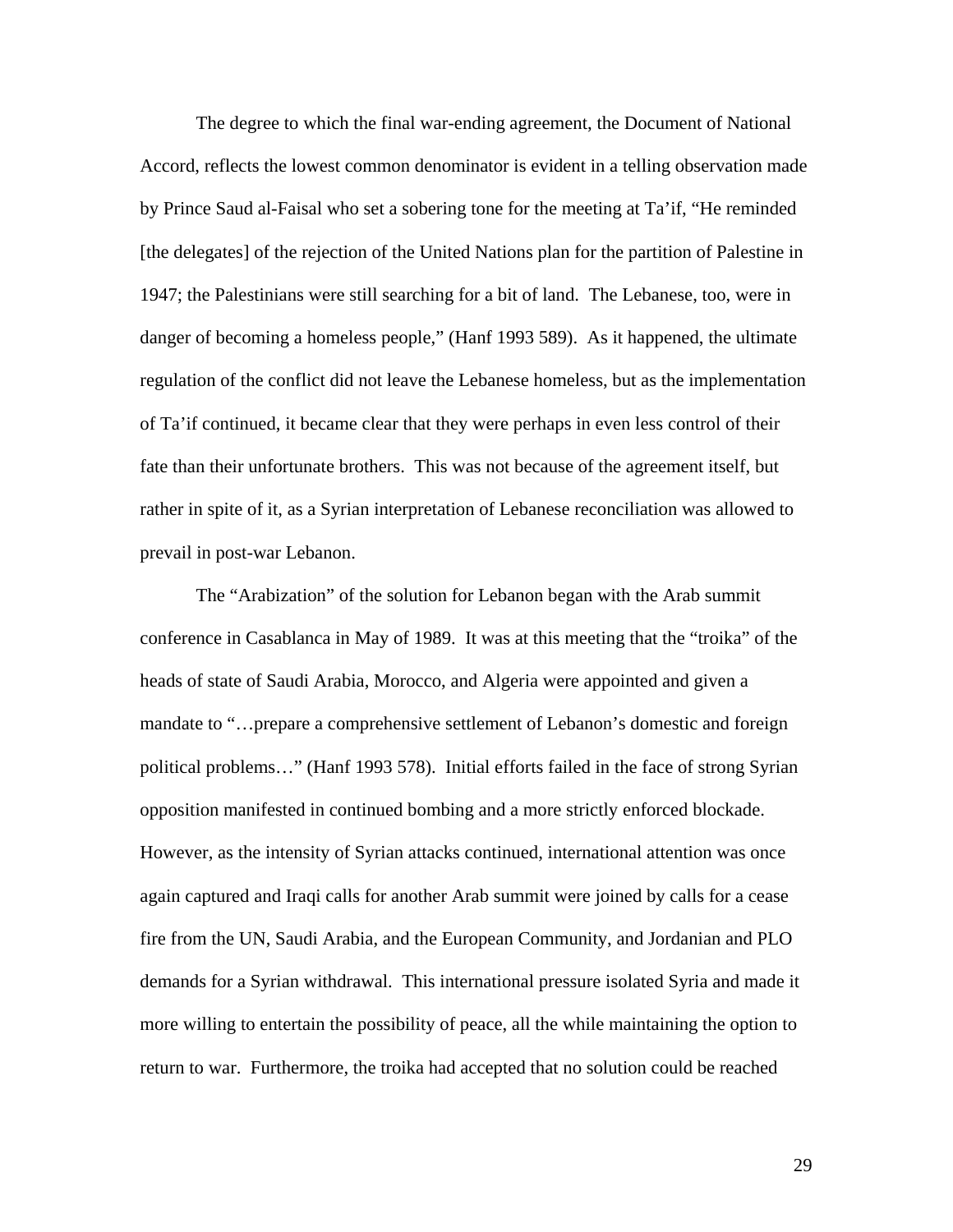without Syrian approval, and had adjusted the conditions of the agreement accordingly (Hanf 1993 582). On October  $1<sup>st</sup>$ , 1989, sixty-two surviving parliamentary deputies were shut together in a room in the Saudi Arabian city of Ta'if, and emerged twenty-three days later with a National Reconciliation Agreement, the Ta'if accords. "Fifty-six of sixty-two deputies were in favor; two were in favor on condition that a date was set for Syrian withdrawal; three put on record that they favored the complete abolitions of confessionalism. Four deputies abstained." (Hanf 1993 590). The new coexistence pact was passed.

 It is important to note that Ta'if was essentially imposed on the Lebanese, who had a very small role in the writing and realization of the agreement. The Lebanese deputies were not allowed to modify the final section describing the "special relationship" with Syria and, with much effort, finally managed to gain two small "concessions" from Assad. "It was not for the deputies to negotiate these issues: they could either accept or reject this diktat. The likely consequence of rejection was the immediate resumption of shelling," (Hanf 1993 589). Furthermore, Ta'if paved the way for the Treaty of Brotherhood and Cooperation as well as seventeen other treaties legitimizing and institutionalizing Syrian hegemony (el-Husseini 2004 242). This fact supports O'Leary contention that consociational solutions are realist arrangements and that "great and regional powers may be more willing to impose on small powers arrangements they would not dream of implementing themselves," (O'Leary 2005 xxxiii). Syrian intransigence, Lebanese divisions, and strong international desire to reach some regulation of the conflict made the return to a consociational system with special Syrian privileges the only possible solution.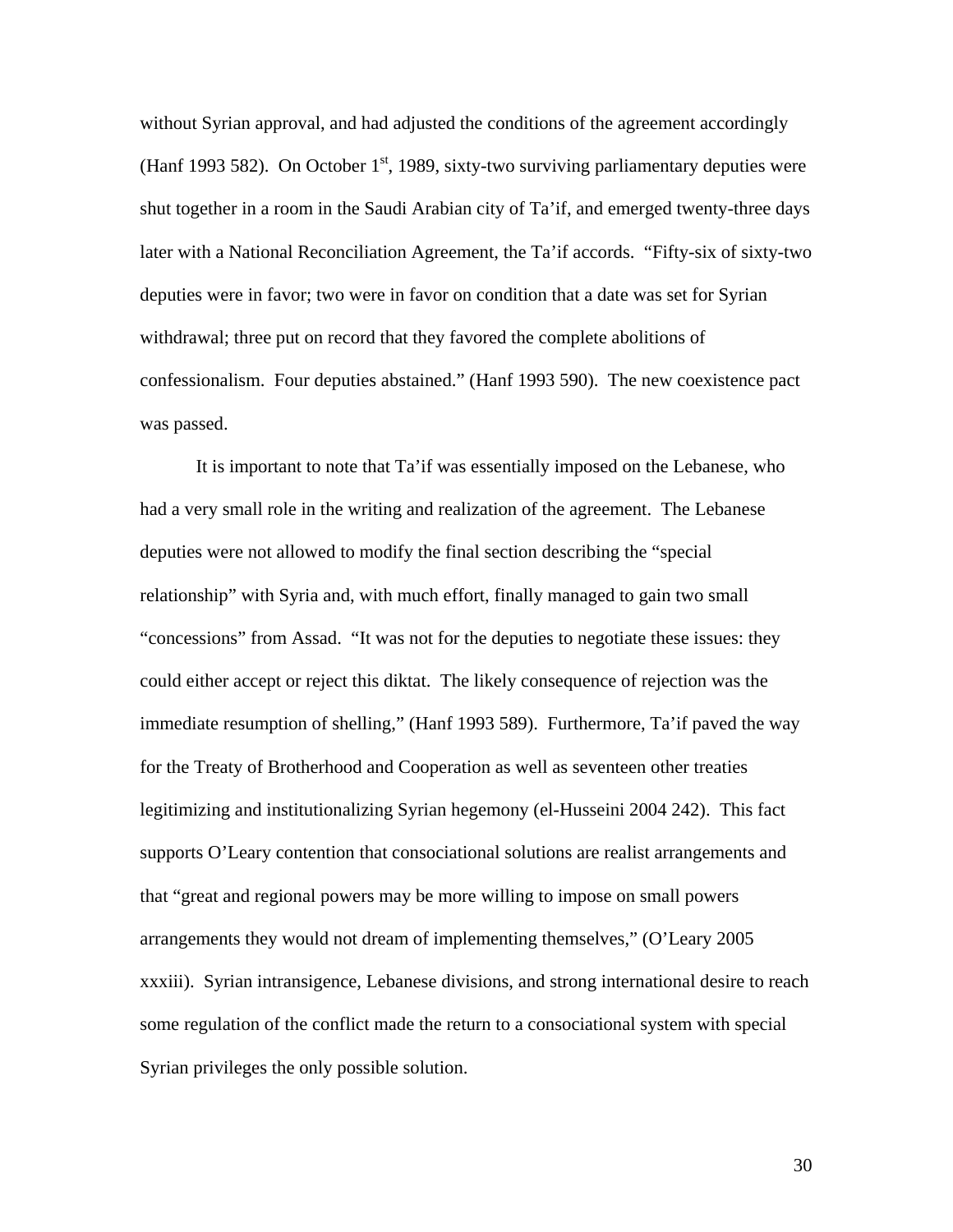#### **III. How consociational was Ta'if?**

The Lebanese refer to the outcome of the war as "No Victor, No Vanquished." While this is true, it is also true that some communities emerged more victorious than others. The Document for National Reconciliation approved in Ta'if, Saudi Arabia on October 2, 1989 ended fifteen years of civil war in Lebanon, its underlying principle is a re-affirmation of the consociational system that was first established in the 1943 National Pact. Ta'if is a packaged deal of three connected parts, it forces every side to make concessions in exchange for the maintenance of desired "victories" elsewhere. As one member of the committee that approved the accord remarked, "everyone was dissatisfied, but almost everyone found it acceptable," (Hanf 1993 584). Thus while the balance of power between the different communities and their representatives shifted, the political system remained the same. This meant that the Third Lebanese Republic was vulnerable to the same systemic rigidity and abuse that had lead to the outbreak of civil war (el-Husseini 2004 239). In fact, the 'Pact of Co-existence' is implicitly a reorganization of the National Pact in all of its elements: Arabness, independence, inter-communal solidarity," (Maila 1992 18). Below I evaluate each section of Ta'if separately to understand how well it supports the principles of consociationalism and how well it addressed the problems that led to the war.

The first section, I. General Principles, affirms the sovereignty and independence of Lebanon, the sovereignty of the Lebanese people, and state's commitment to economic and social justice and reform. One of the greatest shortcomings of Ta'if is that it does not provide a practical process leading to the restoration of Lebanese sovereignty. Another important theme in Ta'if is the explicit recognition of confessionalism as the regulating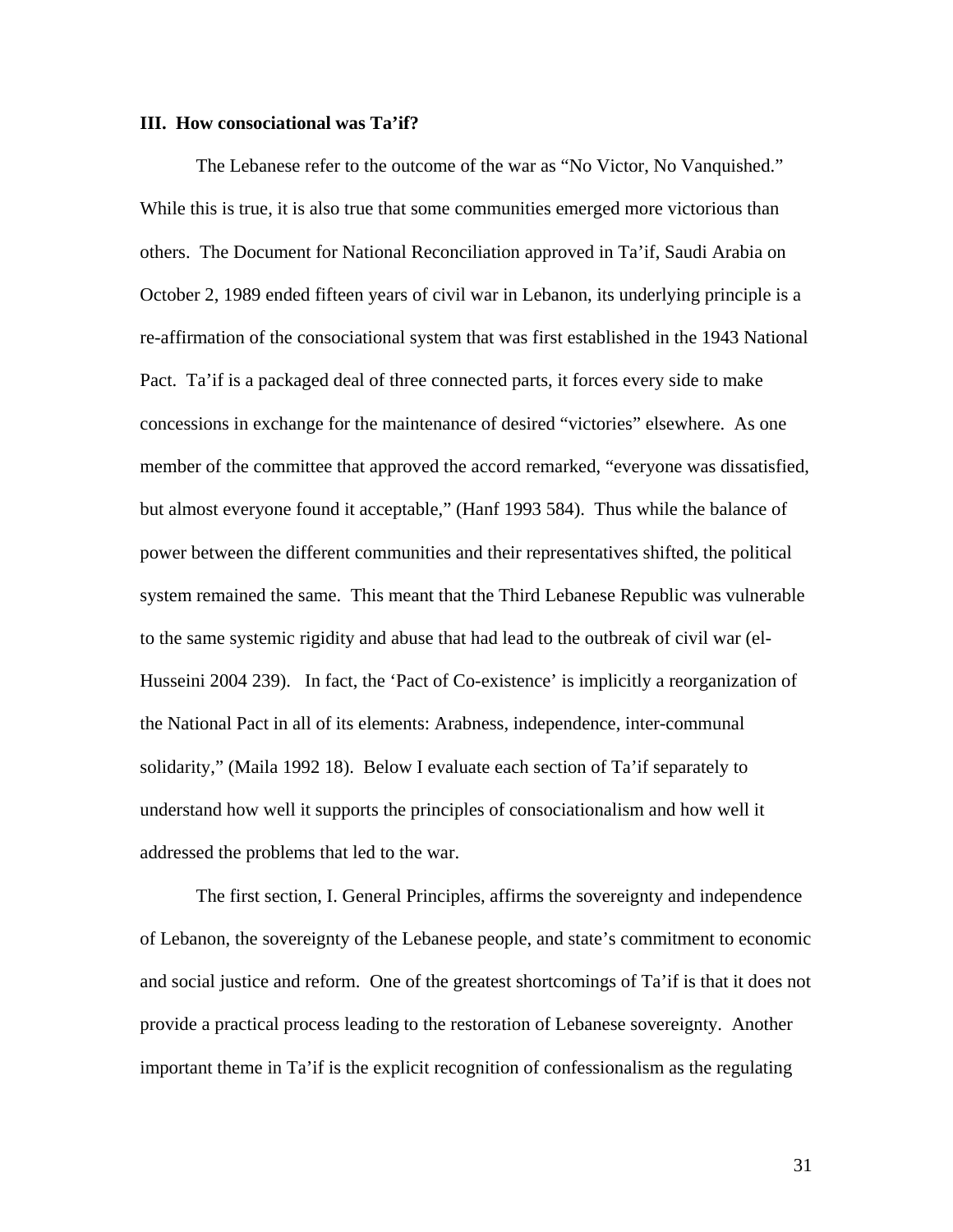principle of political organization. The Agreement claims that any arrangement that "contravenes the "Pact of Co-existence' or that 'desire to live together'" is illegal. Ta'if therefore, "determines the nature of Lebanese society as a society of communities welded by their desire to live together," (Maila 1992 17). The construction of the system of government reflected the explicitly defined character of the Third Republic. For example, the insistence on the "democratic and parliamentary character of the Lebanese republic," highlights the secular, and more specifically, non-Islamic character of the state.

Ta'if did address some of the underlying causes of the war very specifically. For example, the question of Lebanon's identity (Arab? Islamic? Western?) was answered definitively in the first section of the agreement which defines Lebanon as having an "Arab face" and as being the final homeland of its citizens. This means she is an independent country and therefore by implication, not at the time or in the future, part of any pan Arab or pan Syrian homeland. This wording symbolizes a very delicate balance, a compromise exchanging "Arabness" for non-Syrian non-Islamic independence. "For the Christians, this role consists in 'conceding' the Arab character of Lebanon every time the Muslims 'confessed' to the independence of the country. In short, Lebanon was as Arab as it was independent." Did this compromise succeed in finally putting the issue to rest? "According to this 'game' the issue of identity would never be fully settled but would be brought up every time the Christians felt the independence of the country was in danger," (Maila 1992 13).

 Furthermore, provisions for a more inclusive political economy were made as Ta'if asserted that the basic social security needs of all Lebanese should be taken into account in the face of a sometimes harsh capitalist system. The fact that Ta'if refers to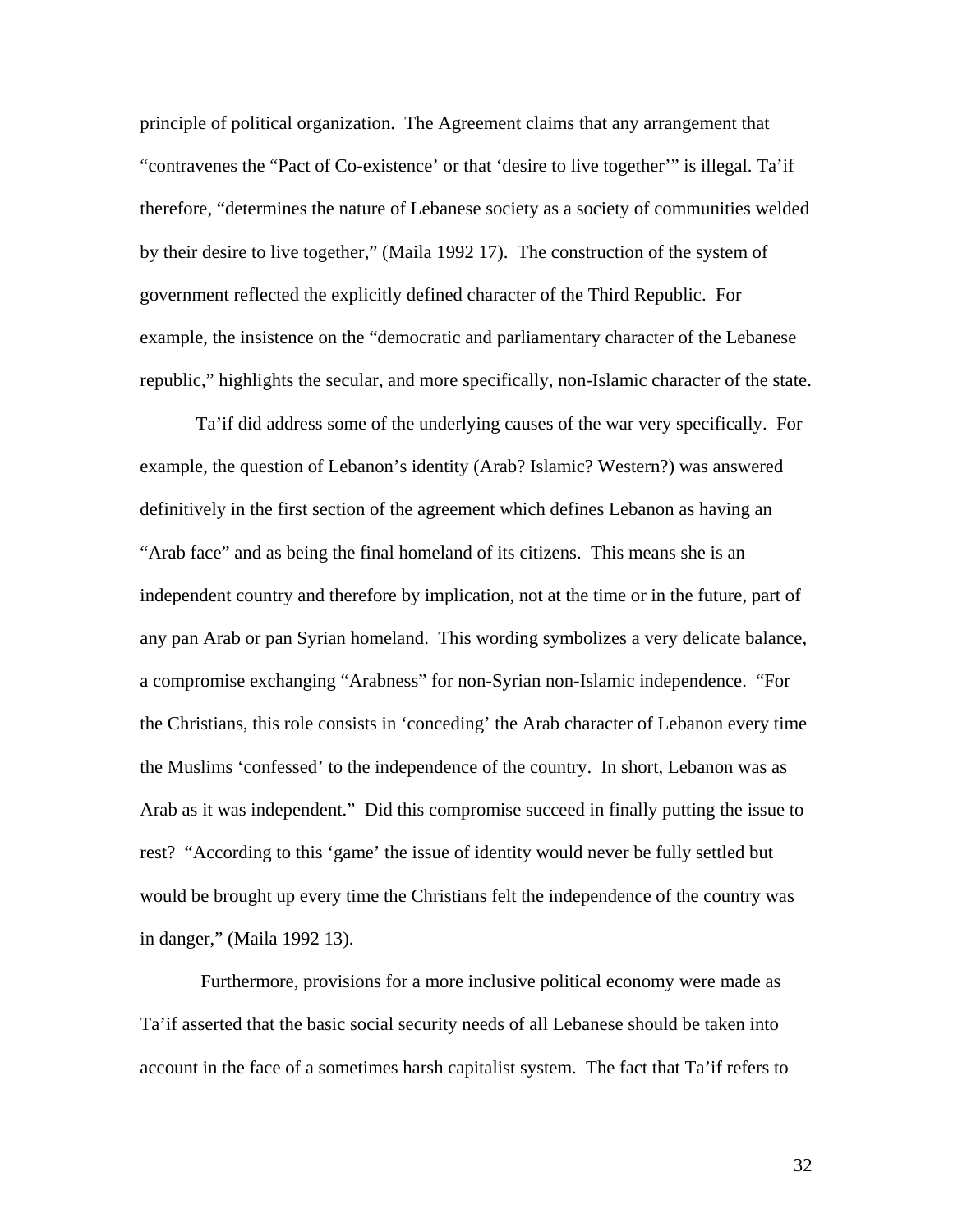'personal initiative' and 'private property' highlights the new importance attributed to stable economic growth, it is also a reflection of the priorities of the economically liberal deputies who approved Ta'if (Maila 1992 16). Other parts of Ta'if indicate a recognition of the socio-economic causes of the war. For example, decentralization with the aim of economic development is given new priority (Maila 2005 17).

The second section, II. Political Reforms, outlines the powers and duties of the various government institutions, notably the president, the prime minister, the cabinet, the speaker of parliament, and parliament as well as the electoral institutions. It is also in this section that the "abolition of political sectarianism" is described as a "fundamental national objective," (Ta'if II G). An evaluation of the political reforms will reveal how consociational the renewed system is and what the Lebanese and their sponsors hoped to achieve in the long run.

The political reforms recommended in Ta'if can be seen as part of an attempt to strengthen Lebanon by "right shaping" it. Oren Yiftachel argues that in order for a state to be "right shaped" it must be supported by proper geopolitical boundaries. Furthermore, in plural societies, public policy and ethnogeography are the tools for maintaining a stable state. His contention is that public policy in a "right shaped" state must be based on a proportional system and be an "enlightened public policy which would accommodate the periphery," (Yiftachel 2000 382). Placing limits on majority power vis-à-vis the minority are important for "right-shaping" Lebanon. Since the territorial boundaries of Lebanon are not likely to be changed, and since, as demonstrated earlier, there is at least some sense of "Lebaneseness" among all Lebanese, "right sizing" the state to accommodate certain ethnic geographies is less important than "right shaping"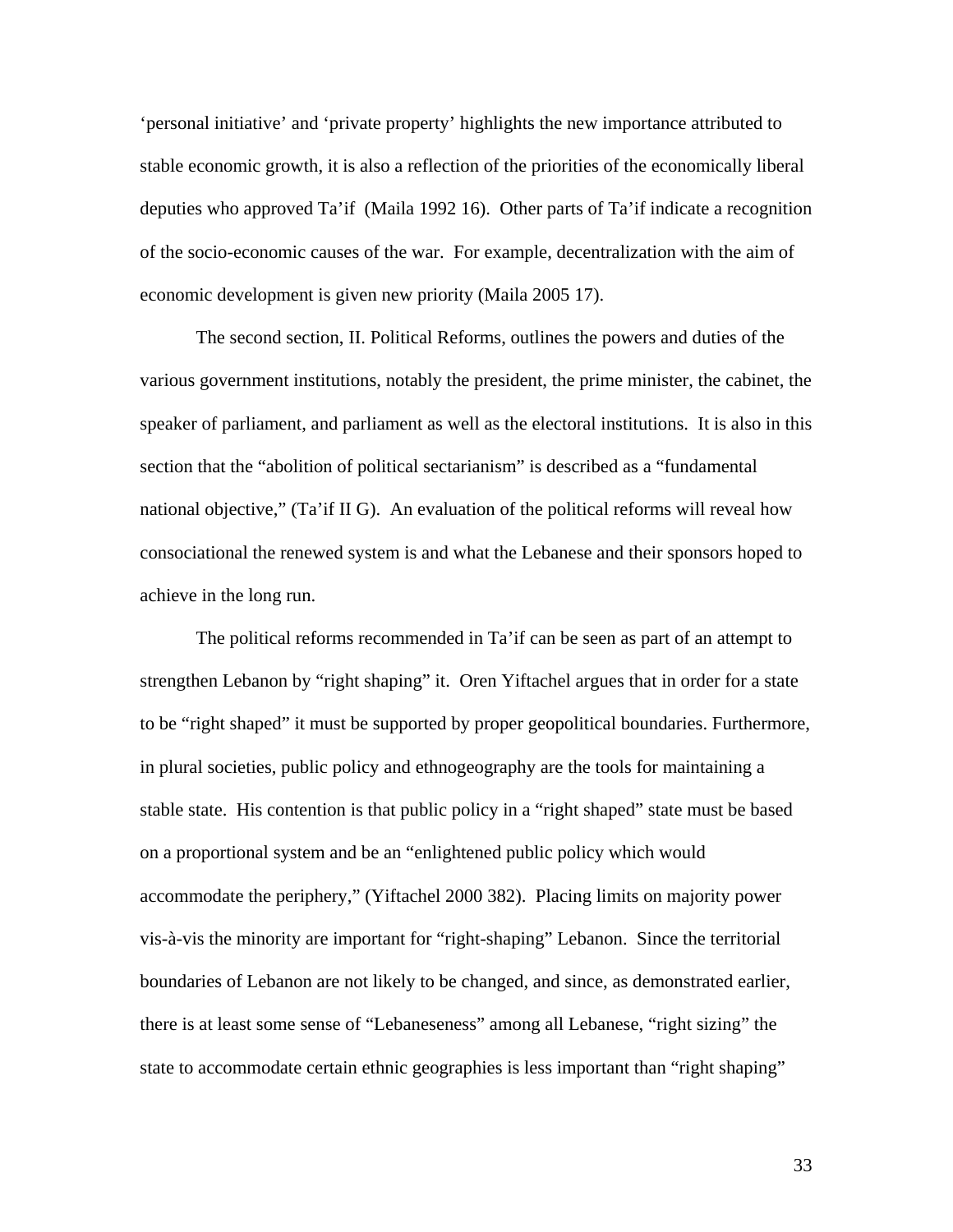the state by shaping a legitimate the central regime therefore stabilizes the "core" and the "periphery." Right shaping, done correctly and fairly, would lend much needed legitimacy to the Lebanese government, this remains a key part of the solution to Lebanon's recurring systemic weakness.

One attempt at right shaping was made in the re-distribution of power among the executives on a confessional basis that was, at least, more proportional than its predecessor and thus a step towards a more consociational power arrangement. The political reforms reflected more than just the positions of the parties at the bargaining table at the time, the distribution of power also reflected the political realities in Lebanon and the region.

The Maronites came to Ta'if from a relatively weak position militarily as well as politically. Split between the camps of General Aoun and Samir Geagea, their bargaining power was significantly diminished. As the political and military losers of the war, the Maronites made some major concessions at Ta'if, allowing most presidential powers to devolve to the prime minister and cabinet, and agreeing to a 50:50 distribution of parliamentary seats between Muslims and Christians to replace the 6:5 distribution of the pre-Taif system (Krayem 1997 424). Parliamentary seats would be distributed according to equality for communities, proportional distribution within the two confessional blocks, and proportional distribution between regions (Maila 1992 21).

 The biggest Maronite concession was the reduction of the presidential powers. Joseph Malia argues that "The prerogatives on the President of the Republic granted to him by the Constitution of 1926 have formed the Gordian Knot of the project of reform." In his opion, "The Ta'if document solved this impasse by declaring itself in favor of a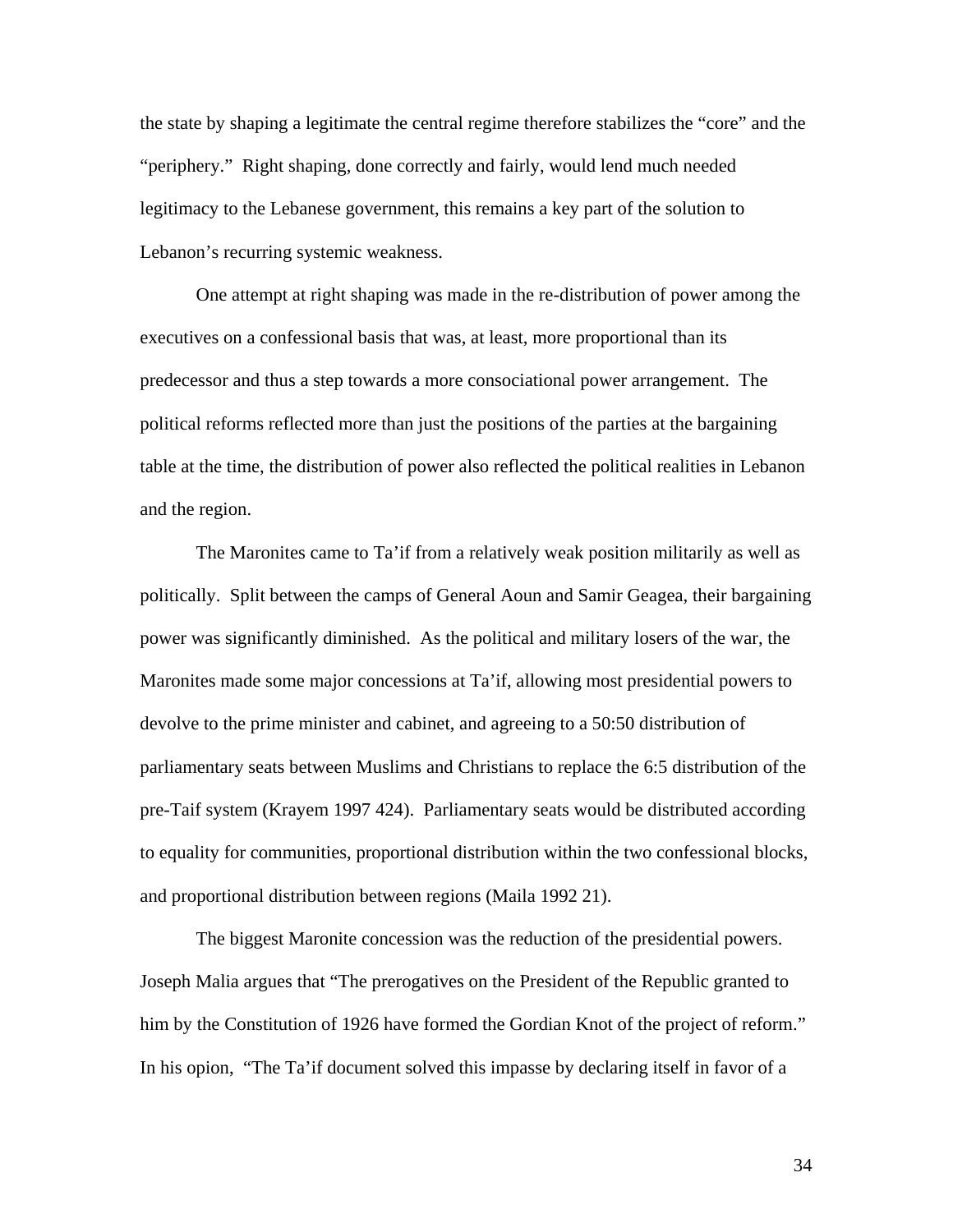compromise in which the President would not be excluded from any constitutional procedures, where his role as Head of State would be respected, but whose authority would seem to be almost non-existent," (Malia 1992 41). The reforms to the office of the president thus made the system more consociational in so far as it put limits on presidential prerogatives such as the dissolution of parliament and the appointment of government officials by forcing him to cooperate with the prime minister. These initiatives require joint signatures of both the president and the prime minister. Indeed the president was left with very few independent powers after Ta'if transferred them to the Council of Ministers and its president, the Prime Minster (Malia 1992 41). The Maronites certainly felt that their powers and security assurances were unfairly reduced, but the alternative was a return to war.

Viewed from this perspective, Ta'if "corrected" two major weaknesses of the National Pact. The first is that the President could dismiss the Prime Minister, the symbolic representative of the Christian and Muslim community. Second, the President had special executive powers and privilege which he could invoke whenever he saw fit. By divesting the President of most of these powers, Ta'if forced him onto more equal footing with the two other "presidents," the President of the Cabinet (the Prime Minister), and the President of the Parliament (the Speaker). This is one point on which Ta'if was successfully consociational.

 The Sunnis emerged from Ta'if considerably empowered, their symbolic representative in the government, the Prime Minister, was now arguably the most important person in the system. The Shi'a also saw an increase in the power of their executive representative, the speaker of Parliament. His term was increased from one to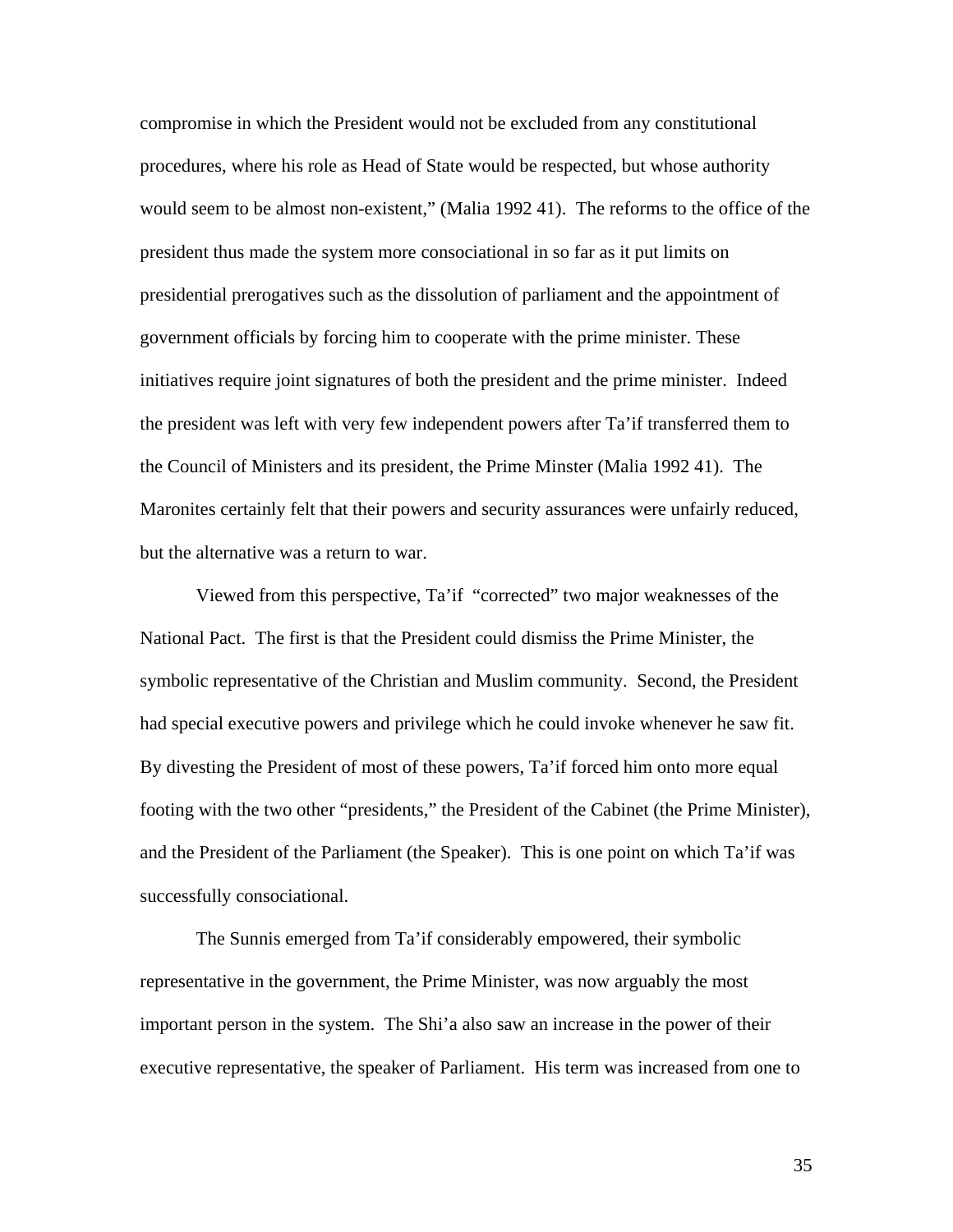four years, making him immune to much of the presidential pressure he may have been vulnerable to before. The Shi'a were strengthened but not to a point that reflected their demographic superiority. On this count, Ta'if was actually a step away from equality and proper representation. The term of the speaker of parliament was extended from one to four years, a significant change, but Shi'a representation in Parliament did not reflect their demographic weight as the agreement was on Christian-Muslim distributions and did not require balance amongst Muslim and Christian sects. Furthermore, the two strongest representatives of the Shi'a community, Amal, and Hizballah were calling for and end to confessionalism and the establishment of an Islamic state alternatively (Malia 1992 20). Ta'if did increase parity between the Muslim and Christian communities as a whole, however it did this by giving the Sunnis, not the Shi'a, significantly increased power.

The smaller communities, the Greek Orthodox, Druze, Armenian, etc. benefited in so far as the powers of the cabinet and the parliament had increased. According to some, the new distribution of power agreed upon at Ta'if and then confirmed in constitutional amendments was "…an expression of a balanced confessional formula and…the elimination of confessionalism was relegated to a rather distant future," (Krayem 1997 425).

The Council of Ministers is considerably empowered in Ta'if. While theoretically, this means more power sharing, as the primary sects are all represented in the Council, its confessional construction creates the possibility for deadlock. This is because a sect can resign from government.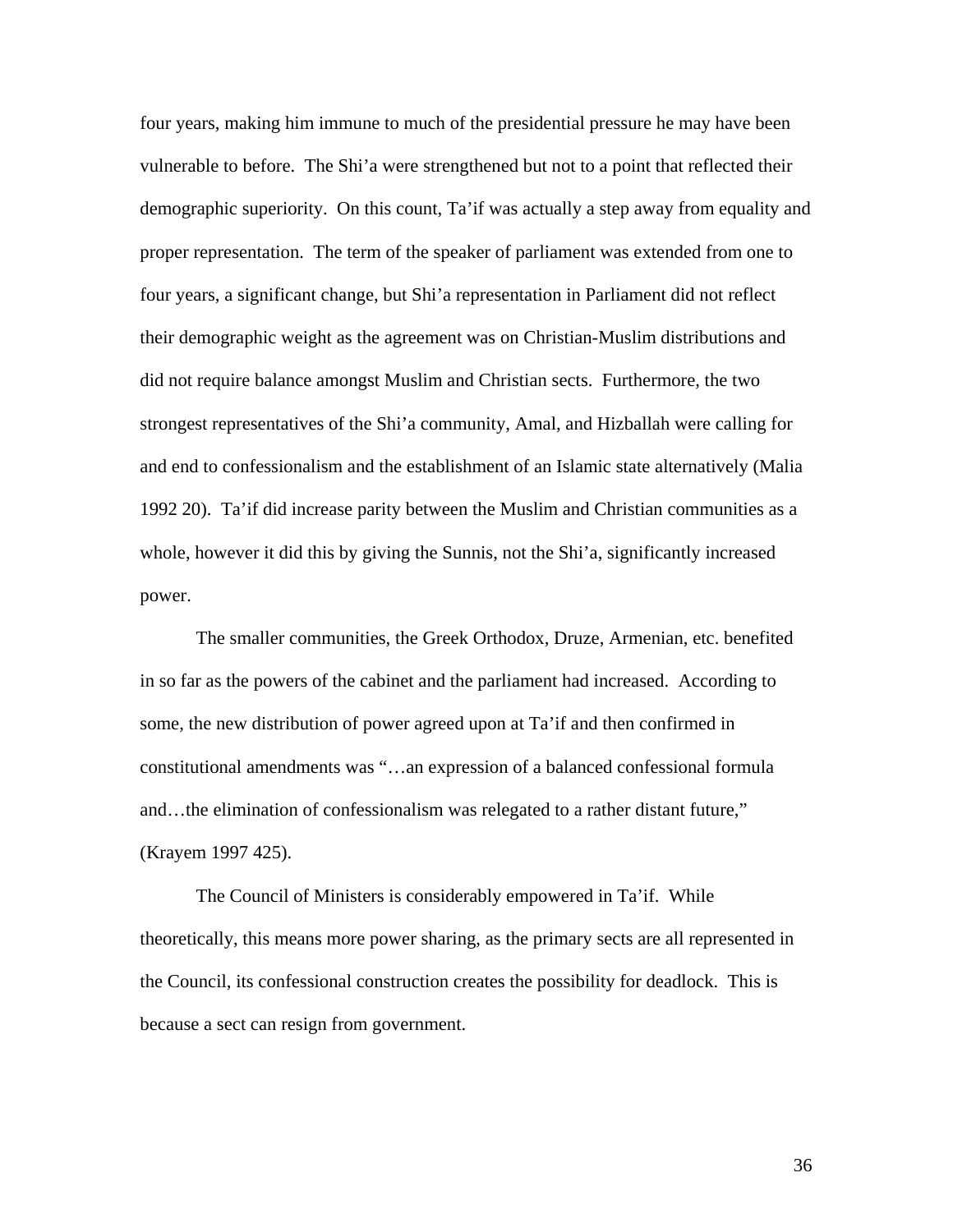Section III on other reforms covers a variety of domestic concerns including administrative decentralism, courts and education. This section also addresses the spread of Lebanese sovereignty over all Lebanese territories. It is in this section that the armed forces and the Israeli and Syrian occupations are addressed. This section also calls for the disbanding of all militias, Lebanese and foreign.

The Syrian occupation is essentially legalized. Syrian troops entered Lebanon in May 1976 and later became part of the Arab Deterrent Force created at the Cairo Arab Summit of November 1976. This force remained in Lebanon until 1979, at which time all but the Syrian forces withdrew (Malia 1992 83). In Ta'if, the Syrians are given two years until their "redeployment" in the Beqaa. International guarantees to supervise this redeployment and the eventually restoration of Lebanese sovereignty were not written into the agreement and subsequently abandoned. The procedure for the withdrawal of Syrian troops was not specified. This allowed the international community to abandon Lebanon to fend for itself against Syria when humoring the al-Asad regime became a strategic priority for the west and especially the United States (Maila 1992 85).

The mutual security assurances between Syria and Lebanon are unbalanced and unfair. They allow Syria to infringes on Lebanese sovereignty, which undermines efforts to create a stable consociational system. "Lebanon's commitment is a classic obligation of non intervention in the affairs of others. Syria's commitment, on the other hand, is based on the right to intervene in the affairs of third states," (Maila 1992 97). In effect, the Ta'if accord sanctioned the Syrian "abduction" of Lebanon (Maila 1992 98). The dilemma of the Syrian "brother" helping Lebanon defend itself from Israel further entraps Lebanon because it justifies one occupation with another. "…by formally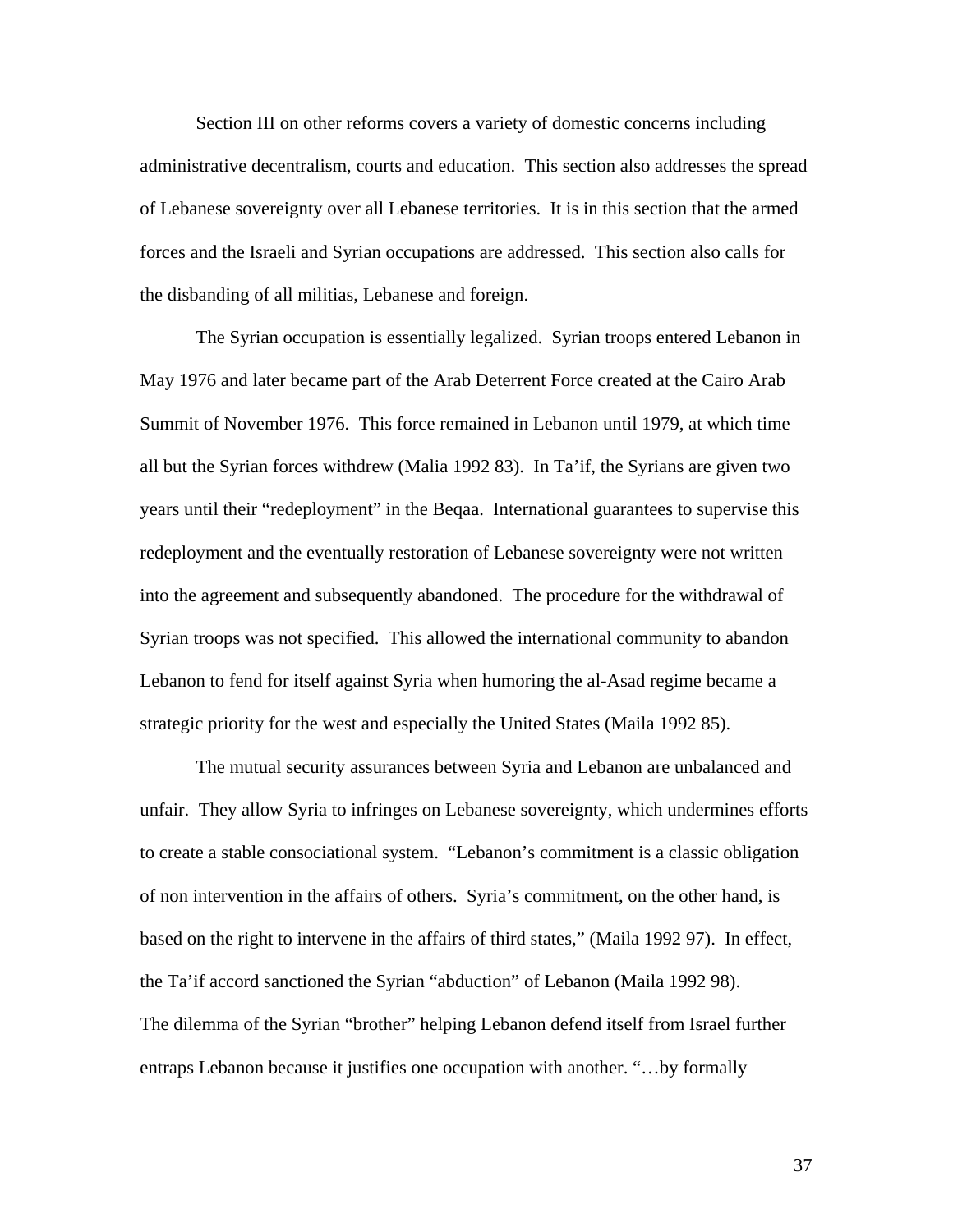devoting two distinct sections to the process of extending Lebanese sovereignty, the Document clearly draws a distinction between the different status of the two regional powers involved in the procedure," (Maila 1992 89). The "coordination and cooperation" (III section 4) between Lebanon and Syria is very different than the "liberation" (III section 3) sought from Israeli occupation. In the section, "liberating Lebanon from the Israeli occupation," Ta'if calls for the enforcement of UN Security Council resolutions concerning the Israeli presence in Lebanon, especially resolution 425. Furthermore, Ta'if commits the Lebanese and their sponsors to "Taking all the steps necessary to liberate all Lebanese territories from the Israeli occupation…and making efforts to reinforce the presence of the UN forces in South Lebanon to insure the Israeli withdrawal and to provide the opportunity for the return of security and stability to the border area." (Ta'if section 2-3). Thus Ta'if irrefutably affirms the illegality of the Israeli occupation while leaving the ending of the Israeli occupation mostly in the hands of the UN. To anyone who is aware of Israel's abysmal record in respecting UN resolutions, as the architects of Ta'if no doubt were, it is clear that faith in a UN-enforced end of the occupation was "unreasonable and unrealistic optimism" (Maila 1992 91).

How thoroughly does Ta'if express the characteristics of a strong conflict regulating tool? Nordlinger identifies six conflict-regulating practices which are likely to be present in a successful conflict regulation arrangement, they are: a stable governing coalition between political parties, the principle of proportionality as opposed to 'winner takes all,' mutual veto, purposive de-politization, compromise, and concession (Nordlinger 1972 ch. 2). All of these were to some extent present in the National Pact and were reaffirmed in Ta'if. Though this is a positive outcome, the fact that these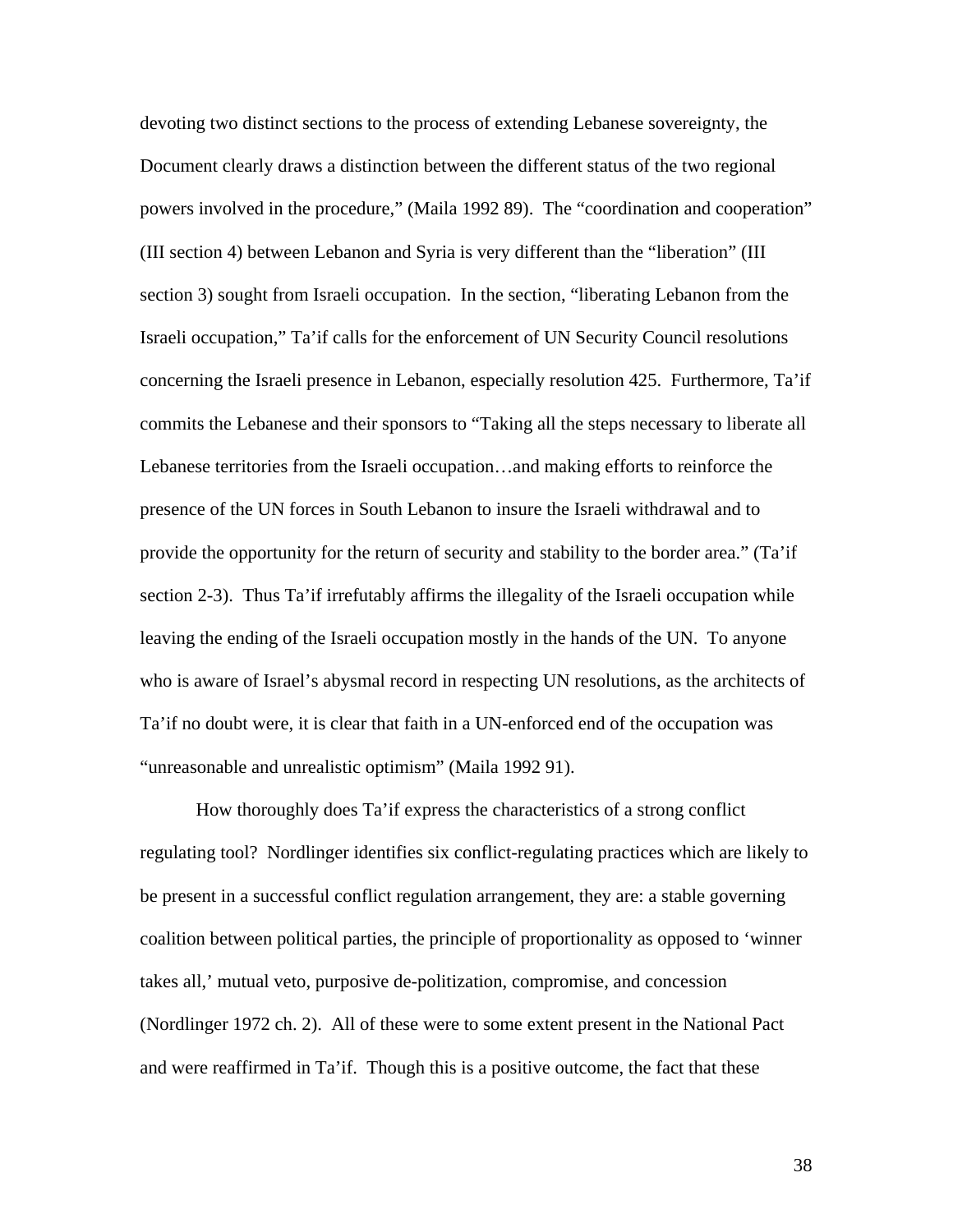practices failed the first time raises doubts about their potential for success the second time around. There is an overwhelming consensus among scholars that the Ta'if accords simply 'ratified' the confessional system of the national pact of 1943 however Krayem insists that the flexibility to move beyond this arrangement is indeed present in the Ta'if accords. He asserts, rather sarcastically, that "In Lebanon, transforming the provisional decisions into permanent ones has become a tradition, reaffirmed most recently with the Ta'if Agreement." Krayem's fear that "The error committed in the preservation of the inadequate 1943 National Pact might be repeated with the Ta'if Agreement," is well grounded in the text of the agreement. But Krayem offers hope when he insists that "Such a position contradicts the establishment of a strong political system that 'provides for legal and peaceful ways for its own amendment, for its adjustments to change in society'," (Krayem 1997 423). True success from Ta'if is contingent on the emergence of a strong government that is willing to meet the challenges of reform.

Was Ta'if on paper a strong tool for conflict regulation? The answer to this question depends very much on how we define conflict regulation. Ta'if was perhaps least controversial in its opening section. That "Lebanon is Arab in belonging and identity," the famous "Arab face" of Lebanon, was conceded by the Christians in exchange for assurances that "Lebanon is a sovereign, free, and independent country and a final homeland for all its citizens balanced by assurances that Lebanon (Ta'if I C, A). The affirmation of Lebanese sovereignty and identity is a positive step towards stable consociational government. As far as political reform goes, Ta'if had its strengths and its weaknesses, correcting the imbalance between Christians and Muslims by widening the imbalance between Sunnis and Shi'a. Lebanon now has a more cooperative executive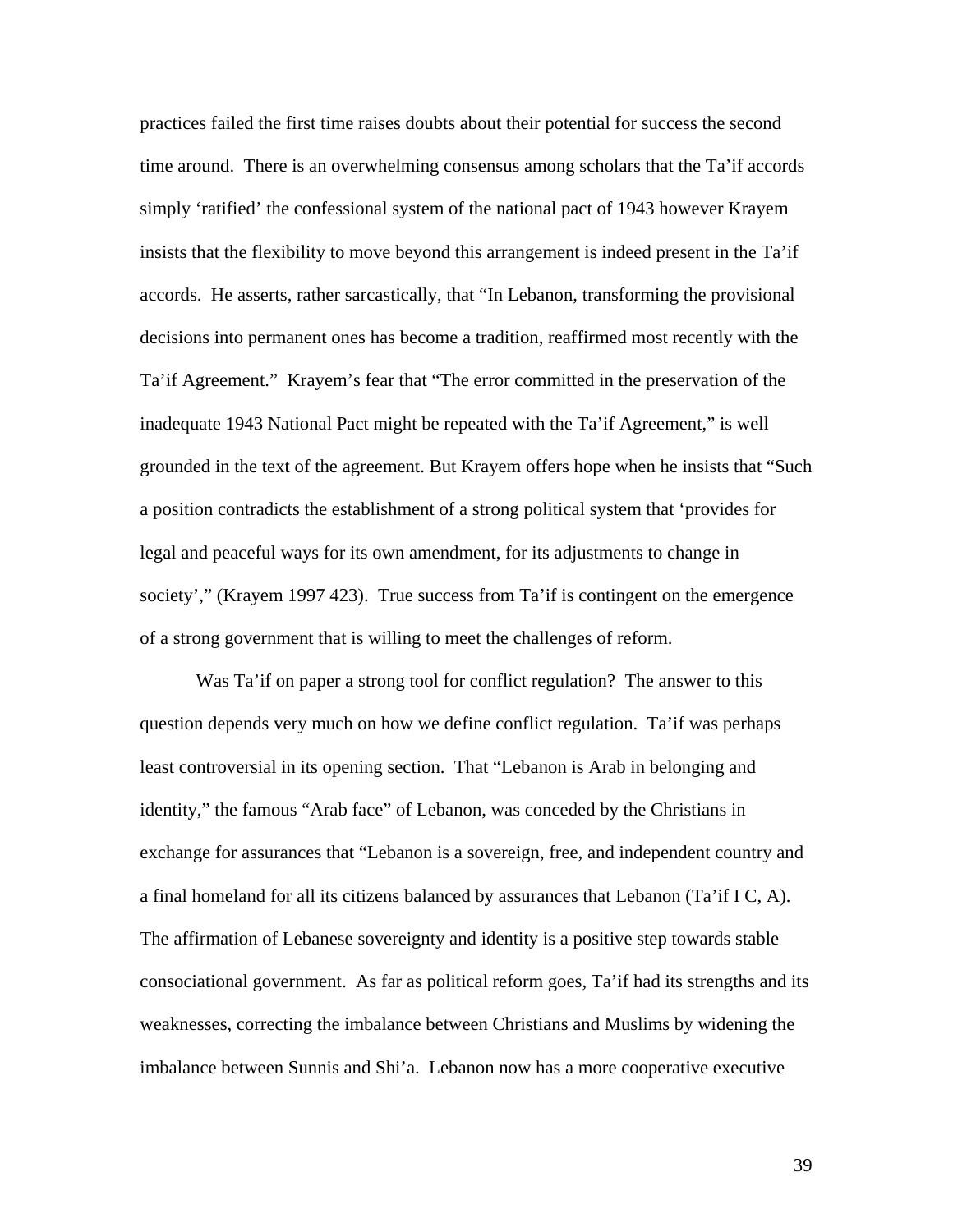branch, but confessionalism is still deeply entrenched in the system. The final section is likewise mixed, especially because it leaves the *eventual* return of Lebanese sovereignty dangerously out of Lebanese hands.

Nordlinger has left his definition of conflict regulation sufficiently broad to require some interpretation. He defines conflict-regulating practices as "decision-making procedures, political arrangements, and behavioral rules which are potentially capable of accommodating antagonistic groups to one another…" (Nordlinger 1972 20). I argue that these are indeed present in Ta'if. Furthermore, for Nordlinger, conflict regulation applies to regulating the "powerful centrifugal impulses" of conflicts at a "high level of intensity," (Nordlinger 1972 15). If one considers the warring militias as the impulses, then yes, it was, eventually successful. Were the many other factors leading up to the war - inequality, fear, and weak government - regulated? Here one must answer with a qualified yes, these impulses were indeed "regulated" in the short term, and Ta'if put in place plans for long term change. However, if these concerns are once again overlooked, they will re-emerge as major sources of division.

The real question to ask when evaluating Ta'if is can Ta'if extend beyond simply regulating the Lebanese conflict to form a foundation for long term political stability? This is the question that Hassan Krayem tackles, (Krayem 1997 413) he concludes that the Ta'if accord is not an end in and of itself but rather can potentially be a means to greater stability in Lebanon. The key word is "potentially," he points out that while Ta'if may be an effective mechanism for ending the war, it is not, necessarily, the best way to launch Lebanon onto a course of political stability. "In effect, the Ta'if Agreement emerges as a process rather than a final and inflexible settlement. Preserving it in its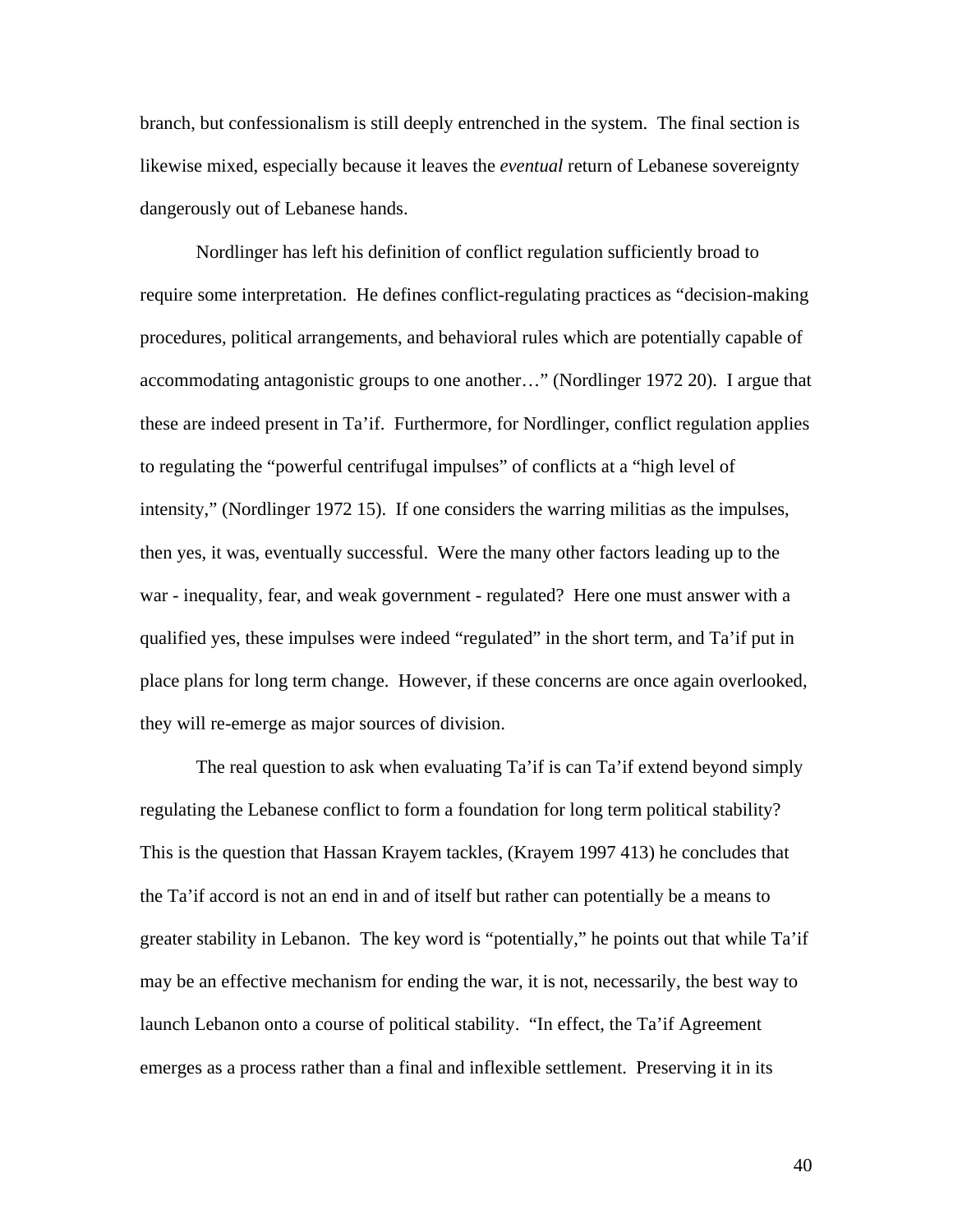intitial form would lead to further conflict in the future because the Agreement embodies an unstable and contradictory formula. The solution that Krayem prescribes for this dilemma is "…creative interpretation of the basic document making the formula flexible enough to permit its own transformation," (Krayem 1997 422).

Krayem also expresses concern that two important reforms were intentionally underdeveloped, providing Syria with the legal space necessary to manipulate the accords to the point of non-implementation. First, the process of re-establishment of complete Lebanese sovereignty in Lebanon. "This issue is related to the resolution of the regional conflict through the peace negotiations between Israel and Lebanon on the one hand and Syria and Lebanon on the other hand." Lebanon faced a unique predicament in the fact that both Israeli and Syrian troops used the presence of the other to justify their own occupations of Lebanese territory. Therefore "…at least part of the implementation of the Ta'if Agreement is linked to Israeli actions in the south and a comprehensive settlement in the region," (Krayem 1997 423). Lebanese initiative would be fruitless in the absence of these conditions.

The second set of issues relevant to the examination of Ta'if as an agreement on which political reform can be modeled in 2007 and beyond is the issue of internal political reforms and their implementation. Although thirty-one Ta'if-related amendments were made to the constitution in 1990l, the fundamental principle of confessionalism has remained in tact. "Both in 1943 and in 1989 an 'interim' proved the suitable form of compromise between dream and socio-political reality," (Hanf 1993 588). The effectiveness of Ta'if as a conflict regulating mechanism is directly related to how thoroughly, promptly, and under what circumstances and what interpretations it is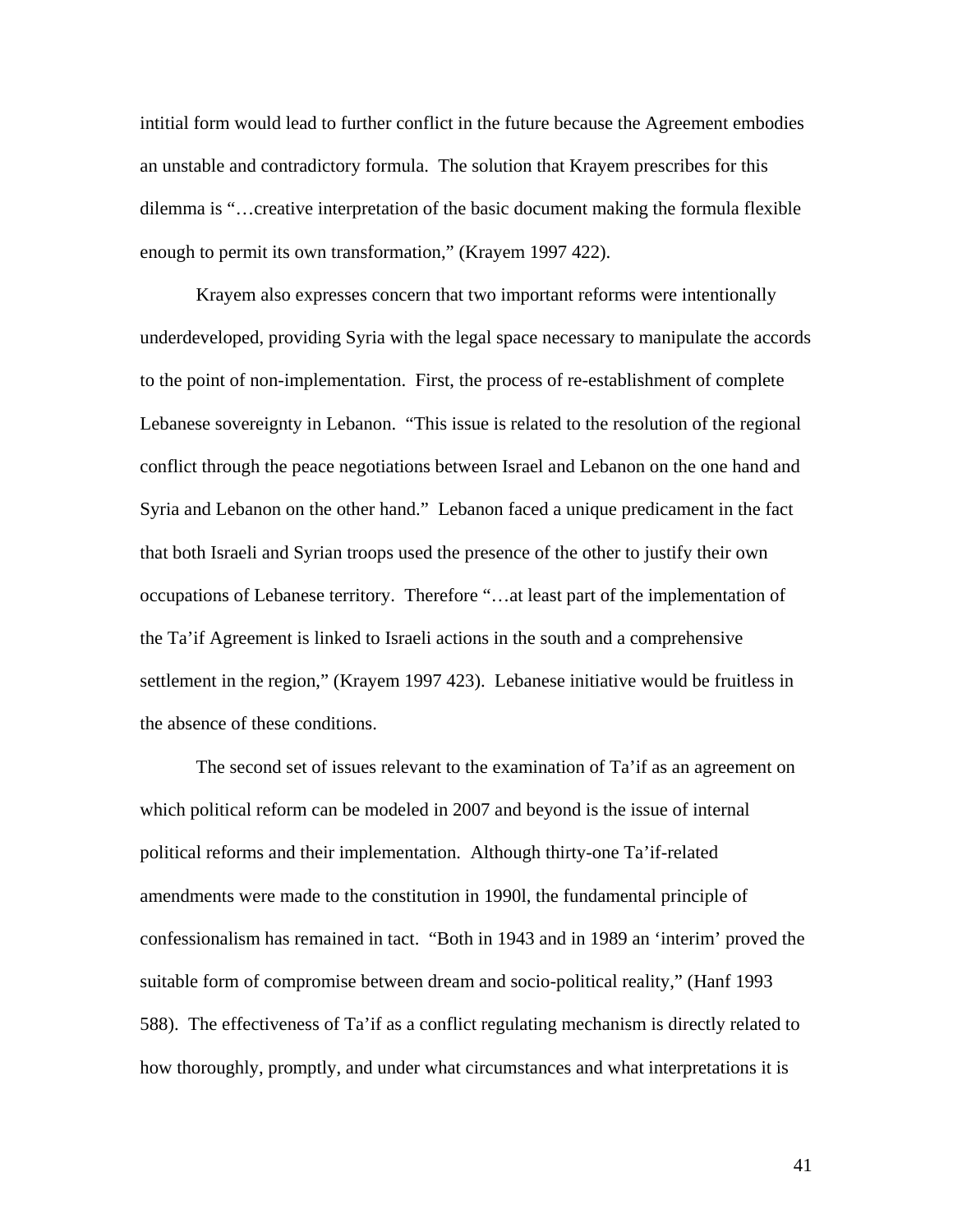implemented. These are also the most important issues when it comes to establishing firm political footing for Lebanon on the regional level and internally.

While it was a moderately consociational document, with certain steps towards more accurate representation, Ta'if maintained the inflexibility of the National Pact and "… actually enshrined communal privilege and religious segregation by its continuation of unwritten customs," (Kerr 2005 175). The elites who had survived the war and the militias leaders who had joined their ranks maintained their importance. The elites who agreed on the Ta'if accord were well aware of the problems outlined in section one, but nonetheless, Ta'if left many of its provisions for dealing with important issues toothless and in the hands of the same elites who had allowed and perpetuated the destruction of the first consociational system. "In a sense…the Taif Accord is an alliance between the militias and the notability," (Maila 1992 23). Hudson concurs, conceding that the Ta'if Accord "…notes some institutional improvements" but expressing an understandable skepticism as to whether the provisions that call for the gradual eliminations of political confessionalism will be implemented (Hudson 1997 1).

Ta'if may hold as a conflict regulator in the short term, but it provides only a hint of the foundation of a sovereign, stable Lebanese state. This will ultimately depend on the interpretation of Ta'if that is applied, especially on the twin issues of sovereignty and political reform highlighted by Krayem. Unfortunately, the circumstances under which the agreement was reach and the degree to which outside forces had a role in the contents and implantation of the agreement did not bode well for the prospects of a Lebanese implementation of their own interpretation of Ta'if (Hudson 1997 114).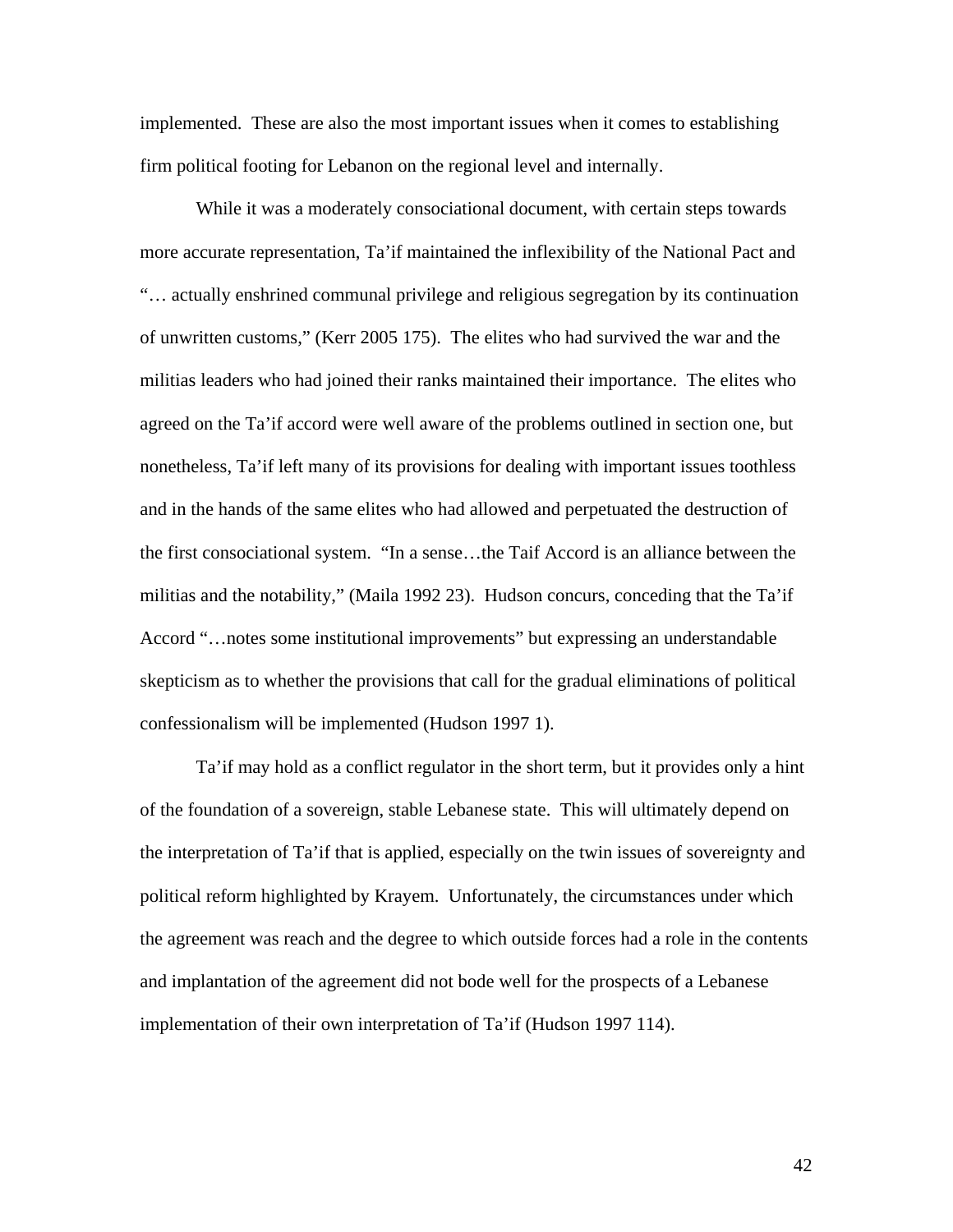## **IV. How was Ta'if Applied? Was a better consociational system established?**

 If the text of Ta'if formed a weak consociational base with room for much improvement and interpretation, its application rendered the carefully negotiated principles completely meaningless. Instead of marking the first steps towards the establishment of a more stable consociational system, Ta'if became a cover for Syrian rule over Lebanon. The Syrian interpretation of Ta'if undermined the premise of the entire document, as power sharing between representatives of different Lebanese communities was replaced by a system of power sharing among Lebanese representatives of Syrian interests. The Christian community was intentionally marginalized and Syrian manipulation put moderate Christians who had supported Ta'if in a particularly difficult dilemma. In sum, Ta'if was not applied as a consociational remedy to unite Lebanese society but rather as a tool to divide and rule Lebanon while providing Syria with political cover. It was applied in accordance with a uniquely Syrian agenda and thus further entrenched Lebanese sectarian divisions and institutional impotence.

 While the Ta'if accord was technically an agreement to return to the consociational pre-war status quo, key questions involving the sovereignty of Lebanon and the way political order was to be re-established were left unanswered. Most notably, in the final agreement, concrete steps towards political reform were not linked with the withdrawal of Syrian troops from Lebanon. Evidence of Sytian manipulation of Ta'if can be found in nearly every aspect of post-war political life. On the security front, Syria did not have to manipulate the text of Ta'if in order to justify its occupation of Lebanon, it had already written its military control into the text of the agreement. However the dismantling of the militias was completed selectively, leaving the Christians with the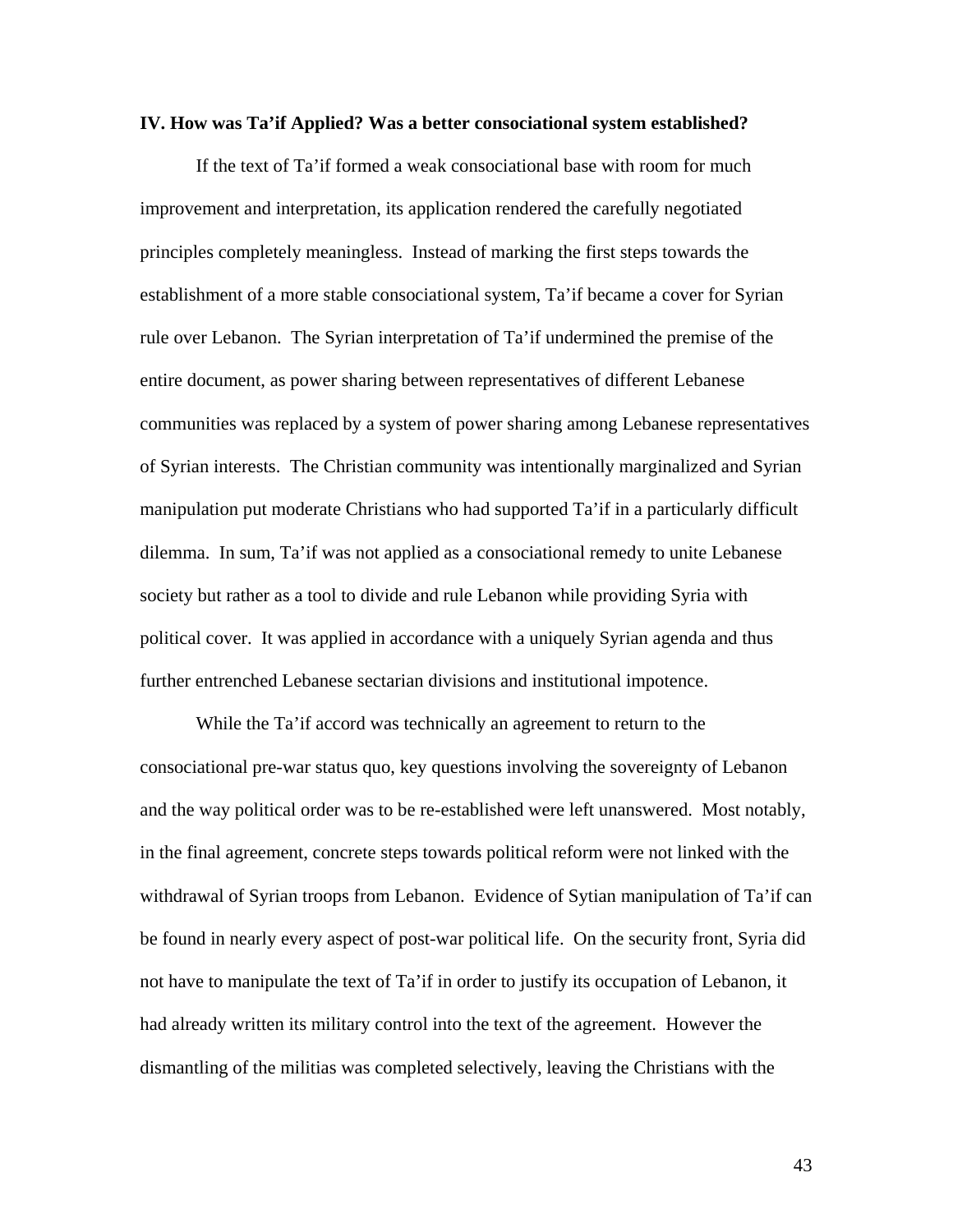impression that they were held to more strict standards than their Muslim and foreign counterparts. Manipulation of electoral law though gerrymandering, stacking lists, and other techniques ensured the victory of candidates who would allow Syria to cement its grip on Lebanon. In the rare instances that anyone raised an objection, he was quickly silenced.

Two developments, one local and one regional, had decisive roles in weakening resistance to this emerging status quo and made it possible for Syria to impose its interpretation of Ta'if on Lebanon. First, internal division among the Lebanese Maronites rendered their position in opposition of a Syrian implementation of the Accord useless. The Christians would pay for this opposition in their significantly diminished role in government under Syrian hegemony. Second, the outbreak of the Gulf war in 1991 gave Syrian enhanced importance as a key strategic ally of the west against Iraq, putting it in a position to assert itself in Lebanon. "By invading Kuwait, Saddam Hussein undermined…the regional equilibrium that was crucial for any resuscitation of Lebanese democracy," (Kerr 2005 169). Guaranteeing Lebanon's sovereignty became much less important to the Troika than securing Syria's support. Furthermore, the troika's guarantees to oversee this process were verbal, rather than written into the agreement and they were abandoned when regional developments including the Gulf War and the outbreak of the second Intifada put establishing Lebanese sovereignty low on the list of international priorities.

Thus the internal and external will that could have given Lebanon a favorable start were shattered by political circumstances. "There was a glimmer of hope for the Lebanese at Ta'if to regain control of their state but, as so often in the past, their own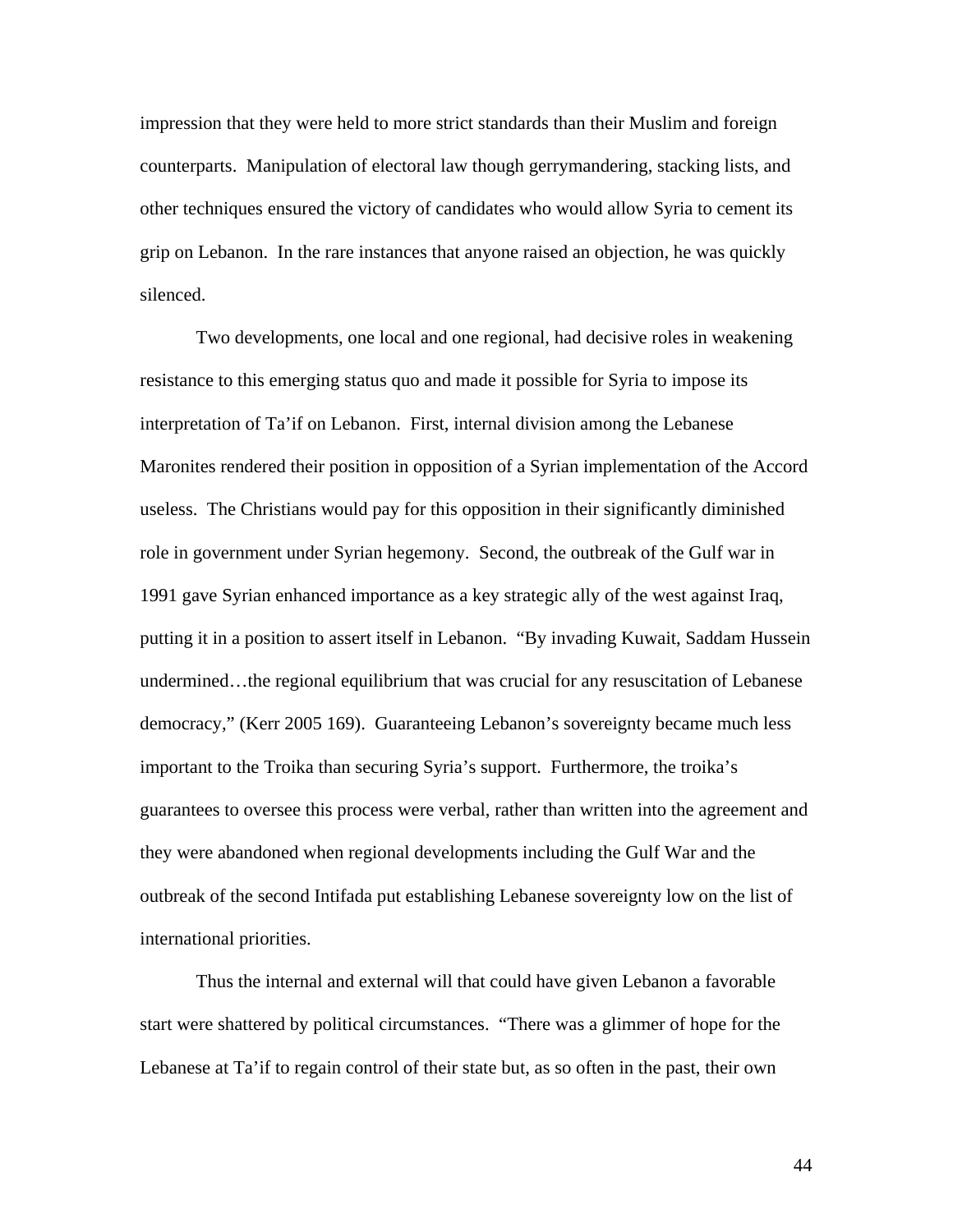divisions meant that they failed to seize the moment and external political events conspired against them, allowing Syria to consolidate its position," (Kerr 2005 176). The Lebanese had no choice but to accept Syrian hegemony and the relative stability it brought them. Writing in 1997, Krayem observed that "…the Ta'if Agreement was and is still being implemented within a different balance of internal forces as well as a different balance of regional, Arab forces, than originally intended," (Krayem 1997 426). He cites the very strong Syrian influence in Lebanon as well as the imbalance in internal political representation because of the Christian boycott of the 1992 parliamentary elections.

Syria had the most success interpreting vague provisions in Ta'if, capitalizing on the gaps between what was agreed and the practical process of reaching certain goals. For example, Ta'if requires the "redeployment" of Syrian troops two years after the ratification of the agreement, but it does not link the withdrawal of Syrian troops with developments in political reform in Lebanon. This leaves the withdrawal date vague, as there is no timetable for the complete withdrawal of Syrian troops and no explicit link between the rehabilitation of the Lebanese system (and subsequently the ability to function as a sovereign state free of occupation) and the withdrawal. This was, in fact, one of the main contentions of the Christian, and especially the Maronite, community. Indeed "…the redefinition of the relationship after the civil war was exactly the sort of association [bound to Syria] the Christians strove to avoid when forging the National Pact in 1943 and, in this sense, they lost the most at Ta'if," (Kerr 2005 168). Because it left the question of Syrian influence open ended, Ta'if lended itself to a Syrian interpretation that translated into a legalized occupation of Lebanon and "…the non-implementation of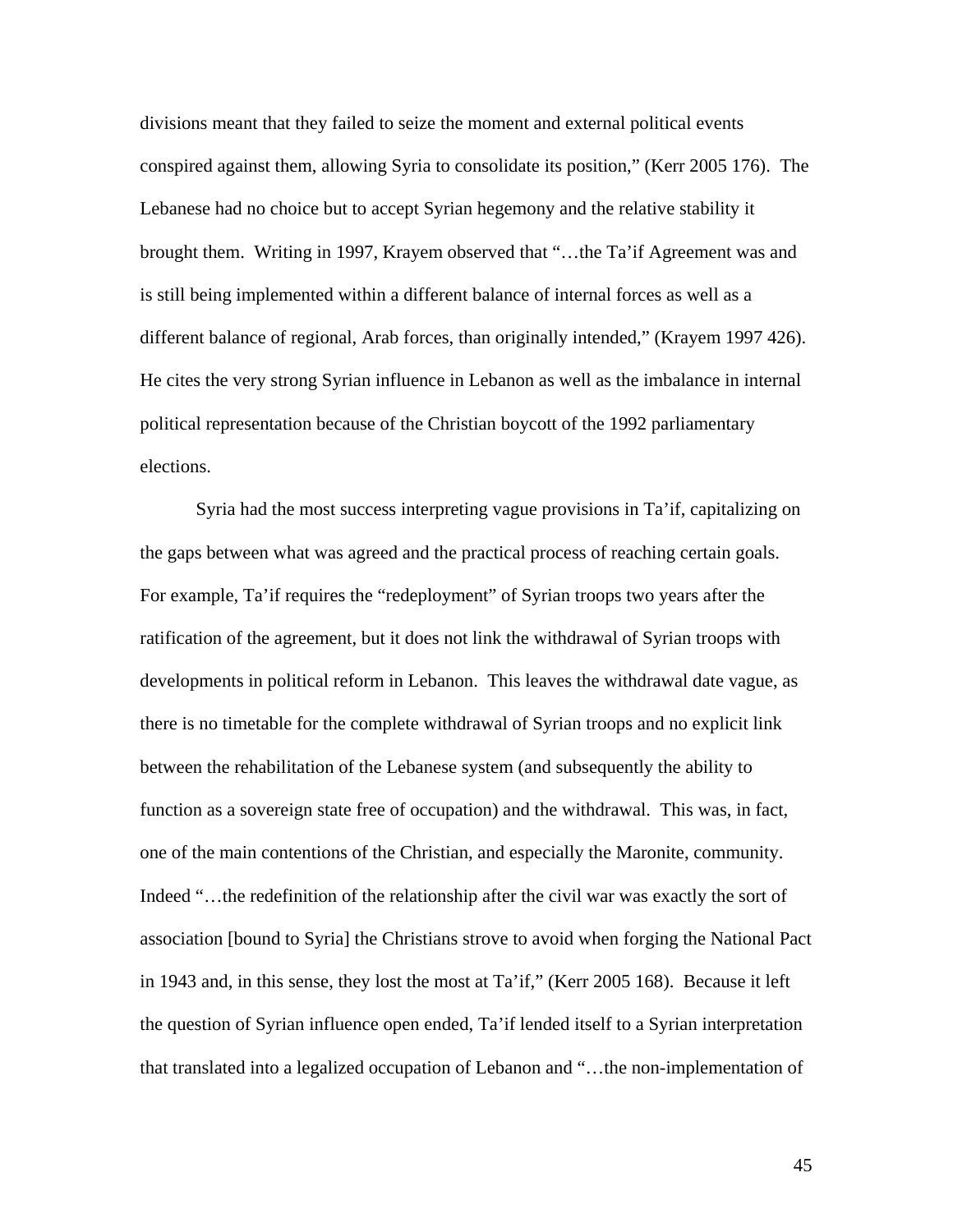Ta'if restored the mismanagement of consociationalism to Lebanese politics," (Kerr 2005 175) only with a maximized and legalized Syrian role.

Further legalization of Syrian infringements on Lebanese sovereignty were quick to follow. Signed on May 22, 1991, the "Treaty of Brotherhood, Cooperation and Coordination" between Lebanon and Syria deepened and strengthened Syrian influence in the country. As the power behind the efforts to disarm the militias, Syria also had evident physical power over the success of peace. As Khazen points out, "The truth is that foreign intervention in Lebanon's internal politics in the pre-war periods…relied on a certain amount of popular support, influenced by a given Arab regime…Today [1993], foreign intervention does not rely upon a popular base…" (Khazen 1993 35). The regional and internal circumstances in 1990 forced the Lebanese to choose security over sovereignty. These developments did not bode well for the reconstruction of Lebanese democracy.

It was clear from the start that the Syrian implementation of Ta'if was not concerned with establishing the democratic foundations of a strong and independent Lebanon. Indeed, the first step in re-assembling the Lebanese government was the Syrian-approved appointment of deputies to fill the empty seats. This set the tone for the "political reform" following Ta'if. It was clear that Syrian approval would be necessary for any progress. When examined from this angle, Ta'if in practice was not consociational at all. Syrian power and influence essentially rendered any inter-sectarian arrangements meaningless, there were no rival sects in government, just pro Syrian and anti-Syrian.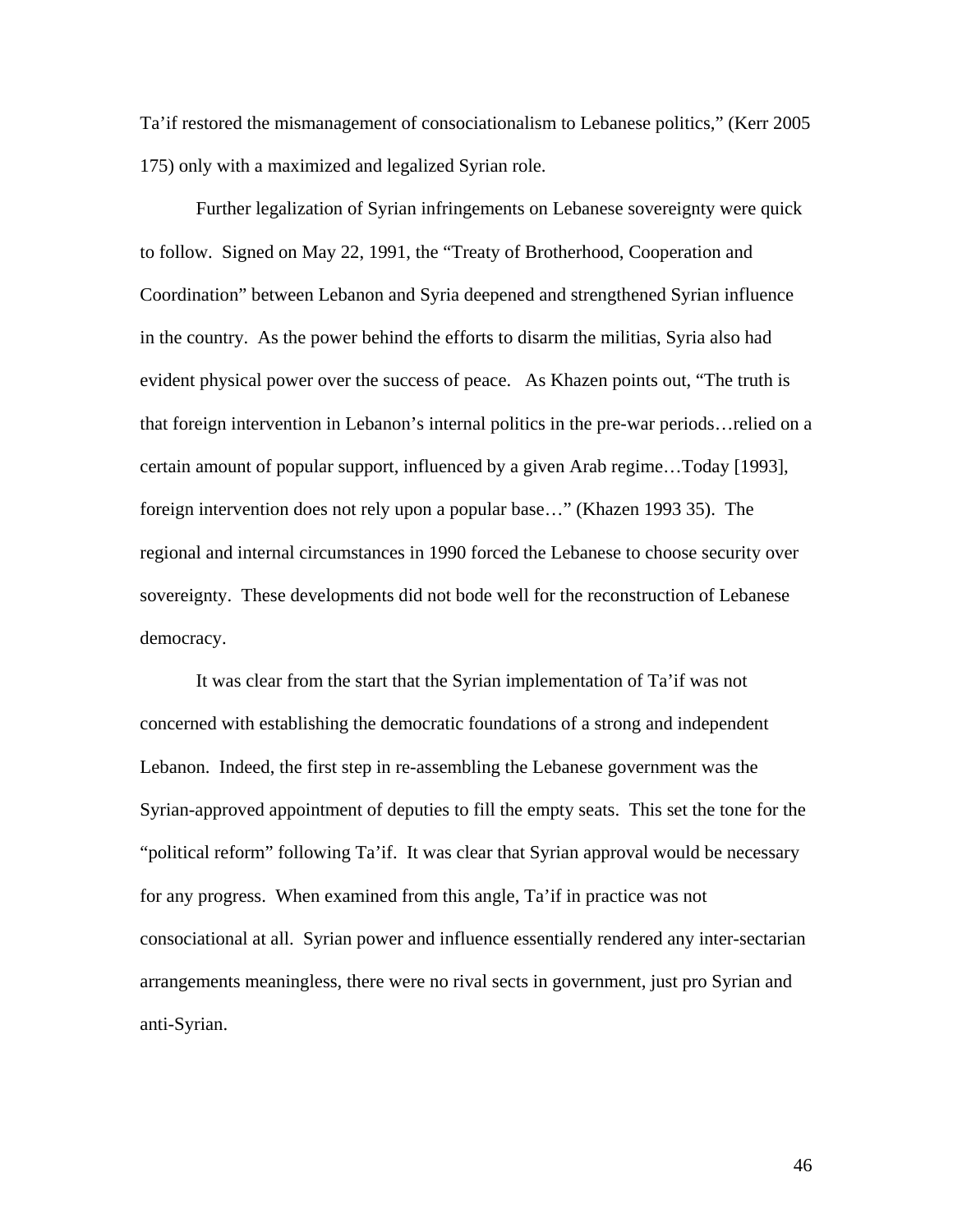By boycotting the first two parliamentary elections in 1992 and 1996, the anti-Syrian camp, mostly Christian, effectively excluded itself from the government, making it even easier for the Syrians to take control. But even before the elections, Lebanese politicians quickly adapted to the reality of the new political order. The spirit of the reform was completely ignored by president Hrawi who refused to cede any of his presidential power to Prime Minister Selim al-Hoss, who subsequently resigned. When Karami was appointed to replace him he created a decidedly pro-Syrian cabinet. "Consequently, while the administration was divided equally between Christian and Muslim ministers, the cross communal consociational element was hallow, for the majority of Christians were not represented by the pro-Syrian Christian ministers in the cabinet…" (Kerr 2005 172).

An examination of the 1992 and 1996 elections and the way in which they were manipulated shows both the tools of Syrian hegemony and the result of their work. It also highlights some of the obstacles to political reform which are still present in the system today. For example, the system still relies on personalities at the expense of institutional development. Syria also changes the electoral laws, gerrymandered, and changed the number of deputies to disadvantage opponents of Syria, especially the Christian communities. Khazen argues that the way that the 1992 elections were prepared for and implemented aggravated the political crisis in Lebanon (Khazen 1993 2). "Whether they are measured by any local or regional criterion, the 1992 elections were the source of differences and divisions which previous post-independence elections had never brought about…Lebanon's tenth parliament was accompanied by a high degree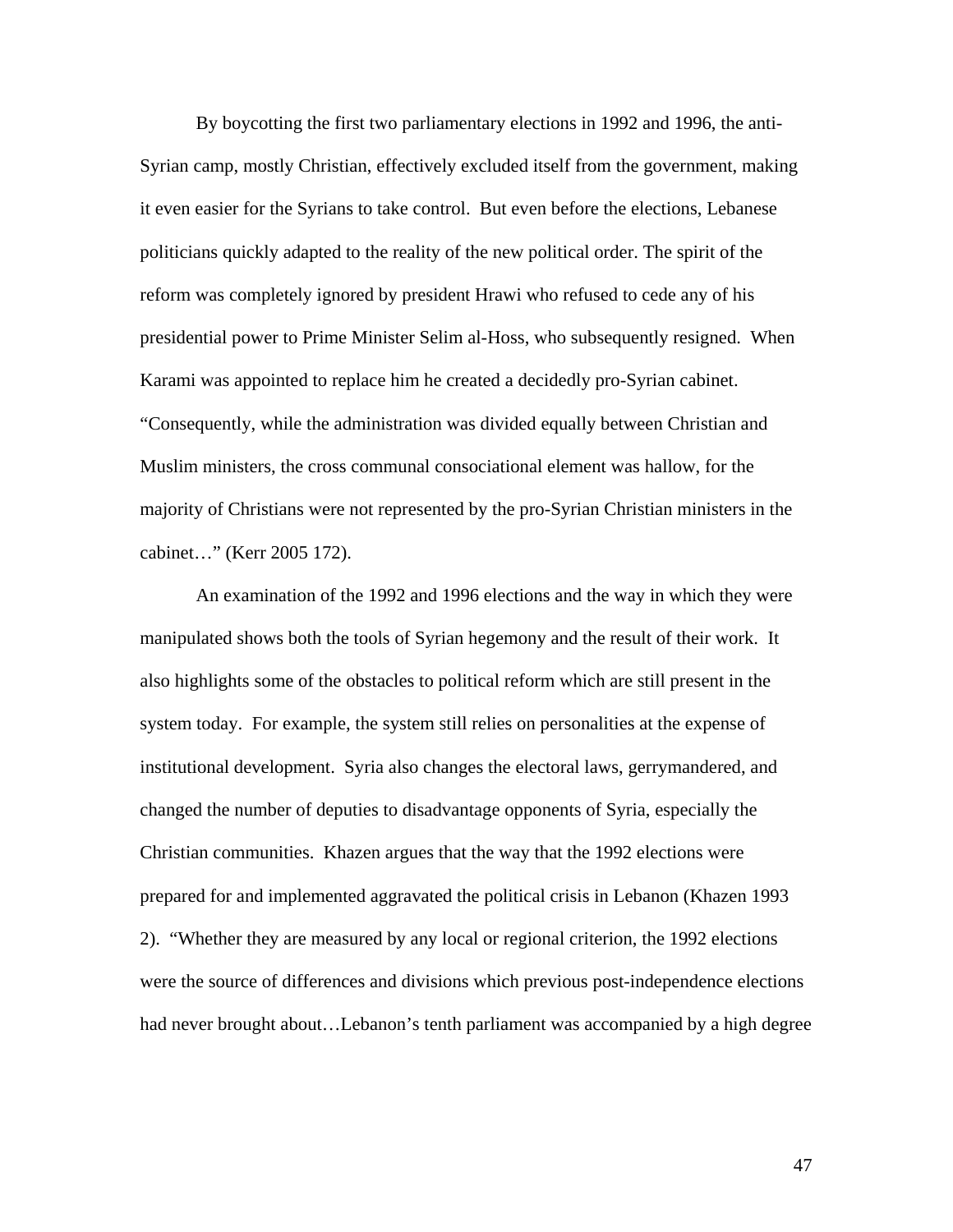of sectarian polarization the like of which the country had only seen during periods of crisis," (Khazen 1993 1).

Syrian influence manifested itself in many ways both in the preparation for the election and in its execution. The Lebanese system was weakened rather than strengthened in the process. One way in which the process was manipulated was through gerrymandering. Electoral districts were not divided into large. "In mixed electoral constituencies, where the numerical majority belongs to a certain sect, the candidates of smaller sects submit to the electoral majority of the majority sect," (Khazen 1993 12). In preparation for the 1992 elections, Lebanon was divided into electoral districts in such a way that "…nine Christian deputies are in effect elected by Christian voters (five in the south and four in the Beqaa), while three Muslim deputies are in effect elected by Christian voters (one in Jubayl and two in Zahle) (Khazen 1993 12). "The net result is that 24 Christian deputies were elected to the 1992 parliament by voters from other sects; this was 35.93% of parliament's Christian deputies, and 17.96% of its total," (Khazen 1993 13). Between the districting and the Christian boycott and the demographic changes and the decline of the zu'ama, the Christians were sorely under-represented in the 1992 parliament.

Syria also influenced the composition of the electoral lists. Khazen asserts that Syrian influence in staking the lists with candidates it supported was decisive in determining the outcome of the election. Competition between lists was minimal and in the cases where there was some competition, all parties involved had good relations with Syria (Khazen 1993 23). Essentially, everyone involved in the election with any chance of winning had some level of understanding with Damascus. This shaped the entire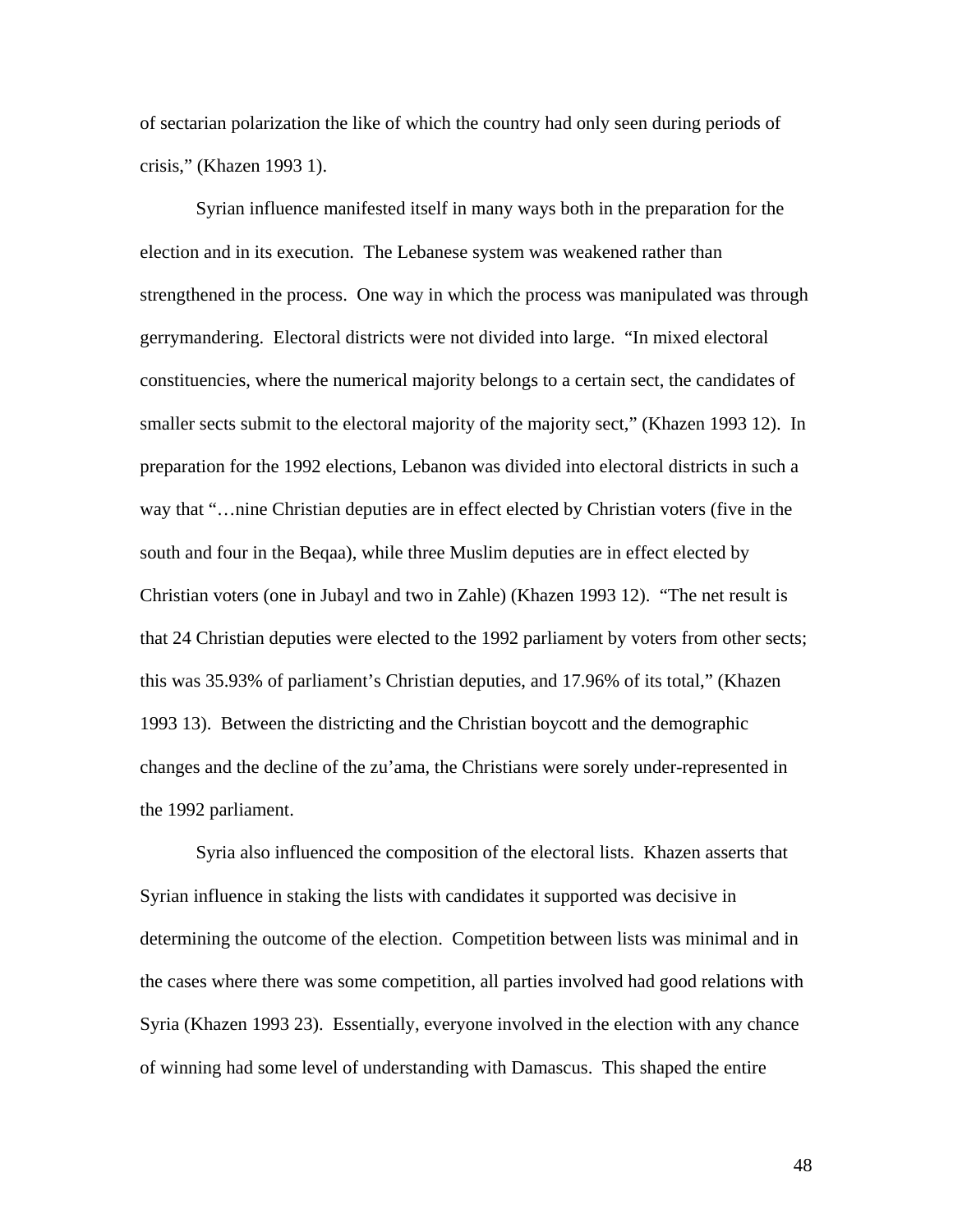process, "If it had not been for these election settlements prior to the elections, the alliances and competition would have been different," (Khazen 1993 24). Indeed, in the formation of coalitions, the most important issue was agreement on a proportional division of seats," (Khazen 1993 23).

The resulting lack of vigorous competition added to the sense that the results were illegitimate. "The total number of those who ran unopposed or without real competition was 54, or about 42% of parliament's deputies. In a sectarian breakdown, these winners represented 69% of Christian deputies, and 16% of Muslim deputies." (Kahzen 1993 24). Establishing a representative parliament would have been an important first step in reestablishing state sovereignty, but instead the electoral process was completely distorted and became a tool for the institution of Syrian hegemony which played off of the divisions within Lebanese society rather than patching them up. The contradictions within these lists is affirmed by the fact that in the 1992 election, many Lebanese did not vote for lists in their entirety but rather resorted to "al-tashtib," – ' choosing a mix of list candidates and independent candidates, or from a competing list," (Khazen 1993 36).

The timing of the 1992 election was another major source of contention, with some arguing that rather than supporting the growth of democracy in Lebanon, government insistence on quick elections in the summer of 1992 was detrimental to the process. "…the state insistent on holding elections and the people either opposed, or unenthusiastic—was to a great extent the 1992 round's most prominent feature," (Khazen 1993 2). Khazen argues that the stabilized security situation in Lebanon in 1992 did not correspond to a parallel improvement of the political situation (Khazen 1993 4). Most Lebanese were still recuperating from the war, "Would the average Lebanese citizen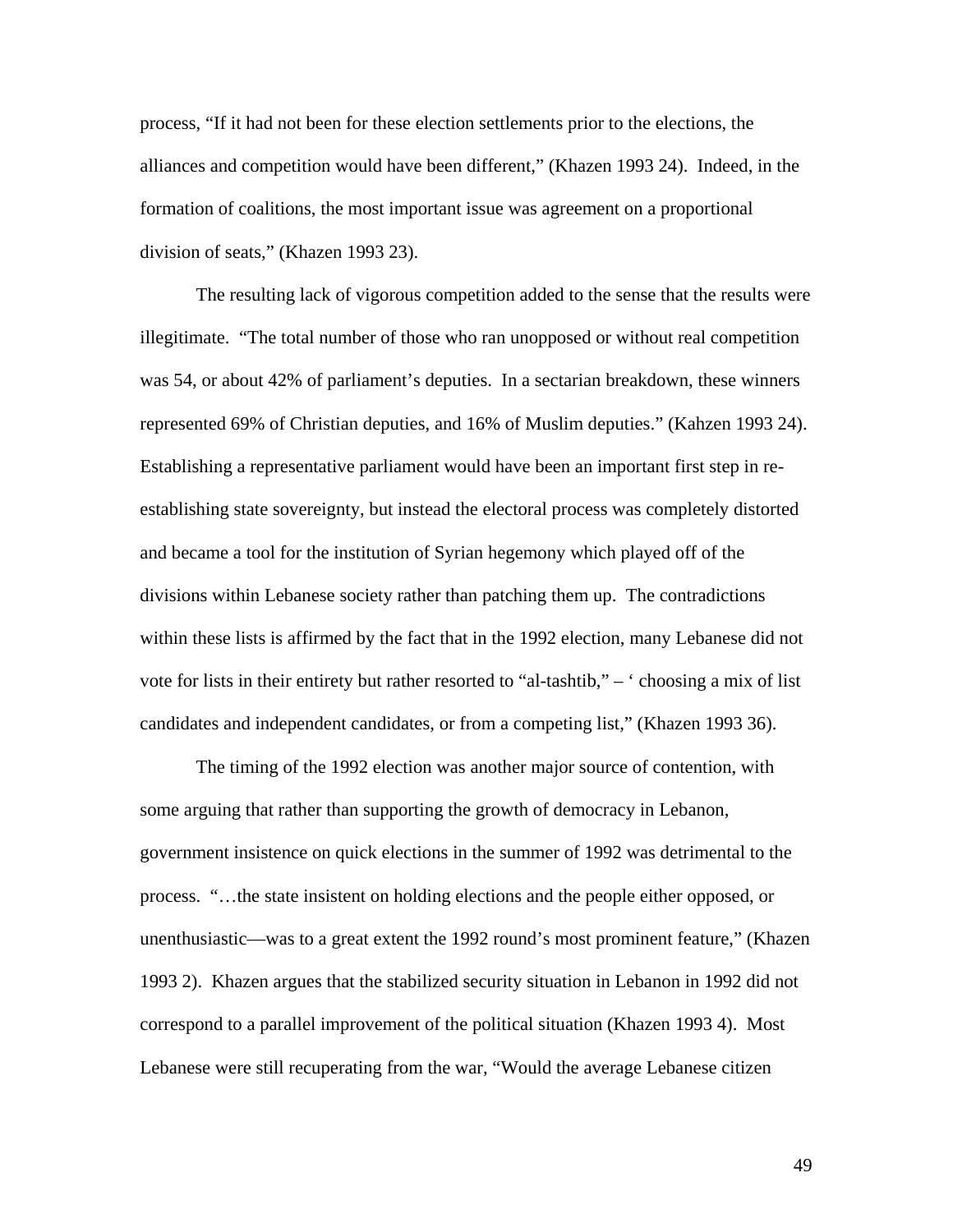consider the election of new representatives a priority, while he is deprived of basic services that the state should theoretically provide…" asks Khazen (Khazen 1993 14). Khazen argues that the 1992 elections were held because of Syrian demands, and that, as opposition to the elections mounted, the Syrians became more and more committed to their execution as a matter of principle, "Whatever Damascus' calculations were in the beginning, as the elections approaches this issues turned into one of Syrian influence, and Syria's role in Lebanon (Khazen 1993 14).

Khazen is not alone in his interpretation of the timing of the 1992 election. According to some Christians, the timing of the election, so soon after the end of armed conflict (two/ three years) capitalized on the fact that many of those who fled the country and had not yet returned, where Christians. "So, from the beginning, the consociational elements of the Ta'if Agreement were rendered hallow through Syrian manipulation," (Kerr 2005 174).

Khazen uses an examination of the various and varying positions of those who did not take a clear stand for or against the elections until very close to their occurrence to show the Syrian role in helping these politicians form their opinions. He outlines a range of seven positions in this fluctuation camp with various degrees of discomfort with the principle and the process combined with varying degrees of realpolitik (Khazen 1993 8, 8.5) He concludes that "…the multiplicity of stands, the hesitations, and the inability of politicians to make a decisive decision one way or another are attributable to a principal factor: decision-making at the state level and the accompanying levels of this process along the Beirut-Damascus axis," (Khazen 1993 8-9).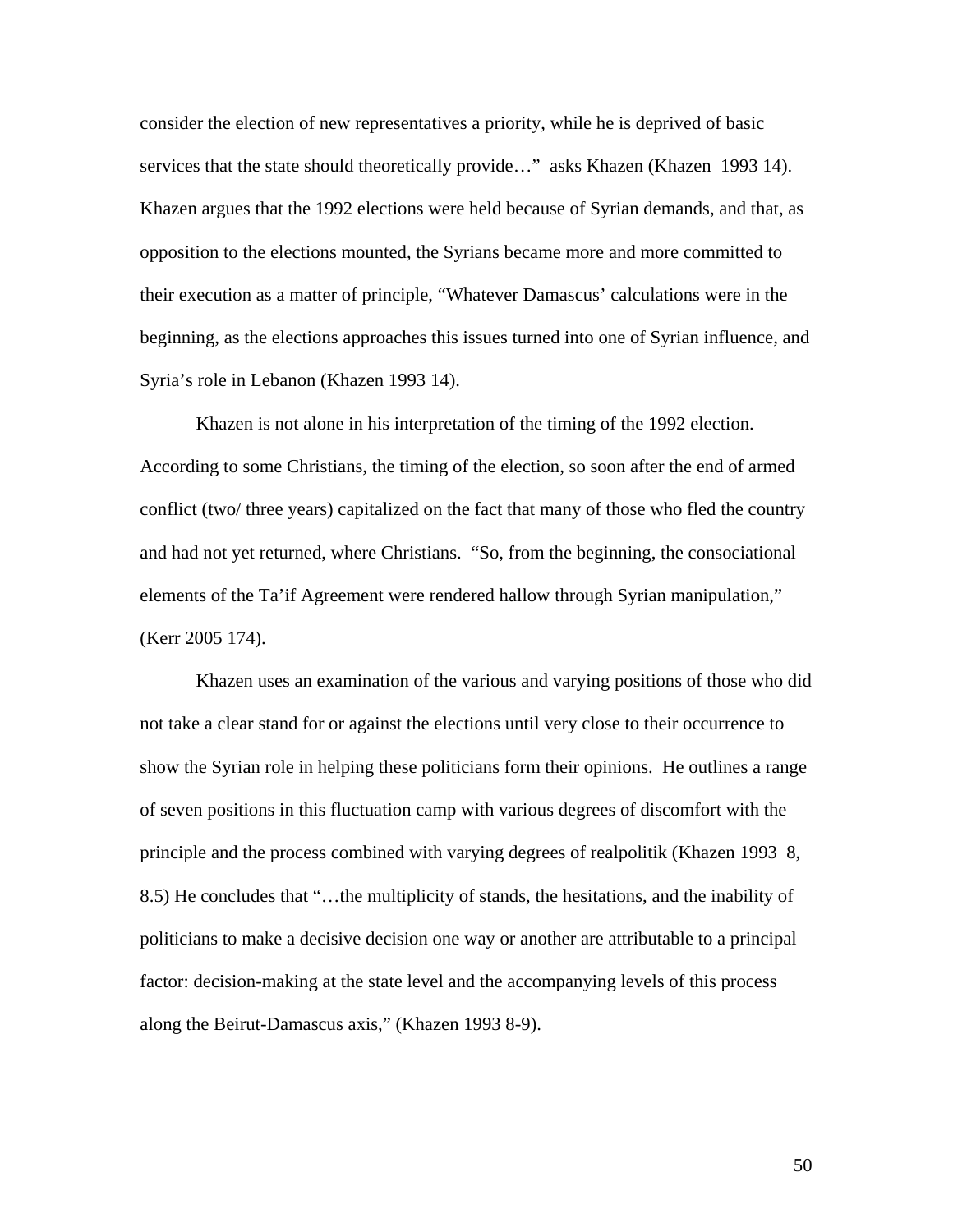The elections were widely criticized among Christians for the blatant manipulation of electoral law that preceded them and for their early timing, before electoral rolls were updated. The Maronite leadership called for a boycott of the elections, with ultimately only five percent of the Christians of Beirut participating and only twenty percent of Christians in the north (Kerr 2005 174). Lack of a coherent position by those who opposed the holding of the elections was another problem, "…this was due, on the one hand, to differences among some of the principal boycott leaders, and on the other, their various differing positions on the Ta'if Agreement, and the current regime," (Khazen 1993 9). The close relationship between Ta'if and the holding of the first elections proved problematic for some Christians. Unlike Aoun, Raymond Edde (National Bloc), Amin Gemayel, and the National Liberals Party, who had opposed Ta'if, the Kata'ib, the Lebanese Forces, and Patriarch Sfayer were faced with a loose-loose situation. By boycotting the elections, these groups were excluded from the same system that they had paid in both political and military terms to create when they agreed to participate in the Ta'if process (Khazen 1993 9). It was a loose-loose situation, "if participation would mean the loss of a popular base, staying out of the process would mean the loss of a share of power in the regime," (Khazen 1993 9). "The partial implementation of the Taif Agreement and the contravention of its 'spirit' distanced those Christian leaders who had supplied its urgent need of political cover against vehement popular opposition..." (Khazen 1993 9).

While many Christians chose to boycott the elections, some "...felt that going along with the election was the best-case scenario, being less of a defeat than losing one's seat in parliament," (Khazen 1993 5). For example, after initial rejection of election and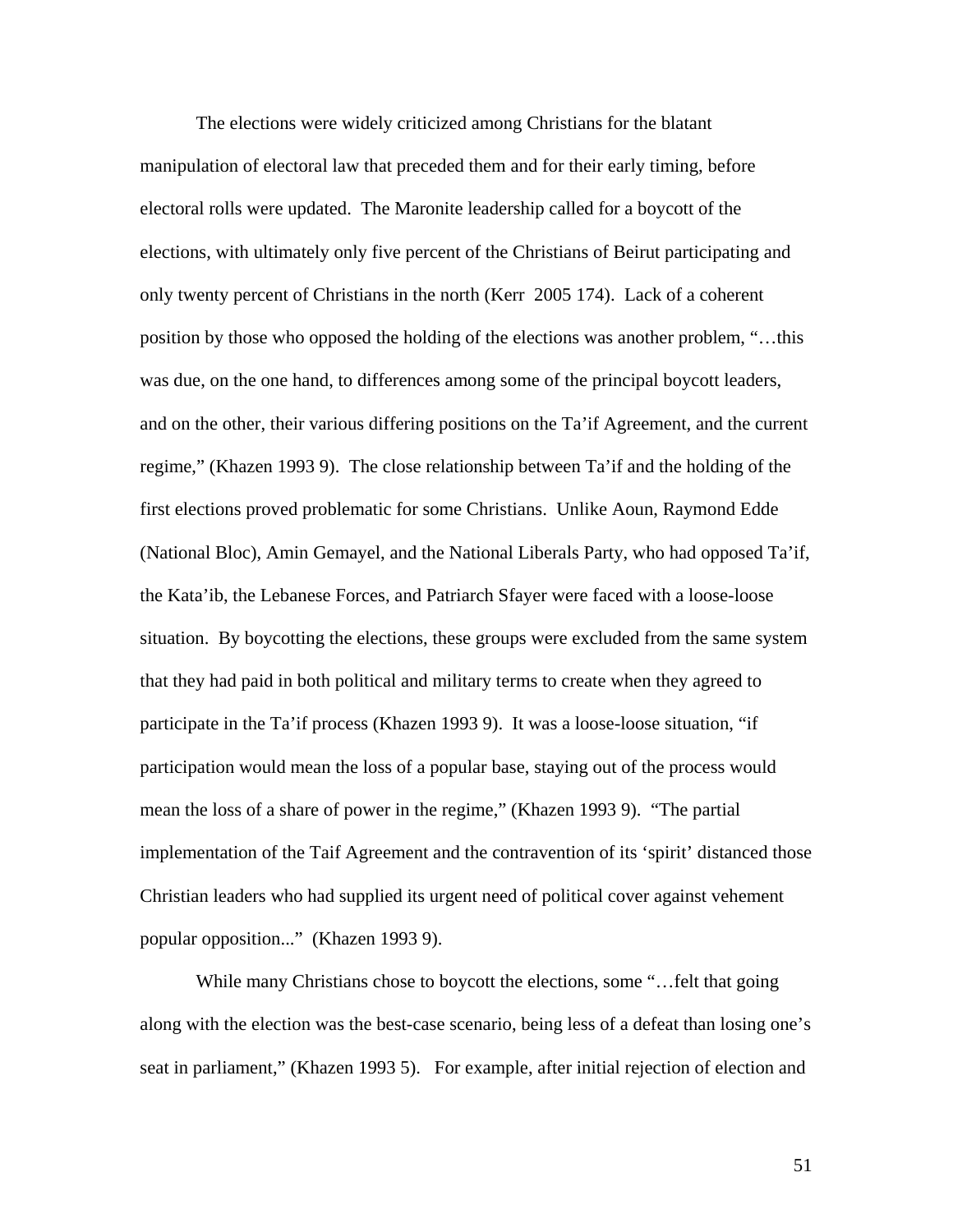postponement in Kisirwan, citizens went to polls to support their traditional leaders. "Like the candidate, the voter participated in the elections to close the door on what were called the 'infiltrators.' (Khazen 1993 25). Either way, Christians still lost. The majority of Christian representatives were not representing their communities but rather Syrian interests. This reinforced the atmosphere of distrust that already clouded the post Ta'if government. Furthermore, Christians were not being included in the decision making process on issues with particular salience for their communities such as the political participation of Lebanese residing outside the country and other non-electoral matters. (Khazen 1993 11). Thus the mis-implementation of Ta'if actually worked against any process of national reconciliation for the Christians.

The electoral law passed on July 16, 1992 in anticipation of the Parliamentary election ensured a pro-Syrian majority. The timing of the election as well as the law that governed them were protested by many Christians as unfair. and Maronite Patriarch Mar Nasrallah Butros Sfeir called for boycott of the elections. Accordingly, only five percent of Christians in Beirut and twenty percent of Christians in the north of Lebanon votes (Kerr 2005 174). However it is unclear that they would have succeeded in electing more opposition into the government even if they had voted. Sfeir's political marginalization was complete, "Thus Rashid al-Solh, the prime minister at the time, went to Bkirki to 'consult' with Sfeir about the content of the electoral law, on the day following its passing in parliament," (Khazen 1993 10). Christians feel have been treated unjustly and also fear (Khazen 1993 10).

Many irregularities surrounded the actual execution of the election were another problem in creating credible electoral outcomes. Among these, the presence of militias,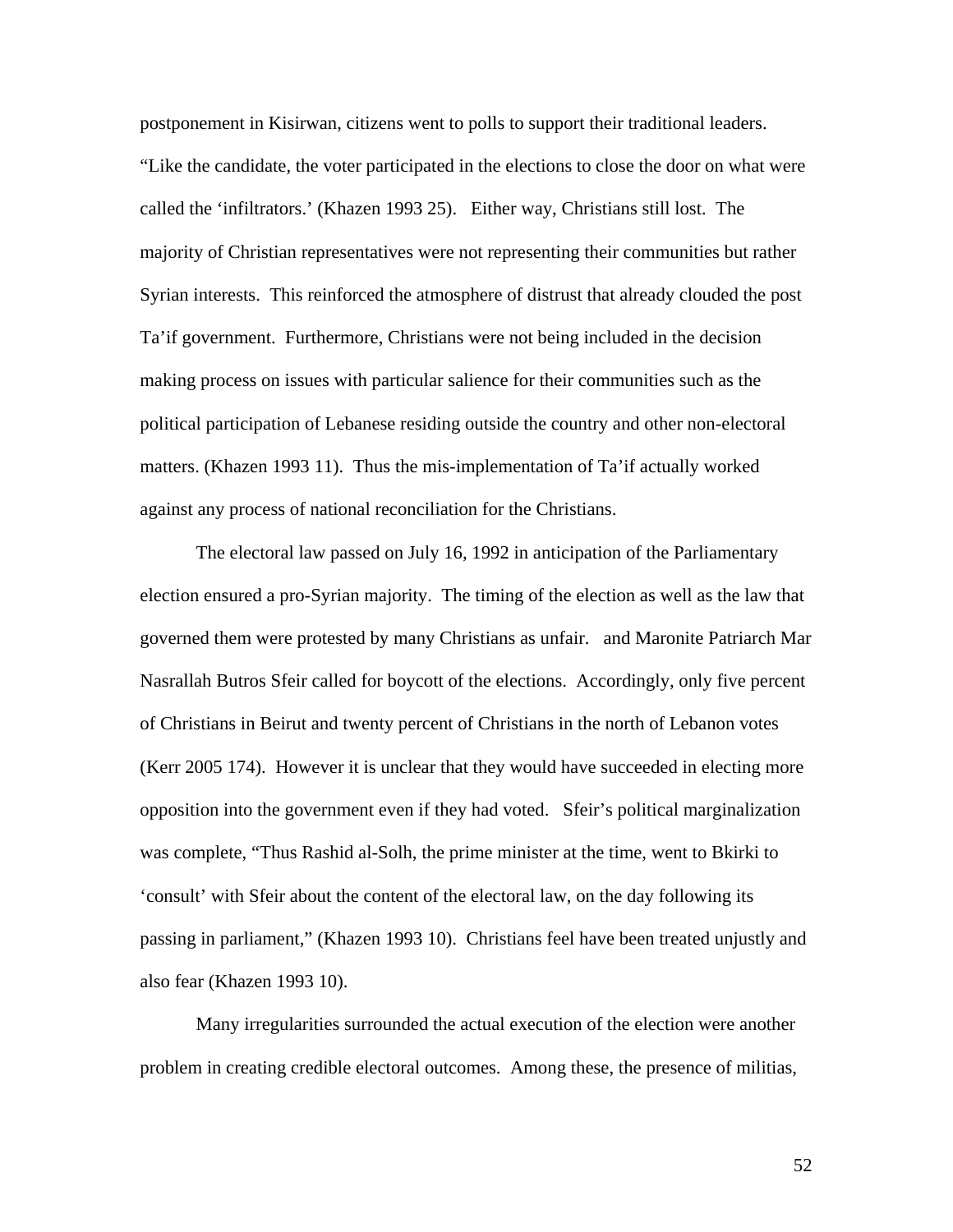especially in the south and the Beqaa. The nonexistence of any opposition considerably diminished the credibility of the 1992 parliament, one among a host of signs that political reform of the kind Lebanon desperately needed was not on the Syrian agenda. "In reality, the 1992 round stood out from previous rounds because, practically speaking, it constituted two elections: one which was concluded prior to election day, through the passing of the new electoral law…and the other which took place on election day," (Khazen 1993 2). Khazen argues that the 1992 election was essentially a set up.

By hurrying through the first election, Syria forced the Lebanese to waste an important opportunity to discuss electoral reform. The initiation of this sort of dialogue would be immensely beneficial to a state still struggling to establish the new ground rules (Khazen 1993 31). The elections also indicated the clear resignation of political actors to the fact that important decisions concerning Lebanon's fate were going to be decided by outside players in the context of greater regional struggles. "There was a clear absence of fundamental national issues, such as those connected to the implementation of Ta'if, Lebanon's participation in the Arab-Israeli peace talks, economic problems, and government performance in general," (Khazen 1993 31).

The 1996 election confirms that the Syrian interpretation of Ta'if would continue to dominate, extinguishing any possibility of any real attempt at a consociational solution for Lebanon. Under the Syrian implementation of Ta'if, as we see through these examples of elections, the Lebanese had effectively exchanges sovereignty for security. "Here we see the Lebanese predicament's dual nature. It seems that Lebanon, at least at present, is unable to provide itself with both [security and political situations] simultaneously. It is either security, i.e. the halting of military operations in return for a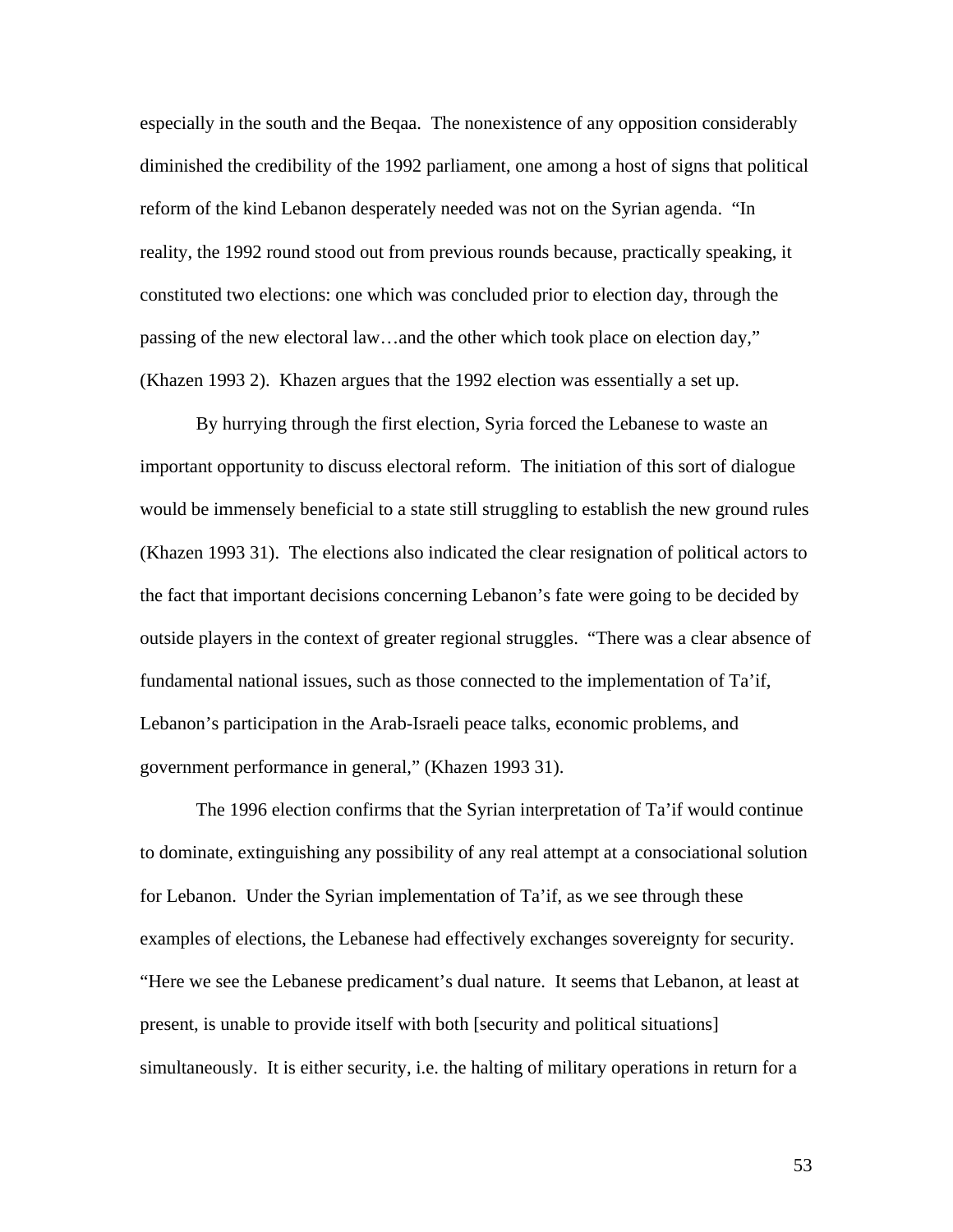particular situation and increasing influence for those groups providing this security, or collapse and chaos for a besieged and disintegrating state. This negative exchange has dominated Lebanon's post-Ta'if political environment and created the framework that brought about the new electoral law and all of the elections' preparatory procedures." (Khazen 1993 4). The elections of August-September 1996, therefore, took on particular significance. Voting participation rose to forty-four percent, still well below the 1972 level, the last election before the war, although the Interior Minister claimed that the "real" figure might have been sixty-six percent when the number of absent and dead voters still on the electoral rolls are taken into account (Lebanon Report 1996: 24). The 1996 election brought in the Rafiq al-Hariri and further entrenching the Syrian-dominated system. Continued marginalization of Maronites and traditional elites. Lahoud "The ascendancy of Lahoud to the presidency in 1998 signaled an increase in military interference in Lebanese politics in 1998 signaled an increase in military interference in Lebanese politics and a new phenomenon, military involvement in the judiciary. This militarization seems to comes with Syria's blessings and with a tendency towards authoritarianism," (el-Husseini 2004 251).

It was not only in electoral politics that Syrian influence undermined the principles of Ta'if, selective disarmament of militias is indicative of the limits of the Syrian commitment to re-establishing Lebanese sovereignty. The case of Hizballah is one particularly complex instance of selective disarmament. Hizballah was in a slightly privileged position, even in the minds of most Lebanese, because it was resisting Israel. It's position with respect to Ta'if is ambiguous. In fact the strengthening of Hizballah over time could even be justified as fulfilling the penultimate section of Ta'if, "Liberating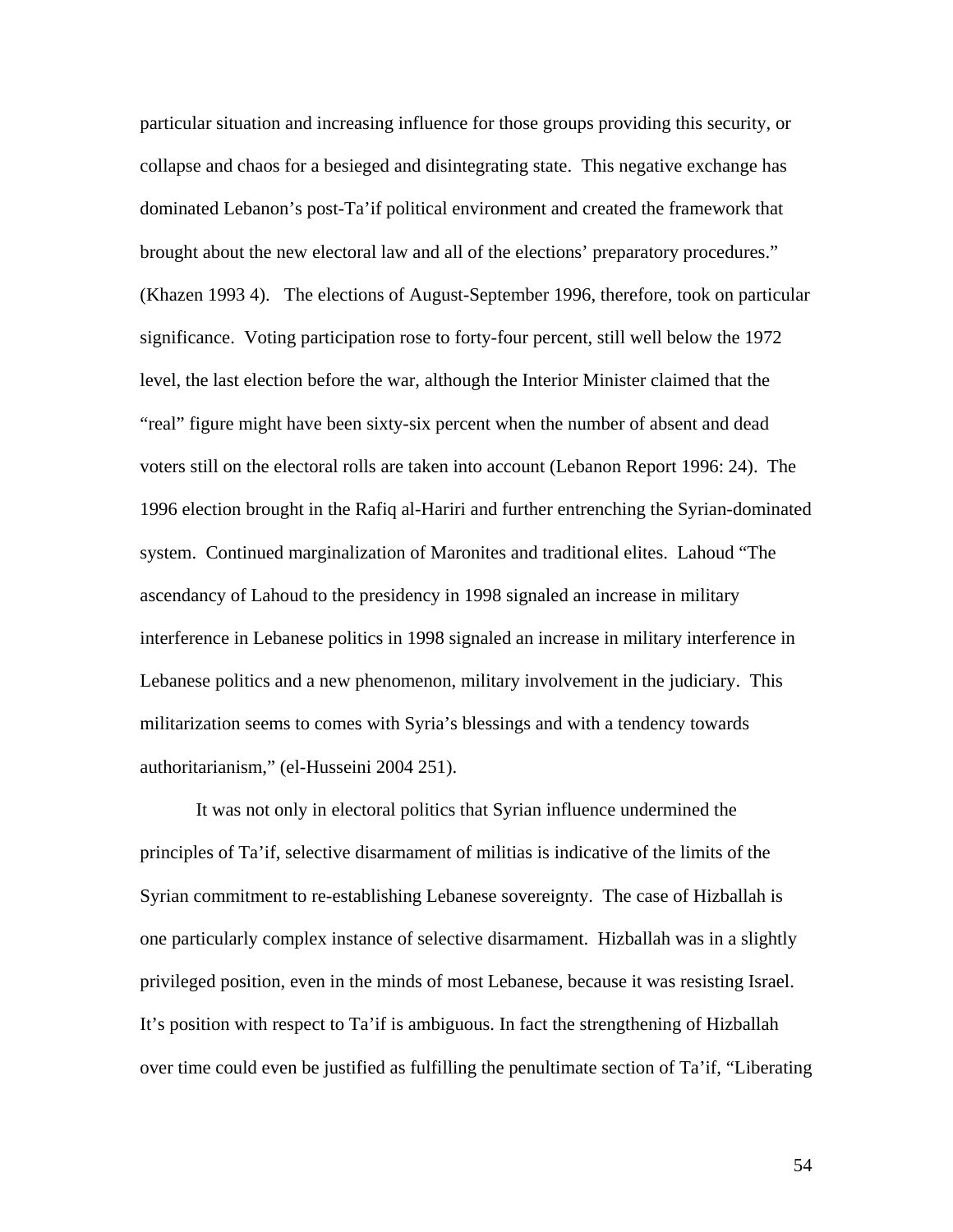Lebanon from the Israeli Occupation." Under this section, Lebanon is committed to "Taking all the steps necessary to liberate all Lebanese territories from the Israeli occupation…." On the other hand, the final goal of this liberation is "…to spread state sovereignty over all territories, and to deploy the Lebanese army in the border area adjacent to Israel," (Ta'if III C).

In its Syrian interpretation, Ta'if neglected internal reform. The system that was put into place empowered people, not institutions. Personalities, therefore, not institutional relationships, dictated how smoothly, effectively, and efficiently the government apparatus functioned. As one scholar points out, "This contradicts the fundamental purpose of the Agreement which was to replace the rule of the individual by the rule of the institutions," (Krayem 1997 426). For example, the Hariri government brought relatively new blood into the system, and Hariri's international and business connections were seen by some as a welcome change from the national economic and socio-political interests that dominate Lebanon (Krayem 1997 438). However, instead of reforming the existing system, Hariri created his own, parallel one.

Another testament to the continued importance of patron-client networks in the post-Ta'if order was the distribution of key portfolios among the zu'ama, who in turn, used this capacity for individual or communal political ends, either to further their own power or reward their own constituencies. The Council of Development and Reconstruction and the Higher Commission for Relief were both Hariri's exclusive domain. The Council of South Lebanon were run by Berri, and the Fund for the Return of the Displaced and Refugees is administered by Walid Junblatt (Krayem 1997 431).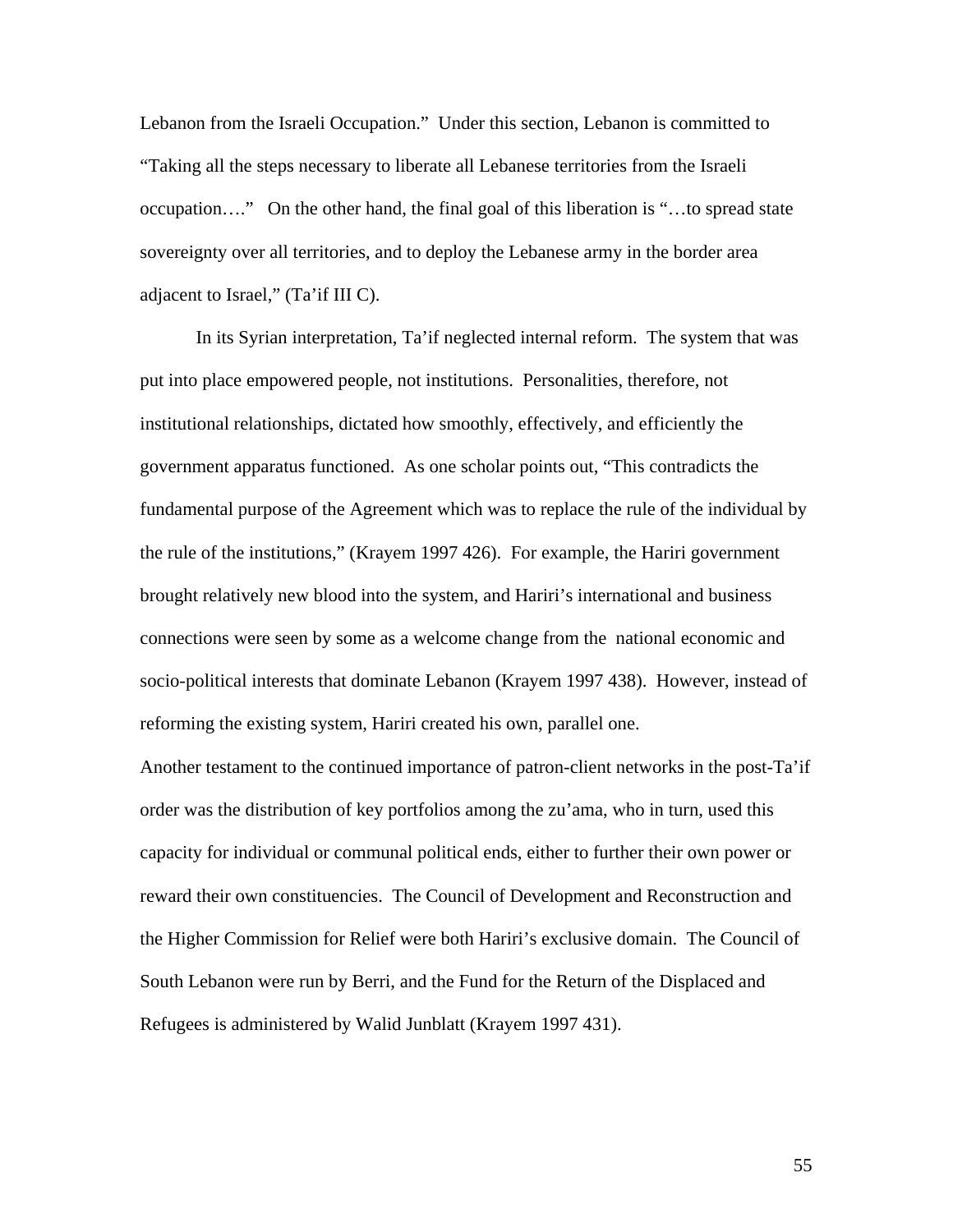In conclusion, it is evident that the post-war elections the Syrian interpretation of Ta'if, an interpretation that enforced and re-affirmed some of the worse aspects of the Lebanese consociational system including electoral manipulation, division, paralysis, and compromised Lebanese sovereignty. The elites played an important role in making this possible. The traditional hierarchies that constitute the internal democratic arrangement are still there. Selective disarmament and conspicuous sabotage of those opposed to Syria as well as international politics aided Syria in this conquest.

Might all this damage be undone? "As Syria was granted quasi-tutelage over Lebanon in exchange for its siding with the multinational forces in the 1991 Gulf War, its perceived siding with Iraq in the 2003 war might lead to a termination of its influence in Lebanon…This perceived pressure is already having an impact on Lebanese incumbents, who are starting to get on the defensive, while anti-Syrian activists such as Aoun's FPM are gaining hope," (el-Husseini 2004 262). The next section considers this possibility and the potential steps that can be taken towards establishing sovereignty in Lebanon.

## **V. Should Lebanon abandon the sectarian system? Where do we go from here?**

 Today there are three options for the development of the Lebanese political system: cantonization or federation, secularization, or improved consociationalism. The first, the most extreme and the least plausible, is a "cantonization" of Lebanon. This would mean dividing the country into states dominated by autonomous religious communities that would be bound together by a federal authority. This solution is explicitly rejected in the first section of the Ta'if Accord, "Lebanon is a sovereign, free, and independent country" (Ta'if I A). Furthermore, based on the demographics of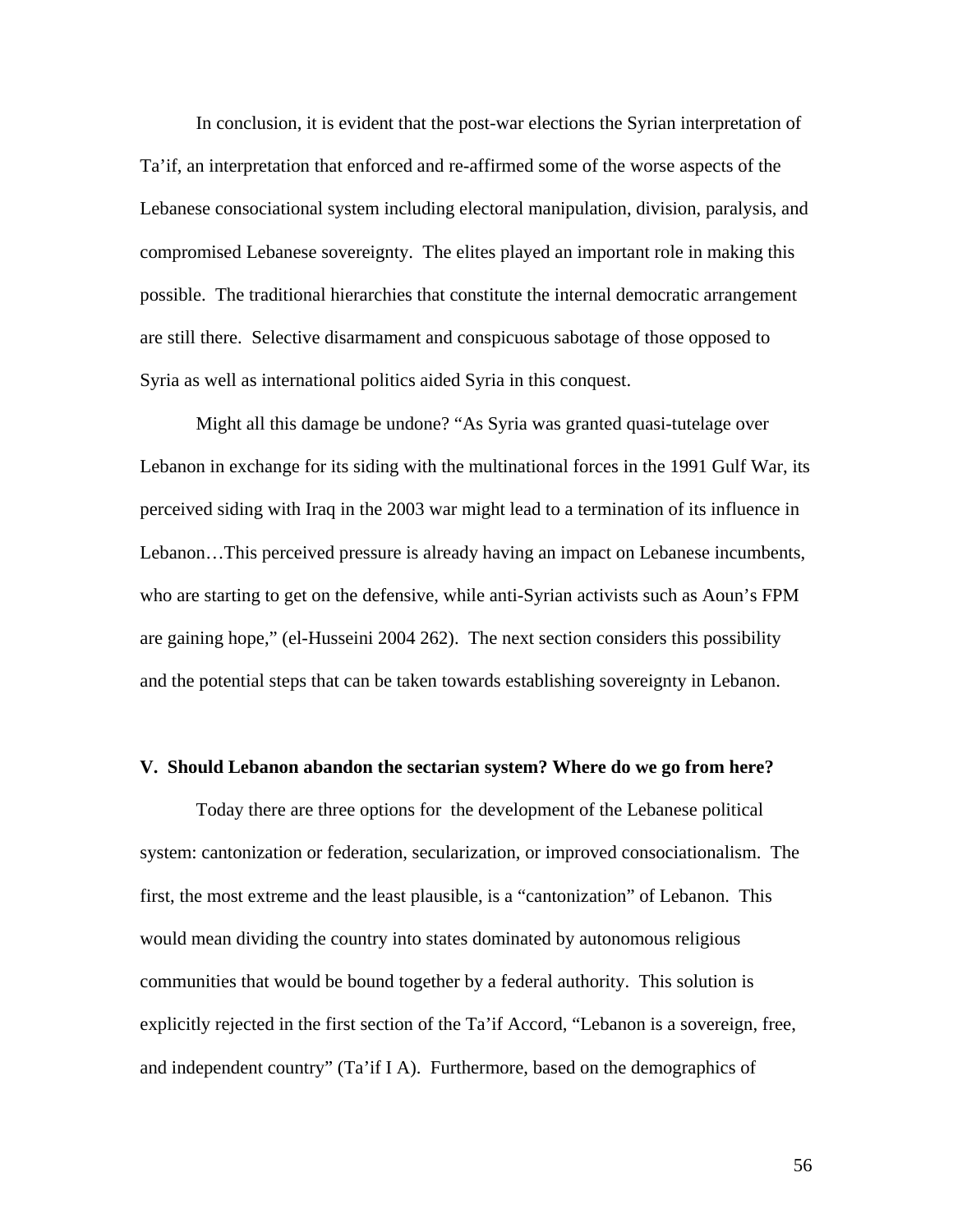Lebanon today, this would most likely mean a the formation of a Shi'a state in the south and the Bequa, and Sunni state along the coast, and a Christian state in the north and perhaps part of Mount Lebanon, and finally a Druze state in Mount Lebanon. Practically, this, or any other division of Lebanon into separate and semi-autonomous states, is impossible because Lebanese of different confessional identities live as neighbors throughout the country. Sectarian inter-mixing is even more complete in the cities, especially Beirut. As O'Leary points out, even though Beirut is segregated both residentially and territorially, it is not "…segregated at a level of aggregation that makes territorial federalism an option," (O'Leary 2005 xxii).

Furthermore, popular attitudes do not indicate any desire for cantonization among the Lebanese. Writing in 1988, Barakat claimed that Christians, especially those loyal to the Lebanese Forces, preferred modification of the status quo to cantonization. In 1996, almost a decade later, a survey of 917 students, 13.5 percent of whom were Maronite, found "…low support for a Christian autonomous entity and overt preference for a unitary political system," (Haddad 2002 27). This survey also found "... positive intragroup attachment, strong group preference for Maronite leaders and at the same time dislike for some of them, with a feeling of pride and distinctive Lebanese nationalism," among Maronites "…the answers point to low support for a Christian autonomous entity and overt preference for a unitary political system," (Haddad 2002 1). This data indicates that Maronites have indeed realized that pluralism is inescapable and that a purely Christian 'nationalism' will never be realized. Christians learned to "…overcome the psychological separatisms that are even more persistent than the doctrinal ones" (Cragg 1991 228).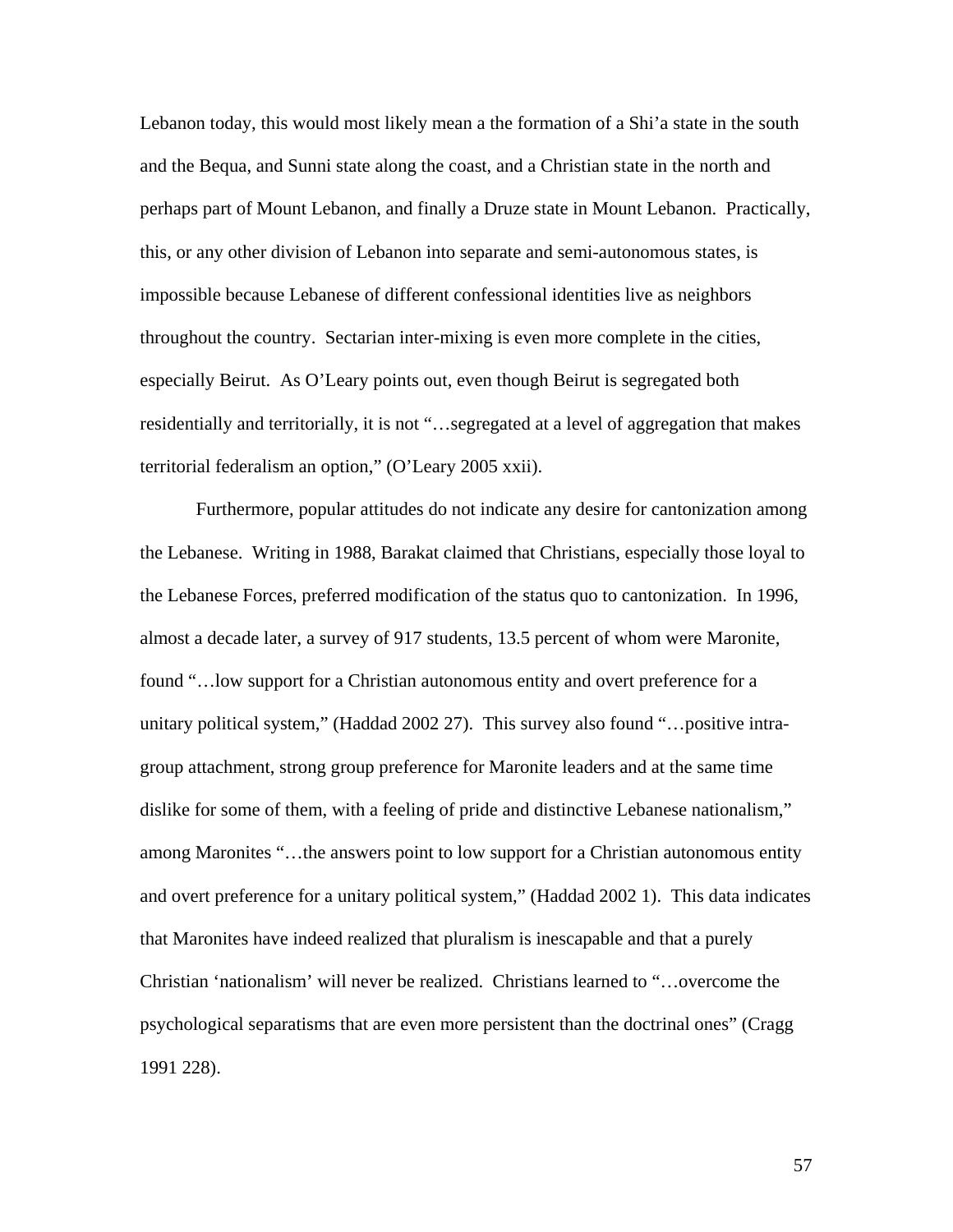On a political level, Maronite willingness to accept a reduction of presidential powers in Ta'if signaled a grudging recognition that their dominance institutionalized in the National Pact was no longer possible. There seems to be a shift in the political attitudes of other sects as well. Kerr suggests that in 2005, the Shi'a may have a new sense of Lebaneseness as they are willing to fight to protect the territorial integrity of Lebanon, something they may not have been willing to do at an earlier time.

 A second, equally impossible option is the political secularization of Lebanon. Social secularization would mean the complete de-confessionalization of ever aspect of Lebanese life including, for example, personal status laws, this is impossible. Lebanese confessional communities are enormously sensitive on this topic and the maintenance of confessional autonomy on issues of social matters is perhaps the one aspect of the consociational system that most sects (with the exception of the Druze under Kamal Jumblatt) are entirely committed to maintaining.

 In Lebanon, sectarian identity is too deeply entrenched to overcome even in the medium to long term. Indeed, "Internationists and assimiliationists too easily presume that a nation of individuals is in existence, or that one should be built…It is dangerously transformative and dystopian when antagonistic communities are instructed to fuse" (O'Leary 2005 xx). The vehement reaction to proposals to de-confessionalize personal status laws proves that Lebanese are far from willing to renounce sectarian privilege in the social sphere. Under the present law, Lebanese of different faiths may register a civil marriage, conducted abroad, in Lebanon. When former President Hrawi proposed a draft law to be studied by the Parliament to allow the option of civil marriage to those who would get married abroad anyway, his proposal was attacked by all religious groups and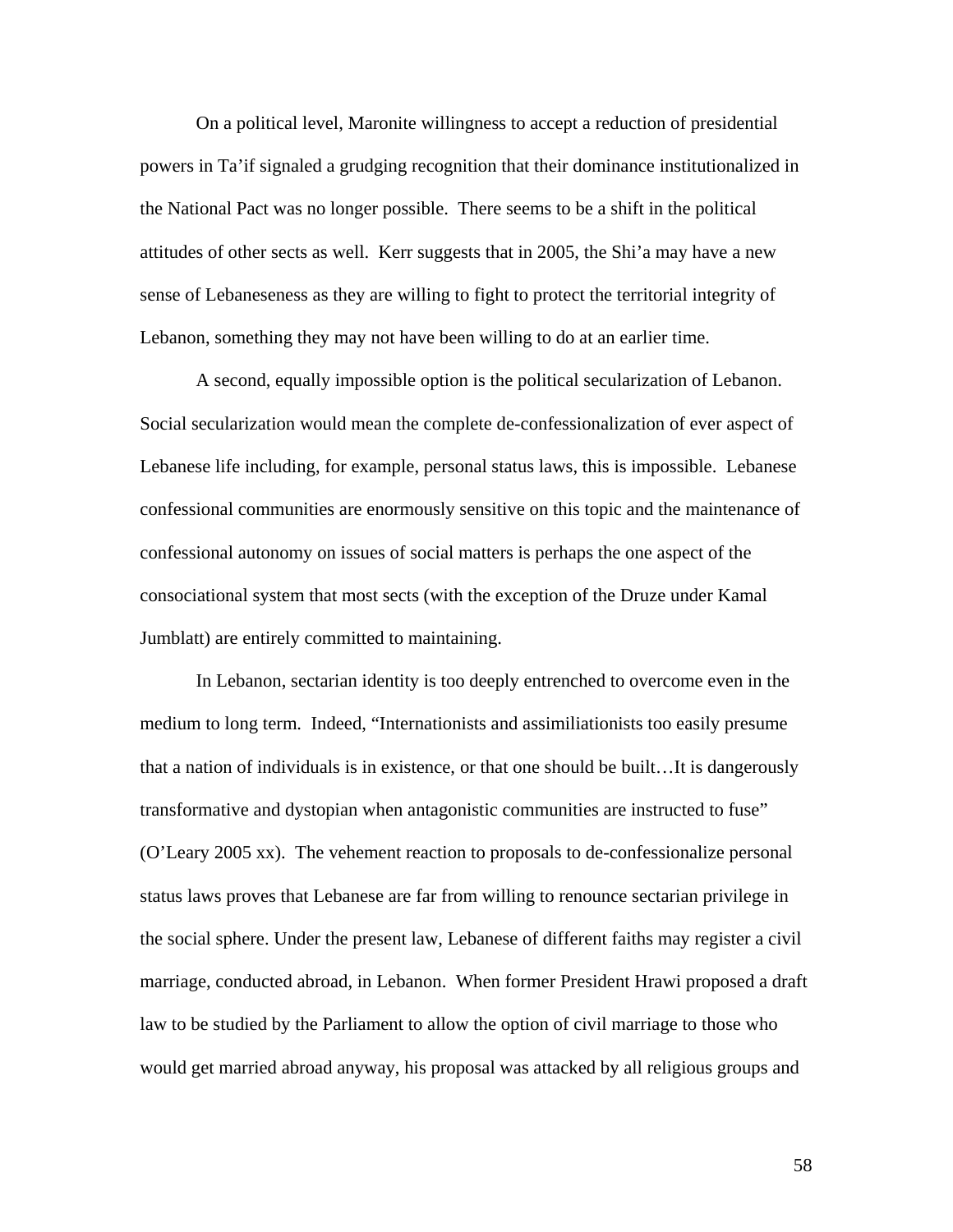did not even find its way to the parliament to be studied. Opening debate on such politically and socially charged issues would engender more division than could be offset by the limited benefits a secuarlization of Lebanese society.

Political secularization, on the other hand, may indeed be desirable in the long run. Lebanese exhibit a wide diversity of sentiments on this issue. Barakat asserts that Muslims would prefer the end of secularism in public life. Some Shi'a claim that secularism is not compatible with Islam, while some more radical Druze, including, in his time, Kamal Jumblatt, favor full secularization throughout the entire Arab world. The real question is, having reviewed the history of conflict and conflict regulation in Lebanon, always in the form of a confessional power sharing system, can we identify any point when secularization was really an option? Who called for it? Why and under what circumstances? Answering these questions will help us put Lebanese expectations and realities into perspective.

According to Kamal Salibi, the call for secularization has always been part of a game played between Christians and Muslims in their sectarian posturing. The way this issue has played out time and again can be displayed in the example of the continuous debate over the need for a new census. The last complete census of Lebanon was taken in 1932. Ever since, Muslims have called for a new census upon which to base a more accurate power sharing formula, this census would prove that the majority of Lebanese are Muslims. Christians have conditioned the fulfillment of this request on the inclusion of all Lebanese living abroad in the census. The majority of the Lebanese Diaspora is Christian. Both communities can be sure that their calls will not be answered with real action and therefore can make demands all the more ardently, with the assurance that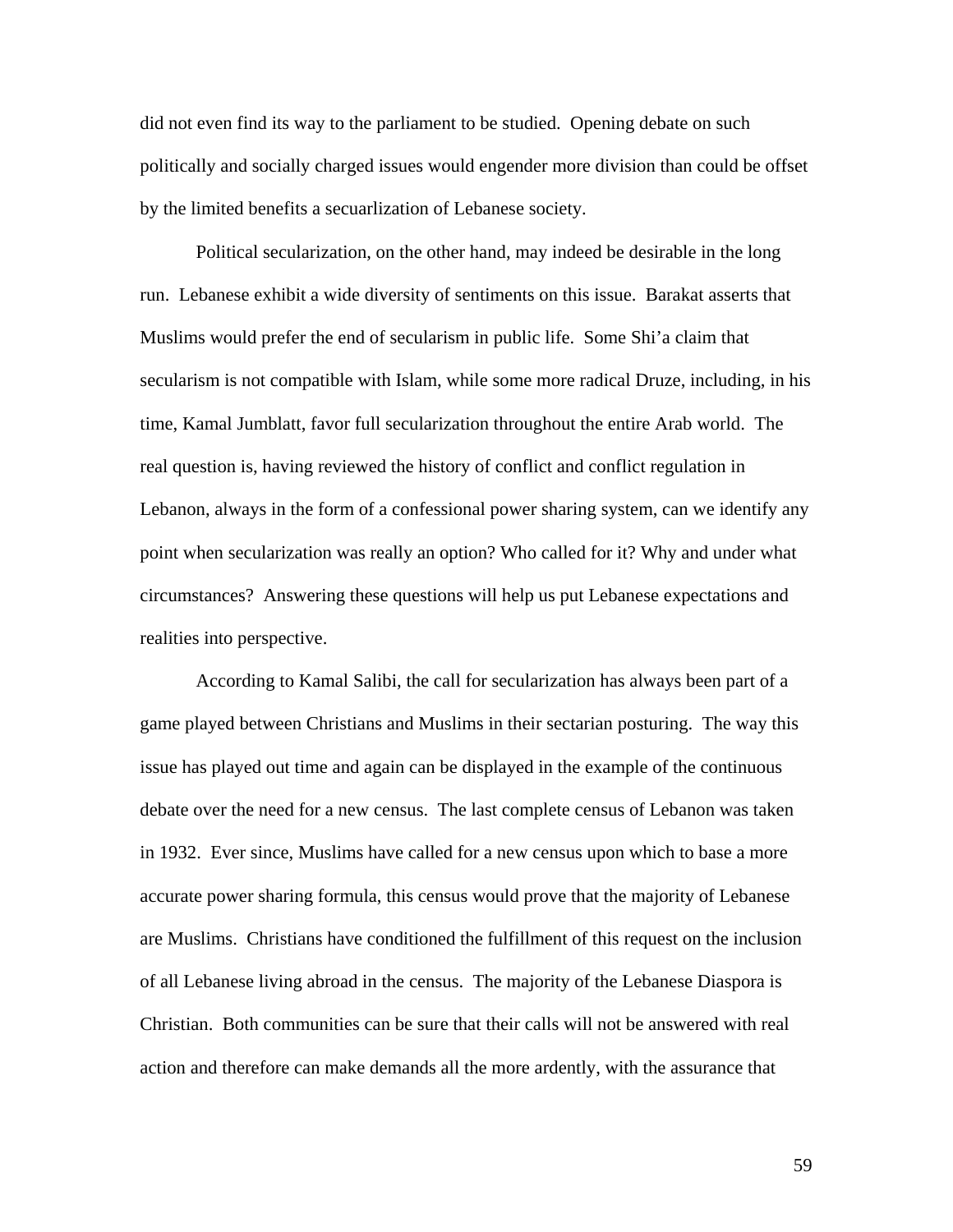they will not loose anything and may indeed gain popular sympathy within their sect. El-Husseini exposes the elite view on de-confessionalizing the system: Theoretically, the political elites are united in the idea that the system should be de-confessionalized sometime in the distant future, but in reality, "Confessionalism is a cover for clientalism and for a parochial mentality," (el-Husseini 2004 260). Elite interests in the maintenance of the status quo far outweigh their desire for reform.

A middle ground between separatist cantonization and Jacobian secularization may be found. Hanf suggests an ideology of "syncretistic nationalism" (Hanf 1993 29). This is the type of nationalism consociational systems are meant to foster, "…it does not seek to destroy already existing social and cultural formations. Instead, syncretistic nationalism regards existing, organic communities as the building blocks of a transcending nation," (Hanf 1993 29). Like the consociational system that could reflect it, syncrestic nationalism strikes a precarious balance between a hope that eventually, divisions will become less salient, and a realistic conscession that any attempt to force this process would be impossible because of the social and cultural costs. "Given these insights, syncretistic nationalism aims neither for unity nor for diversity at any cost, but for unity in diversity." (Hanf 1993 29). This is indeed the ideology that is closest to the consociational ideal and brings us to the final option for Lebanon, the only one that is plausible today - an improvement on the present system.

The final option, and I argue, the only possible option, is to maintain the sectarian system but modifying it so that it facilitates better power sharing. If Lebanon is to develop into a consolidated democracy, then it must be based on a just and accurate representation of the Lebanese people. In order for this to happen, the law must be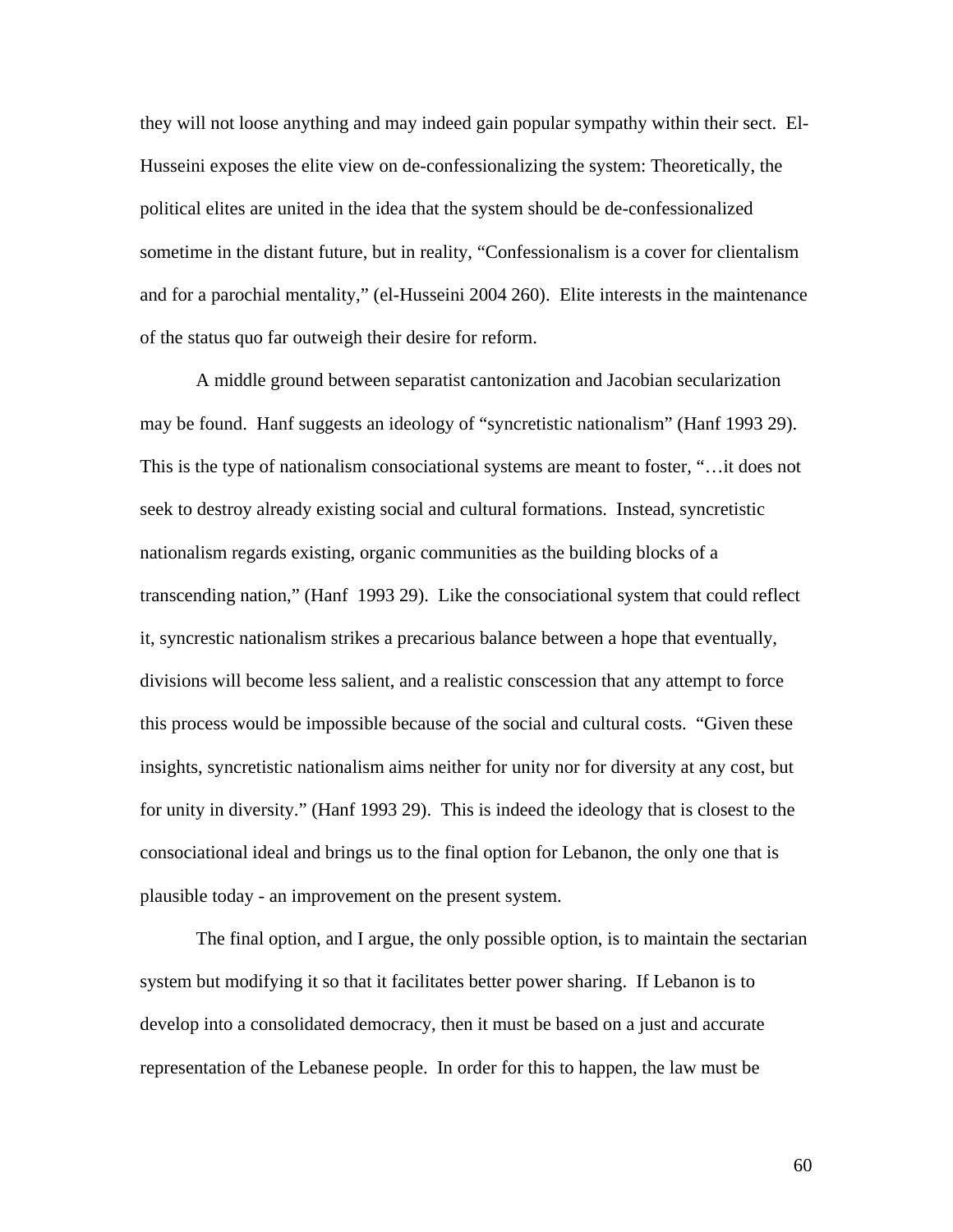enacted and plausibly enforced and maintained. Indeed, we cannot condemn the current confessional system, imperfect as it is, because, as demonstrated above, the system described in Ta'if has yet to be tested. Implementation of Ta'if in its consociational interpretation, however flawed, would be a step towards a fairer, transparent, and thus more stable Lebanese system. What reforms can take Lebanon from the present system to a better consociational arrangement? When considering possible steps towards reform, one must consider both which reforms are most necessary and which are most possible. Lebanese political culture presents deeply entrenched obstacles to reform and has proven remarkably resistant to efforts thus far. The kinds of reform that might strengthen the government and eventually lead to secularization include: judicial reform, change in personal status laws, uniform and fair electoral law, and the creation of political parties based on ideologies rather than on personalities. All of these are important reforms irrespective of whether the system remains confessional or not. The question is, can these reforms be implemented?

In his book, *The Precarious Republic,* published in 1968, that is before the outbreak of the civil war, Michael Hudson identifies several "formidable barriers to greater innovation and adjustment," (Hudson 1968 248). These include: the exclusion of non-traditional politicians from the political process by careful districting, corruption (he cites in particular the May 1947 elections), the high cost of running for elections (Hudson 1968 225), and the lack of country-wide parties, in particular a "left –of-center socialdemocratic party," (Hudson 1968 329). Nearly forty years later, these same obstacles are still hindering the development of a robust and stable consociational democracy in Lebanon. We can add to this list the persistence of a closed system and the low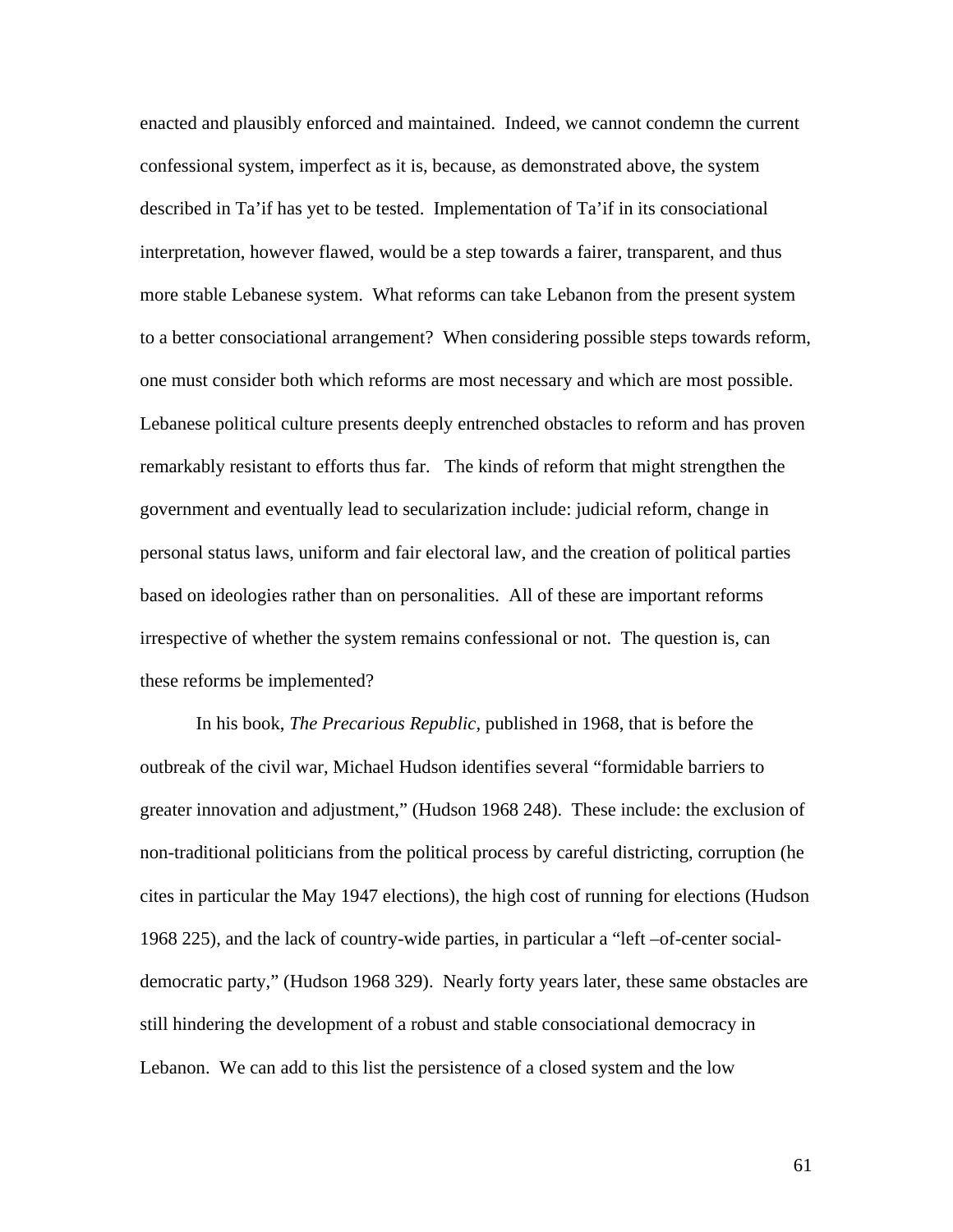circulation of elites, poor security situation, lack of accountability among politicians and other consequences of weak institutions, continued economic inequality and massive international debt. Unfortunately, these factors will remain a part of Lebanese political life in the short and medium term. In the meantime, the Lebanese must recognize that the limited reforms that are possible are also the only alternative to continuous deadlock.

The political elites and their patronage networks are still at the heart of the Lebanese system and the logic of patronage plays an important role in dictating what is accomplished in government and how. For example, in the early summer of 2007, the new Government of Seniora attempted to make good on one of the promises he had made when he entered office, judicial reform. He decided to ask the highest sitting court, the high court of justice to study the needs of the Judiciary, laid a plan for the reallocation of judges to courts, and made detailed recommendations to the Minister of Justice on how to improve the performance and guarantee the integrity of the judiciary. The Minister studied the details with the Court for over a month and then submitted the finding to the cabinet, who approved the recommendations. These recommendations were then passed on to the President so that he could issue the necessary decree, which he declined to do claiming that the recommendations were not satisfactory and probably biased. Many Lebanese believe that the president's real motives were to protect judges loyal to him and to Syria, some of these judges were recommended for dismissal. Judicial reform has yet to be implemented.

International and regional factors will also play an important role in creating the right environment for reform. Indeed, as always, the internal and external obstacles to reform are very much connected, the dispute over the International tribunal is a case in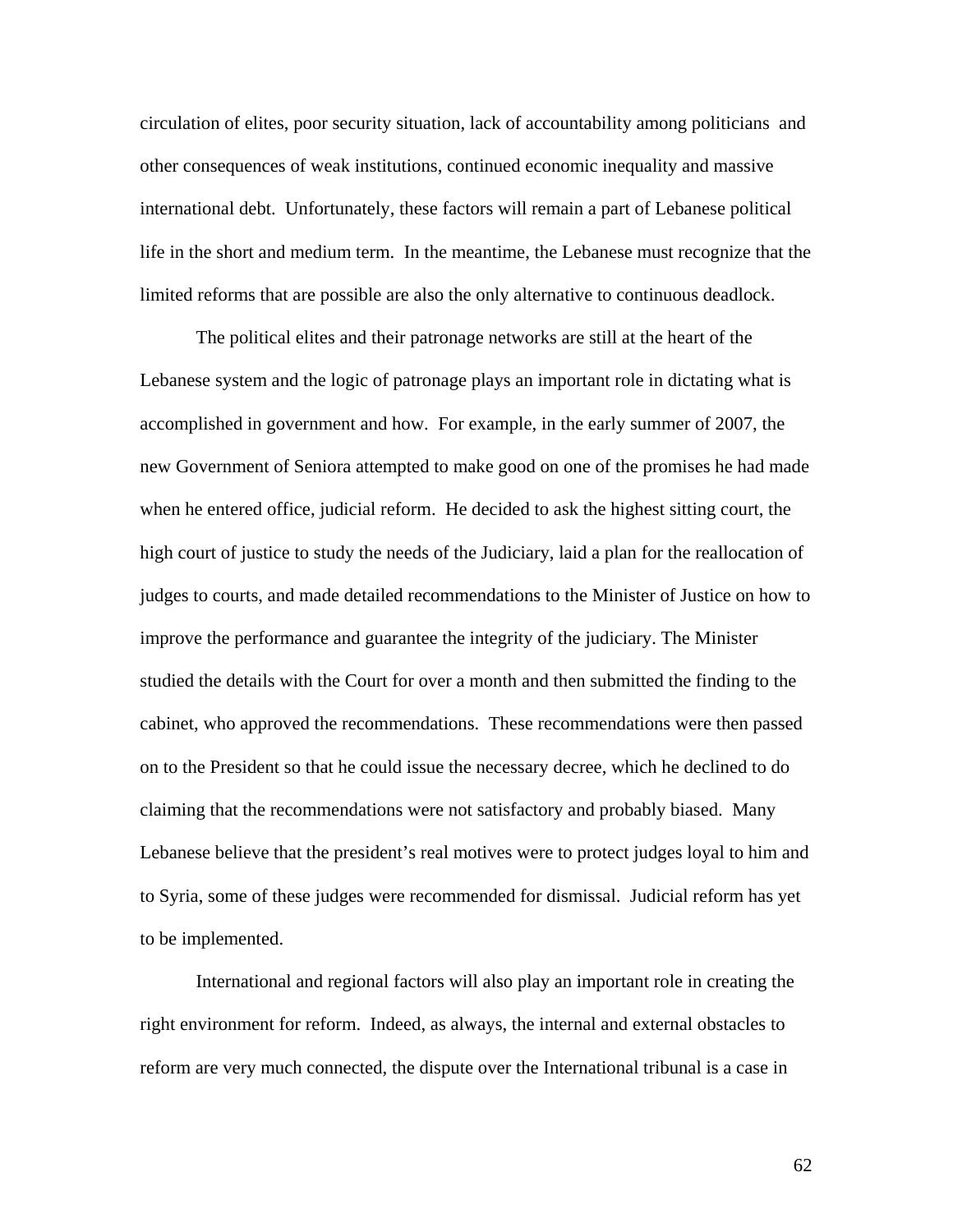point. This tribunal is an endless source of conflict which pundits on both sides have simplified to support biased summaries of the other side's political position. It is inextricably linked with regional and international concerns and will most likely be settled on this level, as part of a wider deal that is, to a great extent, beyond Lebanese control. It remains the most important concern for the present Lebanese crisis, however, because it is both the source of accusations and rhetorical posturing. Furthermore, the tribunal has the potential, if allowed to function at its fullest capacity, to cause a major shakedown in the region. If the court is given political reach to convict not only the perpetrators of the crime but also their superiors, regional stability would be put into serious jeopardy. Both Syrian President Al-Assad and Lebanese President Lahoud would most likely be implicated, the former having considerably more consequence than the later. The debate over the tribunal, with all of its regional implications, is at the heart of the current political crisis. Lebanese politicians are keenly aware that international and regional politics will play a central role in allowing or impeding any reform. As recently as March 6, 2007, former Prime Minister Salem al-Hoss observed that a local deal in Lebanon will not survive without a regional accord**.** He went so far as to say that any solution to the political deadlock in Lebanon would not "live on" unless it was coupled with "a sort of accord between Saudi Arabia and Egypt, on one hand, and Syria and Iran on the other," (Hoss: Local deal won't survive 2007).

In an article published in January 2006, Julia Choucair of the Carnegie Endowment for International Peace outlined realistic priorities for reform in light of the political changes that took place in Lebanon after the Syrian withdrawal. She argues that any political reform must take into account the flaws of the confessional system while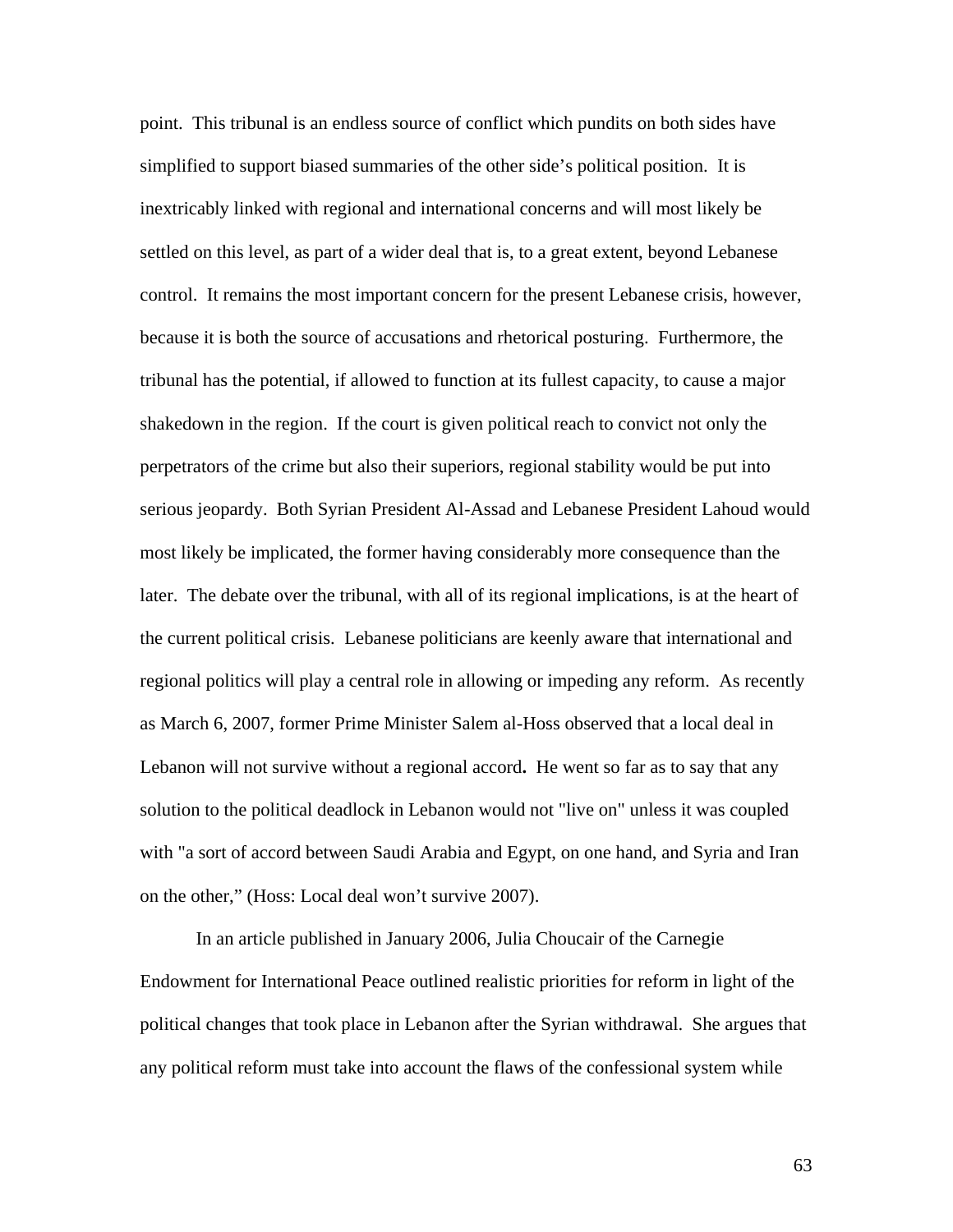realizing that in the short run, there will be no secular reform in the state. enumerated so clearly and publicly is a step in the right direction. Choucair proposes that reform is possible in three areas: security, electoral institutions, and the economy. Reforms in these areas also speak to ameliorating the conditions that lead to the civil war of 1975 and fit very much within the spirit of Ta'if. Until the end of the Syrian occupation, the primary obstacle to political reform was Syrain rule. While ideally, measures will be taken to promote national and civic consciousness through programs like an integrated educational system and a curriculum that reflects a shared history and values the contributions of all communities to Lebanese history, in reality, plausible reforms must be aimed at making the sectarian system fairer and less of a zero-sum game. She suggests that two effective ways to make this happen may be through a strengthening of government authority and through an increase in merit-based hiring.

 Strengthening of government authority is without a doubt what the Lebanese system needed the most in 2006 and government authority is what is at stake in the most recent developments of the internal conflict. Indeed much of the dialogue, both Lebanese and international, surrounding the July 2007 war focused on the existence of a Hizballah "state within a sate" and among the priorities of the National Dialogue, to which the war put an effective end, was the disarmament of military groups, especially Hizballah and Palestinian groups. This group also discussed the selection of a new president to replace Emile Lahoud, thereby restoring legitimacy to the executive and strengthening the state. Uniting government to strengthen its authority was the overarching goal of the National Dialogue initiated by Speaker Berri in 2006.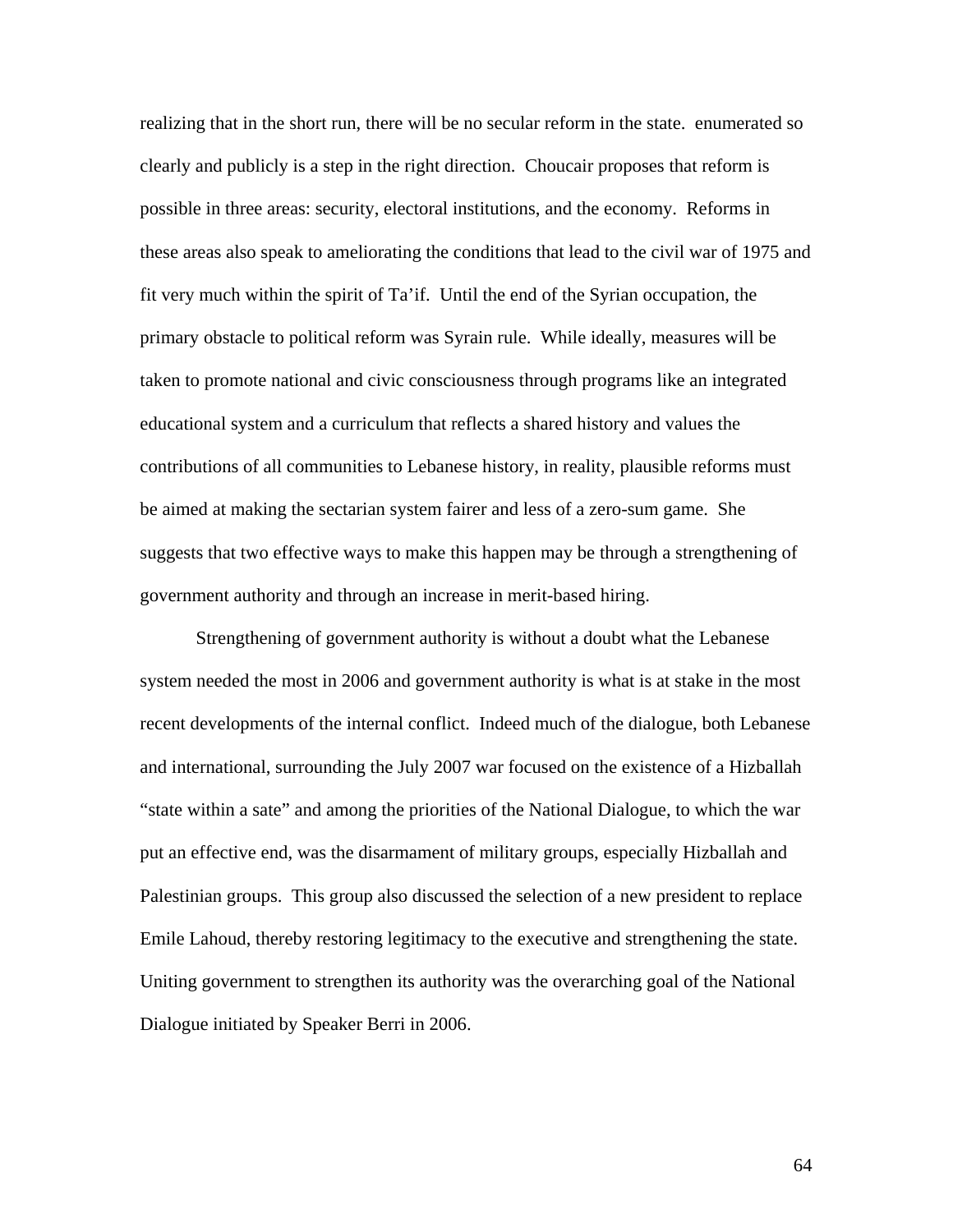The national dialogue started in February and ended in March 2000 it was the result of the sum of the efforts of all the parties in Lebanon to review the problems facing each of them and the country at-large. This dialogue brought together all of the political elite representing the various Lebanese sects. The problems discussed in the national dialogue can be summarized as: the election of a new President, the approval of the international tribunal, subject of a resolution of the UN Security Council to investigate and later bring to justice all those involved in the assassination of Rafiq al-Hariri, later expanded to look into all the crimes committed as of First of October 2004 (the attempted murder of Marwan Hamadeh) and until the last of the crimes, the murder of Pierre Gemeyal. This was also extended in a recent Resolution to cover the assassination of Pierre Gemayyel, the need to go through an early re-election of parliament, the disarmamanet of Hizballah on completion of the regaining of all lands occupied by Israel, namely Shiba Farms, by integrating the resistance in the army, so that arms will only be available to the army.

The group immediately approved the formation of the international tribunal and settled other minor issues but delayed the decision on the election of the President. The main point of disagreement was the disarming of Hizballah. This sensitive issue was not discussed in depth. In many ways, the Hizballah issue was the lynchpin that bound the most contentious issues, including the election of a new president, together. Replacing President Lahoud would have weakened Hizballah's hand in the arms issue, so for them, his continued presence was non negotiable. The leaders continued to avoid the most important questions in order to sustain the National Dialogue.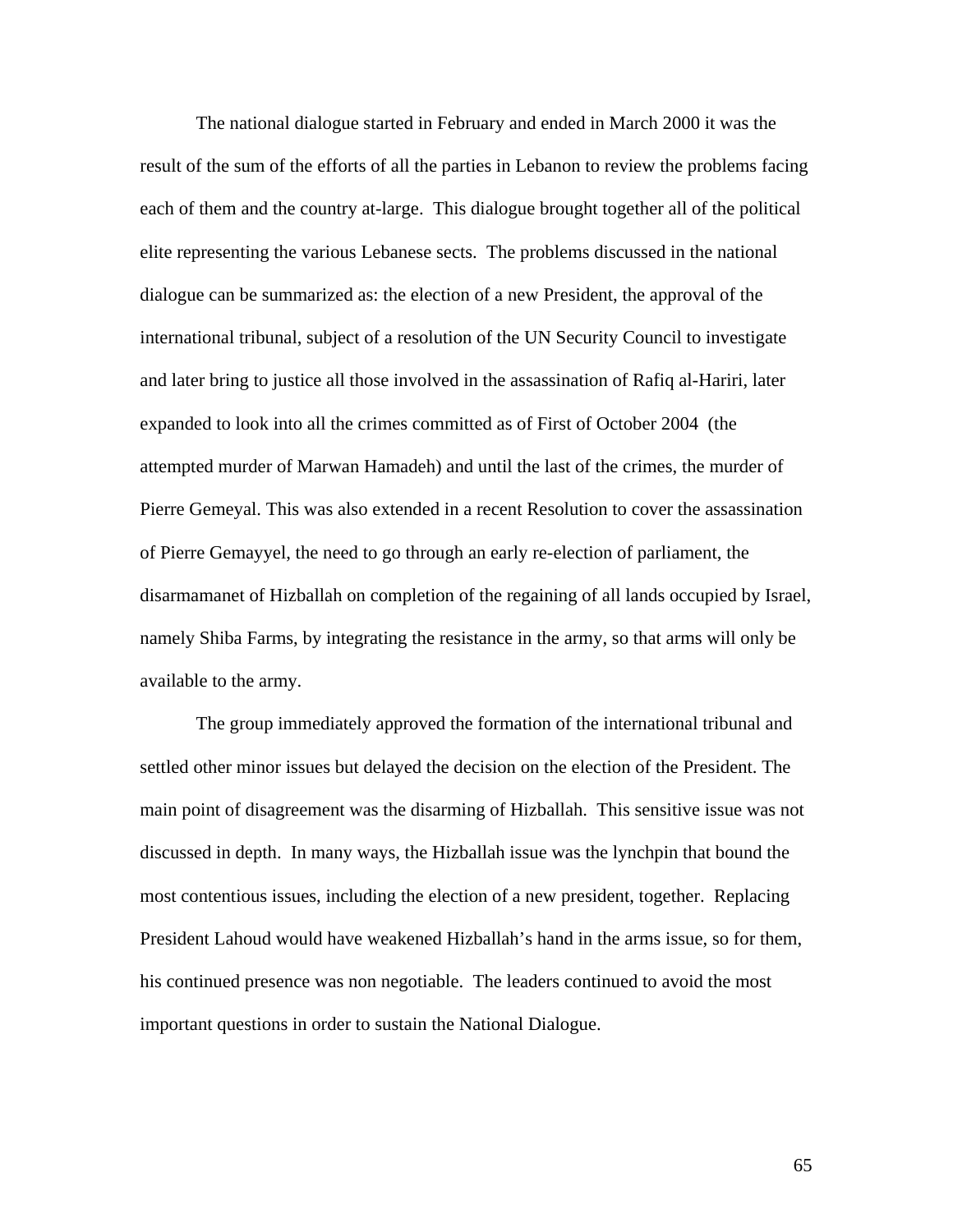It is not clear whether the talks would have been successful on these issues because their efforts were interrupted by the July war, which reshaped the political landscape in the region. However, the difficulty these leaders experienced in reaching agreement, as evident by the repeated stalling of talks, as well as the ease with which Syrian political considerations penetrated the Lebanese dialogue does not give much cause for hope. However, the fact these talks were even held, and that the problems facing Lebanon were.

 In the post-Syria era, many obstacles remain. Among them the security question - Hizballah and Palestinian groups are still very much armed, externally international concerns also remain crucial, and reform would be slow. After the July war and in the context of ensuing political developments, these three obstacles are still very much present, in fact they are more entrenched than before. Any steps towards building trust or understanding between the leaders of the different sects has certainly been undermined by the very public mud slinging and accusations made across the board as the level of political discourse has deteriorated. This means that political change will happen even slower, and will require even more patience as groups must first re-establish a civil rapport before they can even begin to delve into the issues, especially high-stakes questions like the future of Hizballah's military.

The security situation remains as unstable as ever. The opposition's attempt to topple the Sinora government by staging a sit, although kept tightly under control by Hizballah security, created an atmosphere of confrontation that needed only a slight provocation. Small fights particularly one in early December 2006, in which a boy was shot in a Beirut neighborhood attest to the fragility of the situation. Bomb threats to various restaurants and clubs as well as the explosion of a passenger bus in late February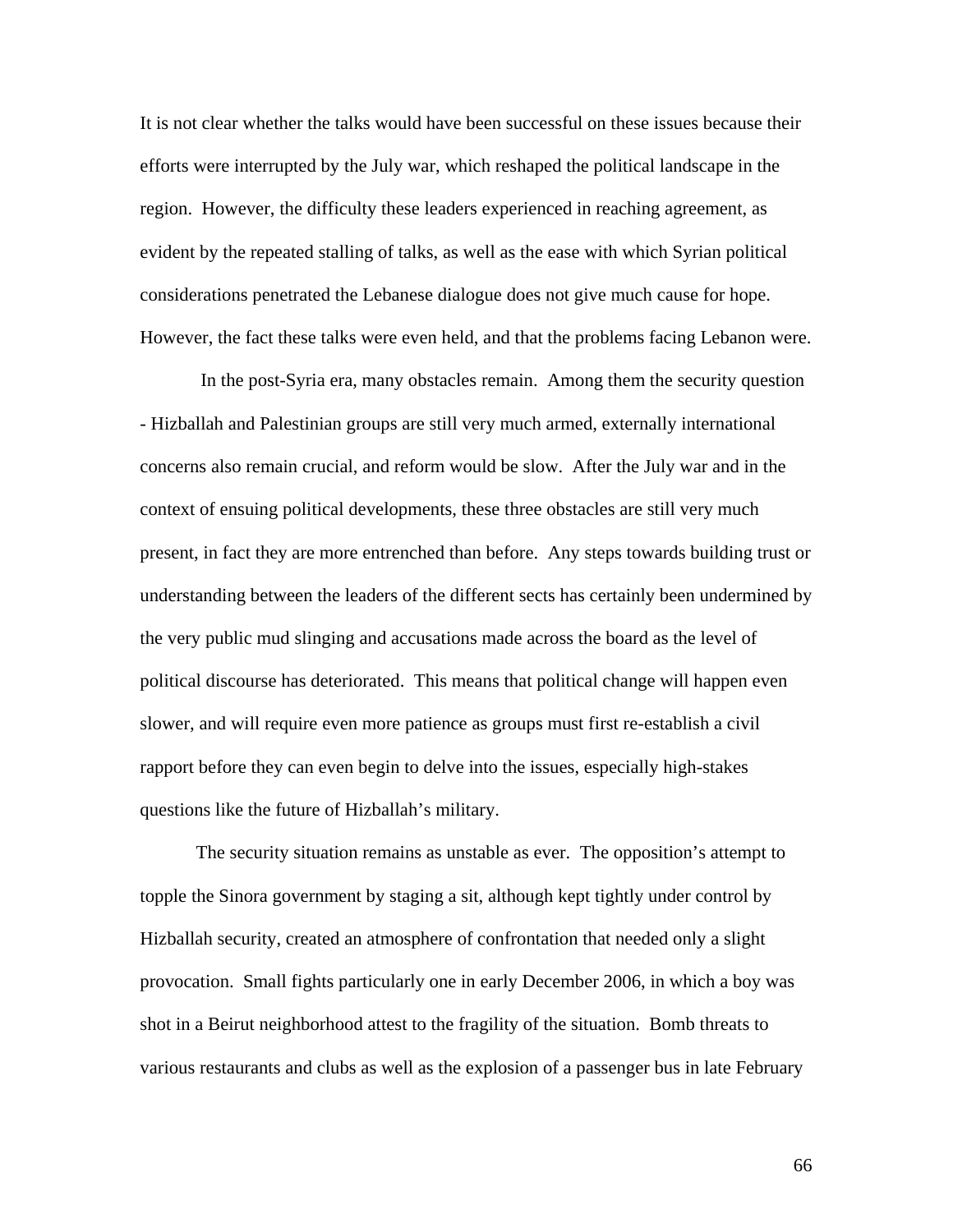in the mountain town of Bikfaya in which tens of Lebanese were killed and injured, and the discovery of significant quantities of TNT under a bridge in east Beirut have brought security concerns to a very personal level for Lebanese civilians. The discovery of an unexploded bomb at the American University of Beirut on March 23, 2006 is another example.

Thus security, is perhaps the most politically charged and immediately salient issue. Any discussion of disarming Hizballah is out of the question while the situation remains so tense. With the poor state of relations between the government and the opposition, discussion of this highly charges issue would only deepen tensions, mutual suspicions, and fears. Indeed as recently as March 8, 2007, Prime Minister Sinora, in a marked change from before the war, stated that the disarmament of Hizballah would not be open to discussion before the issue of the Israeli occupation of Shebaa Farms and Kufr Shuba was resolved. These issues are unlikely to be resolved in the near future. Syria is unlikely to relinquish this remaining bargaining chip it still holds after its evacuation and Hizballah has taken on much more significance than simply defending Lebanese territory from Israeli occupation. Future dealings with Hizballah will have to follow the model of militia leaders during the civil war. Hizballah will have to be co-opted and given a significant stake in the government. Indeed the reason the Shi'a ministers were able to resign in the face of the Hariri tribunal vote is that they thought they could gain more through conflict than discussion, five months later, they are rapidly loosing what is left of the political capital they gained in the July war. Thus a reconciliation will have to be reached with tact and include face-saving measures for Hizballah and the rest of the opposition.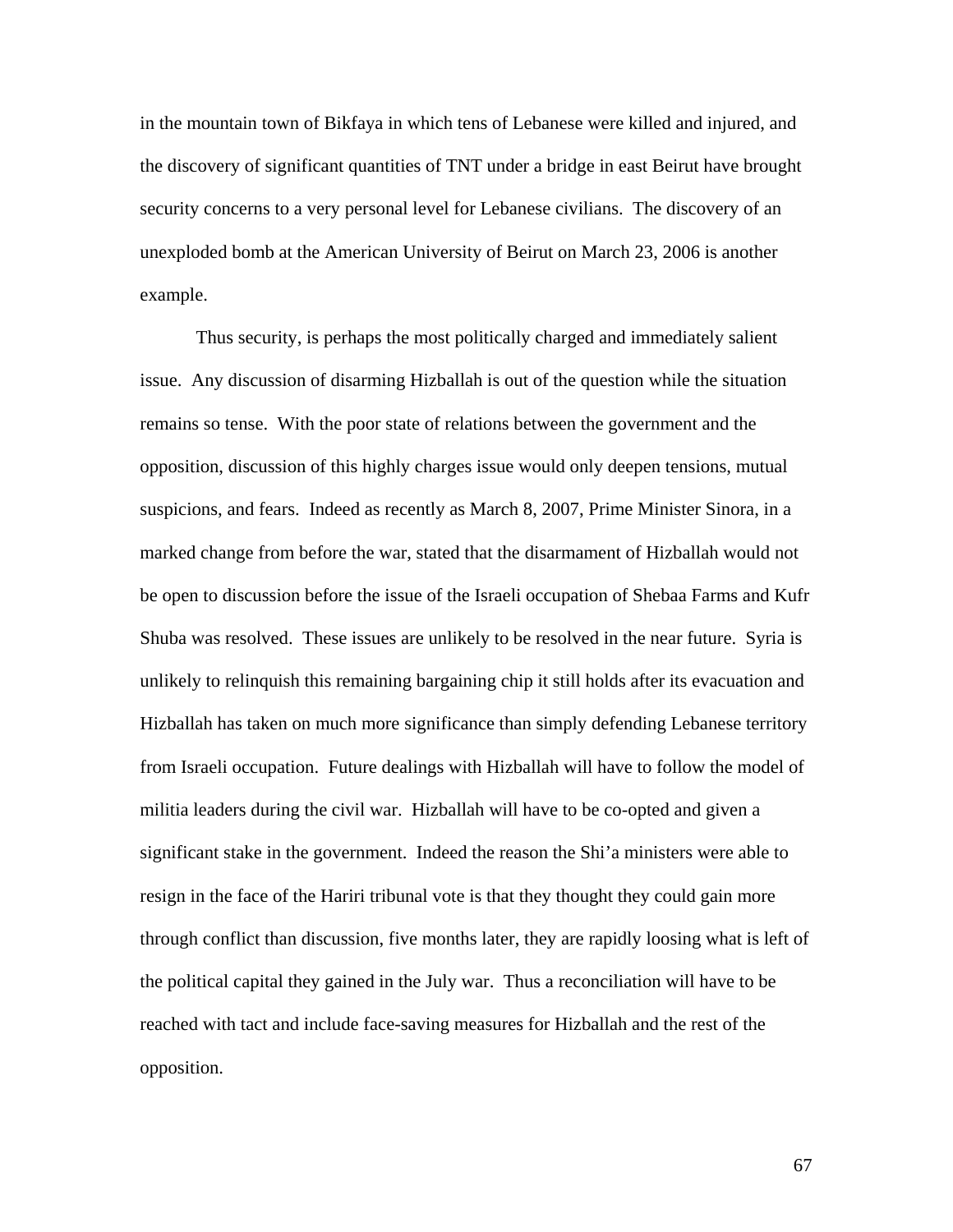One positive sign on the internal security front is the success with which the army, under the leadership of General Franjieh, has exhibited through the post-war period of national crisis. Not only has the army managed to avoid confrontation with Hizballah in the south, it has adhered to its mandate to protect Lebanon from Israeli incursion and attack, not to disarm Hizballah. The mutual tolerance between these armed forces and the fact that they have so carefully avoided a conflict is a very positive sign in terms of internal security in Lebanon. In Beirut, the sit in and the various mass protests for and against the government have, on the whole, been peaceful and in the rare cases where they erupted into violence, they have been contained. The degree of integration in the army, which was rebuilt with strong Syrian support, is another very positive sign.

Security must also be improved with respect to the refugee camps which continue to be havens for those who would like to stir up trouble in Lebanon. Internal Palestinian divisions and Syrian interests continue to threaten national security. For example, the two bus bombings in Ain Alaq on February 13, 2007 were planned and carried out by four Syrians who were alleged members of Fatah al-Islam, a group based in the notorious Nahr al-Bared camp (PLO chief heaps more pressure on Fatah al-Islam). There is no single body representing the refuges in their dealings with the Lebanese. Changing this would be a significant step in getting the Lebanese security situation under control because it would increase Palestinian accountability. Current tensions between Fatah al-Islam and the PLO are bad for Lebanese security. Some efforts towards cooperation between the Palestinian groups and Lebanese government has been initiated, A Higher Coordination Committee is expected to be formed soon to "interact and hold negotiations" with the Lebanese government. Intra-Palestinian relations among the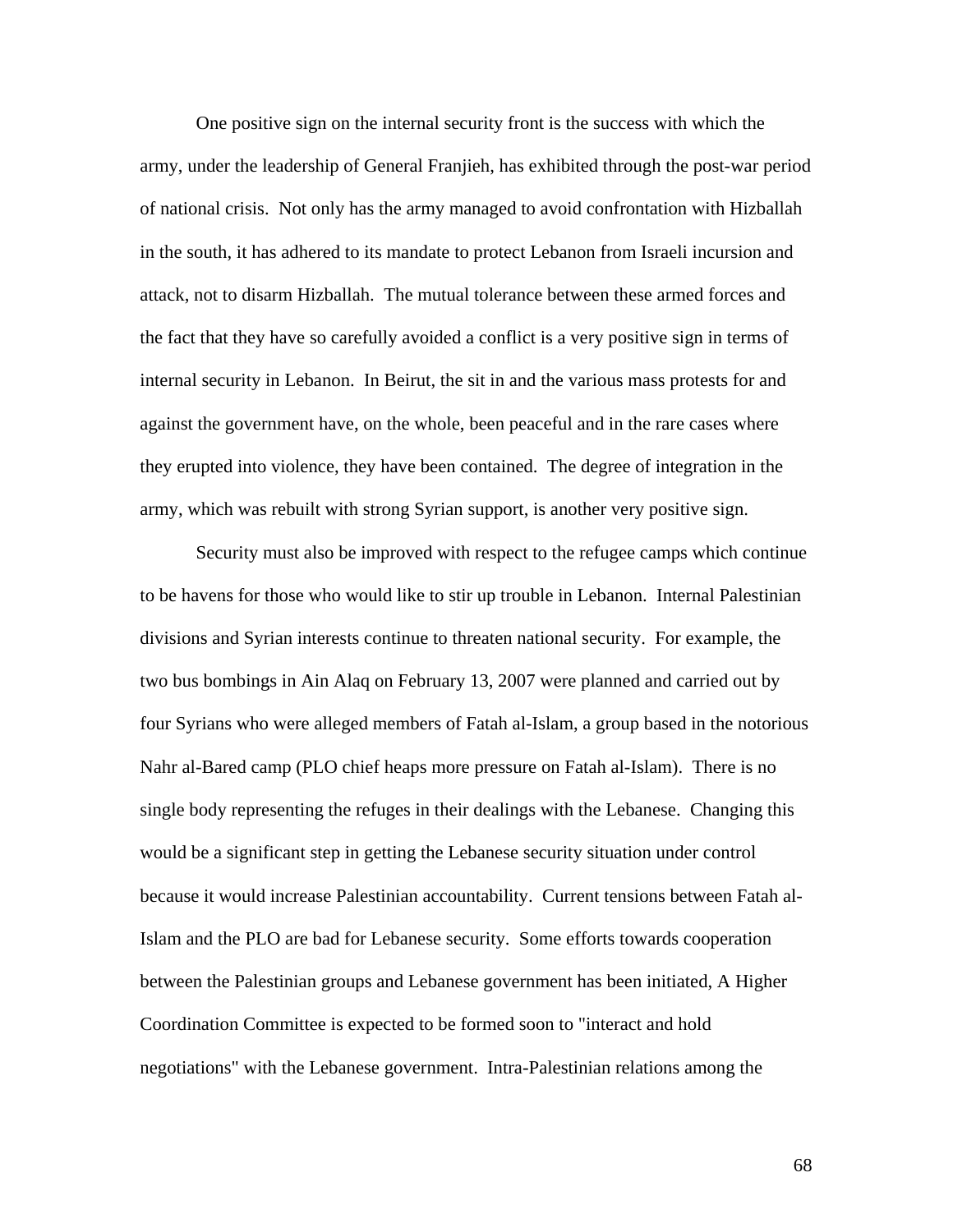various groups, which include the Fatah, the PLF, Hamas, and the PFLP, will also have implications for Lebanese security Representatives from these groups met in March to discuss how they could "preserve and protect the rights of Palestinian refugees in Lebanon and demarcate the boundaries of Palestinian activity in Lebanon." (PLO chief heaps more pressure on Fatah al-Islam). The fact that representatives of this group have said in the past that any agreement on Palestinian weapons and disarmament will be "strictly tied with the issue of the right of return" shows how inextricably the fate of Lebanon is tied to the fate of Palestine.

Electoral reform must lead to a more fair and representative system. Reforms can be pursued within the framework set out in Ta'if and have a reasonable chance of success because a fairer and more stable system is in the interest of all Lebanese. Electoral districts could be redraw with larger mohafazat that include a large confessional mix. A return to a more fair formation of electoral lists with real platforms would also improve the system. When the Lebanese are convinced that the system is not rigged against them, they will be encouraged to participate, precipitating a more vigorously competitive system. In every election since Ta'if, and likely in every election before as well, the parliamentary election season has been precipitated by the modification of electoral law in an effort to guarantee re-election to incumbents from the ruling coalition. For example, despite the Syrian withdrawal in 2005, that year's elections were held using the unfair law passed to ensure victory to Syria's allies. This law brought the current Hariri block into power along with General Aoun (recently returned from exile in France) and Hizballah and Amal. A fairer electoral law and an end to blatant gerrymandering would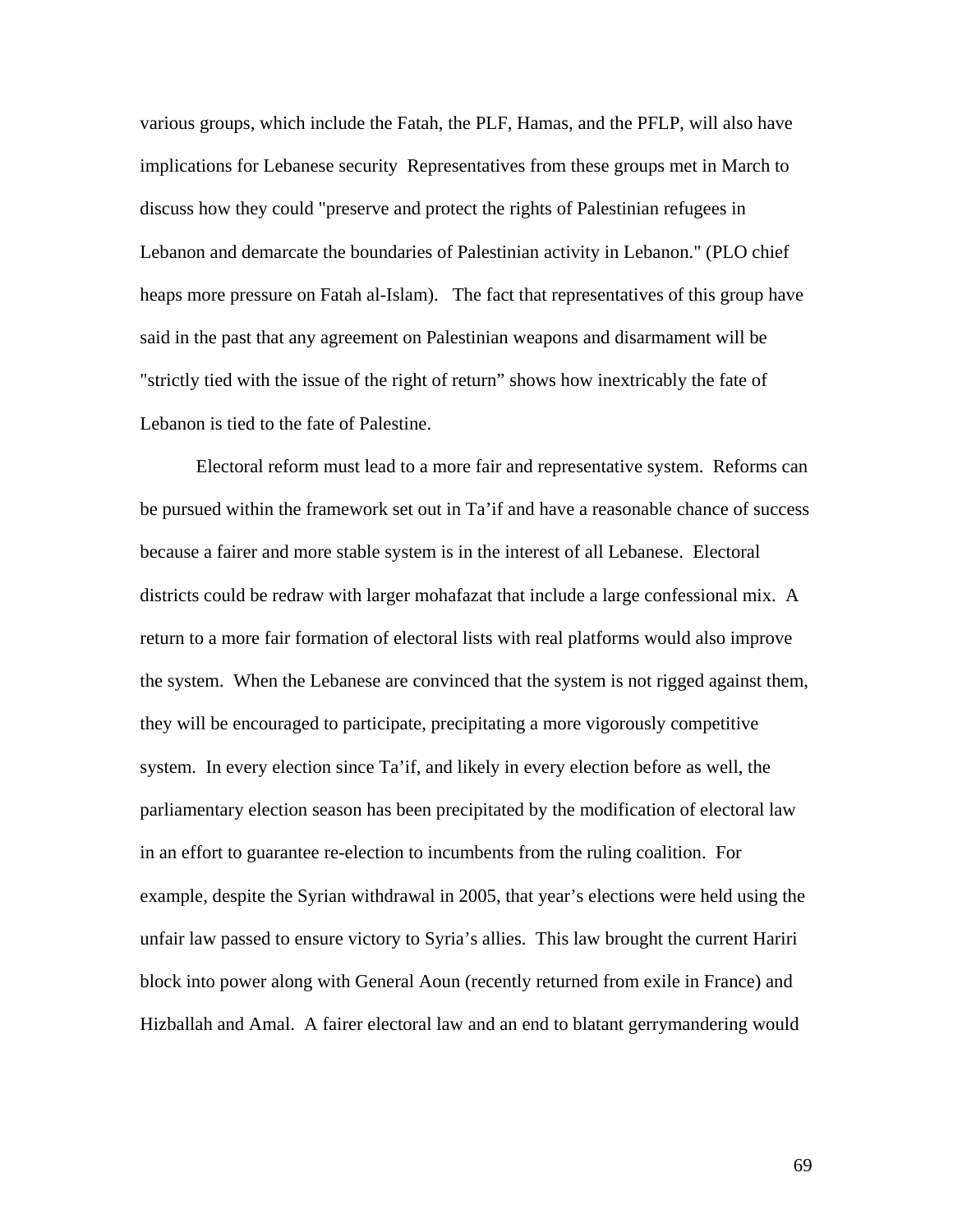bring much needed legitimacy to the government. This would mean ending the blatant gerrymandering that has taken place in the past.

Other measures that might be taken to improve the electoral law and the fairness of elections in general might be the end of the staggered voting system currently in place whereby elections in different districts take place on different days. With the current method, it is quite possible that knowledge of the results of elections in other districts may influence voters' decisions when it comes time for them to vote. Another reform to consider in the long term is take measure to decrease the exorbitant cost of running for office in Lebanon. This is a problem even in advanced and well developed democracies like the United States, but one that is worth takling. The fact that the UN investigator Brammertz hinted at a possible link between plans for electoral law reform and Hariri's assassination shows how contentious electoral reform will be (Brammertz 2005). Once again, the tangled mess of interests and concerns means that takling any one issue means confronting a host of related ones, each with its own contraints and reprecussions.

The electoral system of a divided society is usually a symptom of those divisions, not a cause of them (Reilly 1994 44). The Lebanese electoral system is based on what Reilly and Reynolds call "explicitism." It explicitly recognizes the different sectarian groups and makes them the unit of electoral representation. This is good in deeply divided societies like Lebanon, where the divisions are there whether people chose to recognize them or not. However explicitly recognizing and institutionalizing divisions hurts democratic consolidation in the long run. Lebanon's system reflects the transitional character of her cosociational democracy. Like consociationalism in general, this electoral system is good for transitional peace keeping, for stopping the violence, for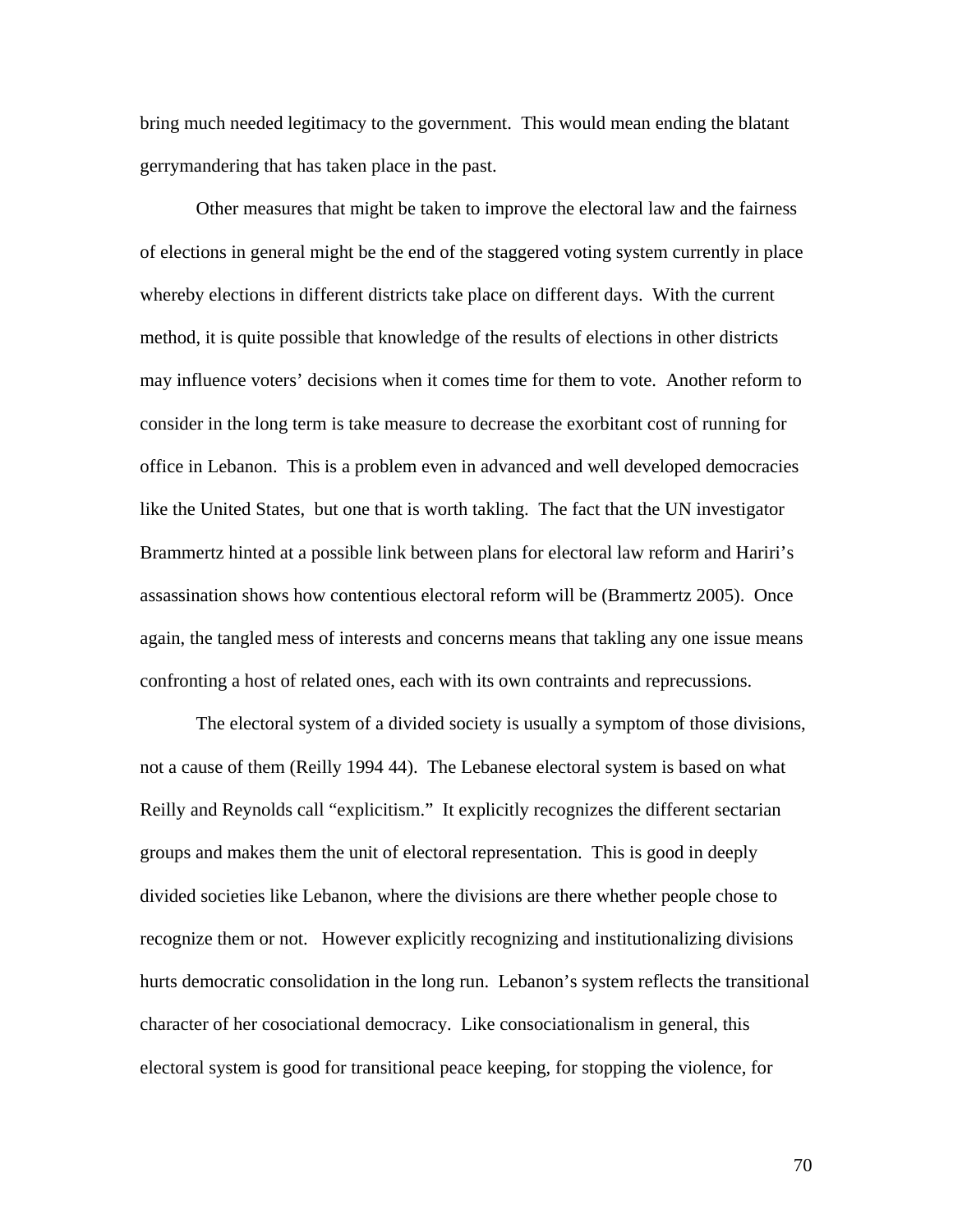ending the war, but it is inflexible. Eventually, Lebanon should shift from using ethnically mixed lists to a more truly consociaitonal electoral system like list PR system, however using the mixed list system fairly is a more feasible option in the medium term.

O'Leary has remarked that the Lebanese system is "… unusual in trying to achieve proportionality by organizing quotas by seats, rather than by leaving voters to exercise full freedom," (O'Leary 2005 xxvii) the ethnic composition of the entire parliament as well as the executives is predetermined in the constitution. Is it possible to abandon the quota system and the Lebanese system of ethnically mixed lists? While this may be something to consider in the long term, it would be unrealistic to try to move to this system before a fair election using the present one has been tried. As with many of the consociational provisions that have been re-affirmed in Ta'if, the electoral engineering system has not yet been tested honestly and without manipulation. The execution of electoral reform is directly related to the application of Ta'if at its consociational best.

Economic reform seems to be the platform on which the government has the most leverage and ability to act. The fact that the Paris III donor conference took place as planned despite the best efforts of the opposition shows that the government is not completely paralyzed. Furthermore the success of the conference, shows that in December, the international community had not given up on Lebanon yet. What would economic change look like? Choucair suggests advances in privatization and in dealing with the public debt. I argue that under the present conditions, dealing with the public debt must be a financial priority while privatization may have to wait. Because of the war, Lebanon is now in even deeper debt than it was before, it has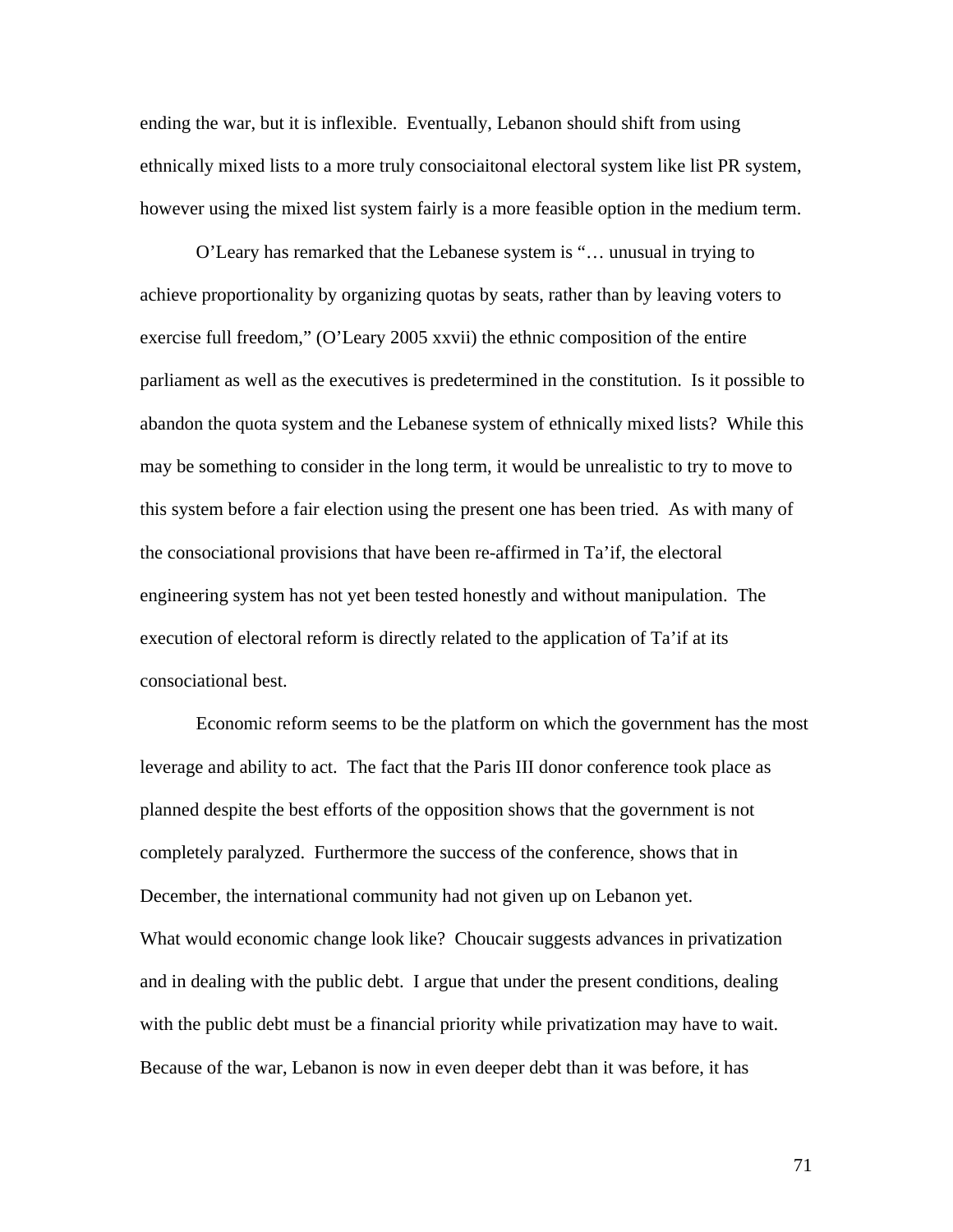borrowed seven billion more dollars to help pay for repairs to infrastructure and to rebuild after the war. In light of all of this, it will be of singular importance that the Lebanese government proves to the people that this money is going towards serving their best interests and not into corrupt government pockets.

Lebanon cannot abandon the sectarian system, but it can take steps to establish a stronger, more secure, and more accurately representative consociational state. Security, electoral policy, and economic reforms will face institutional and cultural obstacles. Many of the forces impeding Lebanese growth and development stem from the current sectarian arrangement. The system itself, while susceptible to the clannish manilpulation of those who dominate it, is not entirely at fault. As demonstrated in this paper, it is possible to interpret Ta'if and the sectarian government it supports differently. If Ta'if is impleneted properly, and if the Lebanese government is willing to push reform in the areas where it can, especially to remedy the social-economic inequality in the country, then sectarianism need not be abandoned just yet.

### **Conclusion:**

Even with current indications that the regional and international environment may create a positive atmosphere in which to come to a solution to end the deadlock, development could still change the scene. Ultimately, however, the Lebanese Shi'a and their disgruntled allies will reach some understanding with the government. This will allow consociationalism to come back into effect in theory. However, Lebanon will still be a flawed consociational system, as flawed as it was in 1943 and 1975. If the National Dialogue is resumed, it could help create the internal environment of goodwill and trust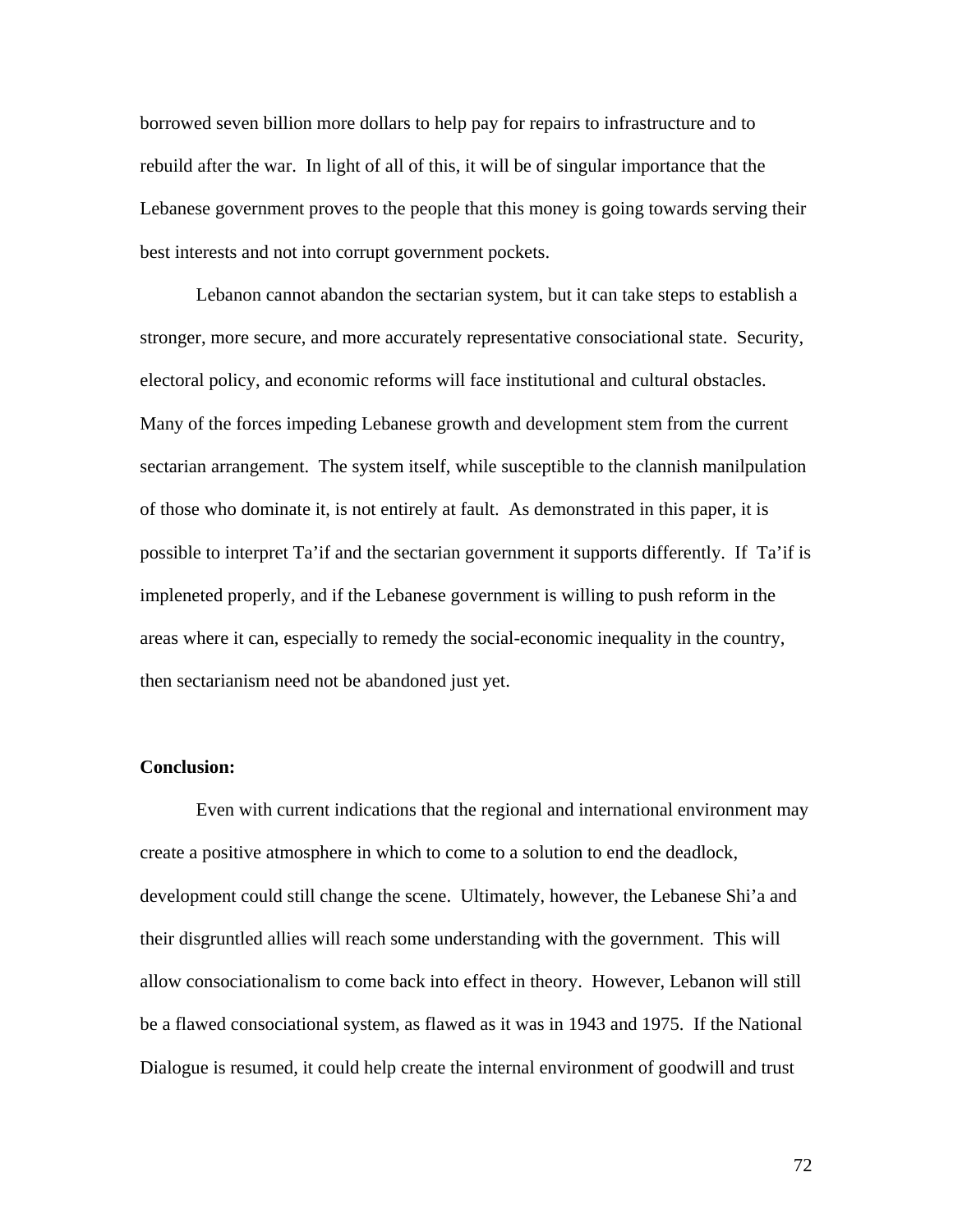in which reforms leading to greater equality in the system could be implemented. These issues will take years to resolve, and they are particularly sensitive and therefore they are particularly vulnerable to being used by outside powers to gain access to the Lebanese arena through fearful, pragmatic, or overly ambitious Lebanese elite. That is why it is vital that the government take some steps to show that it is reforming and improving, to increase people's faith in the government and its potential to represent them and work in the interest of all Lebanese.

The most direct way to establish this trust is through providing clear and substantial improvements in the economic situation of all Lebanese. Economic insecurity is at the forefront of peoples' minds. While the government should continue its program for macro-economic adjustment, especially its attempt to get the massive government debt under control, significant funds should go towards programs with clear short and medium results, especially in the effort to relieve some of the devastation of the war.

The issue that must be addressed most immediately is equality and fairness in representation. Eventually, the development of parties based not on sectarian identity but on real practical or ideological platforms, would be a desirable in Lebanon, but in the meantime, making a fairer sectarianism, a return toward true consociationalism, might be necessary in the medium to long term. Lebanon's elite have a long history of horsetrading and political pragmatism, perhaps the problem has been too much shrewdness when looking after the interests of their own community. Now, with all that has happened in Lebanon, the Lebanese are in a unique position to finally move on to a next stage, a new era in Lebanon. They have experienced the worst of national breakdown, they know what they have the potential to do to each other and they do not want to see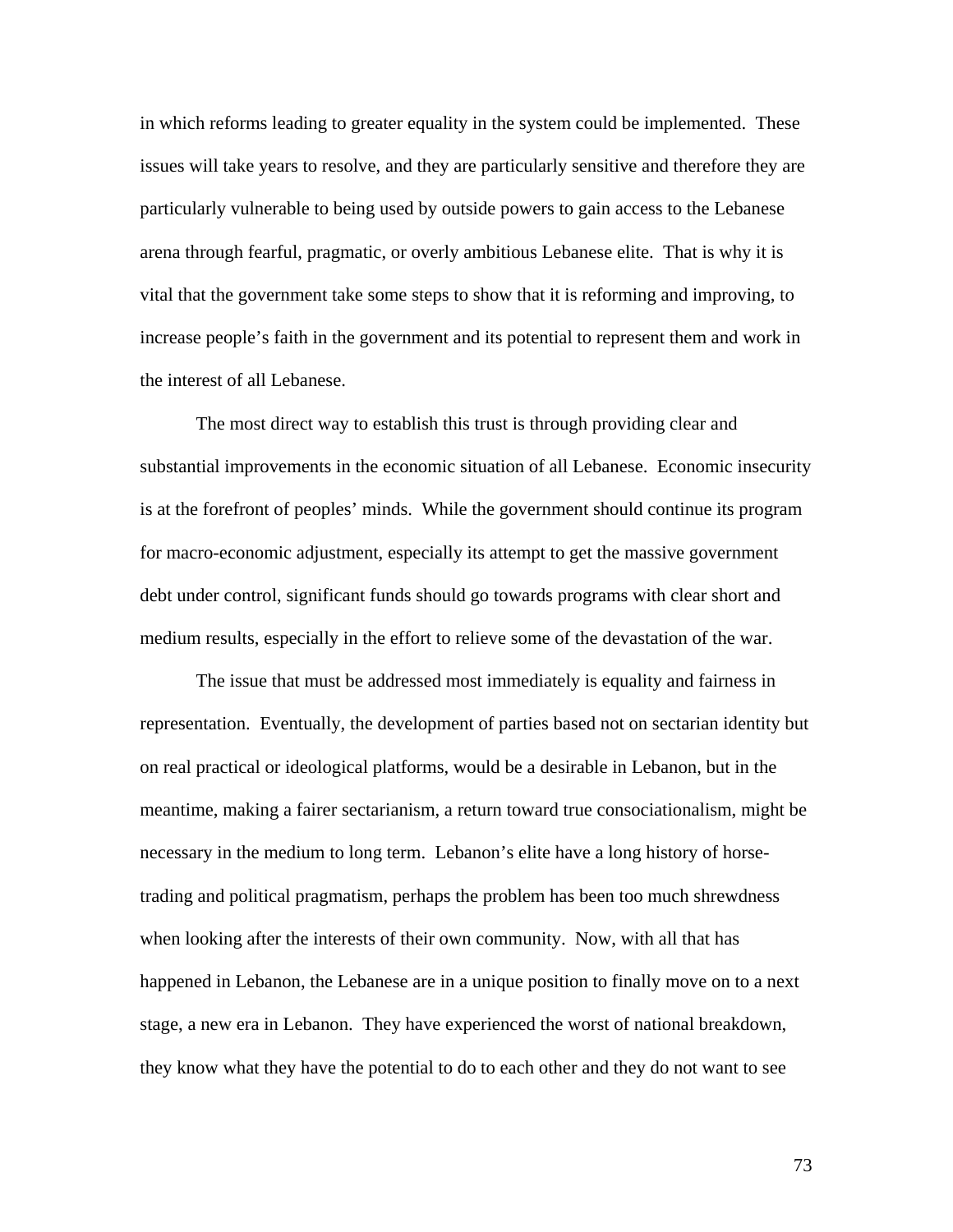another civil war. Indeed now more than ever, even in their deep division, the political elite are acutely aware of the dangers of systemic collapse, an important factor for consociational success, according to Nordlinger. Thus there has emerged a clear desire to protect Lebanon and to be Lebanese, something that was not necessarily true in earlier periods. The consociational system is the only one that can accommodate the social and political needs of a country with such deeply rooted and closed confessional communities as we find in Lebanon today.

Furthermore, the true positions, the strengths, and the weaknesses of all the political elites and players have become clear. The assassination of Hariri and the July War forced Hizballah to specify where it stands between Lebanese and regional loyalties, and it seems, for the time being, that Lebanese loyalties will prevail. The international environment seems to be headed towards the opening of diplomatic channels between the United States and Iran and Syria, a development that can only mean more tolerance in Lebanon.

This means that the Lebanese can take the next step. The government must take the lead with patience, time, and not too much environmental disaster, Lebanon can begin to chart a modest Lebanese path towards building national strength, one that is within its means and capabilities.

Several scholars of conflict regulation and consociationalism have pointed out that consociationalism is a system that is based on the least common denominator, on basic realist principles, on guaranteeing security. Therefore, for all the reasons described and illustrated in this paper, consociationalism, while it serves the purposed of conflict regulation, it is not the ideal tool for democratic consolidation in Lebanon. The extra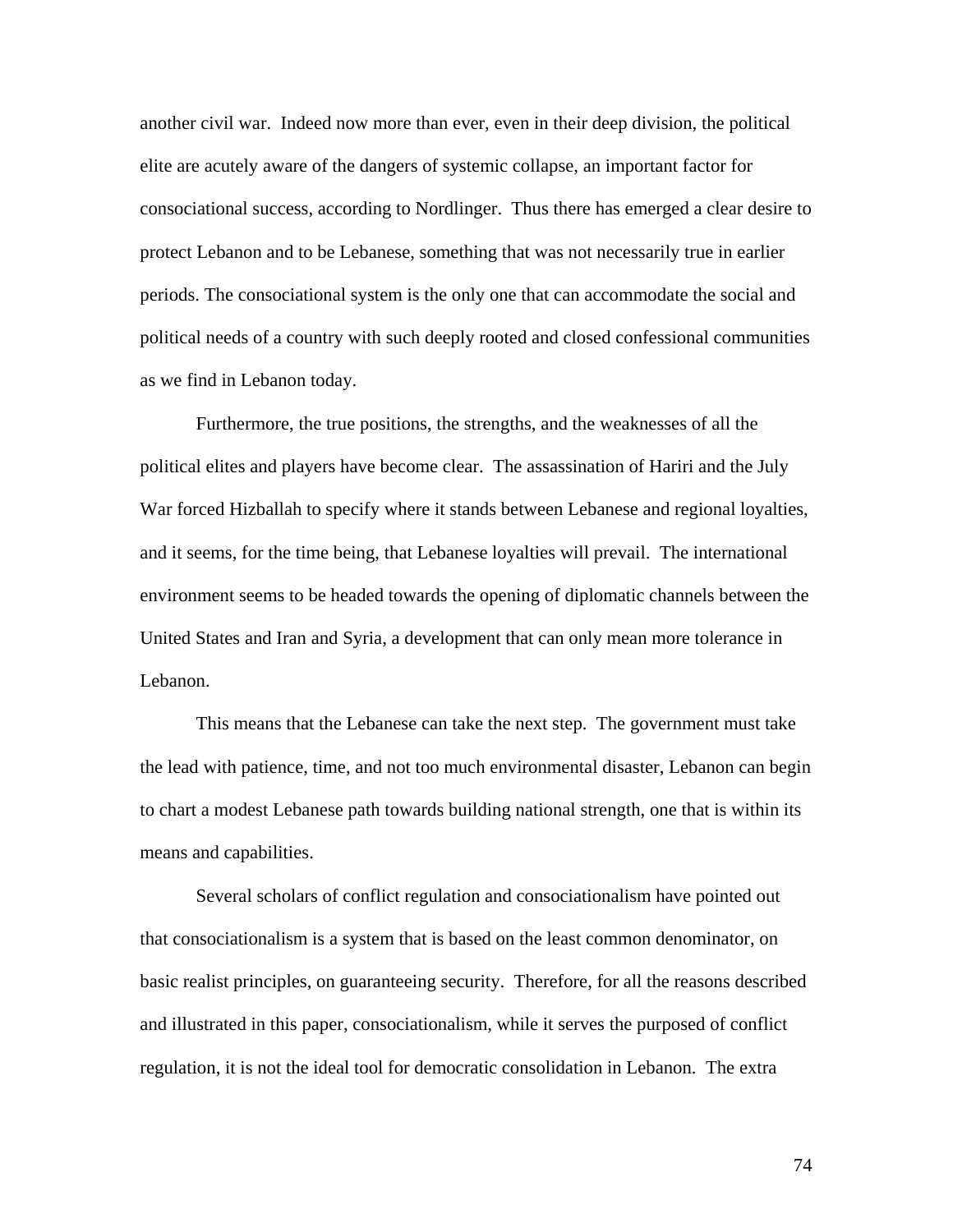push must come from those who know how to move on and use the system as a springboard for future development. Unfortunately for Lebanon, external factors have always dictated against this possibility being taken advantage of. Politics in Lebanon has been a constant struggle to hold the polity together while at the same time creating extra benefits for one's own community. In the present circumstances, Lebanon may soon have a brief respite form this and it is vital that the Lebanese elite use this time to take good firsts steps towards making the system more representative and offer proof of an economic endgame.

Historically, consociationalism in its special Lebanese version has been the only system that has worked in Lebanon. This system has indeed been necessary to contain the conflict inherent in a nation of minorities surrounded by unstable and sometimes aggressive neighbors. In 1943 the National Pact provided "growing time" for the newly independent Lebanese state. In 1989 the Ta'if accord "bought time for the embattled and embittered sects to reconstitute a viable unified state. But in both cases, the powersharing solution outlived its usefulness and in fact impeded what might have been the transition to a more inclusive political order that would provide not just for sectarian participation but the growth and integration of a larger, more complex civil society into the body politic," (Hudson 1997 121). Is there a possibility that this might eventually change? Perhaps we would be best advised to take the attitude of Sheikh Mohammad Qabbani of the Future movement who commented recently in a radio interview on the possibility of a speedy resolution to the most recent crisis, "I am fifty-one percent optimistic."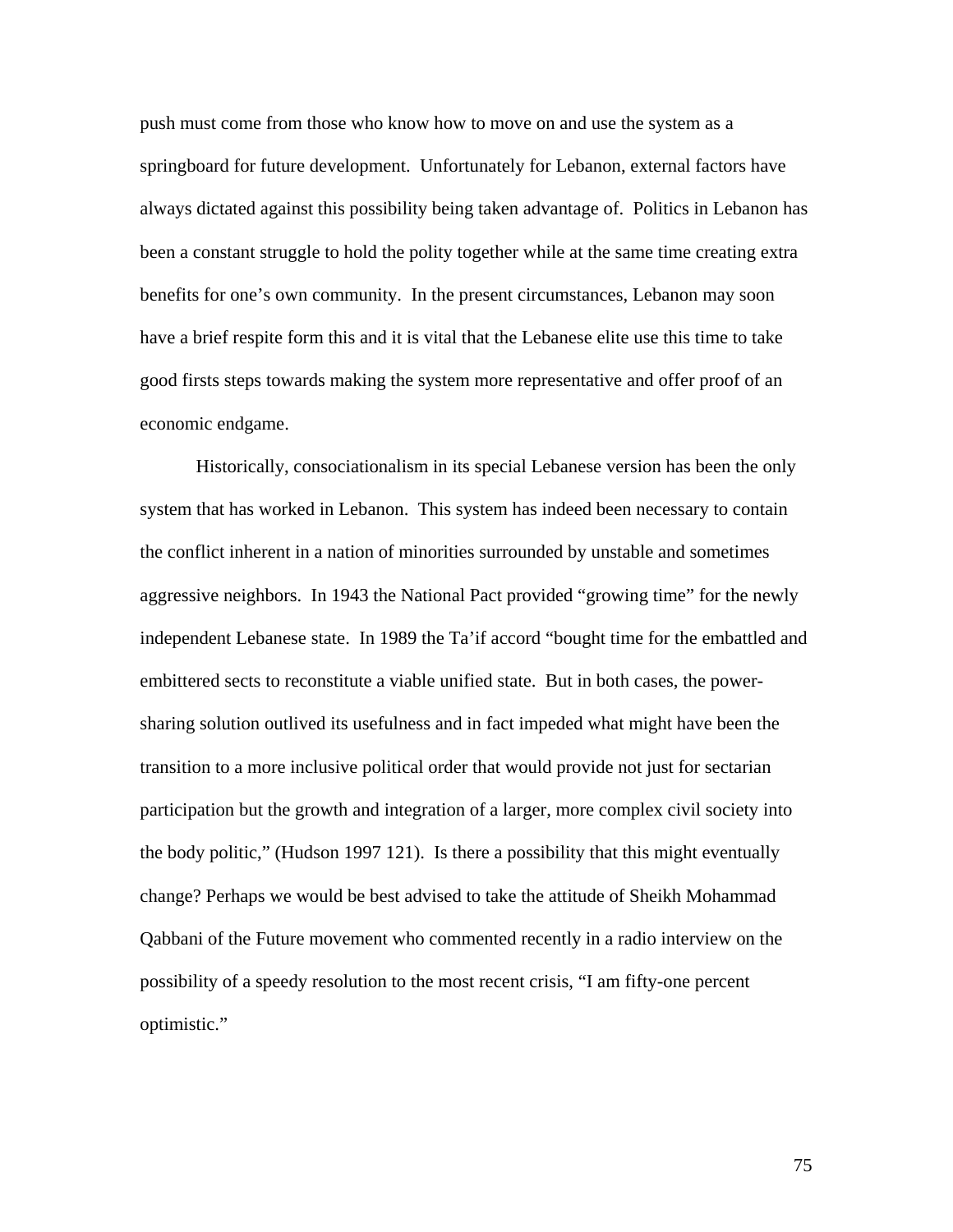#### Bibliography

- Barakat, H 1988, *Toward A Viable Lebanon*, Center for Contemporary Arab Studies, Georgetown University, Washington, DC.
- Beshara, A 2005, *Lebanon: The politics of frustration the failed coup of 1961*, RoutledgeCurzon, New York.
- Beydoun, A 1992, 'The South Lebanon Border Zone: A Local Perspective', *Journal of Palestine Studies*, vol. xxi, no. 3, pp. 35-53.

Brammertz, S 2005, '5th report: 7th UN report on the Hariri assassination.'

Choucair, J 2006, 'Lebanon: Finding a Path from Deadlock to Democracy', *Carnegie*

*Endowment for International Peace,* Middle East Series, no. 64. Retrieved March 2, 2007, from http://www.carnegieendowment.org/files/CP64.Choucair.FINAL1.pdf

- Cragg, K 1991, *The Arab Chrisitian: A History in the Middle East,* Westminster/John Knox Press, Louisville.
- Crighton, E and M A MacIver 1991, 'The Evolution of Protracted Ethnic Conflict: Group Dominance and Political Underdevelopment in Northern Ireland and Lebanon', *Comparative Politics,* vol. 23, no. 2, pp. 127-142.
- Crow, R 1980, 'Electoral Issues: Lebanon', in J Landau, E Ozbudun & F Tachau (eds), *Electoral Politics in the Middle East: Issues, Voters and Elites,* Hoover Institution Press, Stanford, pp.39-68.
- Dekmejian, R 1978, 'Consociational Democracy in Crisis: The Case of Lebanon', *Comparative Politics*, vol. 10, no. 2, pp. 251-265.
- 'PLO Chief heaps more pressure on Fatah-al-Islam,' 2007, *Daily Star,* March 22.
- Haddad, S 2002, 'The Political Transformation of the Maronites of Lebanon: From Dominance to Accommodation', *Nationalism and Ethnic Politics,* vol. 8, no. 2, pp. 27-50.
- Hanf, T 1993, *Coexistence in Wartime Lebanon: Decline of a State and Rise of a Nation,*  The Centre for Lebanese Studies in association with I.B. Tauris & Co Ltd, London.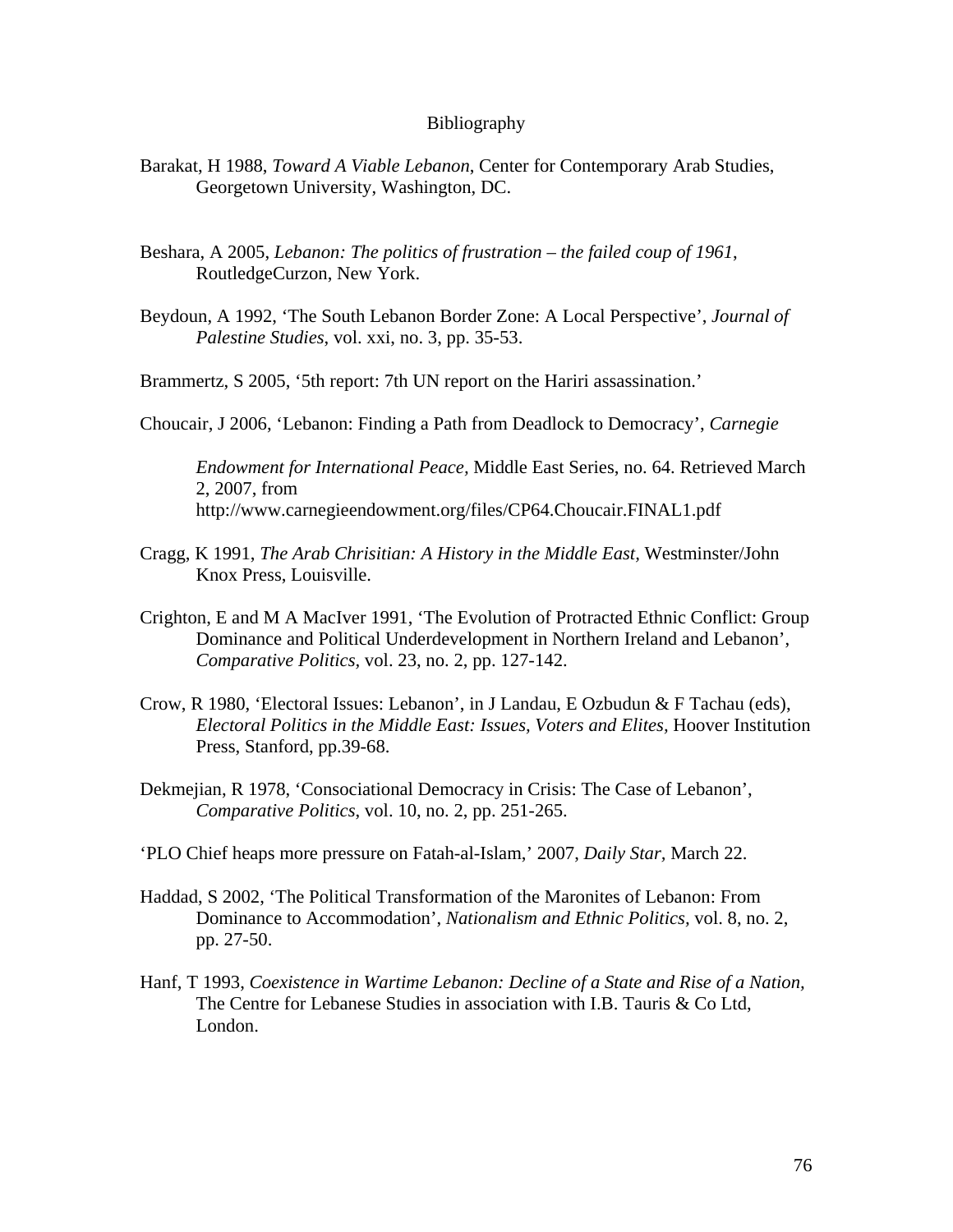- Harik, I 1980, 'Voting Behaviour: Lebanon', in J Landau, E Ozbudun & F Tachau (eds), *Electoral Politics in the Middle East: Issues, Voters and Elites,* Hoover Institution Press, Stanford, pp.145-171.
- 'Hoss: Local deal won't survive without regional accord Wednesday' 2007, *Daily Star*, 7 March, 2007.

Hudson, M 1968, *The Precarious Republic,* Random House, New York.

- Hudson, M 1988, 'The problem of authoritative power in Lebanese politics: why consociaitonalism failed', in N Shehadi & D H Mills (eds), *Lebanon: a History of Conflcy and Consensus*, The Centre for Lebanese Studies in association with I.B. Tauris & Co Ltd, London, pp. 224-239.
- Hudson, M 1997, 'Trying Again: Power-Sharing in Post-Civil War Lebanon', *International Negotiations,* vol. 2 pp. 102-122.
- el-Husseini, R 2004, 'Lebanon: Building Political Dynasties', in V Perthes (ed), *Arab Elites: Negotiating the Politics of Change,* Lynne Rienner Publishers, Boulder, pp. 239-266.
- Kerr, M 2005, *Imposing Power-Sharing: Conflict and Coexistence in Northern Ireland and Lebanon,* Irish Academic Press, Dublin.
- Khalaf, S 1980, 'Parliamentary Elitese: Lebanon', in J Landau, E Ozbudun & F Tachau (eds), *Electoral Politics in the Middle East: Issues, Voters and Elites,* Hoover Institution Press, Stanford, pp.243-271
- Khazen, F 1993, 'The First Post-War Parliamentary Elections in Lebanon: Bulwarks of the New Democracy', in F el-Khazen & P Salem (eds), *Lebanon's First Postwar Elections: Facts, Figures, and Analysis,* Dar Al-Nahar, Beirut, ch. 1, accessed at: http://www.lcps-lebanon.org/resc/.
- Khazen, F 2000, *The breakdown of the state in Lebanon 1967-1976*, Harvard University Press, Cambridge.
- Krayem, H 1997, 'The Lebanese Civil War and the Taif Agreement', in P Salem (ed), *Conflict Resolution in the Arab World: Selected Essays,* American University of Beirut, Beirut, pp. 411-436.

Lapousterle, P1982, *Kamal Joumblatt: I Speak for Lebanon*, Zed Press, London,

Lebanese Constitution

Lebanon Report 1996 vol. 24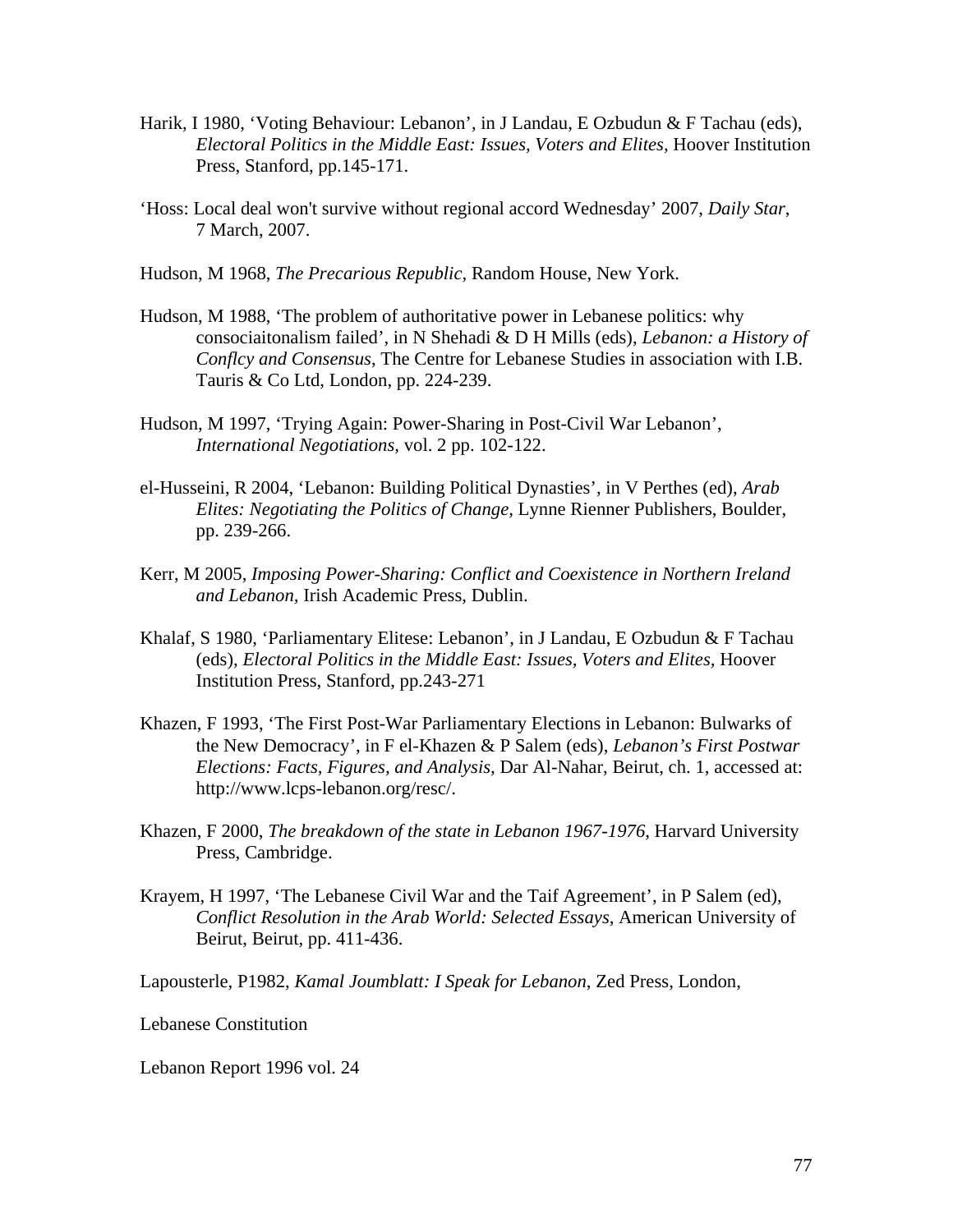- Lijphart, A 1969, 'Consociational Democracy', *World Politics*, vol. 21, no. 2, pp. 207- 225.
- Maila, J 1992, 'The Document of National Understanding: A Commentary', Center for Lebanese Studies, Oxford.
- Nasrallah, F 1992, *Prospects for Lebanon*, Centre for Lebanese Studies, Oxford.
- Nordlinger, E 1972, *Conflict Regulation in Divided Societies*, Center for International Affairs, Harvard University.
- O'Leary, B 2005, 'Foreword: The Realism of Power-Sharing', in M Kerr's, *Imposing Power-Sharing: Conflict and Coexistence in Northern Ireland and Lebanon*, Irish Academic Press, Dublin.
- Petran, T 1987, *The Struggle Over Lebanon,* Monthly Review Press, New York.
- Picard, E 1996, *Lebanon A Shattered Country: Myths and Realities of the Wars in Lebanon,* Holmes & Meier, New York.
- Reilly, B and A Reynolds 1999, *Electoral Systems and Conflict in Divided Societies*, National Academy Press, Washington, DC.
- Salibi, K 1988, *A House of Many Mansions,* University of California Press, Berkeley.
- Sayigh, R 1994, *Too Many Enemies*, Zed Books Ltd, London.
- Spagnolo, J 1971, 'Constitutional Change in Mount Lebanon: 1861-1864', *Middle Eastern Studies,* vol. 7, no. 1, pp. 25-48.
- Ta'if Accords accessed at: <http://www.mideastinfo.com/documents/taif.htm>
- Yiftachel, O 2001, "Right-Sizing' or 'Right-Shaping'? Politics, Ethnicity, and Territory in Plural States', in B O'Leary, I Lustick & T Callaghy (eds), *Right-sizing the State: The Politics of Moving Borders,* Oxford University Press, New York, pp. 358-387.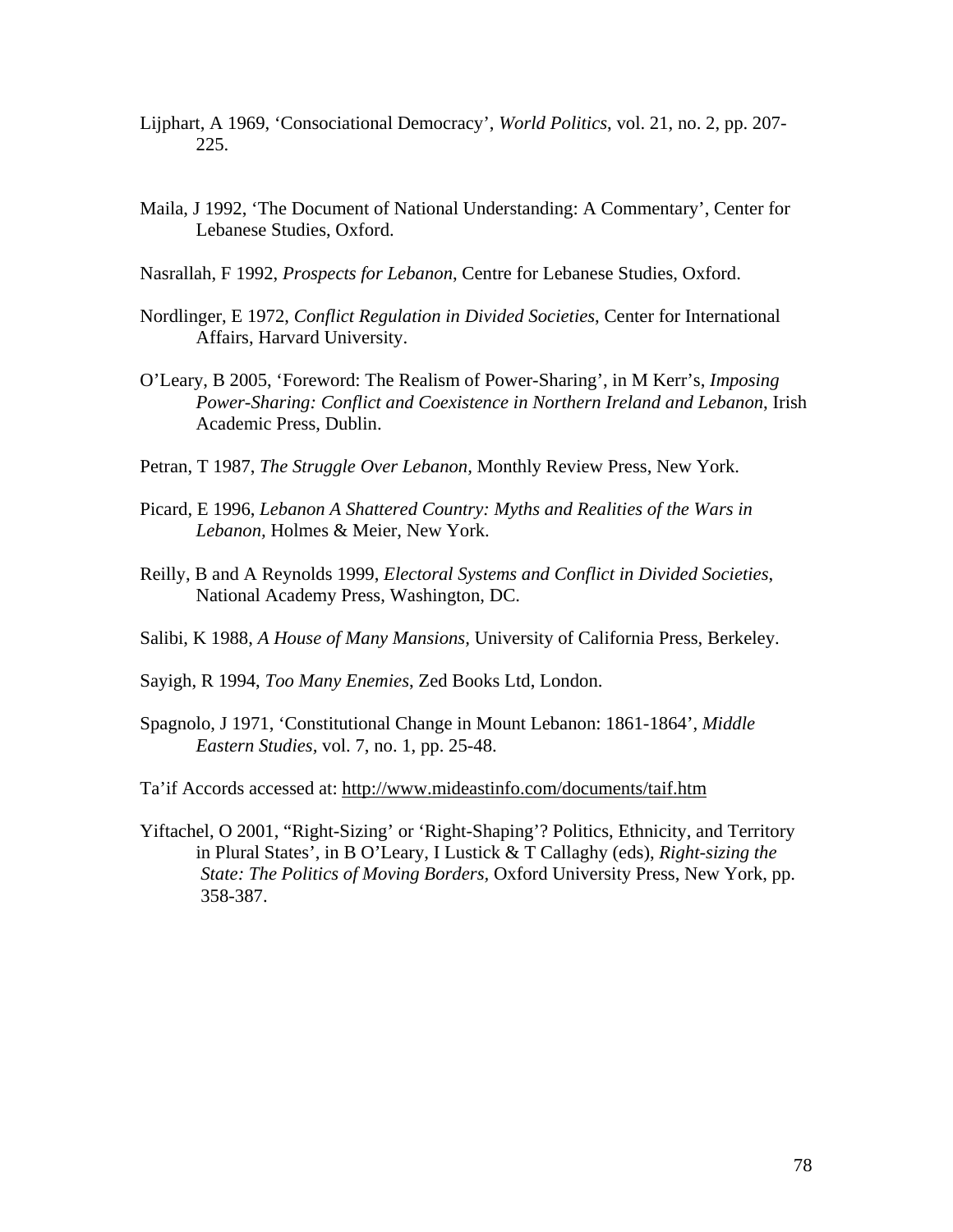Appendix A:

### THE TAIF AGREEMENT

First, General Principles and Reforms:

I. General Principles:

- A. Lebanon is a sovereign, free, and independent country and a final homeland for all its citizens.
- B. Lebanon is Arab in belonging and identity. It is an active and founding member of the Arab League and is committed to the league's charter. It is an active and founding member of the United Nations Organization and is committed to its charters. Lebanon is a member of the nonaligned movement. The state of Lebanon shall embody these principles in all areas and spheres, without exception.
- C. Lebanon is a democratic parliamentary republic founded on respect for public liberties, especially the freedom of expression and belief, on social justice, and on equality in rights and duties among all citizens, without discrimination or preference.
- D. The people are the source of authority. They are sovereign and they shall exercise their sovereignty through the constitutional institutions.
- E. The economic system is a free system that guarantees individual initiative and private ownership.
- F. Culturally, socially, and economically-balanced development is a mainstay of the state's unity and of the system's stability.
- G. Efforts (will be made) to achieve comprehensive social justice through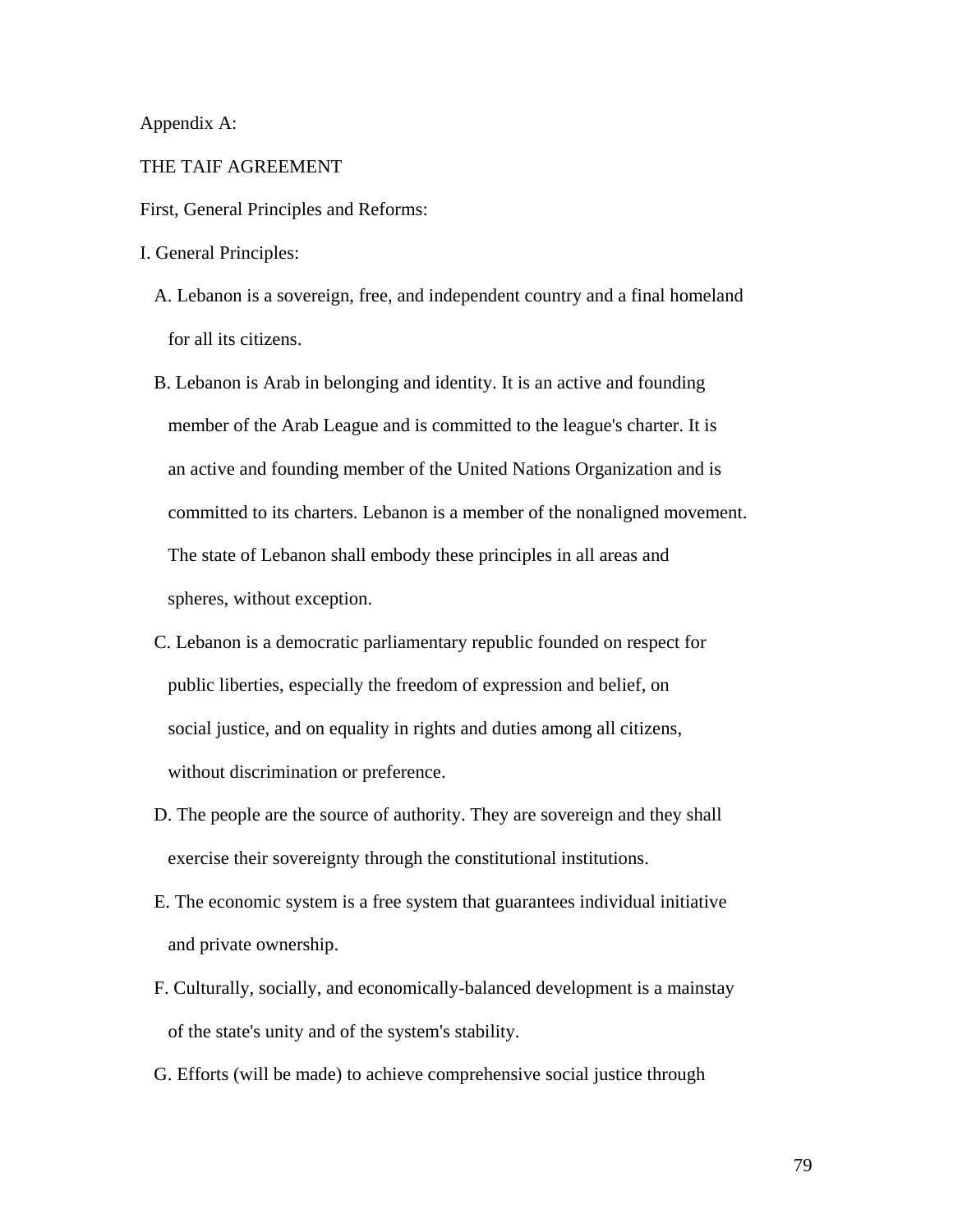fiscal, economic, and social reform.

- H. Lebanon's soil is united and it belongs to all the Lebanese. Every Lebanese is entitled to live in and enjoy any part of the country under the supremacy of the law. The people may not be categorized on the basis of any affiliation whatsoever and there shall be no fragmentation, no partition, and no repatriation [of Palestinians in Lebanon].
- I. No authority violating the common co-existence charter shall be legitimate
- II. Political Reforms
	- A. Chamber of Deputies: The Chamber of Deputies is the legislative authority which exercises full control over government policy and activities.
		- 1. The Chamber spokesman and his deputy shall be elected for the duration of the chamber's term.
		- 2. In the first session, two years after it elects its speaker and deputy speaker, the chamber my vote only once to withdraw confidence from its speaker or deputy speaker with a 2/3 majority of its members and in accordance with a petition submitted by at least 10 deputies. In case confidence is withdrawn, the chamber shall convene immediately to fill the vacant post.
		- 3. No urgent bill presented to the Chamber of Deputies may be issued unless it is included in the agenda of a public session and read in such a session, and unless the grace period stipulated by the constitution passes without a resolution on such a bill with the approval of the cabinet.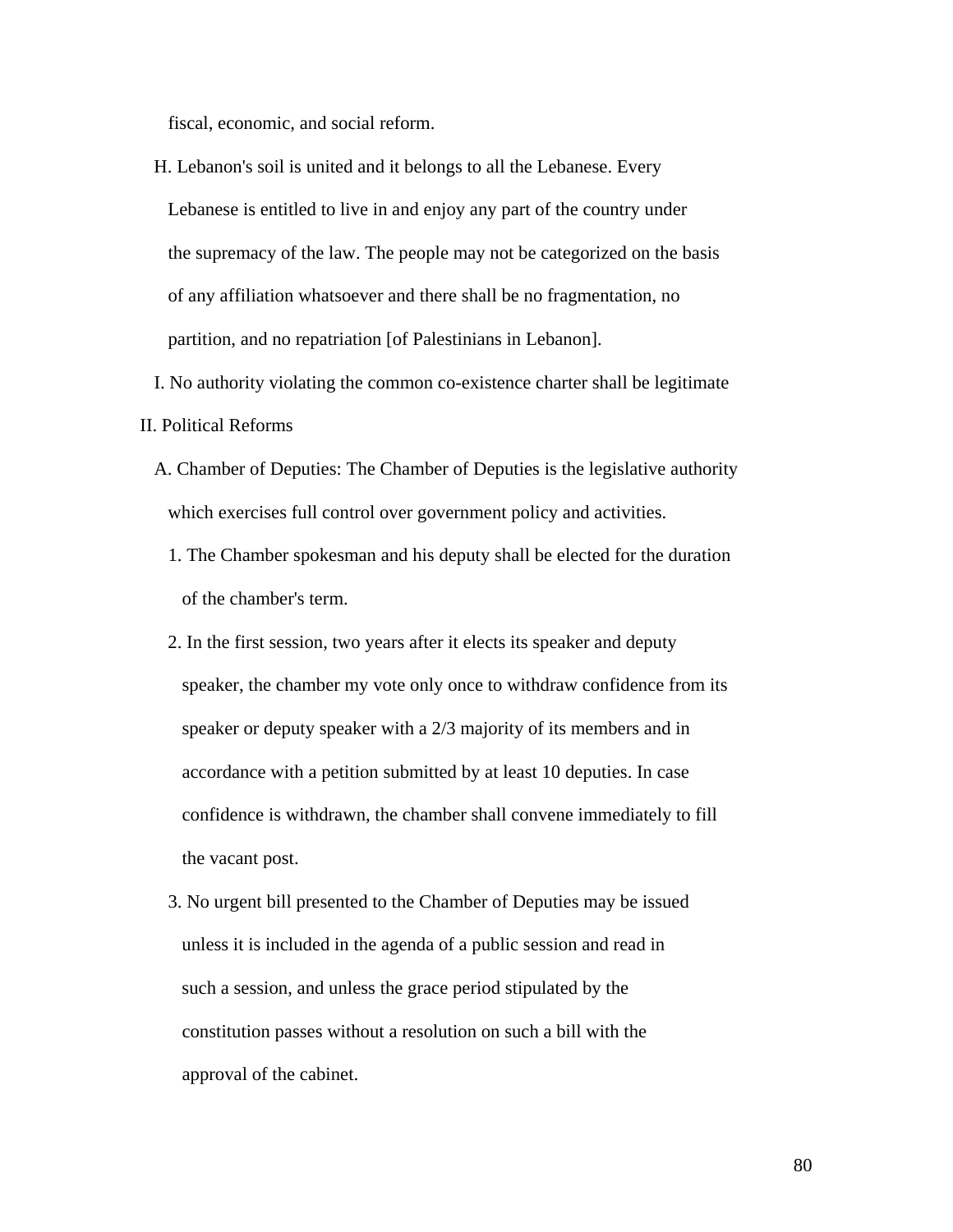- 4. The electoral district shall be the governorate.
- 5. Until the Chamber of Deputies passes an election law free of sectarian restriction, the parliamentary seats shall be divided according to the following bases:
	- a. Equally between Christians and Muslims.
	- b. Proportionately between the denominations of each sect.
	- c. Proportionately between the districts.
- 6. The number of members of the Chamber of Deputies shall be increased to 108, shared equally between Christians and Muslims. As for the districts created on the basis of this document and the districts whose seats became vacant prior to the proclamation of this document, their seats shall be filled only once on an emergency basis through appointment by the national accord government that is planned to be formed.
- 7. With the election of the first Chamber of Deputies on a national, not sectarian, basis, a senate shall be formed and all the spiritual families shall be represented in it. The senate powers shall be confined to crucial issues.
- B. President of Republic: The president of republic is the head of the state and a symbol of the country's unity. He shall contribute to enhancing the constitution and to preserving Lebanon's independence, unity, and territorial integrity in accordance with the provisions of the constitution. He is the supreme commander of the armed forces which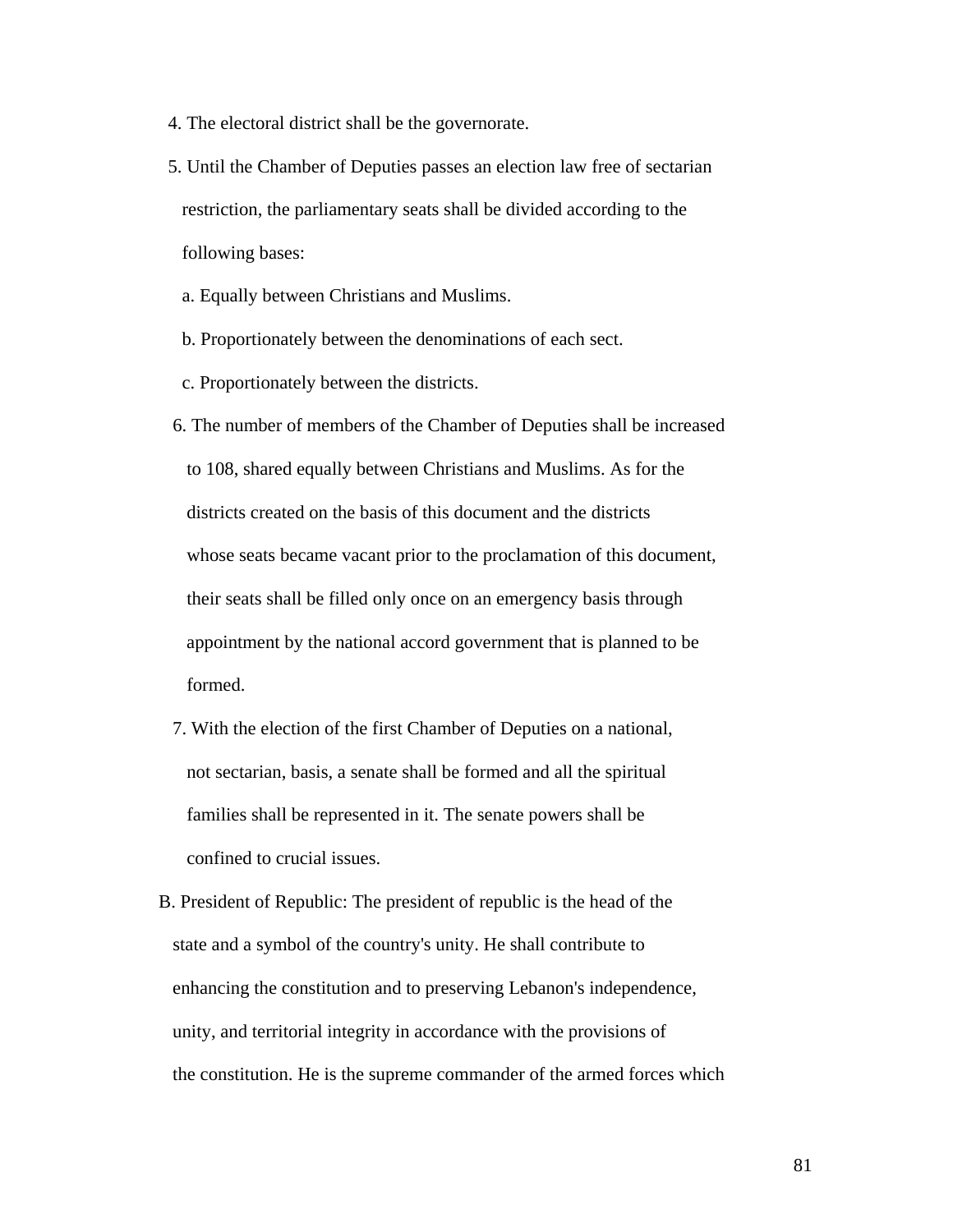are subject to the power of the cabinet. The president shall exercise the following powers:

- 1. Head the cabinet [meeting] whenever he wishes, but without voting.
- 2. Head the Supreme Defense Council.
- 3. Issues decrees and demand their publication. He shall also be entitled to ask the cabinet to reconsider any resolution it makes within 15 days of the date of deposition of the resolution with the presidential office. Should the cabinet insist on the adopted resolution, or should the grace period pass without issuing and returning the decree, the decree of the resolution shall be valid and must be published.
- 4. Promulgate laws in accordance with the grace period stipulated by the constitution and demand their publication upon ratification by the Chamber of Deputies. After notifying the cabinet, the president may also request reexamination of the laws within the grace periods provided by the constitution, and in accordance with the articles of the constitution. In case the laws are not issued or returned before the end of the grace periods, they shall be valid by law and they must be published.
- 5. Refer the bills presented to him by the Chamber of Deputies.
- 6. Name the prime minister-designate in consultation with the Chamber of Deputies speaker on the basis of binding parliamentary consultation, the outcome of which the president shall officially familiarize the speaker on.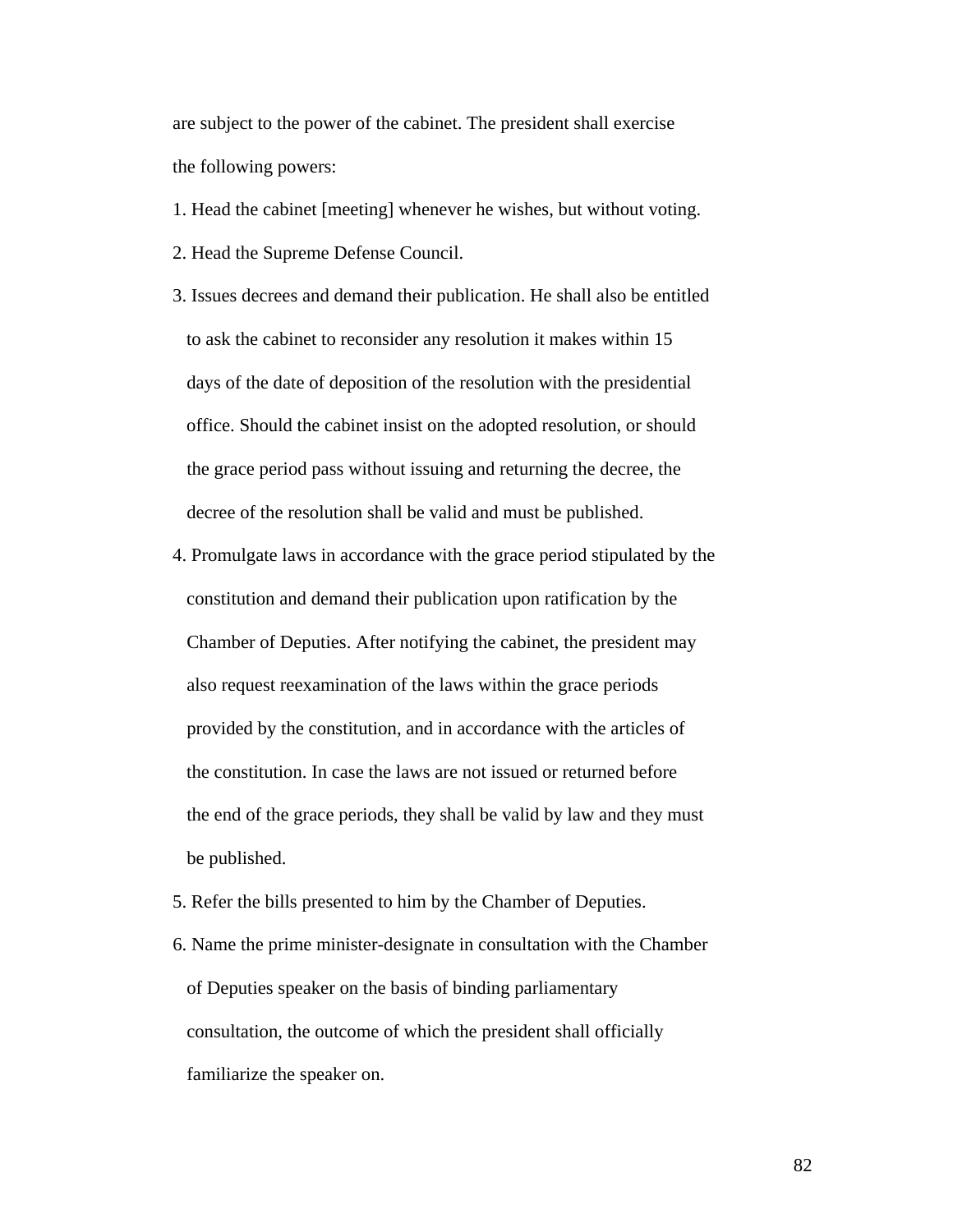- 7. Issue the decree appointing the prime minister independently.
- 8. On agreement with the prime minister, issue the decree forming the cabinet.
- 9. Issue decrees accepting the resignation of the cabinet or of cabinet ministers and decrees relieving them from their duties.
- 10. Appoint ambassadors, accept the accreditation of ambassadors, and award state medals by decree.
- 11. On agreement with the prime minister, negotiate on the conclusion and signing of international treaties which shall become valid only upon approval by the cabinet. The cabinet shall familiarize the Chamber of Deputies with such treaties when the country's interest and state safety make such familiarization possible. As for treaties involving conditions concerning state finances, trade treaties, and other treaties, which may not be abrogated annually, they may not be concluded without Chamber of Deputies' approval.
- 12. When the need arises, address messages to the Chamber of Deputies.
- 13. On agreement with the prime minister, summon the Chamber of Deputies to hold special sessions by decree.
- 14. The president of the republic is entitled to present to the cabinet any urgent issue beyond the agenda.
- 15. On agreement with the prime minister, call the cabinet to hold a special session whenever he deems it necessary.
- 16. Grant special pardon by decree.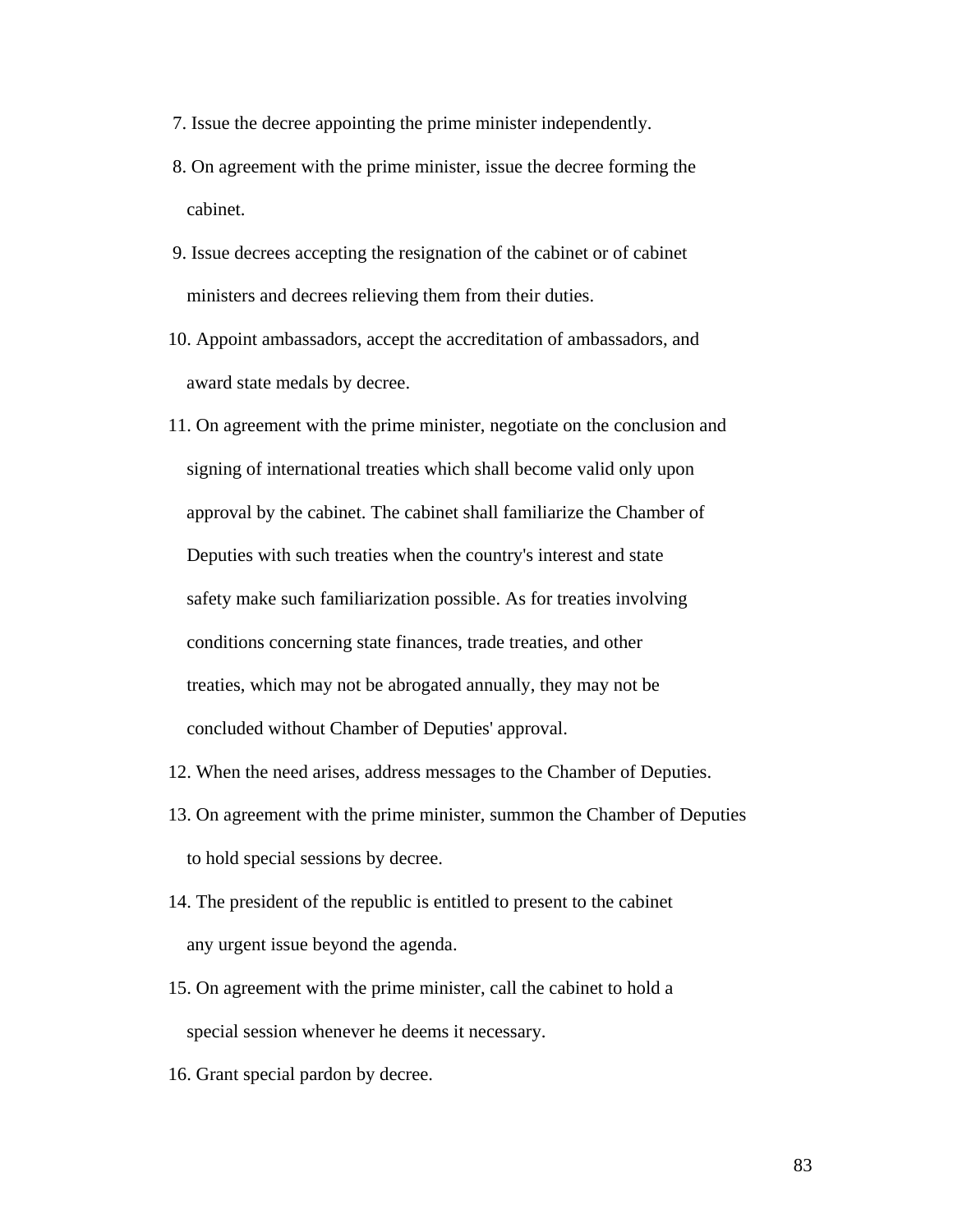- 17. In the performance of his duty, the president shall not be liable unless he violates the constitution or commits high treason.
- C. Prime Minister: The prime minister is the head of the government. He represents it and speaks in its name. He is responsible for implementing the general policy drafted by the cabinet. The prime minister shall exercise the following powers:
	- 1. Head the cabinet.
	- 2. Hold parliamentary consultations to form the cabinet and co-sign with the president the decree forming it. The cabinet shall submit its cabinet statement to the Chamber of Deputies for a vote of confidence within 30 days [of its formation]. The cabinet may not exercise its powers before gaining the confidence, after its resignation, or when it is considered retired, except within the narrow sense of disposing of affairs.
	- 3. Present the government's general policy to the Chamber of Deputies.
	- 4. Sign all decrees, except for decrees naming the prime minister and decrees accepting cabinet resignation or considering it retired.
	- 5. Sign the decree calling for a special session and decrees issuing laws and requesting the reexamination of laws.
	- 6. Summon the cabinet to meet, draft its agenda, familiarize the president of the republic in advance with the issues included in the agenda and with the urgent issues to be discussed, and sign the usual session minutes.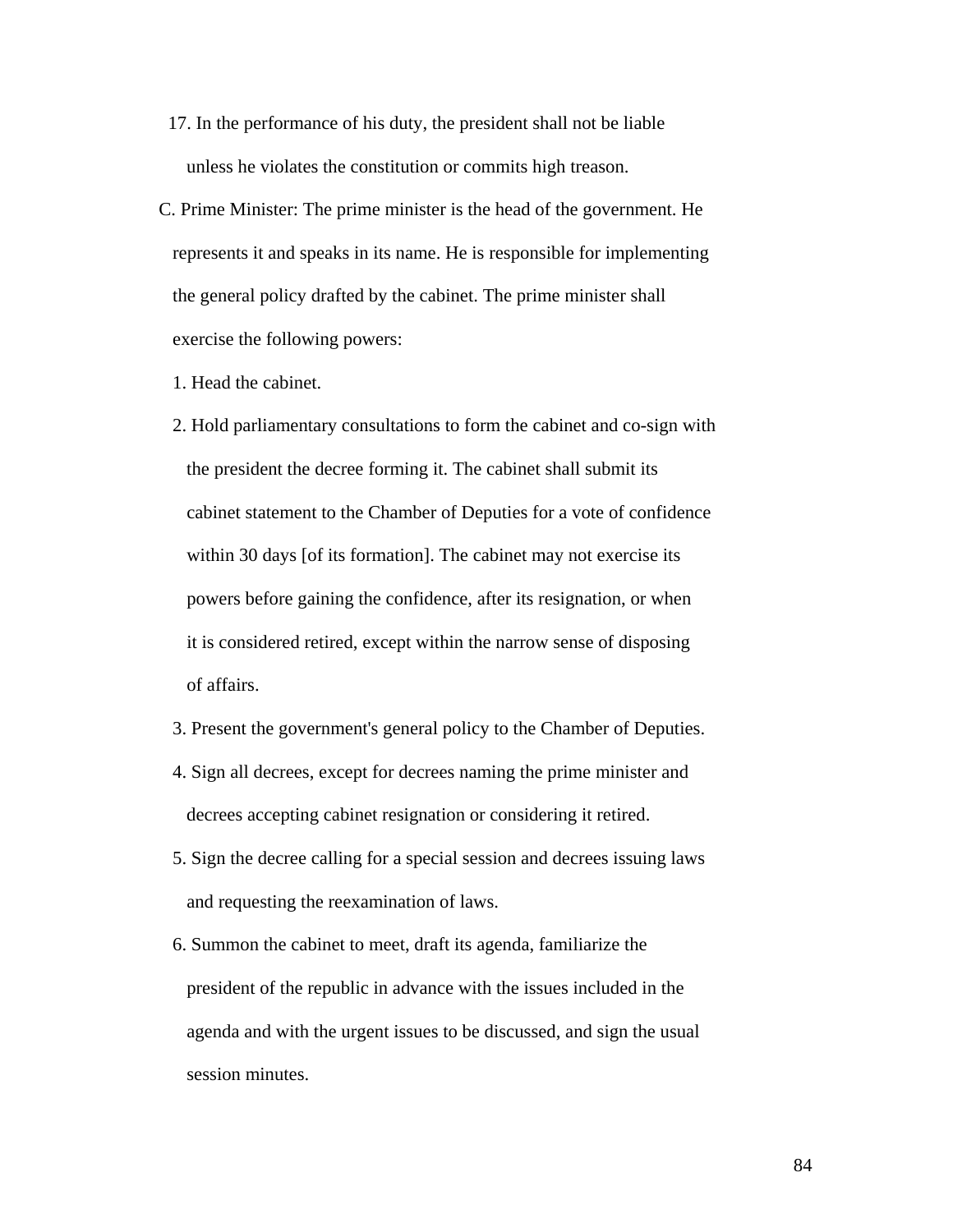- 7. Observe the activities of the public departments and institutions, coordinate between the ministers, and issue general instructions to ensure the smooth progress of work.
- 8. Hold working sessions with the state agencies concerned in the presence of the minister concerned.
- 9. By law, act as the Supreme Defense Council's deputy chairman.
- D. Cabinet:
	- [ No item 1. as published ]
	- 2. Watch over the implementation of laws and regulations and supervise the activities of all the state agencies without exception, including the civilian, military, and security departments and institutions.
	- 3. The cabinet is the authority which controls the armed forces.
	- 4. Appoint, dismiss, and accept the resignation of state employees in accordance with the law.
	- 5. It has the right to dissolve the Chamber of Deputies at the request of the president of the republic if the chamber refuses to meet throughout an ordinary or a special session lasting no less than one month, even though it is summoned twice consecutively, or if the chamber sends back the budget in its entirety with the purpose of paralyzing the government. This right may not be exercised again for the same reasons which called for dissolving the chamber in the first instance.
	- 6. When the president of the republic is present, he heads cabinet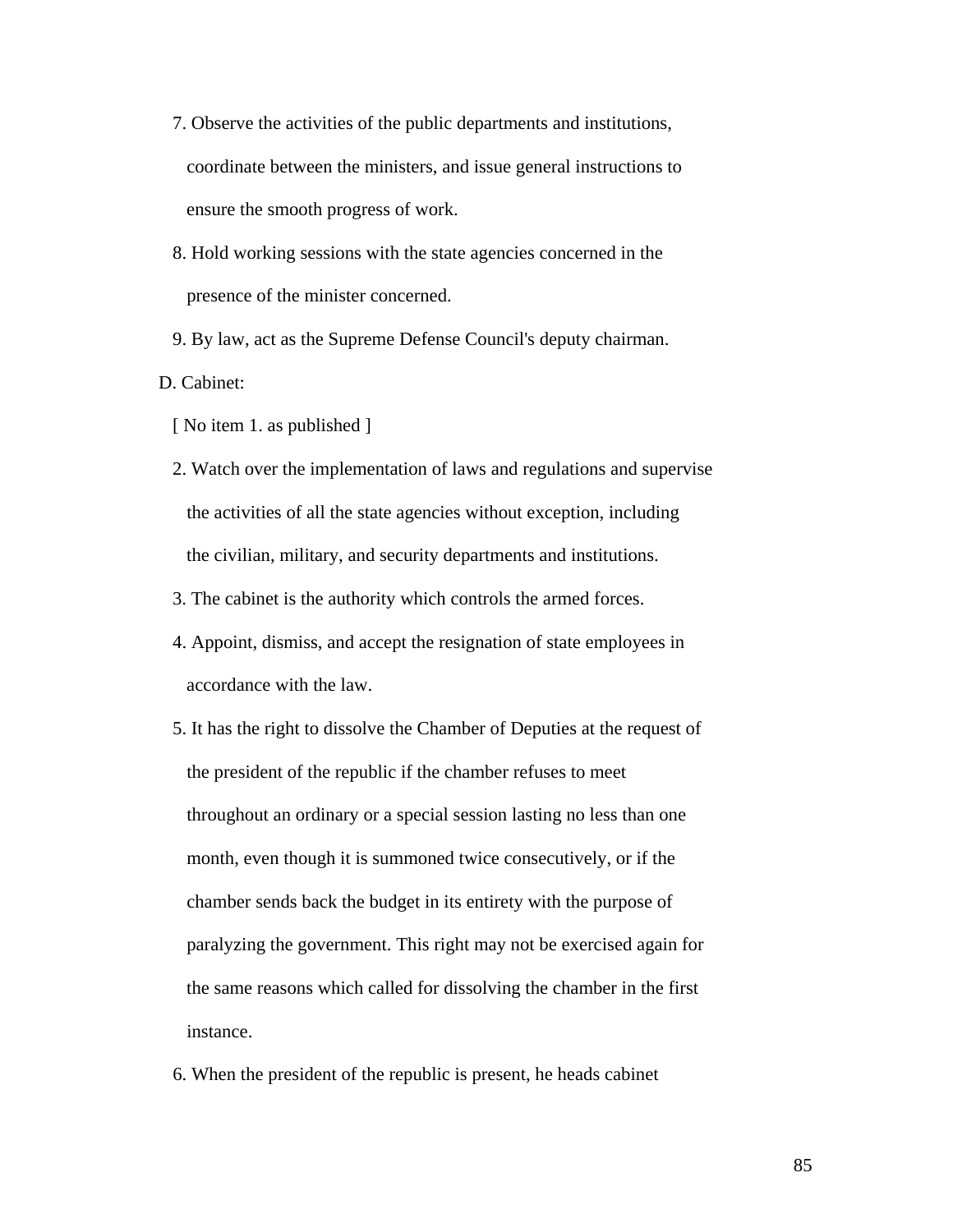sessions. The cabinet shall meet periodically at special headquarters. The legal quorum for a cabinet meeting is 2/3 the cabinet members. The cabinet shall adopt its resolutions by consent. If impossible, then by vote. The resolutions shall be adopted by a majority of the members present. As for major issues, they require the approval of 2/3 the cabinet members. The following shall be considered major issues: The state of emergency and it abolition, war and peace, general mobilization, international agreements and treaties, the state's general budget, comprehensive and long-term development plans, the appointment of top-level civil servants or their equivalent, reexamination of the administrative division, dissolving the Chamber of Deputies, the election law, the citizenship law, the personal status laws, and the dismissal of cabinet ministers.

- E. Minister: The minister's powers shall be reinforced in a manner compatible with the government's general policy and with the principle of collective responsibility. A minister shall not be relieved from his position unless by cabinet decree or unless the Chamber of Deputies withdraws its confidence from him individually.
- F. Cabinet Resignation, Considering Cabinet Retired, and Dismissal of Ministers:
	- 1. The cabinet shall be considered retired in the following cases: a. If its chairman resigns.
		- b. If it looses more than 1/3 of its members as determined by the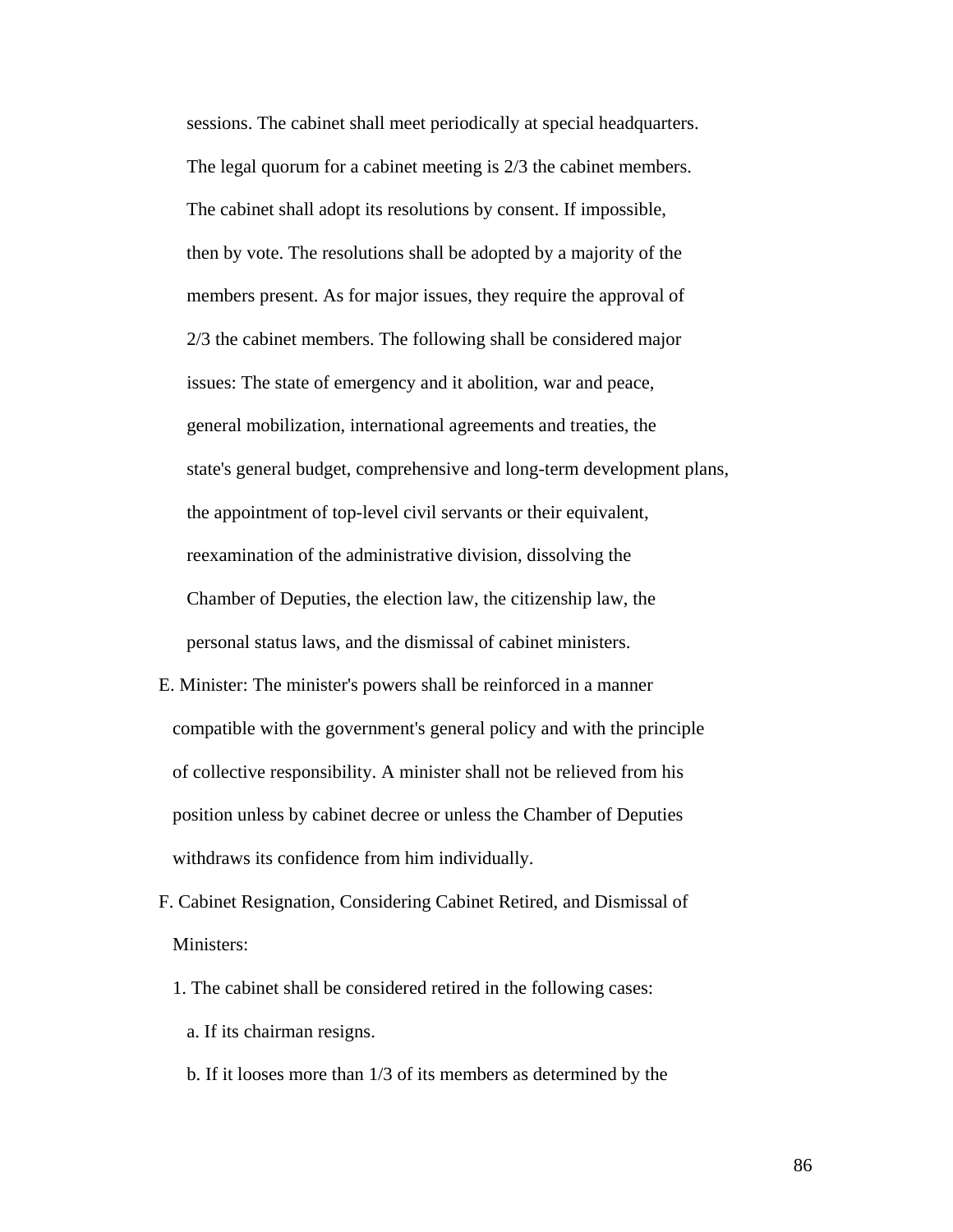decree forming it.

- c. If its chairman dies.
- d. At the beginning of a president's term.
- e. At the beginning of the Chamber of Deputies' term.
- f. When the Chamber of Deputies withdraws its confidence from it on an initiative by the chamber itself and on the basis of a vote of confidence.
- 2. A minister shall be relieved by a decree signed by the president of the republic and the prime minister, with cabinet approval.
- 3. When the cabinet resigns or is considered retired, the Chamber of Deputies shall, by law, be considered to be convened in a special session until a new cabinet is formed. A vote-of-confidence session shall follow.
- G. Abolition of Political Sectarianism: Abolishing political sectarianism is a fundamental national objective. To achieve it, it is required that efforts be made in accordance with a phased plan. The Chamber of Deputies elected on the basis of equal sharing by Christians and Muslims shall adopt the proper measures to achieve this objective and to form a national council which is headed by the president of the republic and which includes, in addition to the prime minister and the Chamber of Deputies speaker, political, intellectual, and social notables. The council's task will be to examine and propose the means capable of abolishing sectarianism, to present them to the Chamber of Deputies and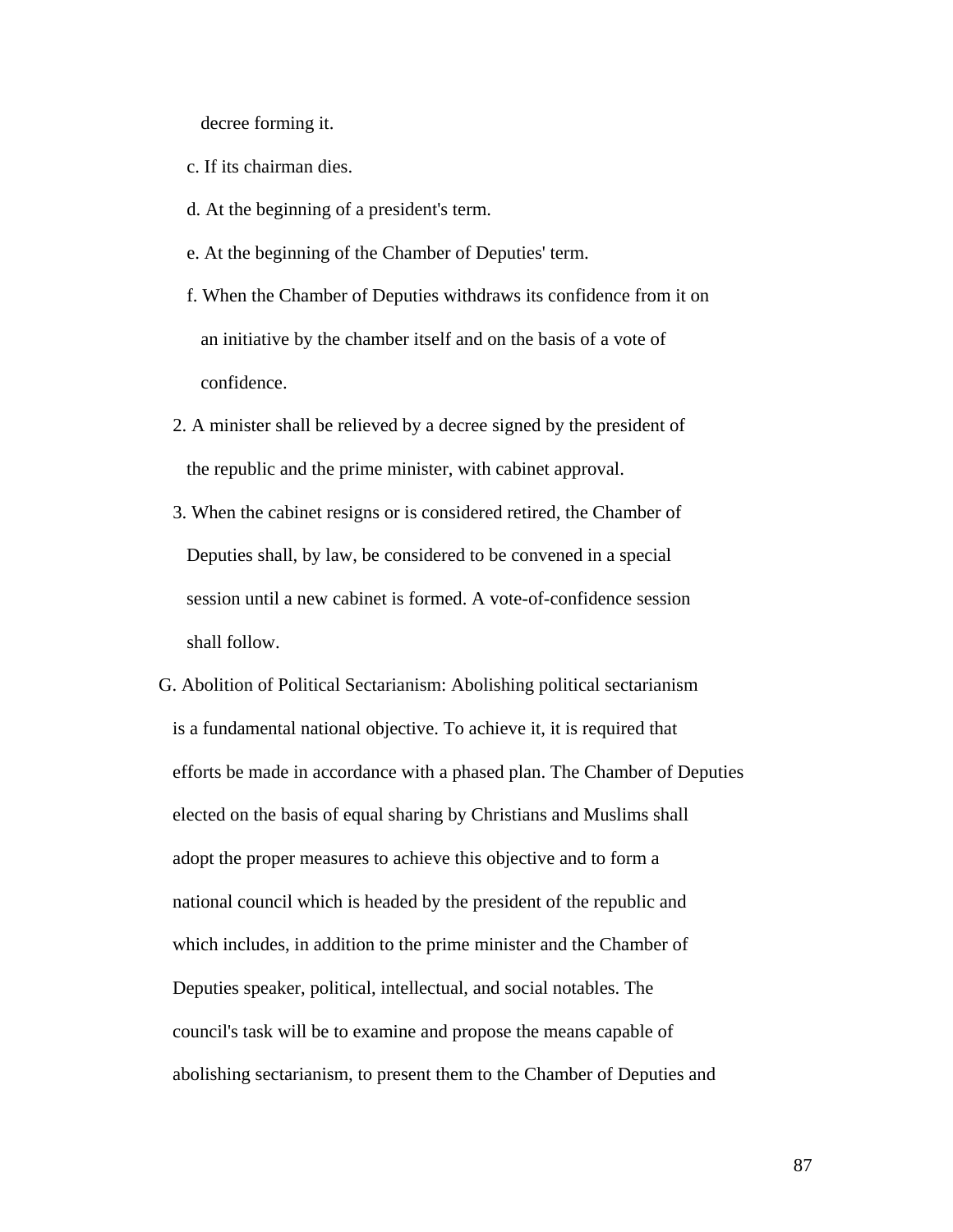the cabinet, and to observe implementation of the phased plan. The following shall be done in the interim period:

 a. Abolish the sectarian representation base and rely on capability and specialization in public jobs, the judiciary, the military, security, public, and joint institutions, and in the independent agencies in accordance with the dictates of national accord, excluding the top-level jobs and equivalent jobs which shall be shared equally by Christians and Muslims without allocating any particular job to any sect.

 b. Abolish the mention of sect and denomination on the identity card. III. Other Reforms:

A. Administrative Decentralism:

- 1. The State of Lebanon shall be a single and united state with a strong central authority.
- 2. The powers of the governors and district administrative officers shall be expanded and all state administrations shall be represented in the administrative provinces at the highest level possible so as to facilitate serving the citizens and meeting their needs locally.
- 3. The administrative division shall be recognized in a manner that emphasizes national fusion within the framework of preserving common coexistence and unity of the soil, people, and institutions.
- 4. Expanded administrative decentralization shall be adopted at the level of the smaller administrative units [ district and smaller units ]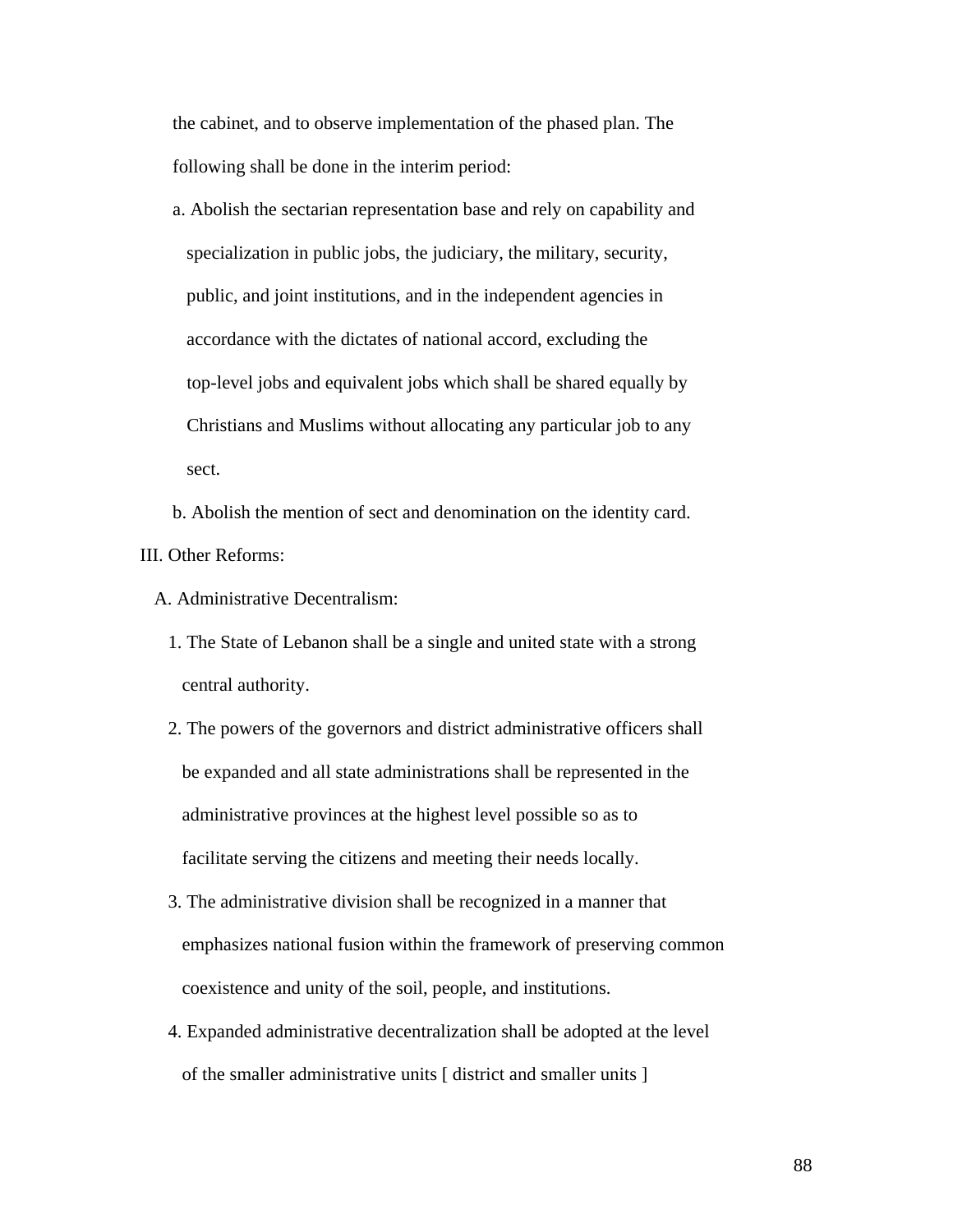through the election of a council, headed by the district officer, in every district, to ensure local participation.

 5. A comprehensive and unified development plan capable of developing the provinces economically and socially shall be adopted and the resources of the municipalities, unified municipalities, and municipal unions shall be reinforced with the necessary financial resources.

B. Courts:

- [1] To guarantee that all officials and citizens are subject to the supremacy of the law and to insure harmony between the action of the legislative and executive authorities on the one hand, and the givens of common coexistence and the basic rights of the Lebanese as stipulated in the constitution on the other hand:
- 1. The higher council which is stipulated by the constitution and whose task it is to try presidents and ministers shall be formed. A special law on the rules of trial before this council shall be promulgated.
- 2. A constitutional council shall be created to interpret the constitution, to observe the constitutionality of the laws, and to settle disputes and contests emanating from presidential and parliamentary elections.
- 3. The following authorities shall be entitled to revise the constitutional council in matters pertaining to interpreting the constitution and observing the constitutionality of the laws:
	- a. The president of the republic.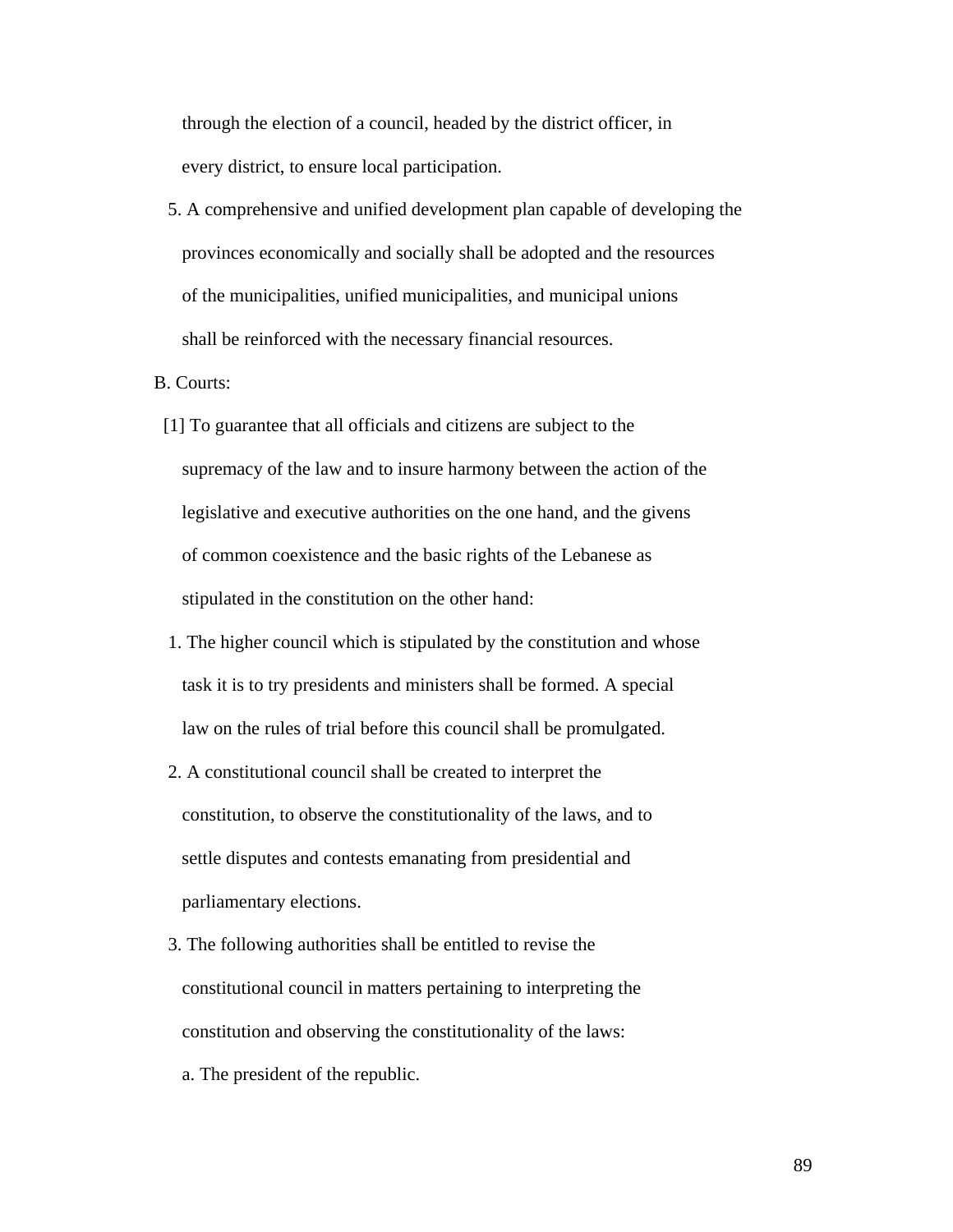- b. The Chamber of Deputies speaker.
- c. The prime minister.
- d. A certain percentage of members of the Chamber of Deputies.
- [2] To ensure the principle of harmony between religion and state, the heads of the Lebanese sects may revise the constitutional council in matters pertaining to:
- 1. Personal status affairs.
- 2. Freedom of religion and the practice of religious rites.
- 3. Freedom of religious education.
- C. To ensure the judiciary's independence, a certain number of the Higher Judiciary Council shall be elected by the judiciary body.
- D. Parliamentary Election Law: Parliamentary elections shall be held in accordance with a new law on the basis of provinces and in the light of rules that guarantee common coexistence between the Lebanese, and that ensure the sound and efficient political representation of all the people's factions and generations. This shall be done after reviewing the administrative division within the context of unity of the people, the land, and the institutions.
- E. Creation of a socioeconomic council for development: A socioeconomic council shall be created to insure that representatives of the various sectors participate in drafting the state's socioeconomic policy and providing advice and proposals.
- F. Education: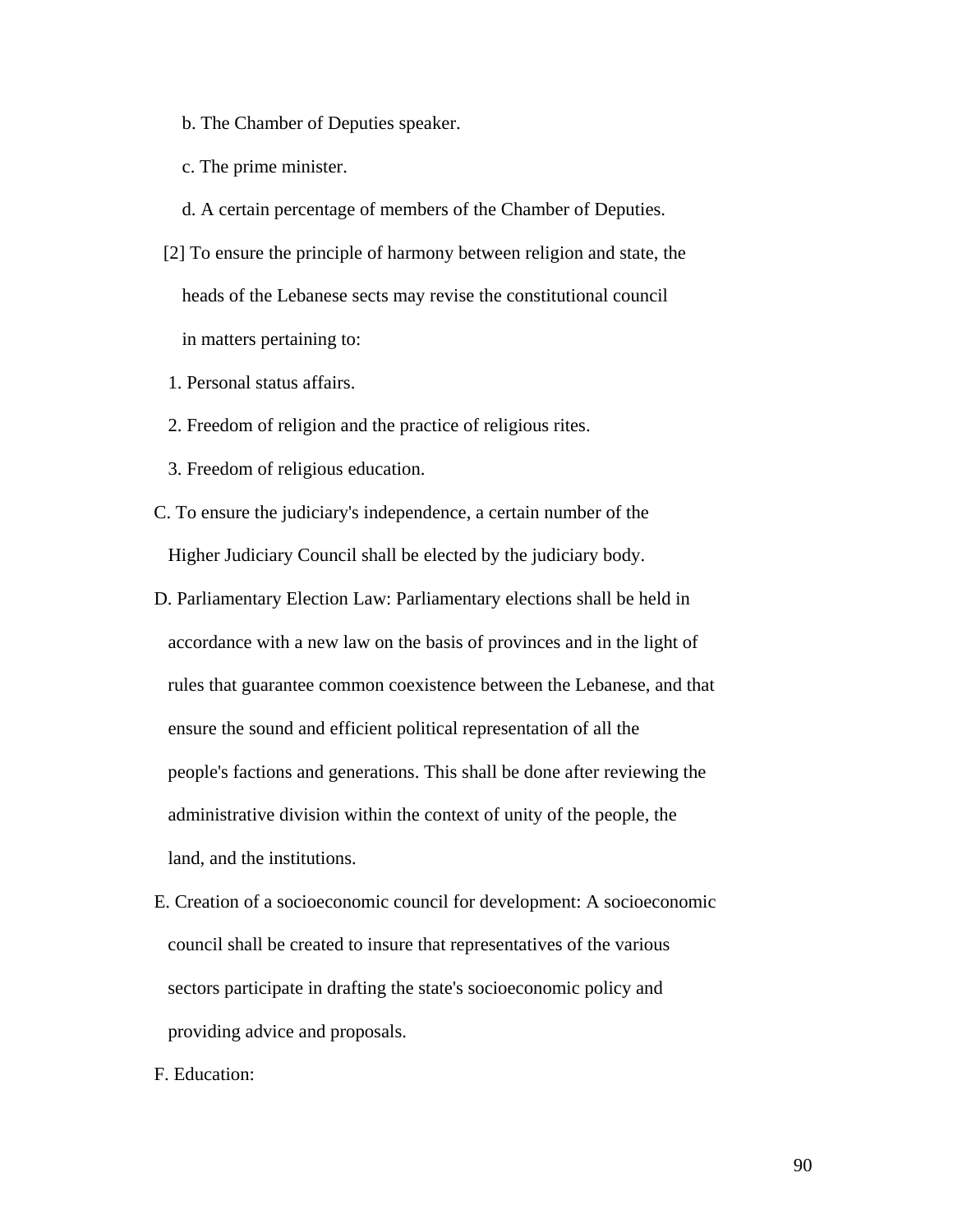- 1. Education shall be provided to all and shall be made obligatory for the elementary stage at least.
- 2. The freedom of education shall be emphasized in accordance with general laws and regulations.
- 3. Private education shall be protected and state control over private schools and textbooks shall be strengthened.
- 4. Official, vocational, and technological education shall be reformed, strengthened, and developed in a manner that meets the country's development and reconstruction needs. The conditions of the Lebanese University shall be reformed and aid shall be provided to the university, especially to its technical colleges.
- 5. The curricula shall be reviewed and developed in a manner that strengthens national belonging, fusion, spiritual and cultural openness, and that unifies textbooks on the subjects of history and national education.
- G. Information: All the information media shall be reorganized under the canopy of the law and within the framework of responsible liberties that serve the cautious tendencies and the objective of ending the state of war.

Second, spreading the sovereignty of the State of Lebanon over all Lebanese territories: Considering that all Lebanese factions have agreed to the establishment of a strong state founded on the basis of national accord, the national accord government shall draft a detailed one-year plan whose objective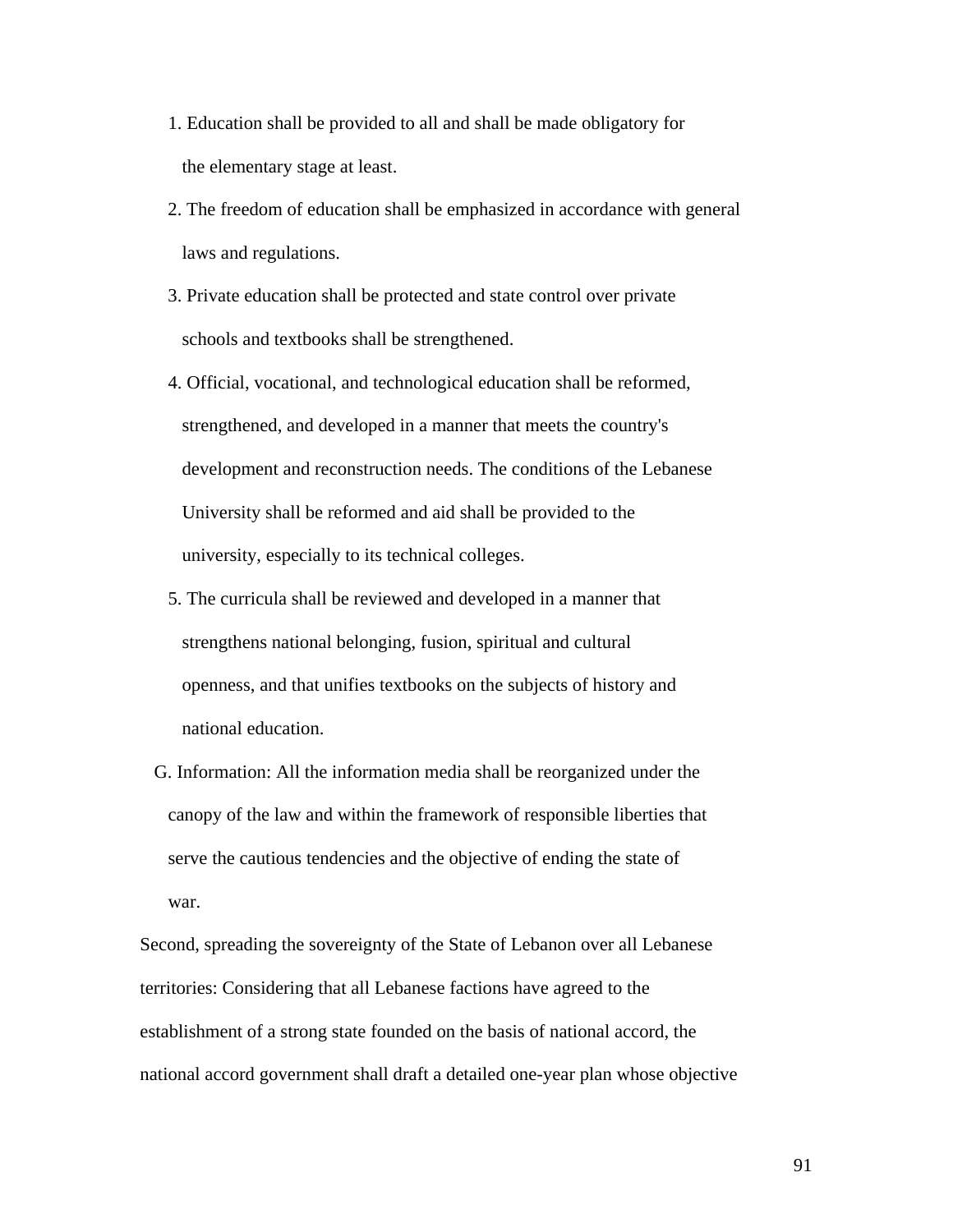is to spread the sovereignty of the State of Lebanon over all Lebanese territories gradually with the state's own forces. The broad lines of the plan shall be as follows:

- A. Disbanding of all Lebanese and non-Lebanese militias shall be announced. The militias' weapons shall be delivered to the State of Lebanon within a period of 6 months, beginning with the approval of the national accord charter. The president of the republic shall be elected. A national accord cabinet shall be formed, and the political reforms shall be approved constitutionally.
- B. The internal security forces shall be strengthened through:
	- 1. Opening the door of voluntarism to all the Lebanese without exception, beginning the training of volunteers centrally, distributing the volunteers to the units in the governorates, and subjecting them to organized periodic training courses.
	- 2. Strengthening the security agency to insure control over the entry and departure of individuals into and out of the country by land, air, and sea.
- C. Strengthening the armed forces:
	- 1. The fundamental task of the armed forces is to defend the homeland, and if necessary, protect public order when the danger exceeds the capability of the internal security forces to deal with such a danger on their own.
	- 2. The armed forces shall be used to support the internal security forces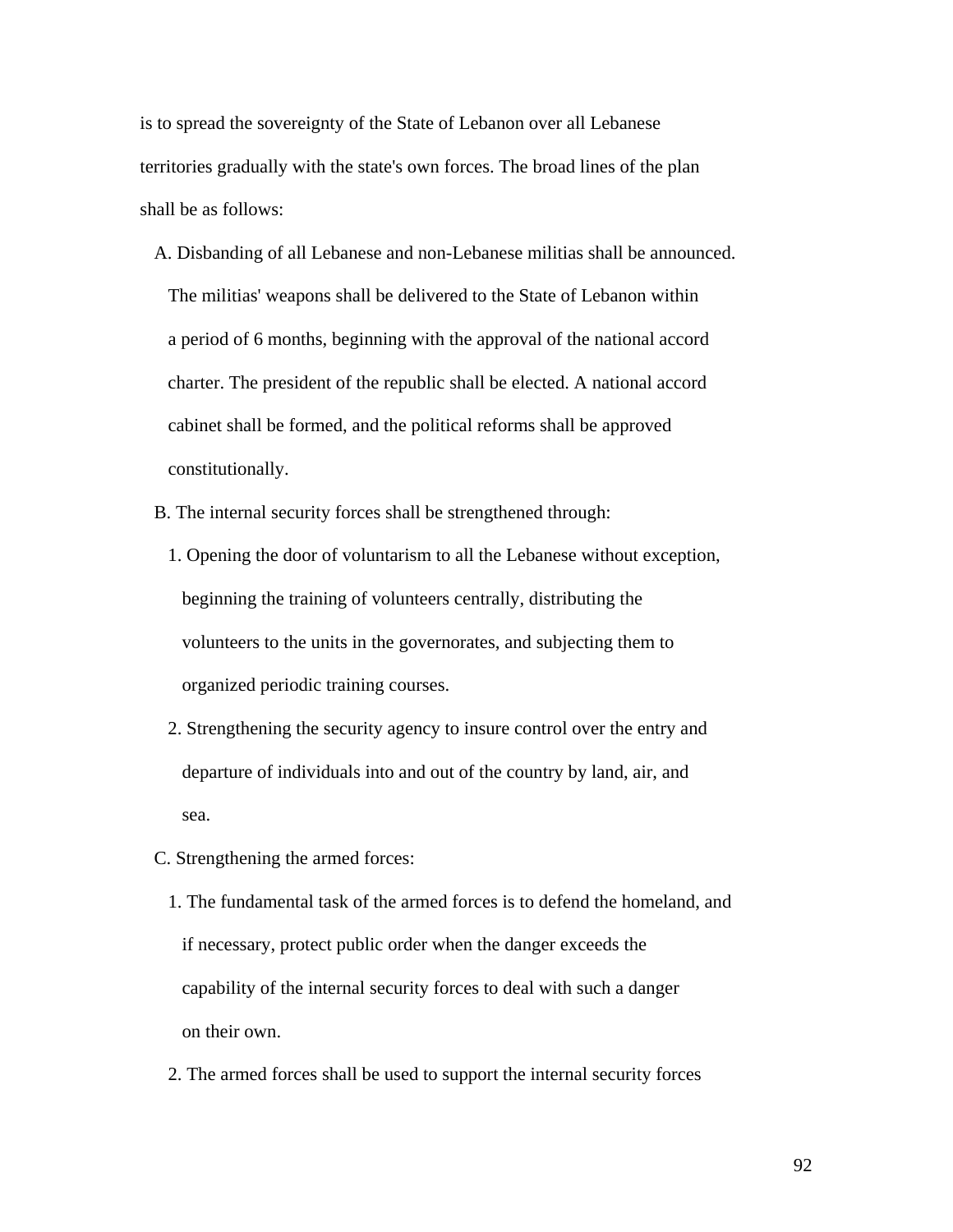in preserving security under conditions determined by the cabinet.

- 3. The armed forces shall be unified, prepared, and trained in order that they may be able to shoulder their national responsibilities in confronting Israeli aggression.
- 4. When the internal security forces become ready to assume their security tasks, the armed forces shall return to their barracks.
- 5. The armed forces intelligence shall be reorganized to serve military objectives exclusively.
- D. The problem of the Lebanese evacuees shall be solved fundamentally, and the right of every Lebanese evicted since 1975 to return to the place from which he was evicted shall be established. Legislation to guarantee this right and to insure the means of reconstruction shall be issued. Considering that the objective of the State of Lebanon is to spread its authority over all the Lebanese territories through its own forces, represented primarily by the internal security forces, and in view of the fraternal relations binding Syria to Lebanon, the Syrian forces shall thankfully assist the forces of the legitimate Lebanese government to spread the authority of the State of Lebanon within a set period of no more than 2 years, beginning with ratification of the national accord charter, election of the president of the republic, formation of the national accord cabinet, and approval of the political reforms constitutionally. At the end of this period, the two governments - the Syrian Government and the Lebanese National Accord Government --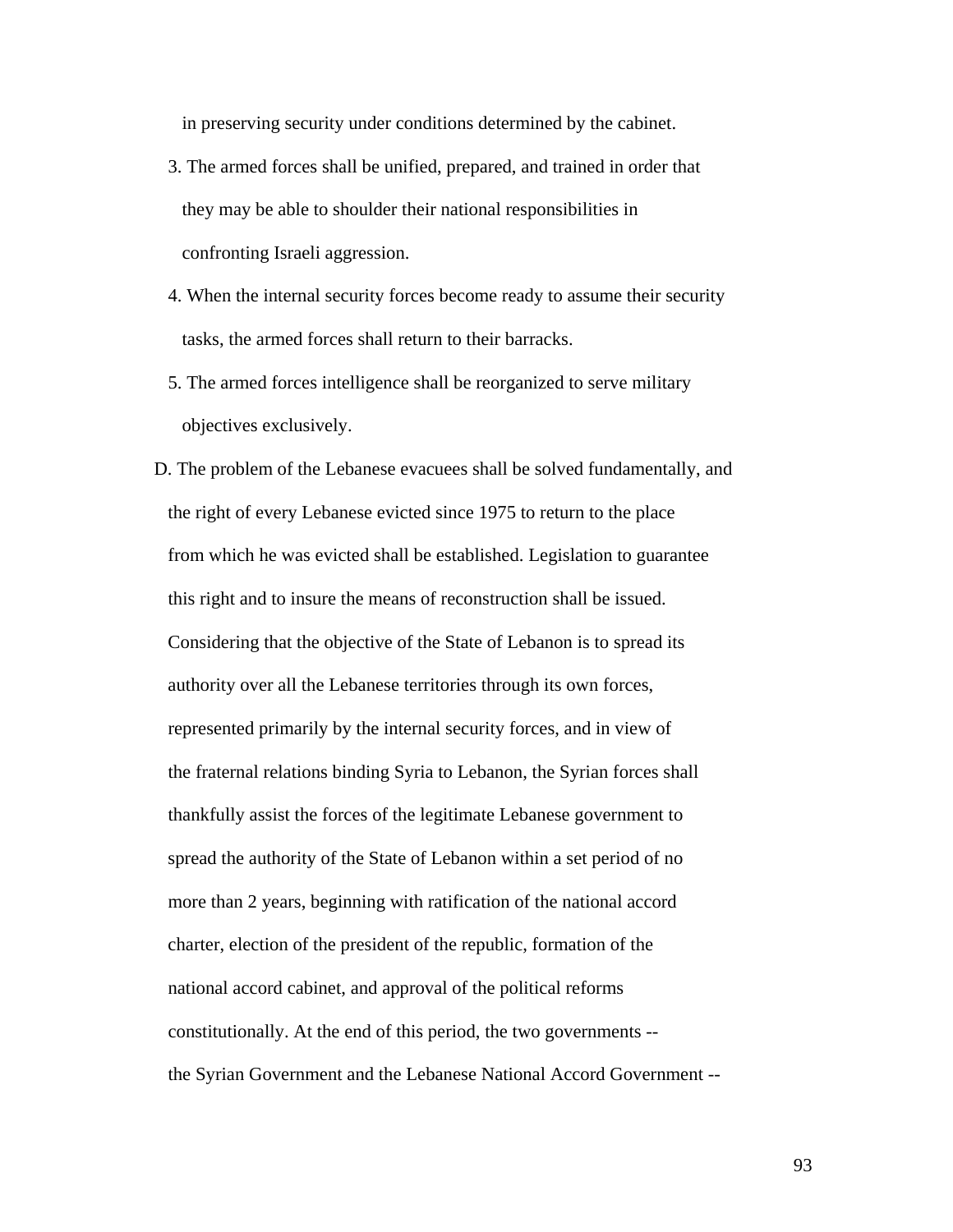shall decide to redeploy the Syrian forces in Al-Biq'a area from Dahr al-Baydar to the Hammana-al-Mudayrij-'Ayn Darah line, and if necessary, at other points to be determined by a joint Lebanese-Syrian military committee. An agreement shall also be concluded by the two governments to determine the strength and duration of the presence of Syrian forces in the above-mentioned area and to define these forces' relationship with the Lebanese state authorities where the forces exist. The Arab Tripartite Committee is prepared to assist the two states, if they so wish, to develop this agreement.

Third, liberating Lebanon from the Israeli occupation: Regaining state authority over the territories extending to the internationally-recognized Lebanese borders requires the following:

- A. Efforts to implement resolution 425 and the other UN Security Council resolutions calling for fully eliminating the Israeli occupation.
- B. Adherence to the truce agreement concluded on 23 March 1949.
- C. Taking all the steps necessary to liberate all Lebanese territories from the Israeli occupation, to spread state sovereignty over all the territories, and to deploy the Lebanese army in the border area adjacent to Israel; and making efforts to reinforce the presence of the UN forces in South Lebanon to insure the Israeli withdrawal and to provide the opportunity for the return of security and stability to the border area. Fourth, Lebanese-Syrian Relations: Lebanon, with its Arab identity, is tied to

all the Arab countries by true fraternal relations. Between Lebanon and Syria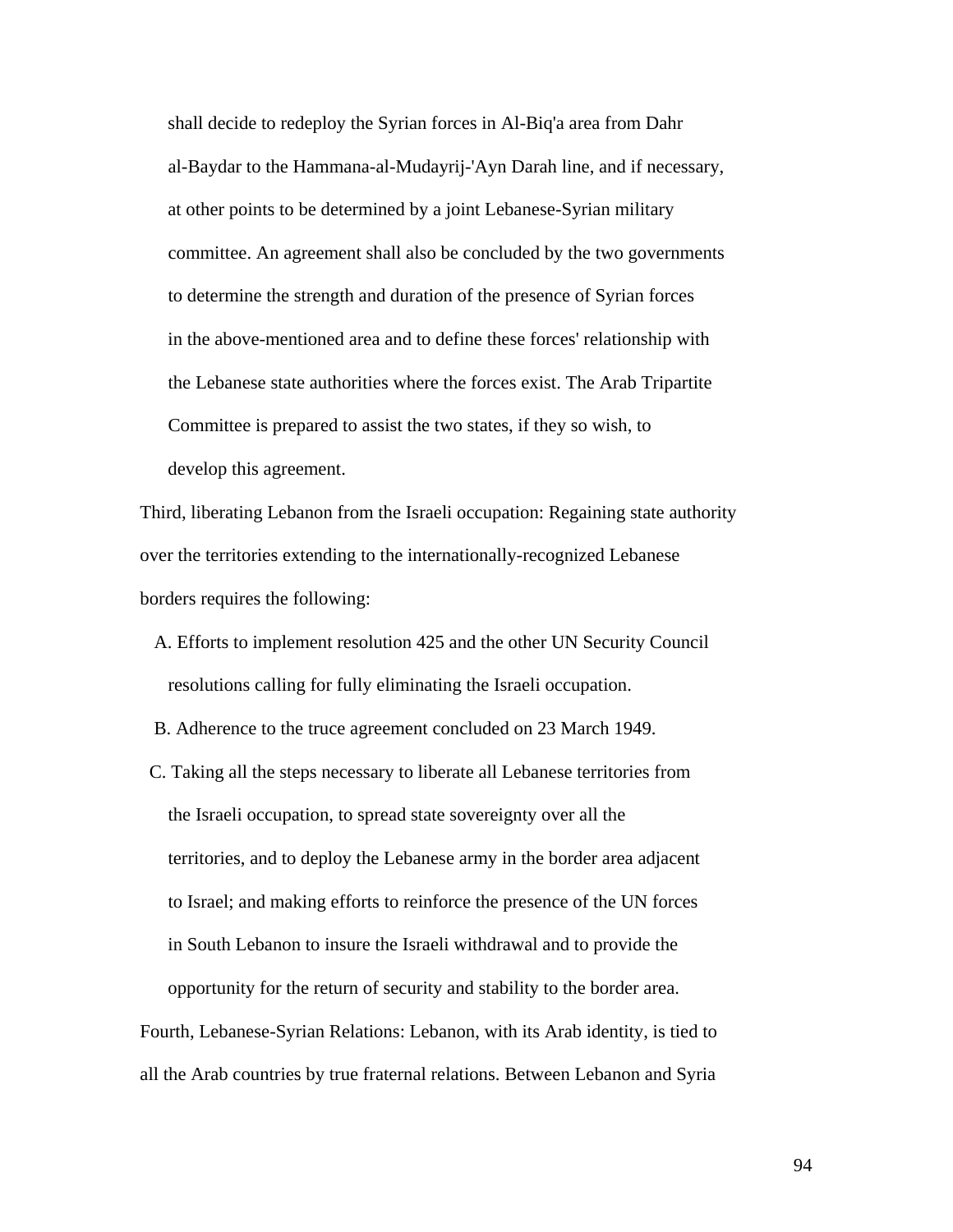there is a special relationship that derives its strength from the roots of blood relationships, history, and joint fraternal interests. This is the concept on which the two countries' coordination and cooperation is founded, and which will be embodied by the agreements between the two countries in all areas, in a manner that accomplishes the two fraternal countries' interests within the framework of the sovereignty and independence of each of them. Therefore, and because strengthening the bases of security creates the climate needed to develop these bonds, Lebanon should not be allowed to constitute a source of threat to Syria's security, and Syria should not be allowed to constitute a source of threat to Lebanon's security under any circumstances. Consequently, Lebanon should not allow itself to become a pathway or a base for any force, state, or organization seeking to undermine its security or Syria's security. Syria, which is eager for Lebanon's security, independence, and unity and for harmony among its citizens, should not permit any act that poses a threat to Lebanon's security, independence, and sovereignty.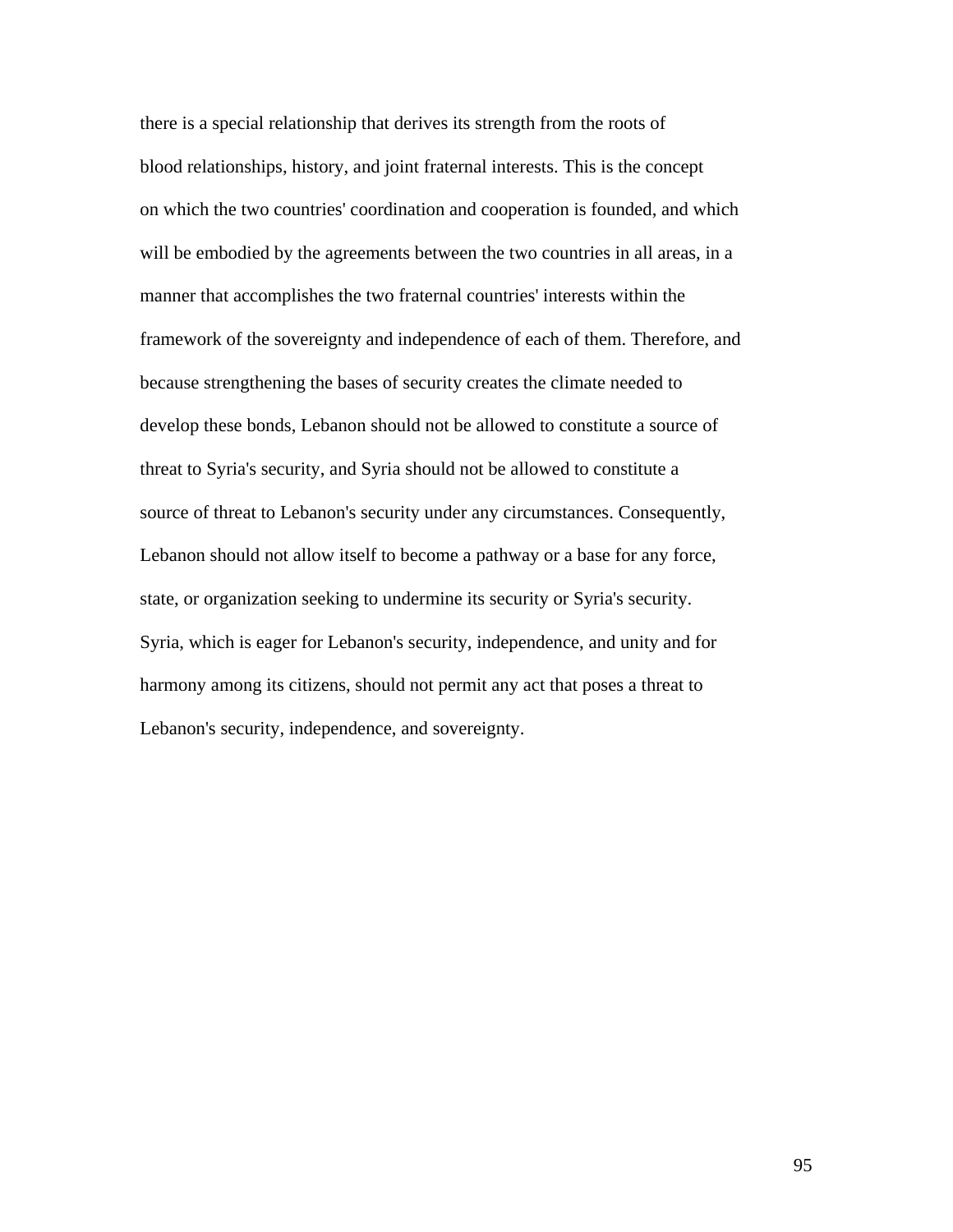Appendix B: The National Pact of 1943

Source : http://en.wikipedia.org/wiki/National\_Pact

The National Pact is an unwritten agreement that laid the foundation of [Lebanon](http://en.wikipedia.org/wiki/Lebanon) as a [multi-confessional](http://en.wikipedia.org/wiki/Confessionalism_%28politics%29) state, and has shaped the country to this day. Following negotiations between the [Shi'ite,](http://en.wikipedia.org/wiki/Shi%27ite) [Sunni,](http://en.wikipedia.org/wiki/Sunni) and [Maronite](http://en.wikipedia.org/wiki/Maronite) leaderships, the National Pact was born in the summer of [1943](http://en.wikipedia.org/wiki/1943) allowing Lebanon to be independent. Among the following key points of the agreement are:

- the [Maronites](http://en.wikipedia.org/wiki/Maronites) to not seek foreign intervention and accept Lebanon as an "Arab" affiliated country, instead of a "Western" one.
- the [Muslims](http://en.wikipedia.org/wiki/Muslims) (Shi'ites and Sunnis) to abandon their aspirations to unite with Syria
- the [President of the Republic](http://en.wikipedia.org/wiki/List_of_Presidents_of_Lebanon) to always be a Maronite.
- the [President of the Council of Ministers](http://en.wikipedia.org/wiki/List_of_Prime_Ministers_of_Lebanon) (prime minister) to always be a Sunni.
- the President of the [National Assembly](http://en.wikipedia.org/wiki/National_Assembly_of_Lebanon) to always be a Shi'ite.
- the deputy speaker of the Parliament has to always be a Greek Orthodox
- Parliament members to be in a ratio of 6:5 in favour of Christians to Muslims (Binder 1966:276).

A Christian majority in the [1932](http://en.wikipedia.org/wiki/1932) census was the underpinning of a government structure that gave the Christians control of the presidency, command of the armed forces, and a Parliamentary majority. However, the generally poorer Muslim population has a higher growth rate than the Christian population. Additionally, the Christians emigrated in large numbers, further eroding their only marginal population edge, thus over time, the Christians began to wield a disproportionate amount of power. As years passed without a new census, dissatisfaction with the government structure and sectarian rifts increased, eventually sparking the [Lebanese civil war](http://en.wikipedia.org/wiki/Lebanese_civil_war) (Randal 1983: 50).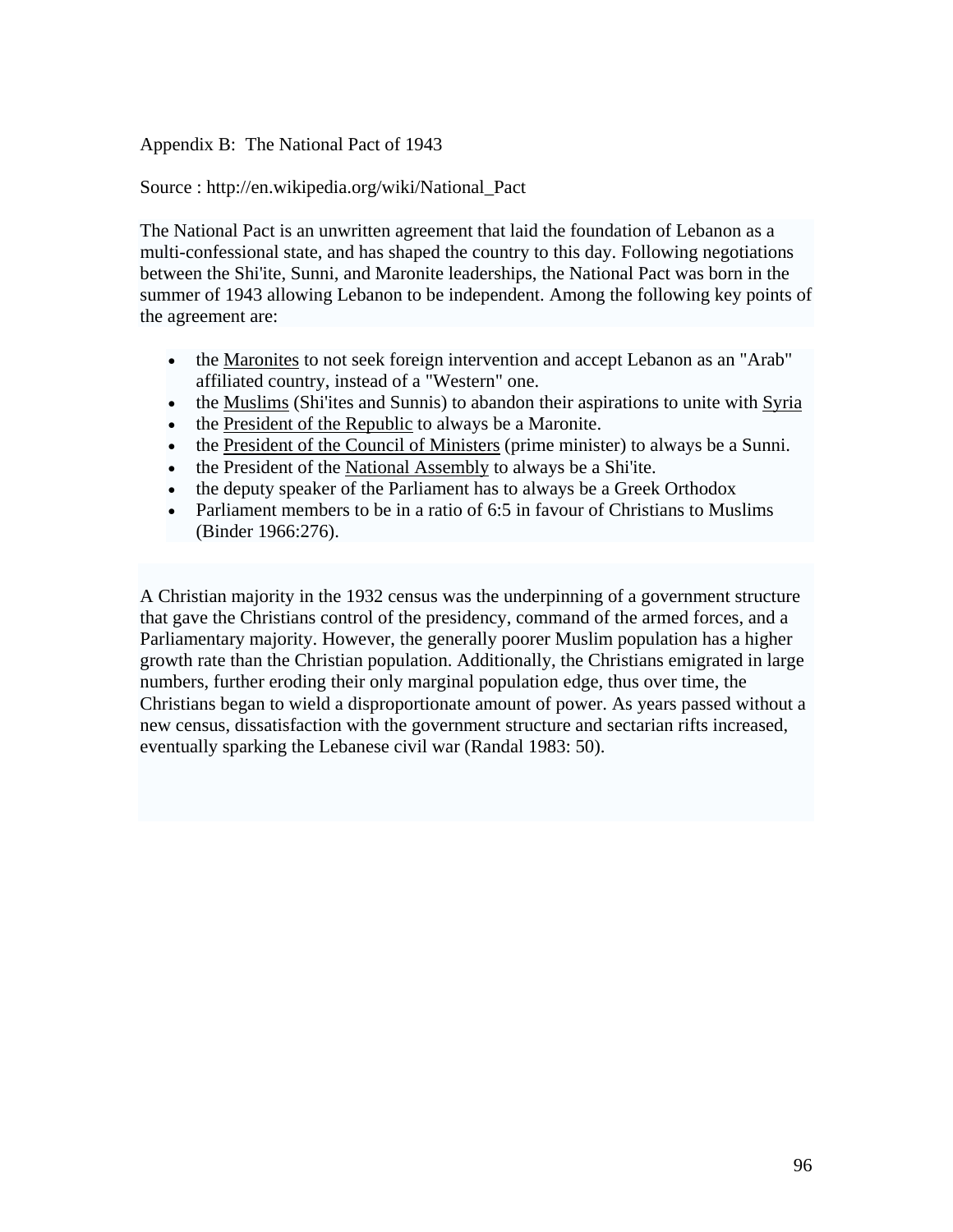Appendix C: Electoral Law Source: Maurice Khoury, Vice President al-hakawati.net, Arab Cultural Trust

In the Number of Members in the Parliament, the Electoral Districts Calling for the Elections, and Conditions for the Nomination:

Article No.1: The Parliament consists of 128 members of whose ruling period lasts for four years.

Article No.2: The structure of the Electoral Divisions complies to the following:

Beirut Province, District No.1 includes the following Areas: Achrafieh - Mazraa - Al Saifi.

Beirut Province, District No.2 includes the following Areas: Msseitbeh - Bachoura - Rmeil.

Beirut Province, District No.3 includes the following Areas: Dar El Mreisseh - Ras Beirut - Zkak El Blat - Mdawwar - the Port - Mina El Hosson.

Mount Lebanon Province, the First District includes the two Casas: Jbeil - Kesserwan.

Mount Lebanon Province, the Second District includes one Casa: El-Metn.

Mount Lebanon Province, the Third District includes the two Casas: Baabada - Aley.

Mount Lebanon Province, the Fourth District includes one Casa: El Chouf.

North Lebanon Province, the First District includes the three Casas: Akkar - El Dennieh - Bcharreh.

North Lebanon Province, the Second District includes 5 Casas: Tripoli - El Minieh - Zghorta - Batroun - Koura.

South Lebanon Province, the First District includes the four Casas: Saida City - Zahrani - Tyre - Bint Jbeil.

South Lebanon & Nabatieh Provinces, the Second District includes the four Casas: Marjeyoun - Hasbaya - Nabatieh - Jezzine.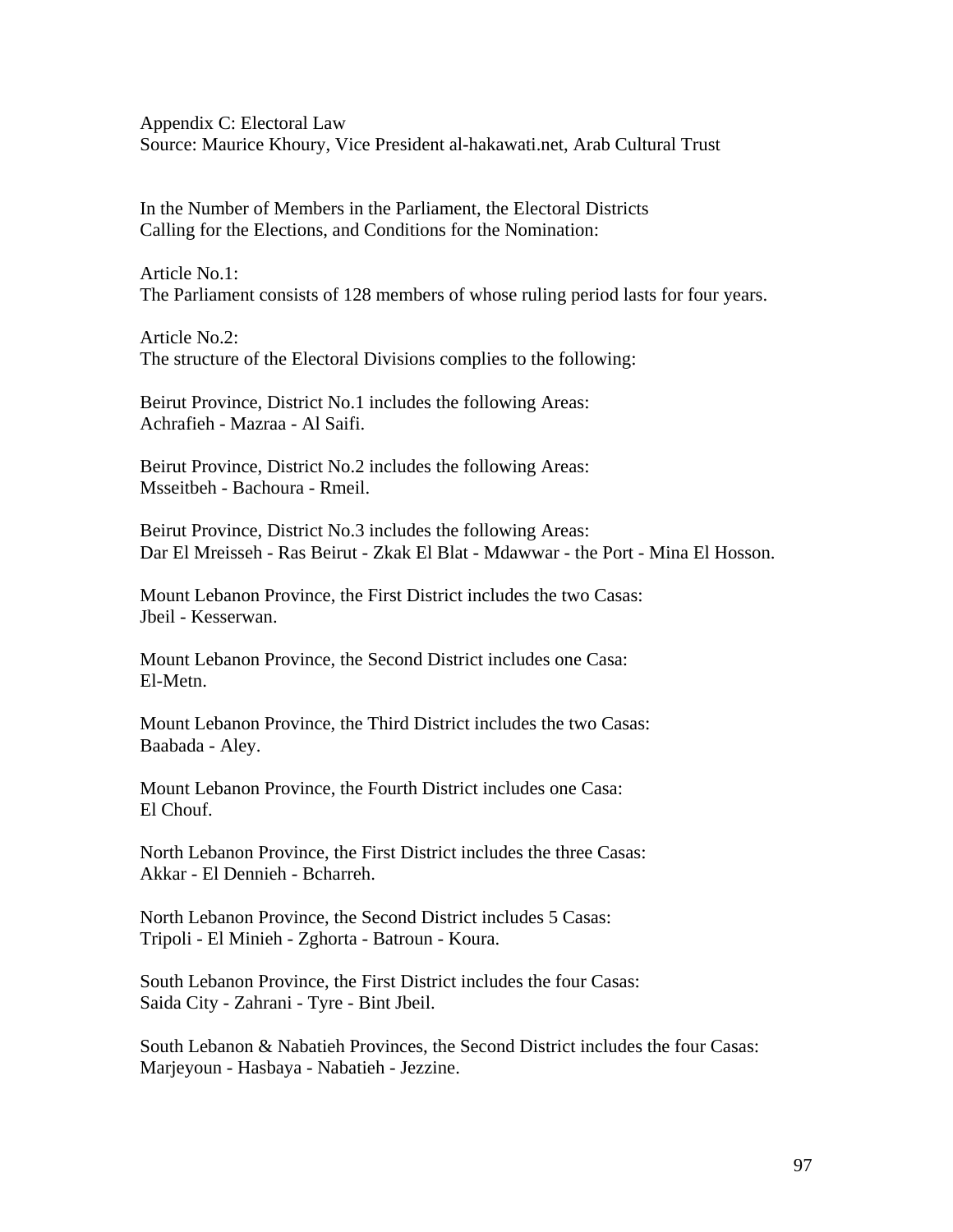Bekaa Province, the First District includes the two Casas: Baalbeck - Hermel.

Bekaa Province, the Second District includes one Casa: Zahleh.

Bekaa Province, the Third District includes the two Casas: West Bekaa - Rachaya.

Article No.3:

The Deputy Members' number for each Sect is defined in each Area, District or Casa of the Electoral Divisions, and the nomination takes place according to the Chart No.2 (attached to this Law).

Article No.4: All voters of all sects vote to the candidates of a Division.

Article No.5:

Voting will take the form of generality and secrecy at the same level.

Article No.6:

Not any Member in the Parliament should be elected unless he is Lebanese, is registered in the Voting List, finished his twenty five years old, enjoys his civil and political rights, and is educated. It is not allowed to elect any who acquired the Lebanese nationality less than ten years period.

# Article No.7:

The Electoral Organisations are called by a Decree. The period between issuing this Decree and the Electoral Organisations' meeting should be at least thirty days. The general elections take place within sixty days proceeding the ending date of the present Parliament, except the condition where this Parliament is dissolved. A one-day time elections shall occur for all the Districts, except for security reasons, there may be defined a special appointment for one District or more, on condition that all the elections shall occur for all the Districts within the periods mentioned in the previous paragragh.

# Article No.8:

If any Seat is vacant for death reason or resignation or any other reason, then elections take place to replace the vacant Seat during sixty days starting from the date of vacancy. The Seat is considered vacant from the date of death, or from the date of the Parliament's Decision regarding the other situations or from the date of the issuance of the Constitutional Board's Decision in the Public Newspaper, in case this Board abolishes the election of any Deputy Member. The vacancy of any Deputy Member will not be filled if it occurs before the Parliament's ending date by six months or less.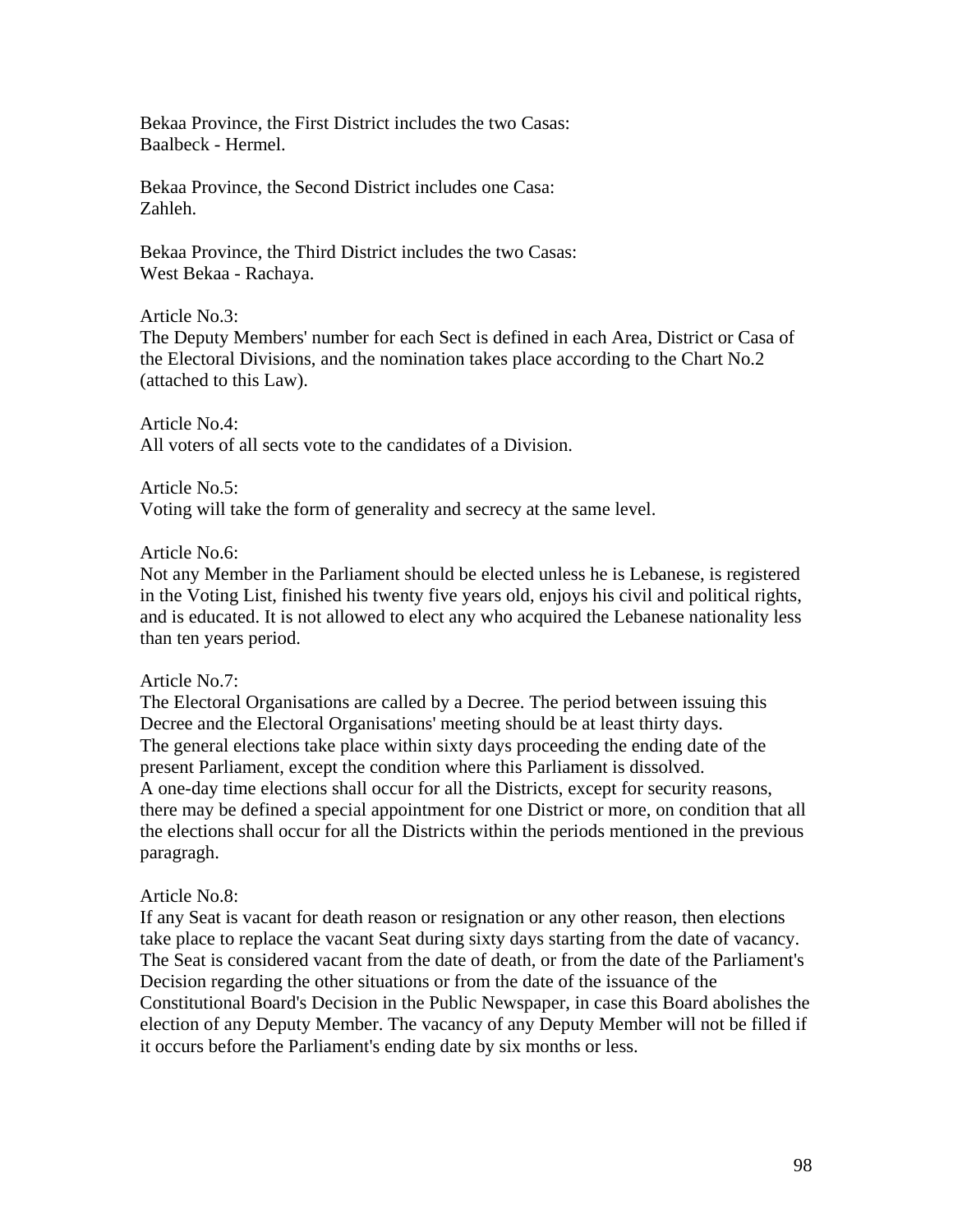Electoral Districts: <http://www.libanvote.com/lebanese9296/elections2000>

North Lebanon First District: Akkar, Dennieh, Bsharreh

5 Sunni, 3 Maronite

North Lebanon Second District: Tripoli, Menieh, Zghorta, Batroun, Koura

6 Sunni, 6 Maronite, 4 Greek Orthodox, 1 Alawite

South Lebanon First District: Sidon, Zahrani, Tyre, Bint Jbeil

2 Sunni, 9 Shi'a, 1 Greek Orthodox

South Lebanon Second District: Marjeyoun-Hasbaya, Nabatieh and Jezzine

5 Shi'a, 1 Sunnis, 1 Druze, 1 Greek Orthodox , 2 Maronite, 1 Greek Catholic, 5 Shi'a

### Mount Lebanon First District: Jbeil, Kesrouan

1 Shi'a, 7 Maronite

Mount Lebanon Second District: North Metn

4 Maronite, 2 Greek Orthodox, 1 Greek Catholic, 1 Armenian Orthodox

Mount Lebanon Third District: Baabda, Aley

2 Shi'a, 3 Druze, 5 Maronite, 1 Greek Orthodox

Mount Lebanon Fourth District: Chouf

2 Sunni, 2 Druze, 3 Maronite, 1 Greek Orthodox

#### Bequaa First District: Baalbek, Hirmel

6 Shi'a, 2 Sunni, 1 Maronite, 1 Greek Catholic

### Bequaa Second District: Zahle

1 Shi'a, 1 Sunni, 1 Maronite, 1 Greek Orthodox, 2 Greek Catholic, 1 Armenian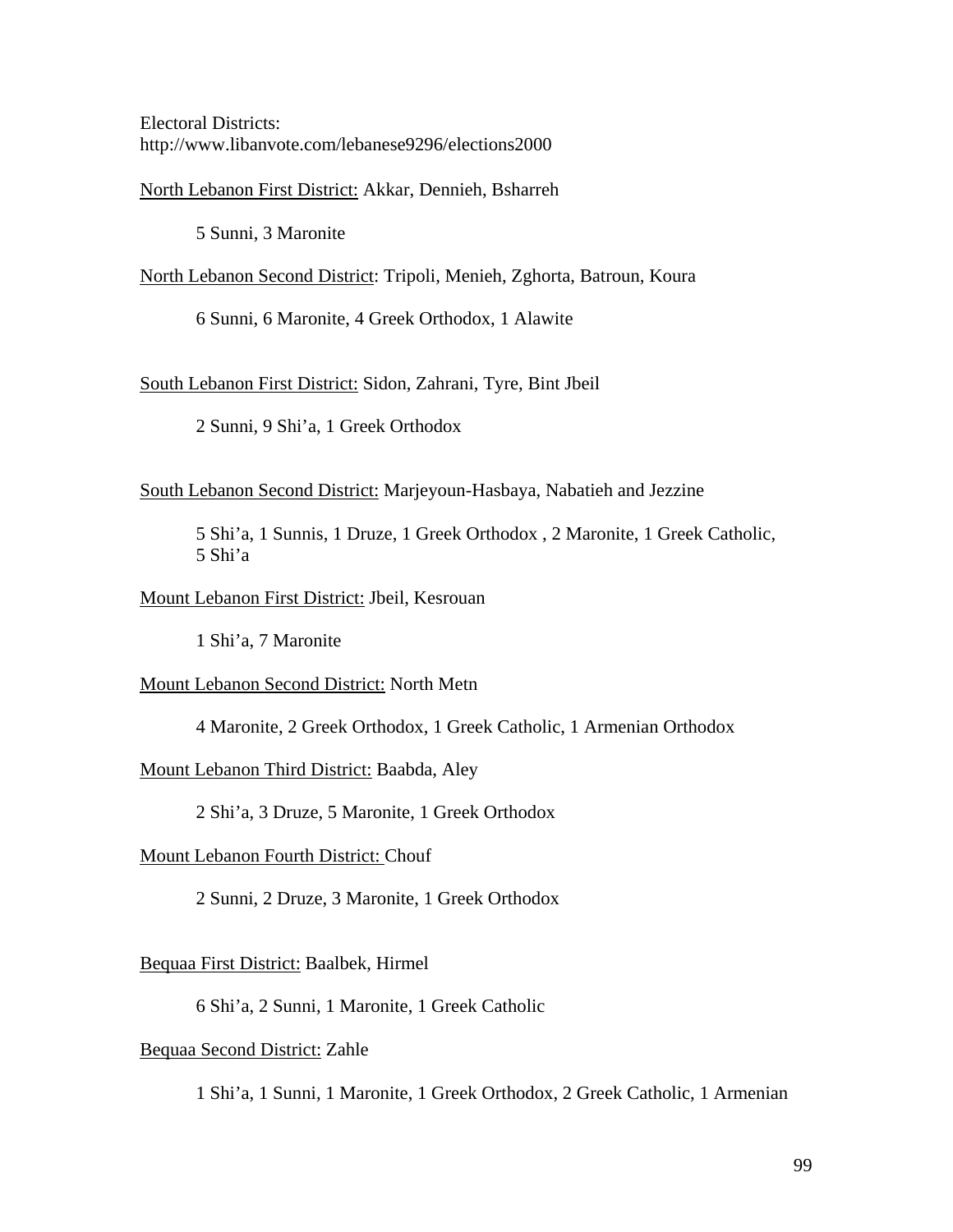Bequaa Third District: Rashaya, West Bequaa

1 Shi'a, 1 Sunni, 1 Druze, 1 Maronite, 1 Greek Orthodox

Beirut First District : Achrafieh, Mazra, Saifi

1 Maronite, 1 Roman Catholic, 1 Greek Orthodox, 1 Evangelist, 2 Sunni

Beirut Second District : Mussaitbeh, Bashoura, Rmeil

2 Sunni, 1 Shi'a, 1 Greek Orthodox, 1 Armenian Orthodox, 1 Minority

Beirut Third District: Ain Mreissi, Ras Beirut, Zukak Blat, Medawar, Beirut Port and Mina El-Hosn

2 Greek Orthodox, 1 Armenian Catholics, 2 Sunnis, 1 Shi'a, 1 Druze,

2 Armenian Orthodox